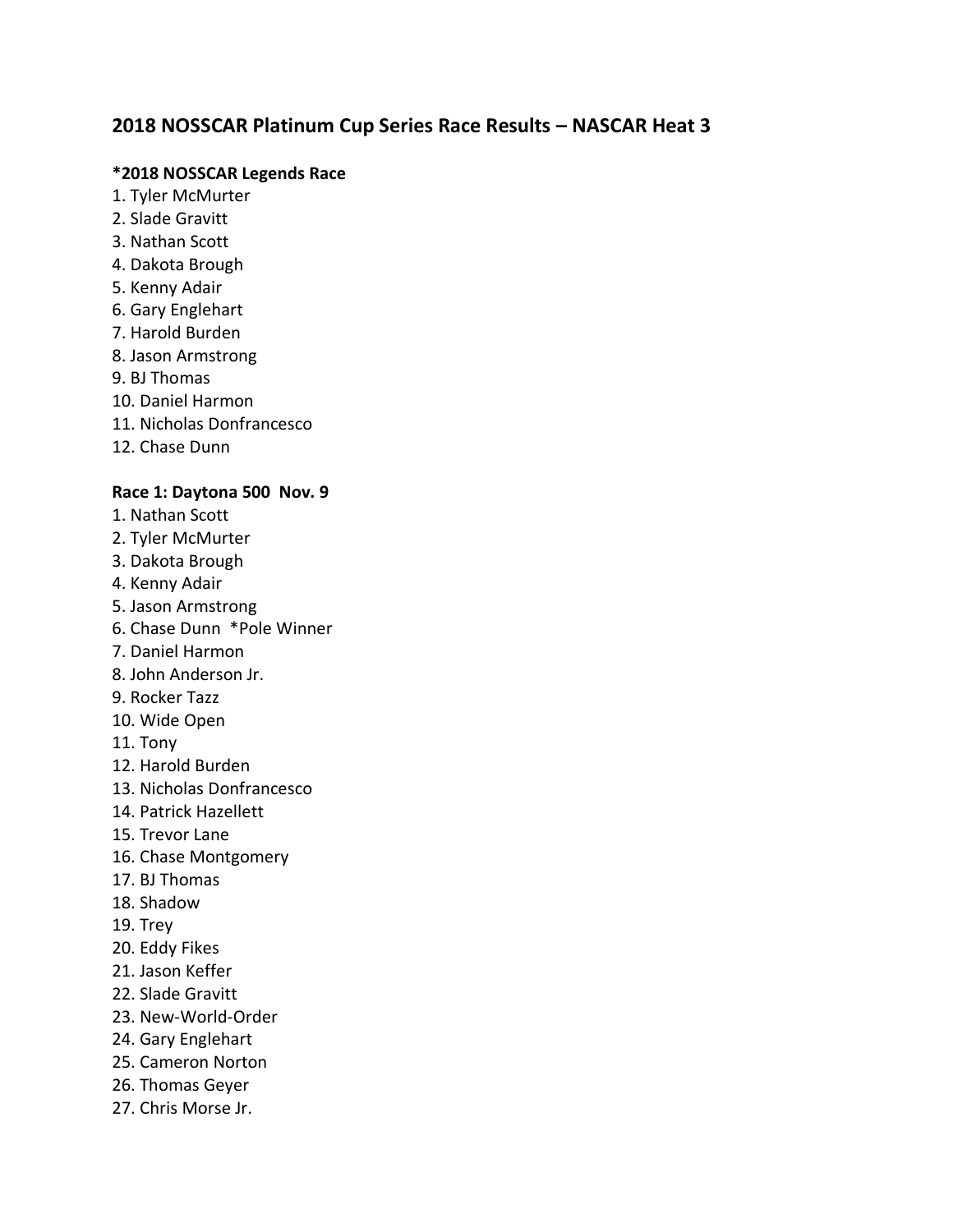## 28. Char Baxter

#### STAGE 1:

- 1. Gary Englehart
- 2. Nathan Scott
- 3. Tyler McMurter
- 4. Shadow
- 5. Kenny Adair

## STAGE 2:

- 1. Nathan Scott
- 2. Dakota Brough
- 3. Bags
- 4. Slade Gravitt
- 5. Tyler McMurter

## **Race 2: Atlanta Nov. 9**

- 1. Nathan Scott
- 2. Slade Gravitt
- 3. Wide Open
- 4. Chase Dunn
- 5. Tyler McMurter \*Pole Winner
- 6. Thomas Geyer
- 7. Kenny Adair
- 8. Gary Englehart
- 9. BJ Thomas
- 10. Nicholas Donfrancesco
- 11. Tony
- 12. Jason Armstrong
- 13. Harold Burden
- 14. Timmy Brown
- 15. Daniel Harmon
- 16. Trevor Lane
- 17. Cameron Norton
- 18. Patrick Hazelett
- 19. Dead-Pool
- 20. Shadow
- 21. Silverado
- 22. Chase Montgomery
- 23. J. Twisi
- 24. Jason Keffer
- 25. New-World-Order
- 26. Rocker Tazz
- 27. Jake Innes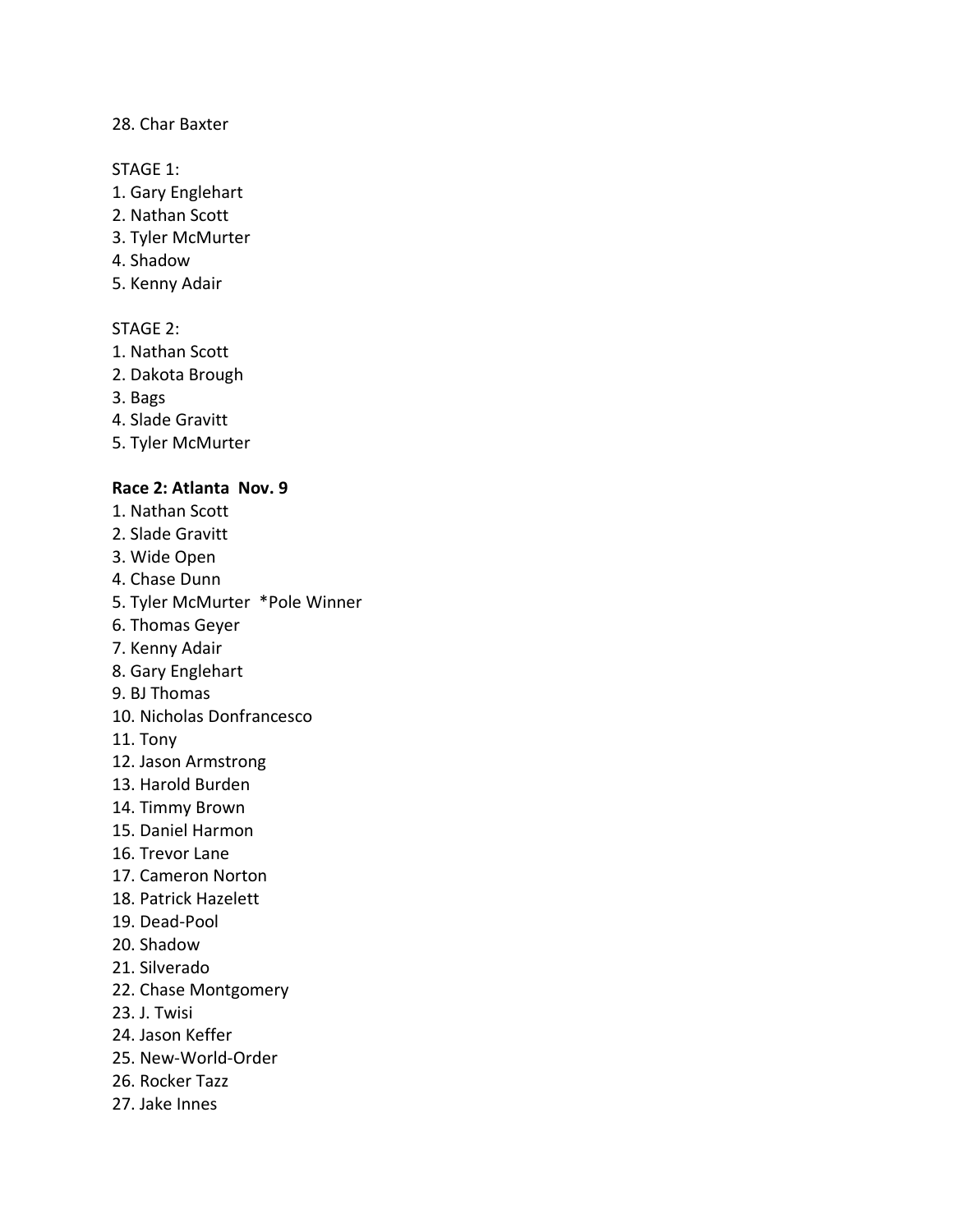#### 28. Billy Ray Thompson

#### STAGE 1:

- 1. Nathan Scott
- 2. Jason Keffer
- 3. Tyler McMurter
- 4. Kenny Adair
- 5. Wide Open

## STAGE 2:

- 1. Nathan Scott
- 2. Slade Gravitt
- 3. Wide Open
- 4. Tyler McMurter
- 5. Kenny Adair

## **Race 3: Las Vegas Nov. 16**

- 1. Nathan Scott \*Pole Winner
- 2. N.W.O.
- 3. BC-Racer-Kid
- 4. Jason Keffer
- 5. Patrick Hazelett
- 6. Tyler McMurter
- 7. Mike I.
- 8. Gary Englehart
- 9. Timmy Brown
- 10. Nicholas Donfrancesco
- 11. Jimbo Slice
- 12. Andre Carlson
- 13. Cameron Norton
- 14. Daniel Harmon
- 15. Marcus E-Dub
- 16. Jason Armstrong
- 17. Chase Dunn
- 18. Tony
- 19. Kenny Adair
- 20. J. Twisi
- 21. Harold Burden
- 22. Rocker Tazz
- 23. Y. Terrell
- 24. Thomas Geyer
- 25. Trevor Lane
- 26. Chris Morse Jr.
- 27. Shadow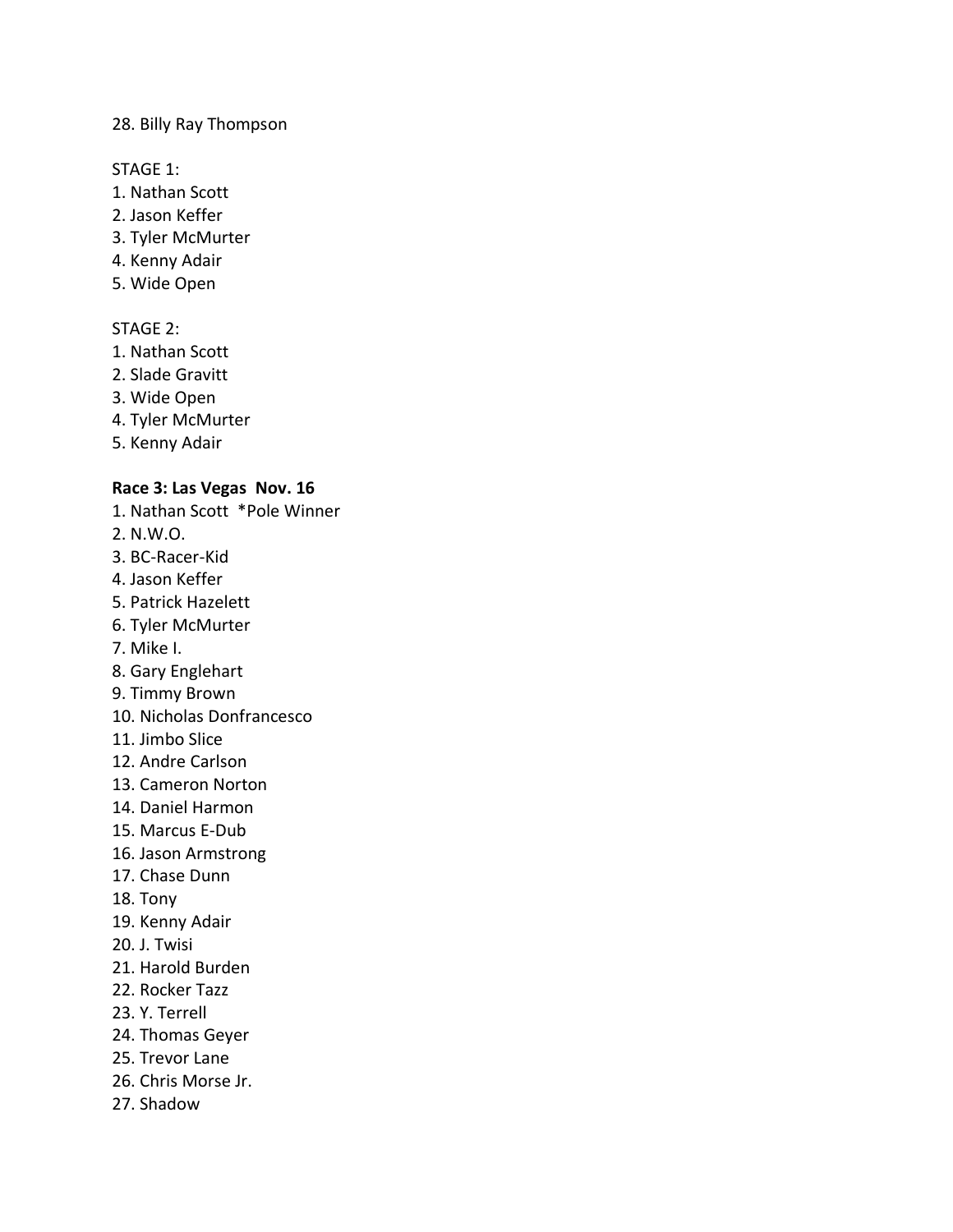#### 28. Billy Ray Thompson

- 29. BJ Thomas
- 30. Trey
- 31. Slade Gravitt
- 32. Angelo
- 33. Silverado
- 34. Dakota Brough

## STAGE 1:

- 1. Jason Keffer
- 2. N.W.O.
- 3. Tyler McMurter
- 4. Patrick Hazelett
- 5. Jason Armstrong

## STAGE 2:

- 1. Nathan Scott
- 2. Patrick Hazelett
- 3. Tyler McMurter
- 4. Timmy Brown
- 5. N.W.O.

## **Race 4: Phoenix Nov. 16**

- 1. Gary Englehart
- 2. Nathan Scott \*Pole Winner
- 3. Cameron Norton
- 4. BC-Racer-Kid
- 5. Nicholas Donfrancesco
- 6. Patrick Hazelett
- 7. Jason Armstrong
- 8. Andre Carlson
- 9. Timmy Brown
- 10. Tyler McMurter
- 11. Tony
- 12. Thomas Geyer
- 13. Kenny Adair
- 14. Harold Burden
- 15. Daniel Harmon
- 16. Trey
- 17. Rocker Tazz
- 18. J. Twisi
- 19. Chase Dunn
- 20. Shadow
- 21. Ben King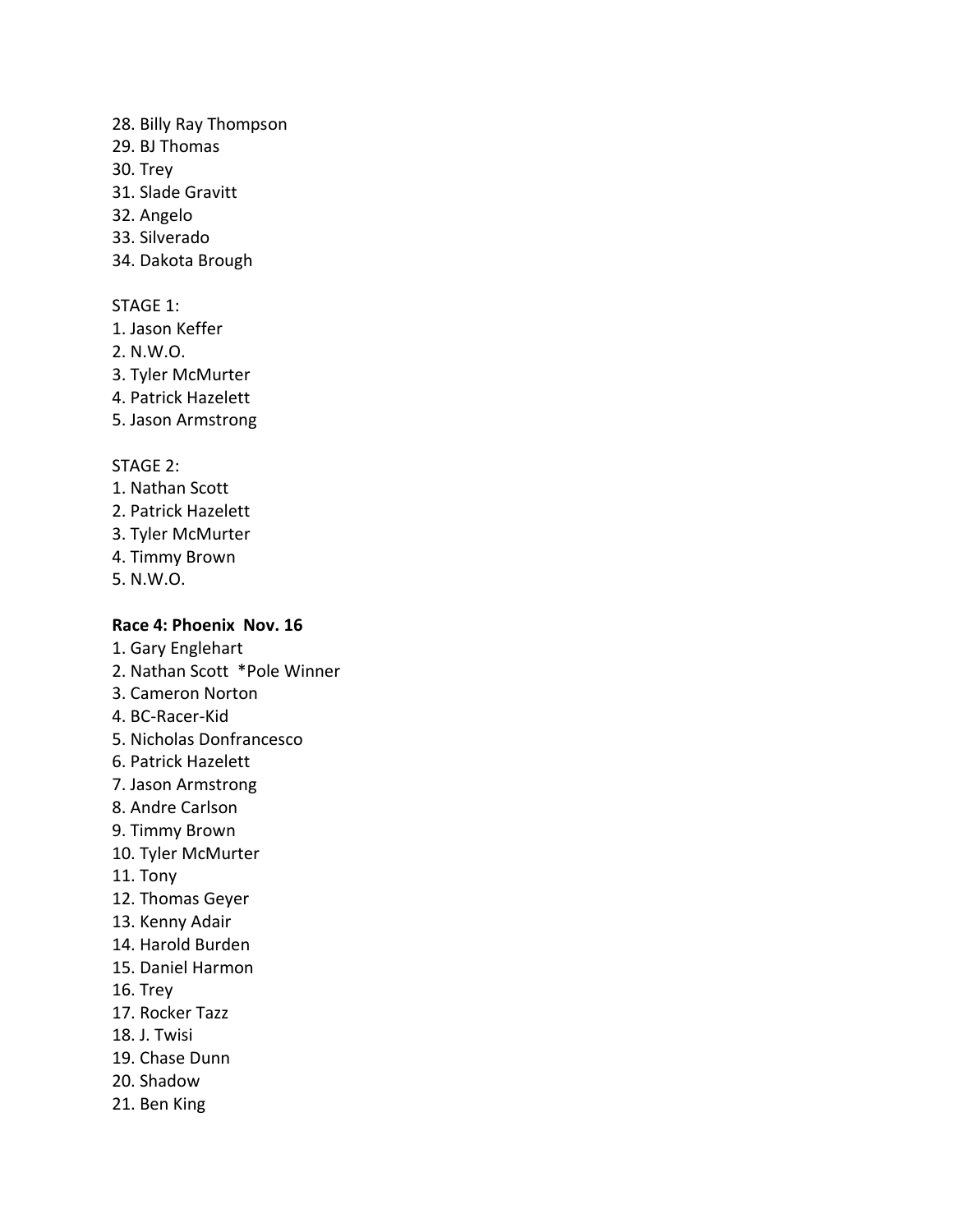#### 22. Jake Innes

23. PC-Panther

## STAGE 1:

- 1. N. Donfrancesco
- 2. Gary Englehart
- 3. Patrick Hazelett
- 4. Nathan Scott
- 5. BC-Racer-Kid

## STAGE 2:

- 1. Gary Englehart
- 2. Patrick Hazelett
- 3. Cameron Norton
- 4. Kenny Adair
- 5. Nathan Scott

#### **Race 5: Auto Club Nov. 23**

- 1. Slade Gravitt
- 2. Cameron Norton
- 3. Wide Open
- 4. Jason Keffer
- 5. Tyler McMurter
- 6. Nathan Scott \*Pole Winner
- 7. Jimmie Best
- 8. Gary Englehart
- 9. Char Baxter
- 10. Angelo
- 11. Kenny Adair
- 12. Andre Carlson
- 13. Timmy Brown
- 14. Tony
- 15. Trevor Lane
- 16. B. Stalvey
- 17. Harold Burden
- 18. Nic Donfrancesco
- 19. Pat Dale
- 20. Patrick Hazelett
- 21. Deer Cajun
- 22. Dave Marks Jr.
- 23. Rocker Tazz
- 24. J. Twisi

STAGE 1: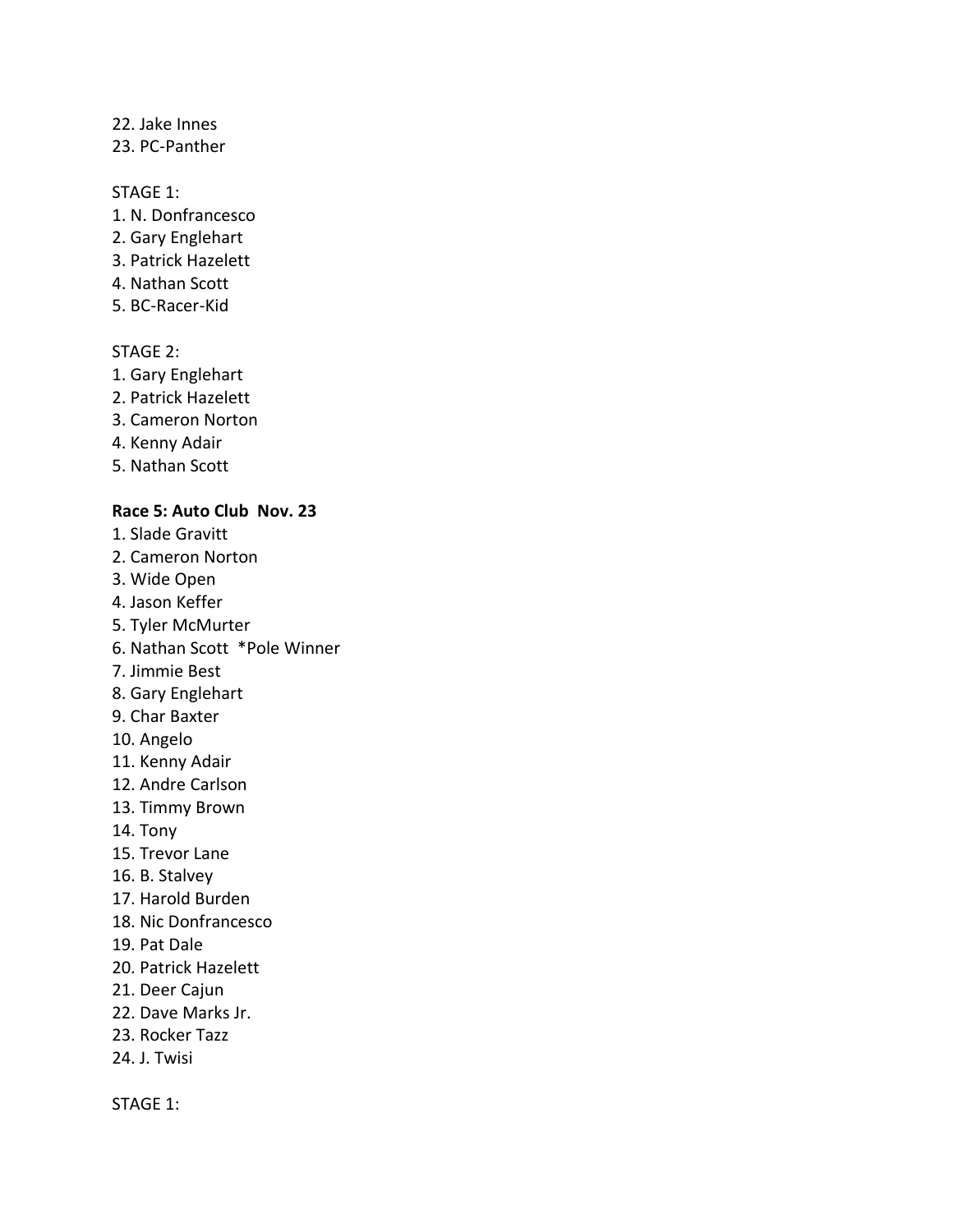- 1. Jimmie Best
- 2. Wide Open
- 3. Nathan Scott
- 4. Slade Gravitt
- 5. Jason Keffer

## STAGE 2:

- 1. Nathan Scott
- 2. Jason Keffer
- 3. Slade Gravitt
- 4. Jimmie Best
- 5. Char Baxter

## **Race 6: Martinsville Nov. 23**

1. Nathan Scott \*Pole Winner 2. Tyler McMurter 3. Nic Donfrancesco 4. Bryce Thomas 5. Cameron Norton 6. Wide Open 7. Gary Englehart 8. Tony 9. Jimmie Best 10. Patrick Hazelett 11. Trevor Lane 12. Timmy Brown 13. Dave Marks Jr. 14. Kenny Adair 15. Harold Burden 16. B. Stalvey 17. Jake Innes 18. J. Twisi

### STAGE 1:

- 1. Nathan Scott
- 2. Tyler McMurter
- 3. N. Donfrancesco
- 4. Bryce Thomas
- 5. Patrick Hazelett

- 1. Nathan Scott
- 2. Tyler McMurter
- 3. Nic Donfrancesco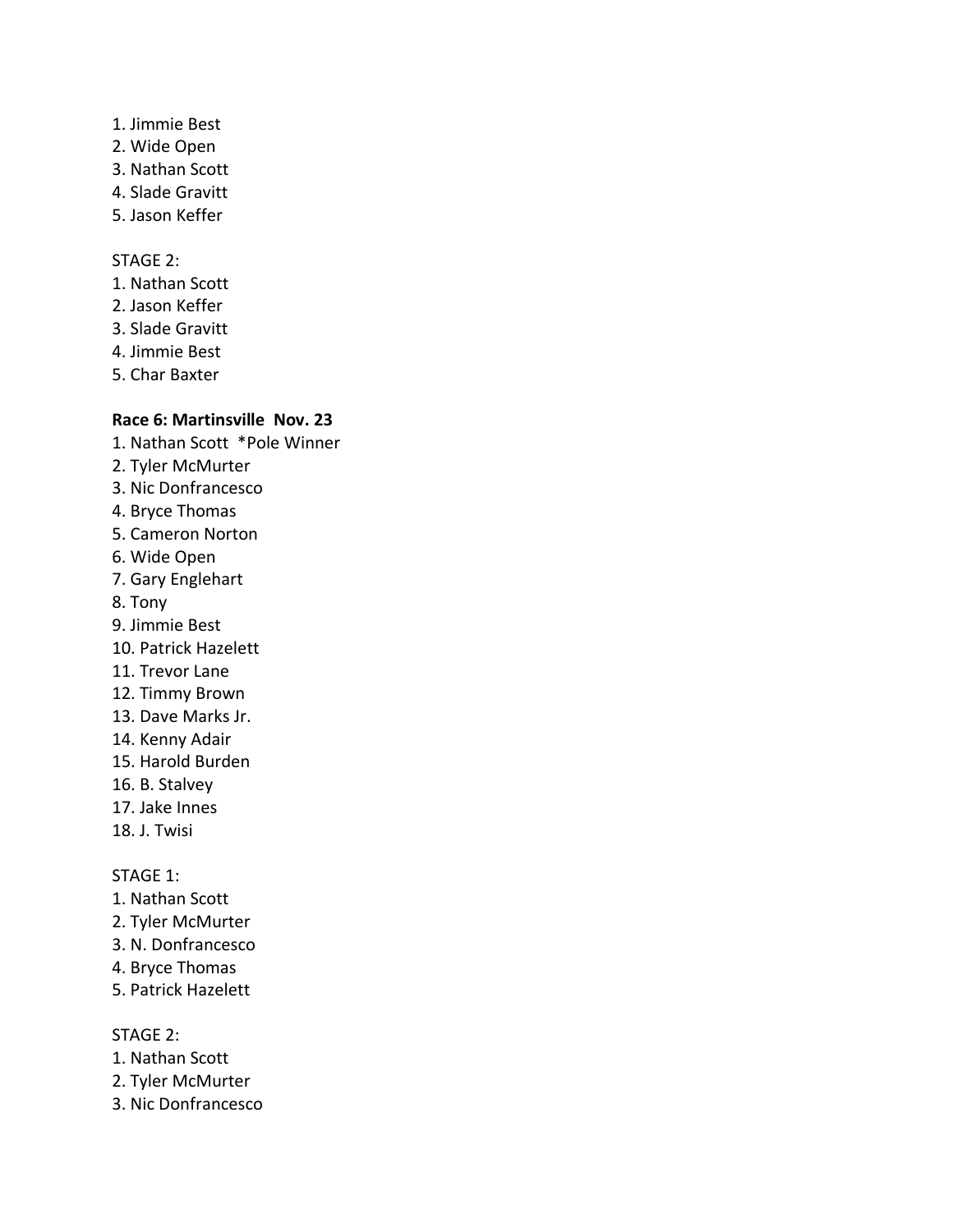4. Bryce Thomas

5. Tony

## **Race 7: Texas Nov. 30**

- 1. Gary Englehart
- 2. Tyler McMurter
- 3. Noah Underwood
- 4. Harold Burden
- 5. Wide Open
- 6. Nicholas Donfrancesco
- 7. Timmy Brown
- 8. Cameron Norton
- 9. Dave Marks Jr.
- 10. Jason Armstrong
- 11. Flyest Kid
- 12. Pillsbury
- 13. Tony
- 14. Andre Carlson
- 15. J. Twisi
- 16. Shadow
- 17. Chase Dunn
- 18. Nathan Scott \*Pole Winner
- 19. Patrick Hazelett
- 20. Eddy Fikes
- 21. BJ Thomas
- 22. Kenny Adair
- 23. Dakota Brough
- 24. Angelo

STAGE 1:

- 1. Harold Burden
- 2. Nathan Scott
- 3. Noah Underwood
- 4. Wide Open
- 5. Tyler McMurter

- 1. Cameron Norton
- 2. Gary Englehart
- 3. Noah Underwood
- 4. Wide Open
- 5. Tyler McMurter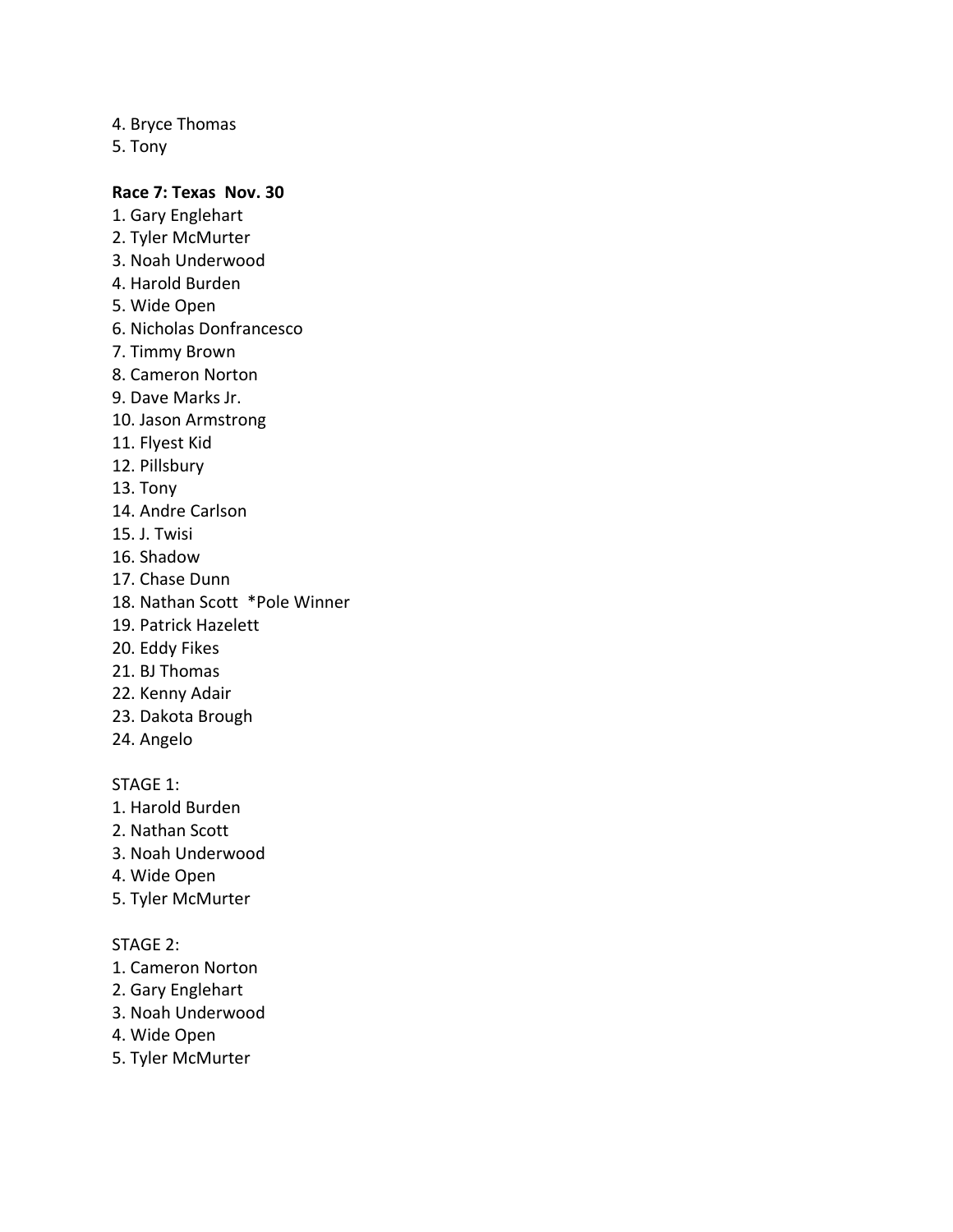#### **Race 8: Bristol Nov. 30**

- 1. Tyler McMurter
- 2. Noah Underwood
- 3. Nicholas Donfrancesco
- 4. Harold Burden
- 5. Tony
- 6. Gary Englehart
- 7. Flyest Kid
- 8. Cameron Norton
- 9. Patrick Hazelett \*Pole Winner
- 10. Pillsbury
- 11. Dave Marks Jr.
- 12. Wide Open
- 13. Kenny Adair
- 14. Andre Carlson
- 15. Timmy Brown
- 16. Jason Armstrong
- 17. J. Twisi
- 18. Jake Innes
- 19. Shadow
- 20. Trevor Lane
- 21. Eddy Fikes
- 22. Thomas Geyer
- 23. Char Baxter
- 24. Chase Dunn
- 25. Daniel Harmon
- 26. Pat Dale

STAGE 1:

- 1. Noah Underwood
- 2. Nicholas Donfrancesco
- 3. Tony
- 4. Tyler McMurter
- 5. Harold Burden

#### STAGE 2:

- 1. Noah Underwood
- 2. Tyler McMurter
- 3. Nicholas Donfrancesco
- 4. Harold Burden
- 5. Jake Innes

## **Race 9: Richmond Dec. 7**

1. Tyler McMurter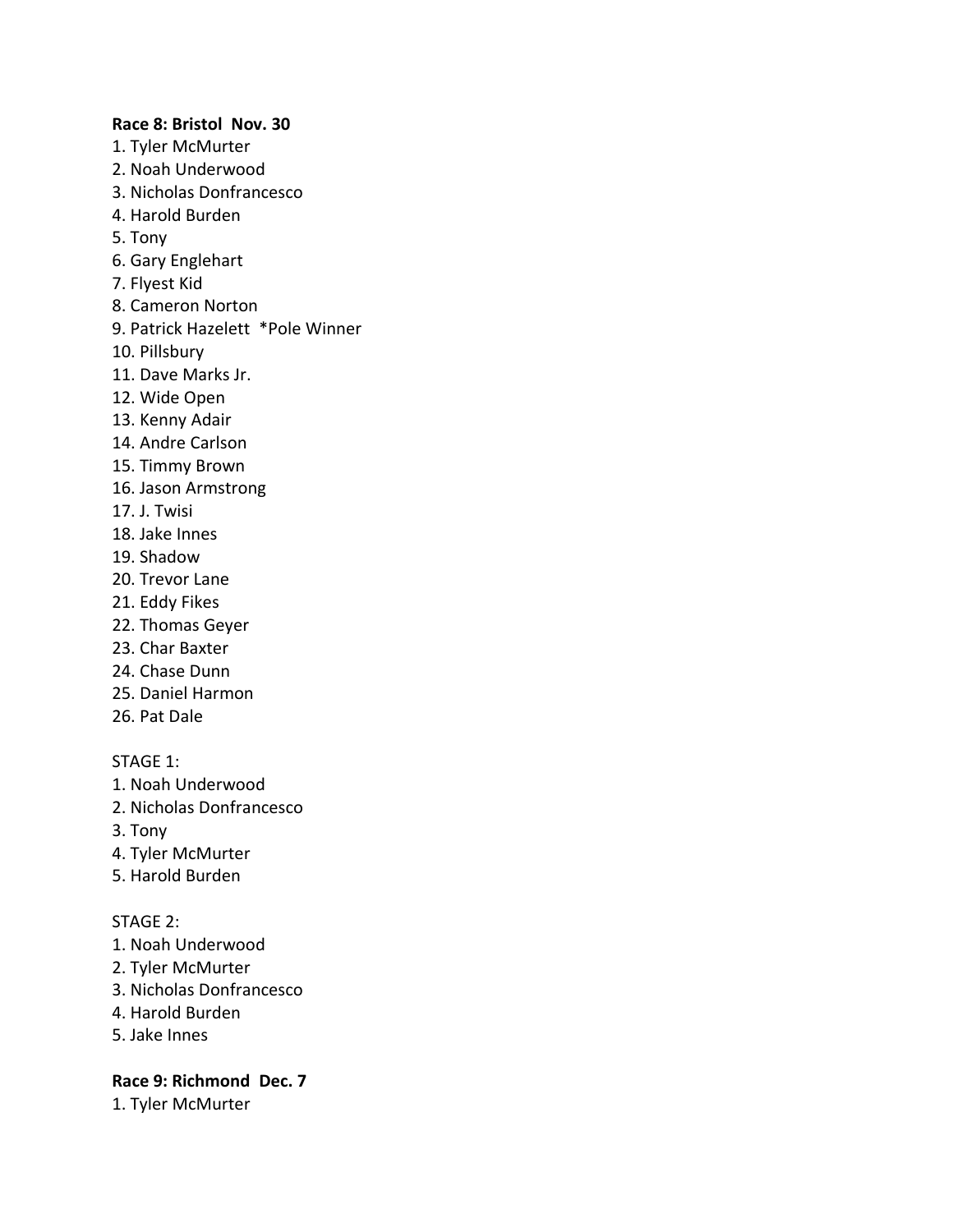2. Wide Open 3. Chase Dunn 4. Billy Milner 5. Gary Englehart 6. Brad Dove 7. Nic Donfrancesco \*Pole Winner 8. Pillsbury 9. Tony 10. Trevor Lane 11. Timmy Brown 12. BJ Thomas 13. J. Twisi 14. Andre Carlson 15. Mike L.S. 16. Noah Underwood 17. Kenny Adair 18. Shadow 19. Harvick Pollick 20. Char Baxter 21. Harold Burden 22. Patrick Hazelett 23. Jason Armstrong 24. Country Boy 25. Michael Cutler

26. Pat Dale

#### STAGE 1:

- 1. Tyler McMurter
- 2. Gary Englehart
- 3. Harold Burden
- 4. BJ Thomas
- 5. Billy Milner

#### STAGE 2:

- 1. Trevor Lane
- 2. Tyler McMurter
- 3. Billy Milner
- 4. Gary Englehart
- 5. Timmy Brown

## **Race 10: Talladega Dec. 7**

- 1. Chase Dunn
- 2. Kenny Adair
- 3. Pillsbury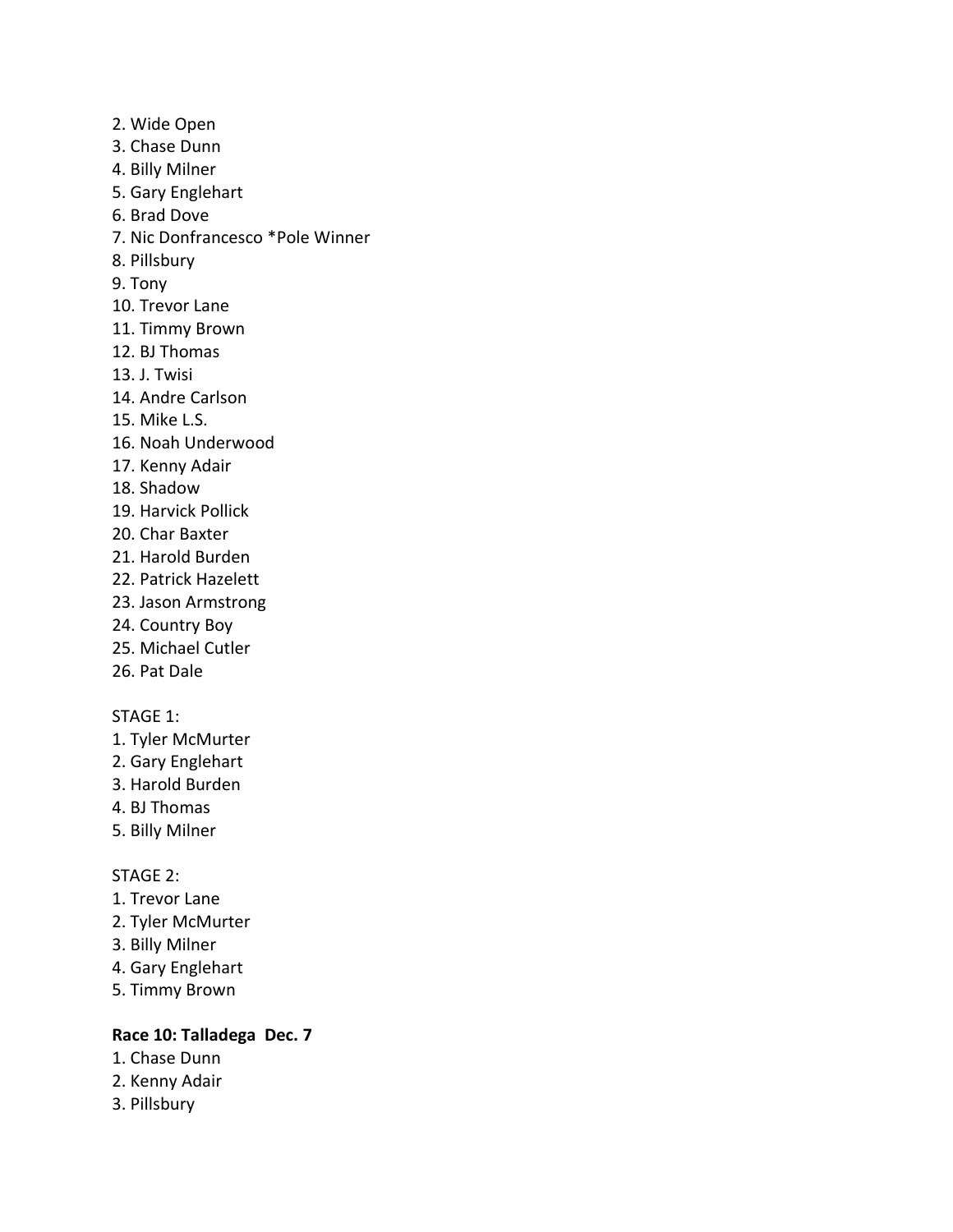4. Char Baxter 5. Flyest Kid 6. Nic Donfrancesco 7. Timmy Brown 8. Dale 9. Eddy Fikes 10. Andre Carlson 11. Jason Armstrong 12. Wide Open \*Pole Winner 13. Tony 14. Nate L.C. 15. J. Twisi 16. Gary Englehart 17. Antonio Pollick 18. Shadow 19. Tyler McMurter 20. Noah Underwood 21. Super Buick 22. Andrew Putney 23. Ronnie Beech 24. Norey "Shock" Tippit 25. Trevor Lane 26. Harold Burden

- 27. Country Boy
- 28. Michael Cutler

## STAGE 1:

- 1. Nic Donfrancesco
- 2. Tyler McMurter
- 3. Flyest Kid
- 4. Pillsbury
- 5. Wide Open

### STAGE 2:

- 1. Wide Open
- 2. Pillsbury
- 3. Noah Underwood
- 4. Tyler McMurter
- 5. Eddy Fikes

## **Race 11: Dover Dec. 14**

- 1. Nathan Scott \*Pole Winner
- 2. Cameron Norton
- 3. Tyler McMurter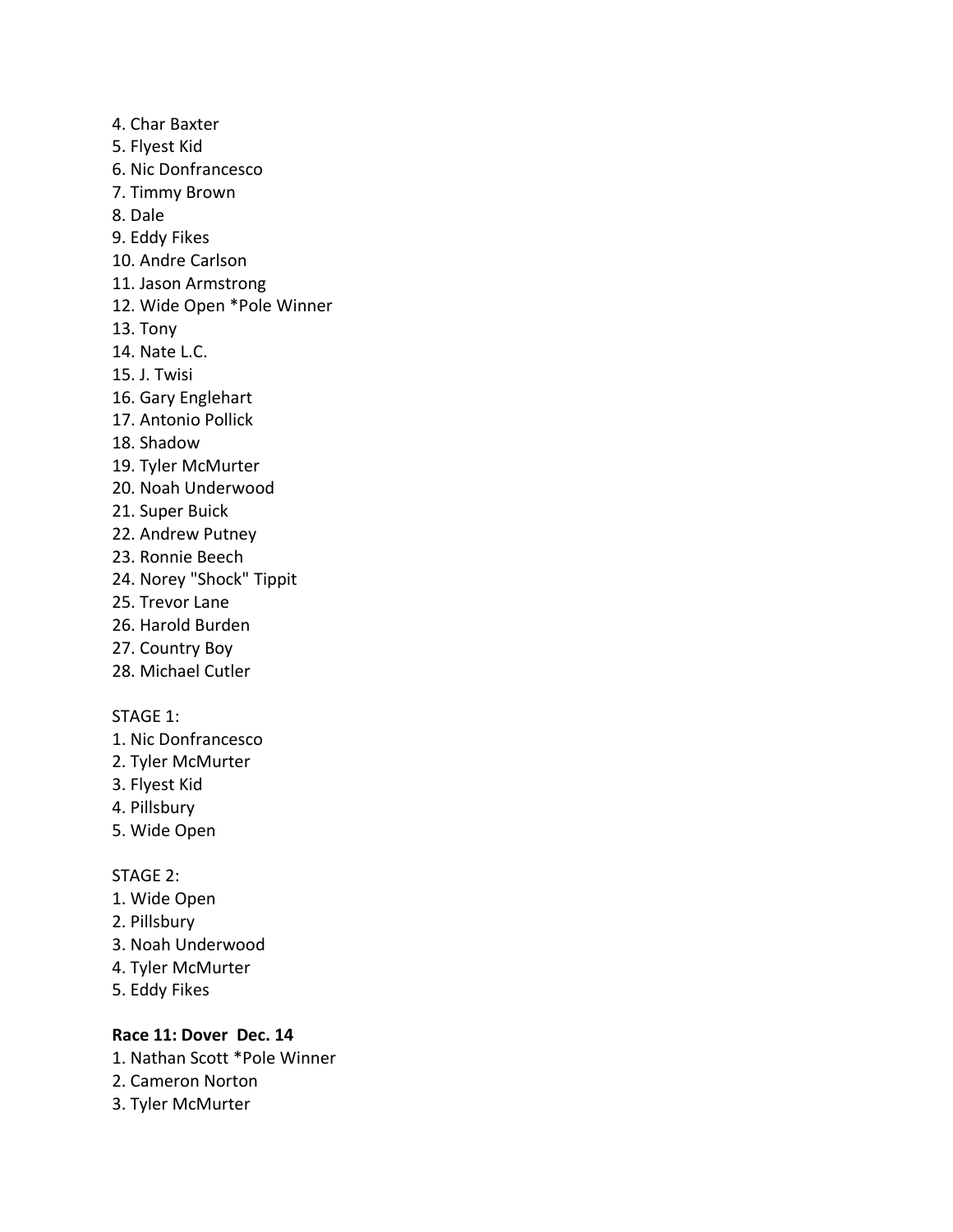- 4. Harold Burden
- 5. Jason Armstrong
- 6. W. Broome
- 7. Nic Donfrancesco
- 8. Shadow
- 9. Kenny Adair
- 10. Jimmie Best
- 11. Andre Carlson
- 12. Gary Englehart
- 13. Tony
- 14. Eddy Fikes
- 15. Michael Burch
- 16. Chase Dunn
- 17. J. Twisi
- 18. Antonio Pollick
- 19. Deer Cajun
- 20. Pillsbury
- 21. Wide Open
- 22. Noah Underwood
- 23. Timmy Brown
- 24. Dale
- 25. Thomas Geyer
- 26. Trevor Lane
- 27. Dustin McGee
- 28. Outlaw
- 29. Skinner
- 30. Dave Marks Jr.
- 31. Shawn "No-Luck" Lucas
- 32. Michael Cutler

- 1. Nathan Scott
- 2. Jason Armstrong
- 3. Cameron Norton
- 4. Kenny Adair
- 5. Mike L.S.

- 1. Nathan Scott
- 2. Cameron Norton
- 3. Jason Armstrong
- 4. Andre Carlson
- 5. Kenny Adair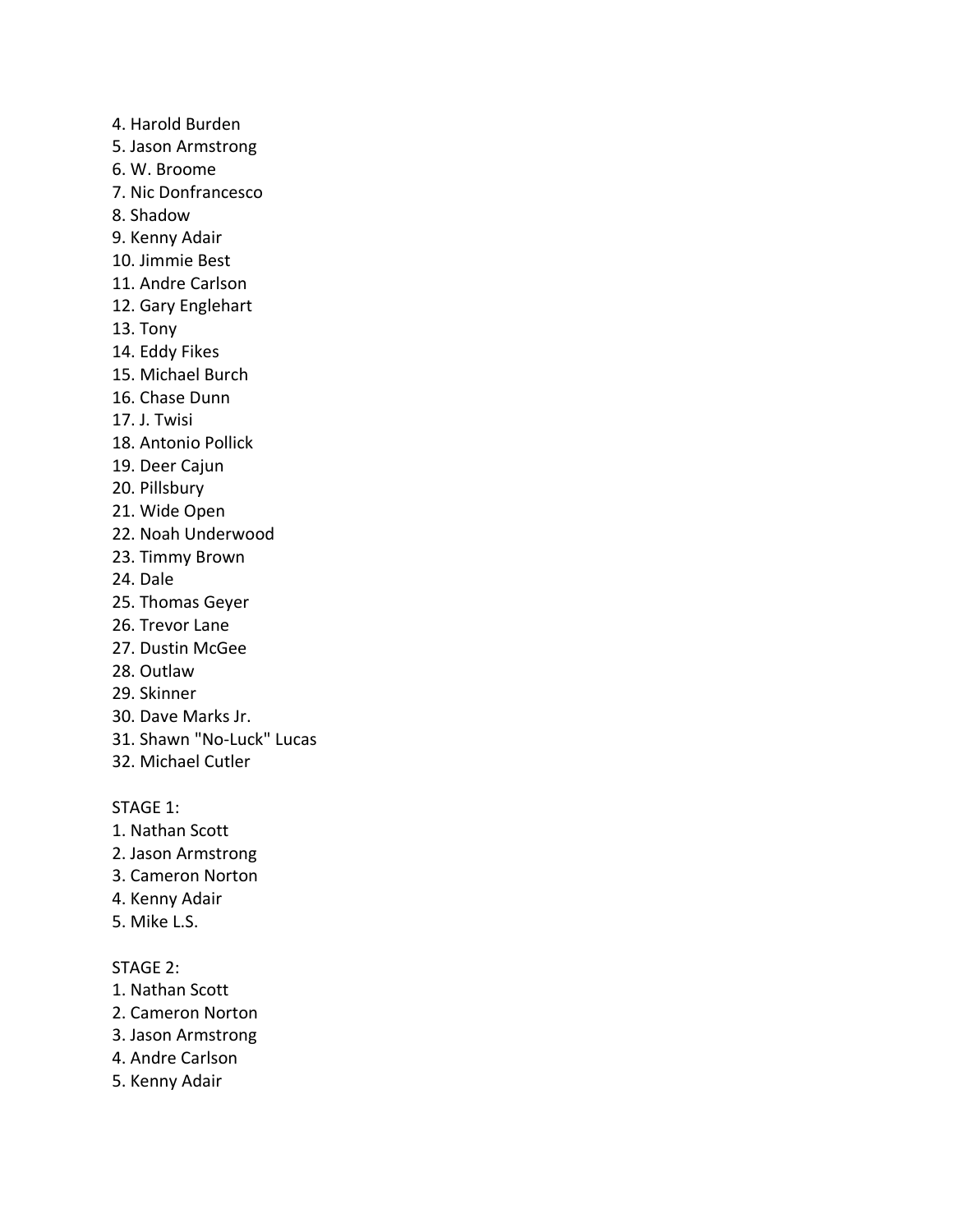#### **Race 12: Kansas Dec. 14**

- 1. Tyler McMurter 2. Dave Marks Jr.
- 3. Andre Carlson
- 4. Pat Dale
- 5. Harold Burden
- 6. Timmy Brown
- 7. Tony
- 8. Jake Innes
- 9. Jason Armstrong
- 10. Brad Dove
- 11. Wide Open
- 12. Pillsbury
- 13. Char Baxter
- 14. Michael Burch
- 15. Shadow
- 16. Chase Dunn
- 17. Eddy Fikes
- 18. Kenny Adair
- 19. J. Twisi
- 20. Noah Underwood
- 21. Gary Englehart
- 22. Nathan Scott
- 23. Trevor Lane
- 24. BC-Racer-Kid \*Pole Winner
- 25. B.P. Cucumber
- 26. Billy Milner
- 27. Shawn "No-Luck" Lucas
- 28. Cameron Norton
- 29. Thomas Geyer
- 30. BJ Thomas
- 31. W. Broome
- 32. Michael Cutler

STAGE 1:

- 1. Tyler McMurter
- 2. Nathan Scott
- 3. Dave Marks Jr.
- 4. Tony
- 5. Pat Dale

- 1. Tyler McMurter
- 2. Pat Dale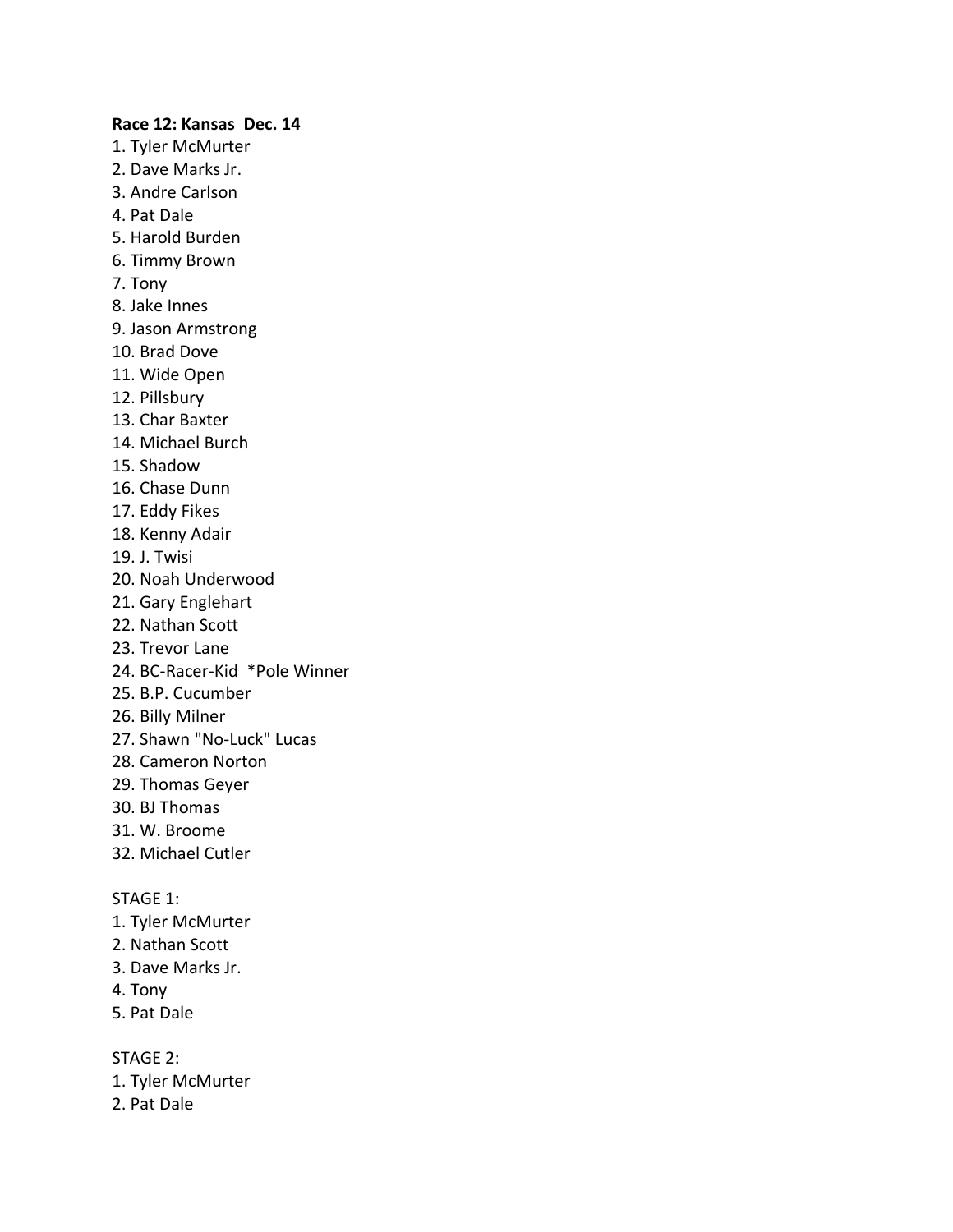- 3. Andre Carlson
- 4. Pillsbury
- 5. Dave Marks Jr.

## **Race 13: Charlotte Dec. 21**

- 1. Cody Giles \*Pole Winner 2. Tyler McMurter 3. Gary Englehart 4. Jason Armstrong 5. Jimmie Best 6. Noah Underwood 7. Nic Donfrancesco 8. Harold Burden
- 9. Wide Open
- 10. Pillsbury
- 11. Brad Dove
- 12. Dave Marks Jr.
- 13. Timmy Brown
- 14. Daniel Harmon
- 15. Dale
- 16. Kenny Adair
- 17. Shadow
- 18. Cameron Norton
- 19. Nate L.C.
- 20. Eddy Fikes
- 21. Tony
- 22. Caleb Lopez
- 23. Pat Dale
- 24. Michael Burch
- 25. Nathan Scott
- 26. BJ Thomas
- 27. Joshua Colmdiaz
- 28. Shawn "No-Luck" Lucas
- 29. Trevor Lane
- 30. Michael Cutler

## STAGE 1:

- 1. Cody Giles
- 2. Pat Dale
- 3. Tyler McMurter
- 4. Nic Donfrancesco
- 5. Gary Englehart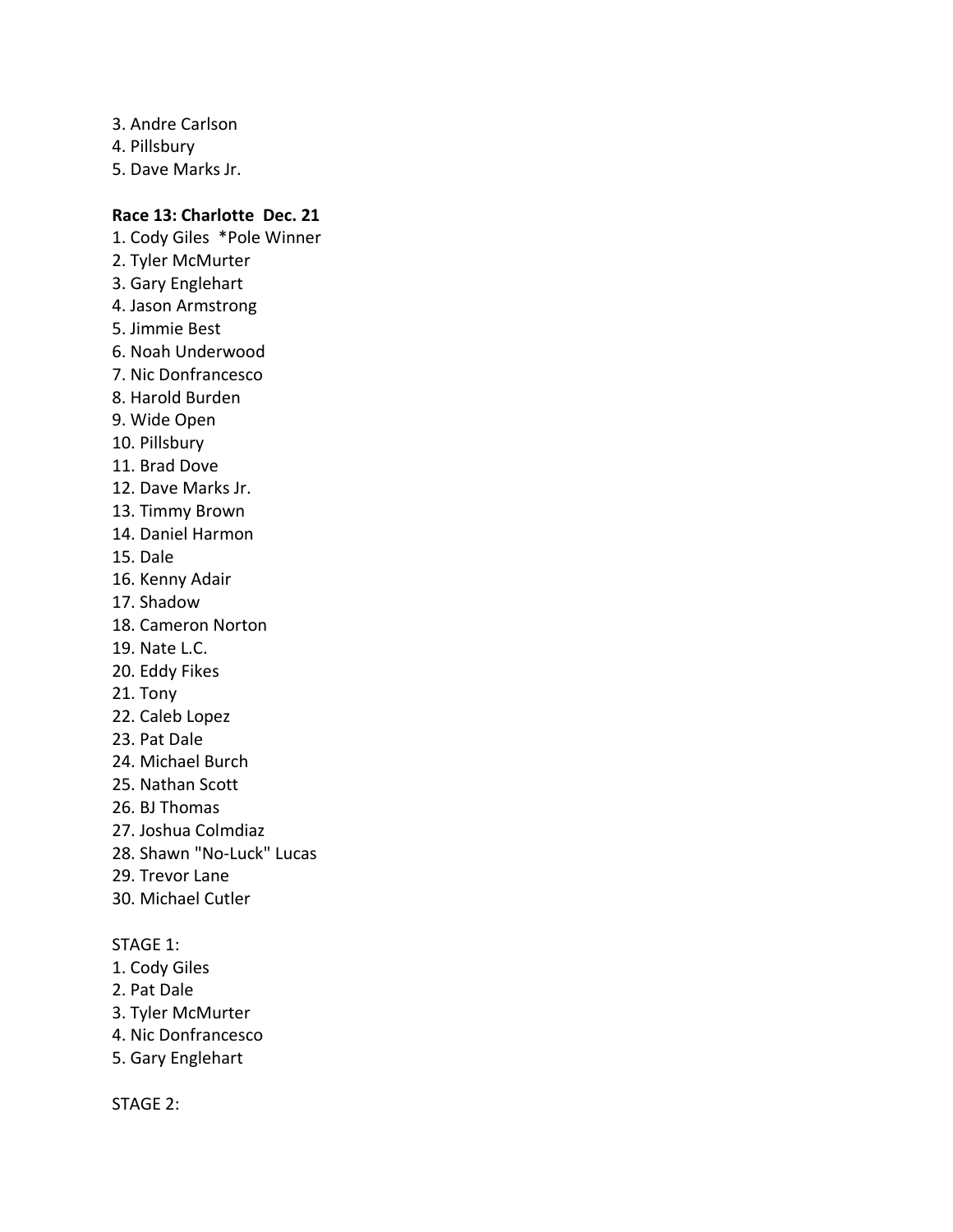- 1. Cody Giles
- 2. Tyler McMurter
- 3. Noah Underwood
- 4. Harold Burden
- 5. Jimmie Best

#### STAGE 3:

- 1. Cody Giles
- 2. Tyler McMurter
- 3. Gary Englehart
- 4. Jimmie Best
- 5. Harold Burden

## **Race 14: Pocono Dec. 21**

- 1. Dale
- 2. Flyest Kid
- 3. Noah Underwood
- 4. Pat Dale \*Pole Winner
- 5. Jason Armstrong
- 6. Kenny Adair
- 7. Cameron Norton
- 8. Tyler McMurter
- 9. Shadow
- 10. Michael Burch
- 11. Wide Open
- 12. Pillsbury
- 13. Gary Englehart
- 14. Dave Marks Jr.
- 15. Harold Burden
- 16. Brad Dove
- 17. Antonio Pollick
- 18. Nate L.C.
- 19. Dustin McClinlock
- 20. Tony
- 21. Shawn "No-Luck" Lucas
- 22. Nic Donfrancesco
- 23. BJ Thomas
- 24. Timmy Brown
- 25. Eddy Fikes
- 26. J. Twisi
- 27. Trevor Lane
- 28. Michael Cutler

STAGE 1: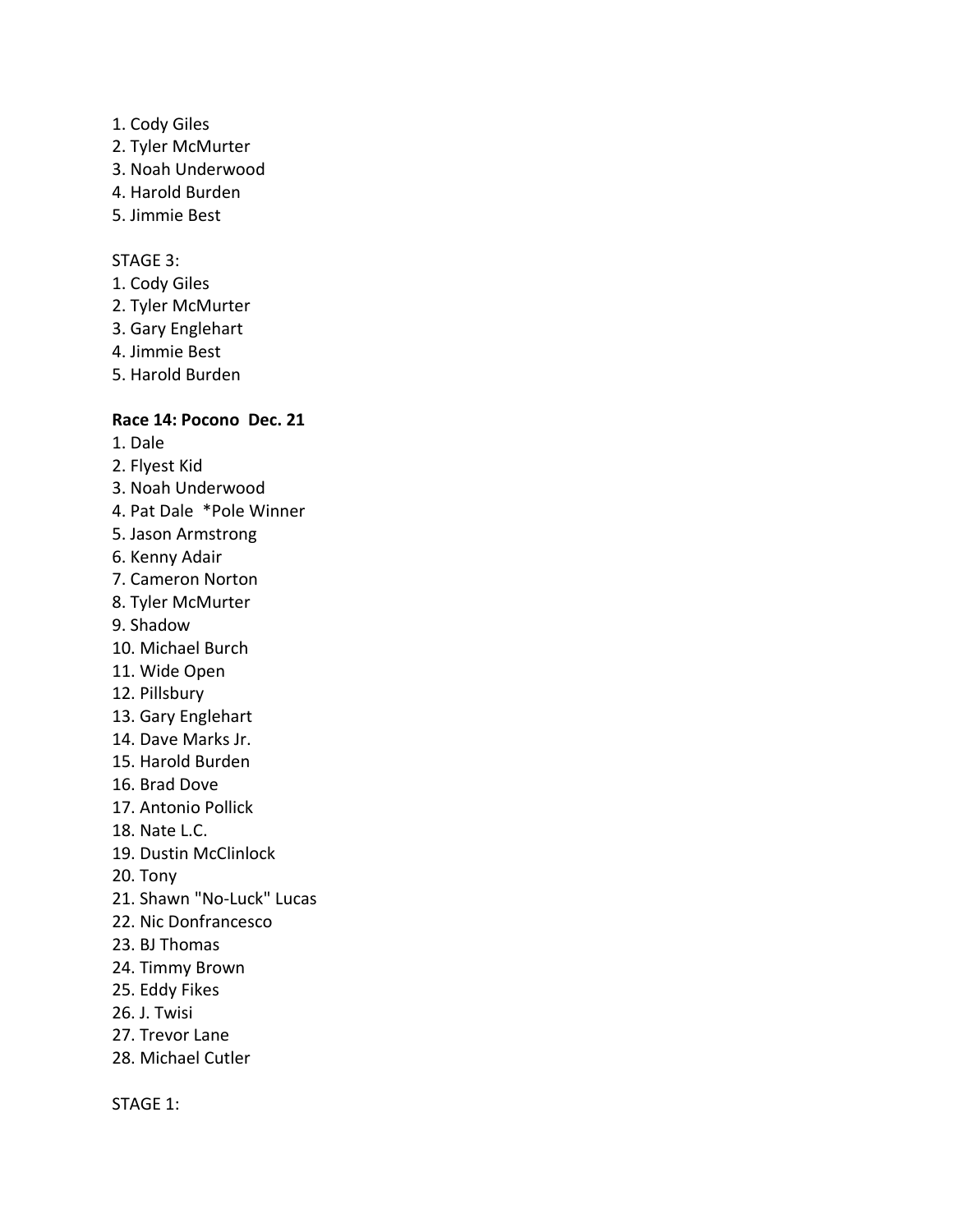- 1. Noah Underwood
- 2. Pat Dale
- 3. Tyler McMurter
- 4. Timmy Brown
- 5. Michael Burch

## STAGE 2:

- 1. Noah Underwood
- 2. Pat Dale
- 3. Tyler McMurter
- 4. Dale
- 5. Michael Burch

## **Race 15: Michigan Jan. 4**

- 1. Shadow
- 2. Tony
- 3. Timmy Brown
- 4. Gary Englehart
- 5. Dale
- 6. Dave Marks Jr.
- 7. Kenny Adair
- 8. Tyler McMurter
- 9. N. Luck
- 10. Jason Armstrong
- 11. Clammer
- 12. Nate L.C.
- 13. Cameron Norton \*Pole Winner
- 14. Michael Burch
- 15. Andre Carlson
- 16. J. Twisi
- 17. Super Buick
- 18. Harold Burden
- 19. Nicholas Donfrancesco
- 20. Trevor Lane

#### STAGE 1:

- 1. Gary Englehart
- 2. Michael Burch
- 3. Cameron Norton
- 4. Kenny Adair
- 5. Nate L.C.

STAGE 2:

1. Cameron Norton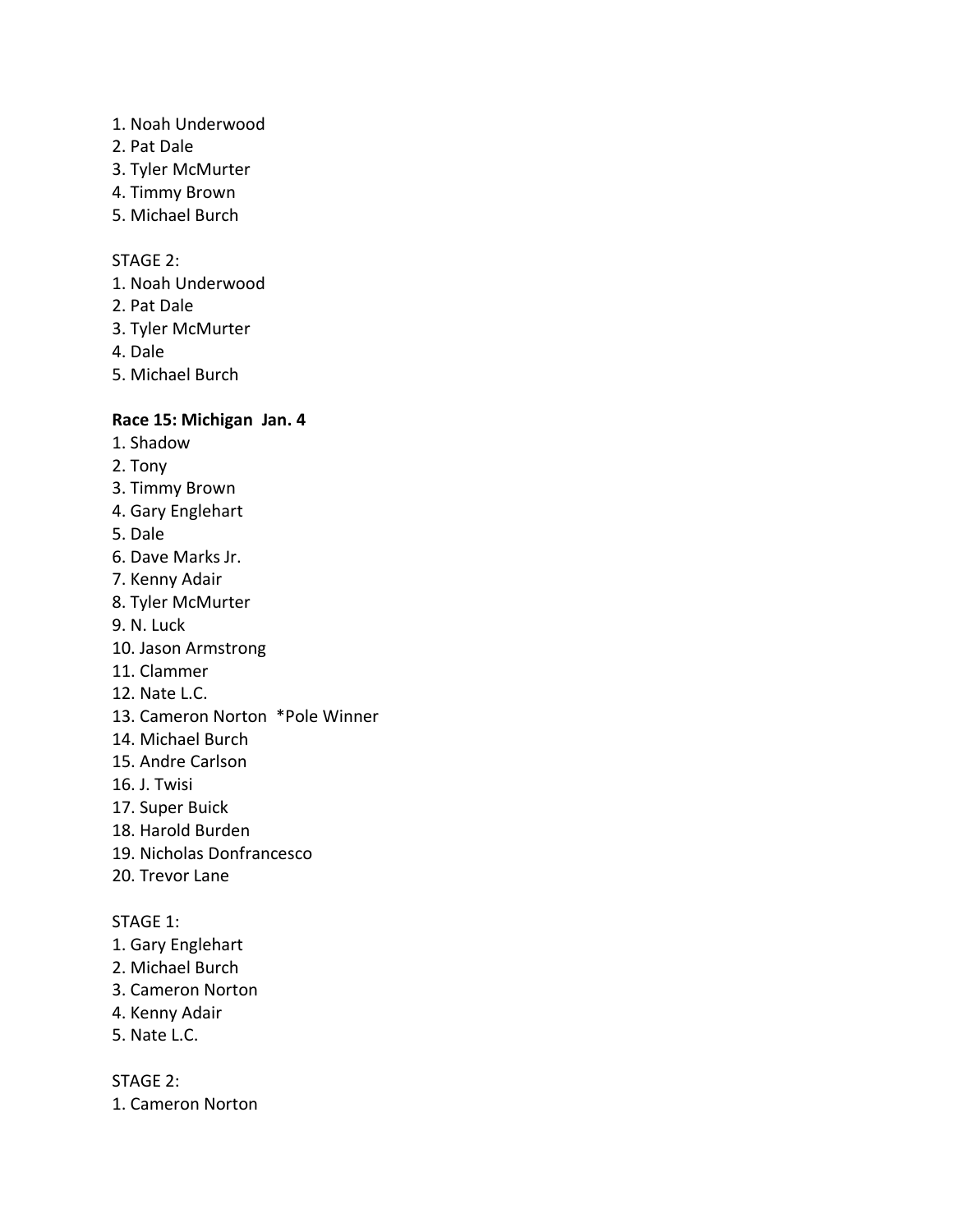- 2. Gary Englehart
- 3. Tyler McMurter
- 4. Shadow
- 5. Tony

#### **Race 16: Sonoma Jan. 4**

- 1. Noah Underwood
- 2. Tyler McMurter \*Pole Winner
- 3. Nicholas Donfrancesco
- 4. Harold Burden
- 5. Cameron Norton
- 6. Dale
- 7. Jason Armstrong
- 8. Shawn "No-Luck" Lucas
- 9. Gary Englehart
- 10. Timmy Brown
- 11. Dave Marks Jr.
- 12. Shadow
- 13. Dustin McClintlock
- 14. Kenny Adair
- 15. Michael Burch
- 16. Dakota Brough
- 17. Tony
- 18. Trevor Lane
- 19. Andre Carlson
- 20. Brad Dove

#### STAGE 1:

- 1. Tyler McMurter
- 2. Nic Donfrancesco
- 3. Noah Underwood
- 4. Cameron Norton
- 5. Michael Burch

#### STAGE 2:

- 1. Noah Underwood
- 2. Nic Donfrancesco
- 3. Michael Burch
- 4. Dakota Brough
- 5. Tyler McMurter

## **Race 17: Chicagoland Jan. 11**

- 1. Pillsbury
- 2. Cameron Norton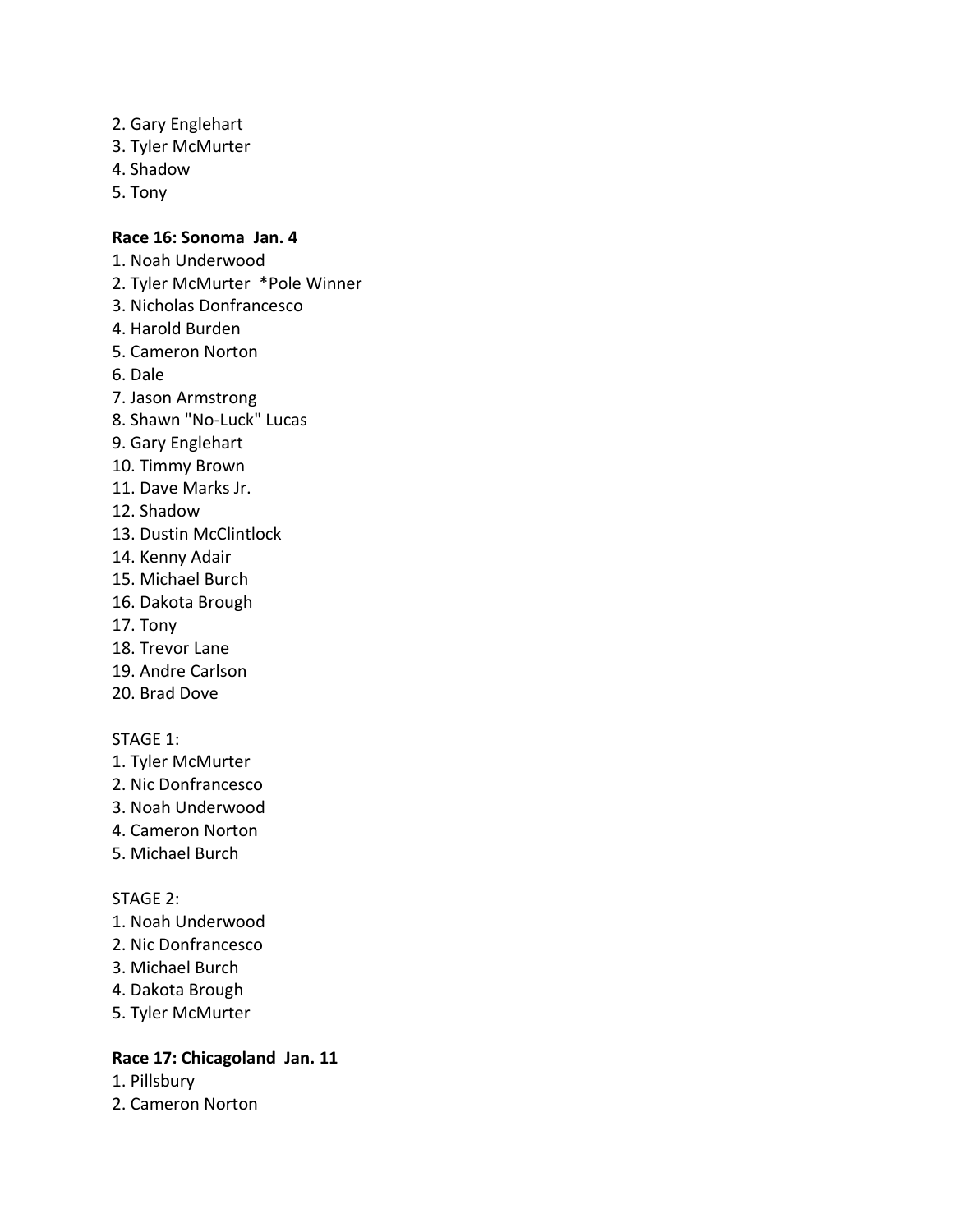- 3. Tyler McMurter 4. Andre Carlson 5. Gary Englehart 6. Kenny Adair 7. Dave Marks Jr. 8. Pat Dale 9. Noah Underwood \*Pole Winner 10. Timmy Brown 11. Jimmie Best 12. Nate L.C. 13. Shadow 14. Jason Armstrong 15. Rush Downing 16. Tony 17. Michael Burch 18. Shawn "No-Luck" Lucas 19. J. Twisi 20. Patrick Hazelett
- 21. Brad Dove
- 22. Nic Donfrancesco

- 1. Pillsbury
- 2. Noah Underwood
- 3. Tyler McMurter
- 4. Jimmie Best
- 5. Cameron Norton

### STAGE 2:

- 1. Pillsbury
- 2. Tyler McMurter
- 3. Pat Dale
- 4. Cameron Norton
- 5. Timmy Brown

#### **Race 18: Daytona Jan. 11**

- 1. Tyler McMurter
- 2. Daniel Harmon
- 3. Pillsbury
- 4. Patrick Hazelett
- 5. Andre Carlson
- 6. Nate L.C.
- 7. Timmy Brown
- 8. Dave Marks Jr.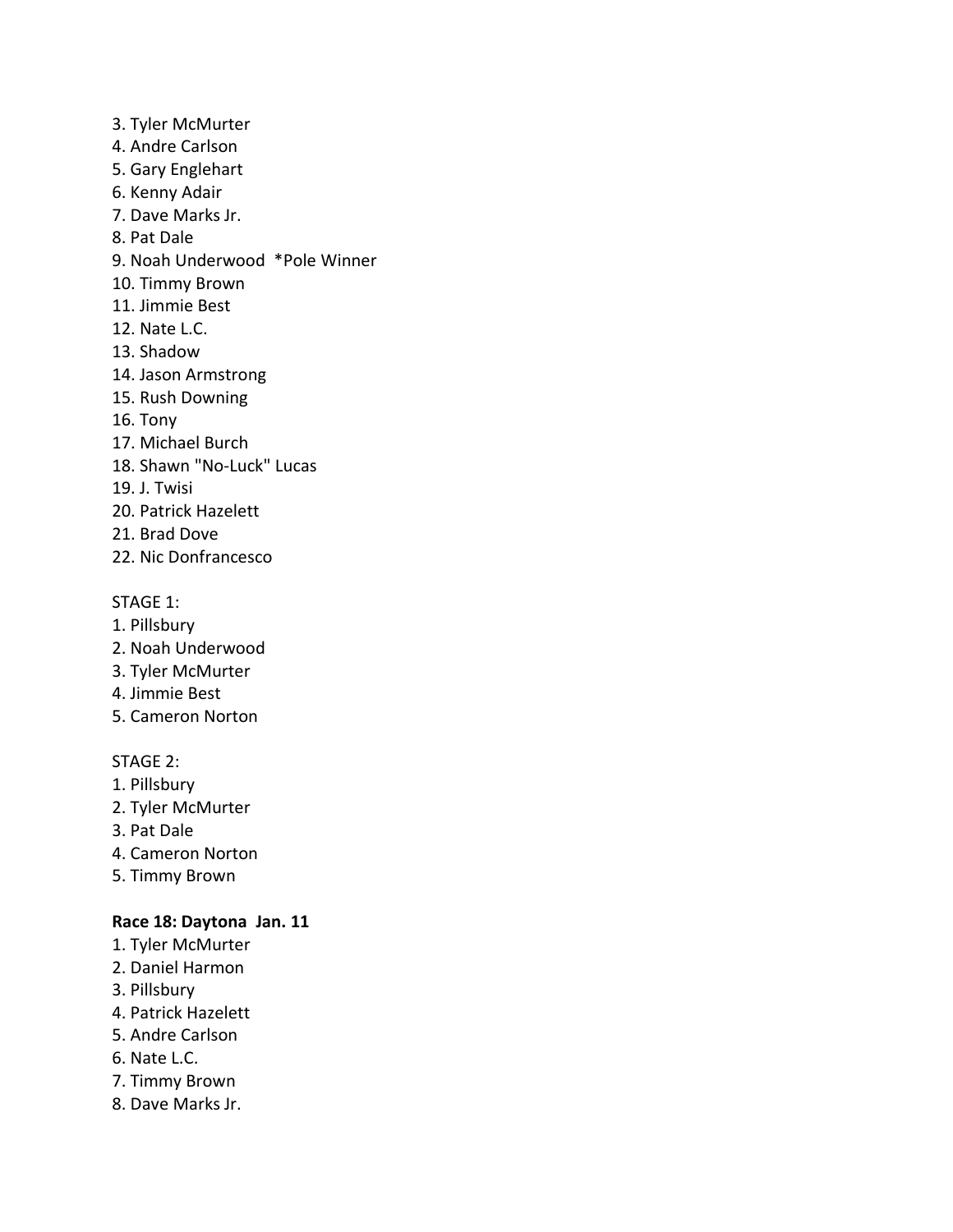- 9. Noah Underwood
- 10. Michael Burch
- 11. Tony
- 12. Kenny Adair
- 13. Shadow
- 14. Nic Donfrancesco
- 15. Gary Englehart
- 16. J. Twisi
- 17. Shawn Lucas
- 18. Billy Milner
- 19. Rush Downing
- 20. Trevor Lane
- 21. Cameron Norton
- 22. Cody Giles \*Pole Winner
- 23. Jason Armstrong
- 24. Pat Dale

## STAGE 1

- 1. Tyler McMurter
- 2. Nic Donfrancesco
- 3. Noah Underwood
- 4. Andre Carlson
- 5. Kenny Adair

## STAGE 2:

- 1. Patrick Hazelett
- 2. Nic Donfrancesco
- 3. Andre Carlson
- 4. Pillsbury
- 5. Tyler McMurter

## **Race 19: Kentucky Jan. 18**

- 1. Nicholas Donfrancesco
- 2. Gary Englehart
- 3. Noah Underwood \*Pole Winner
- 4. Michael Burch
- 5. W. Broome
- 6. Patrick Hazelett
- 7. Kenny Adair
- 8. Tyler McMurter
- 9. Harold Burden
- 10. Shadow
- 11. Andre Carlson \*Held 2 laps pit road violation\*
- 12. Jason Armstrong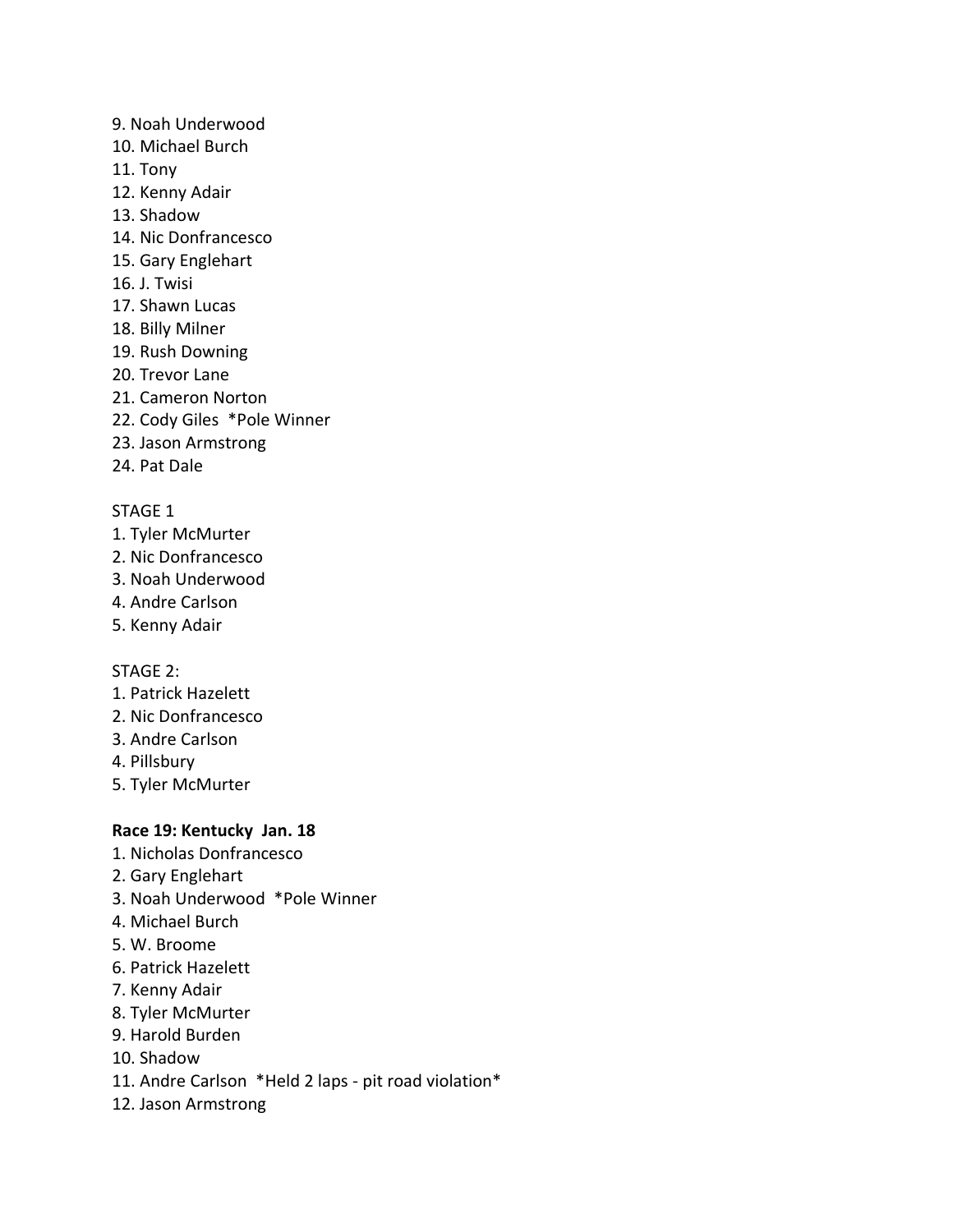- 13. Keith Ayers 14. Cameron Norton 15. Timmy Brown 16. Dave Marks Jr. 17. Tony 18. Daniel Harmon \*Held 2 laps - pit road violation\* 19. Nate L.C. 20. Trevor Lane 21. Chase Dunn 22. Rush Downing
- 23. Pillsbury
- 24. J. Twisi

- 1. Harold Burden
- 2. Noah Underwood
- 3. Gary Englehart
- 4. Cameron Norton
- 5. Tyler McMurter

#### STAGE 2:

- 1. Harold Burden
- 2. Noah Underwood
- 3. Nicholas Donfrancesco
- 4. Shadow
- 5. Michael Burch

## **Race 20: New Hampshire Jan. 18**

- 1. Tyler McMurter
- 2. Cameron Norton \*Pole Winner
- 3. Nicholas Donfrancesco
- 4. Keith Ayers
- 5. Anthony Tripi
- 6. Dave Marks Jr.
- 7. Gary Englehart
- 8. Noah Underwood
- 9. Daniel Harmon
- 10. Shadow
- 11. Tony
- 12. Harold Burden
- 13. Jason Armstrong
- 14. Andre Carlson
- 15. Billy Milner
- 16. Timmy Brown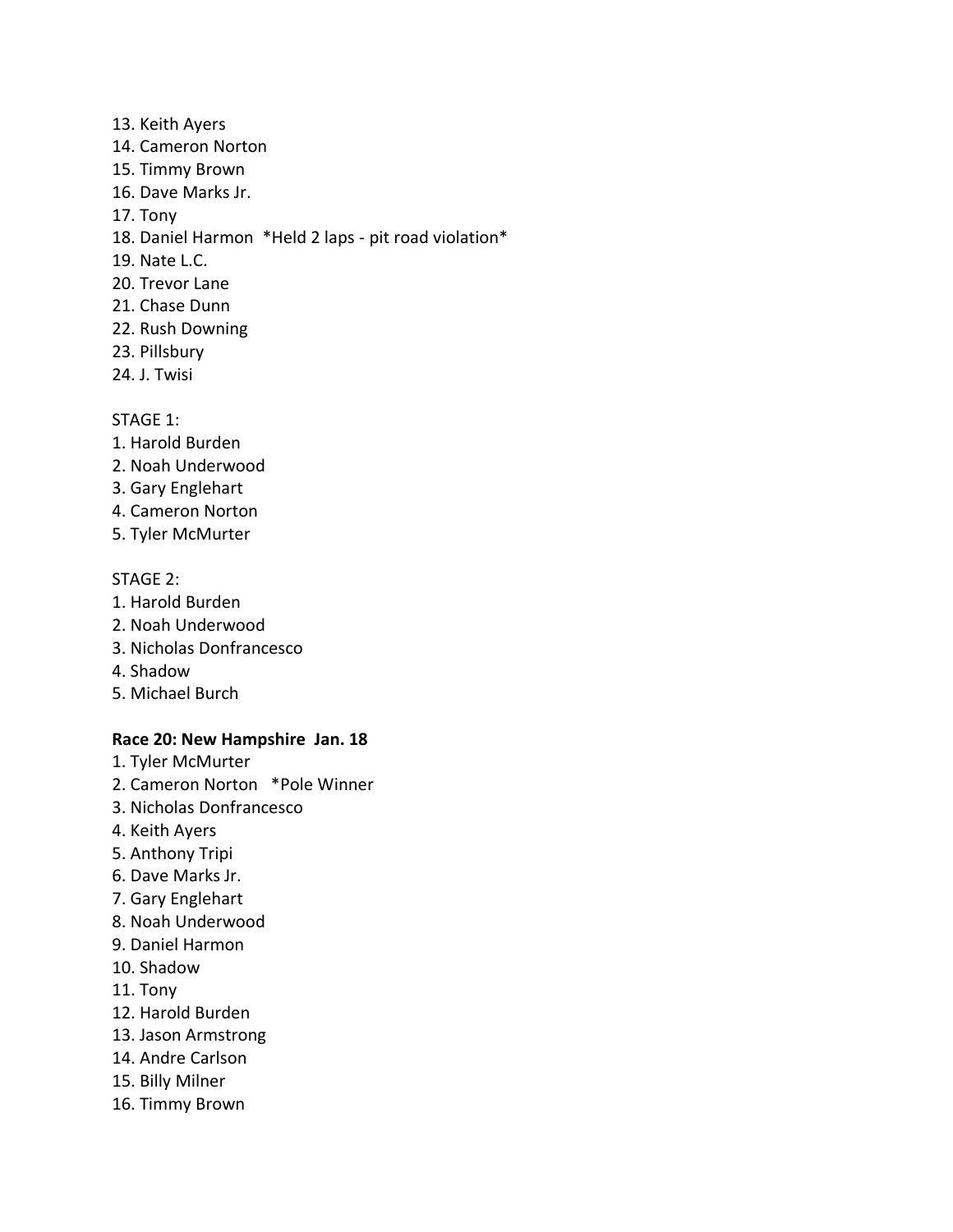- 17. Kenny Adair
- 18. Nate L.C.
- 19. Michael Burch
- 20. Patrick Hazelett
- 21. Chase Dunn

- 1. Nicholas Donfrancesco
- 2. Cameron Norton
- 3. Tyler McMurter
- 4. Noah Underwood
- 5. Gary Englehart

## STAGE 2:

- 1. Tyler McMurter
- 2. Cameron Norton
- 3. Noah Underwood
- 4. Anthony Tripi
- 5. Jason Armstrong

## **Race 21: Pocono Jan. 25**

- 1. Noah Underwood \*Pole Winner
- 2. Tyler McMurter
- 3. Michael Burch
- 4. W. Broome
- 5. Harold Burden
- 6. Jimmie Best
- 7. Timmy Brown
- 8. Anthony Tripi
- 9. Keith Ayers
- 10. Cameron Norton
- 11. Shawn "No-Luck" Lucas
- 12. Gary Englehart
- 13. Jason Armstrong
- 14. Andre Carlson
- 15. Dave Marks Jr.
- 16. Patrick Hazelett
- 17. Don Milligan
- 18. Chase Dunn
- 19. BJ Thomas
- 20. Pillsbury

STAGE 1:

1. Noah Underwood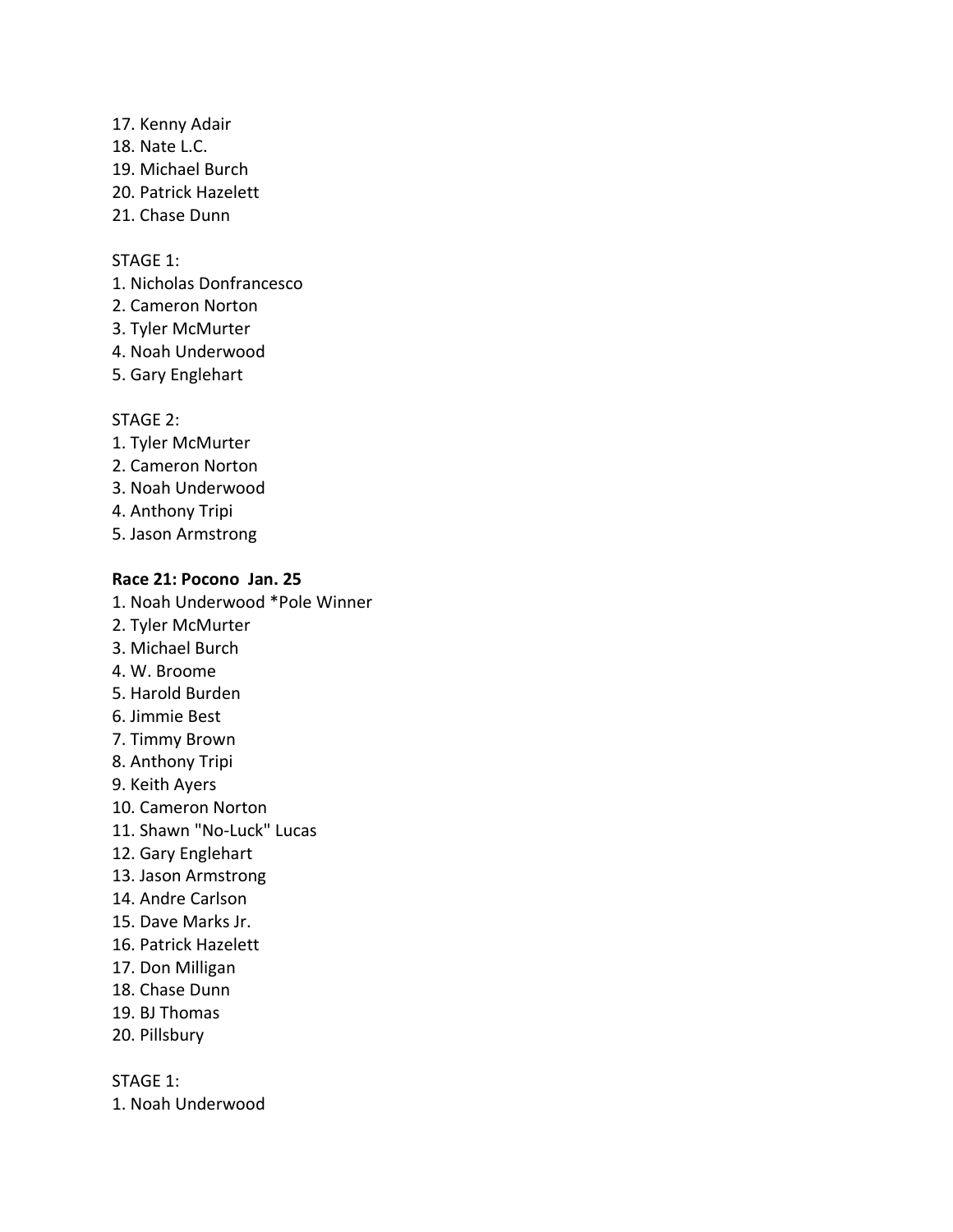- 2. Cameron Norton
- 3. Timmy Brown
- 4. Jimmie Best
- 5. Harold Burden

#### STAGE 2:

- 1. Noah Underwood
- 2. Tyler McMurter
- 3. Jimmie Best
- 4. W. Broome
- 5. Cameron Norton

## **Race 22: Watkins Glen Jan. 25**

- 1. Noah Underwood \*Pole Winner
- 2. Tyler McMurter
- 3. Patrick Hazelett
- 4. Jimmie Best
- 5. Harold Burden
- 6. Michael Burch
- 7. Jason Armstrong
- 8. Shawn Lucas
- 9. Pat Dale
- 10. Keith Ayers
- 11. Kenny Adair
- 12. Anthony Tripi
- 13. Timmy Brown
- 14. Trevor Lane
- 15. Gary Englehart
- 16. Dave Marks Jr.
- 17. Andre Carlson
- 18. Cameron Norton
- 19. W. Broome
- 20. Chase Dunn

#### STAGE 1:

- 1. Noah Underwood
- 2. Tyler McMurter
- 3. Jimmie Best
- 4. Keith Ayers
- 5. Patrick Hazelett

- 1. Noah Underwood
- 2. Pat Dale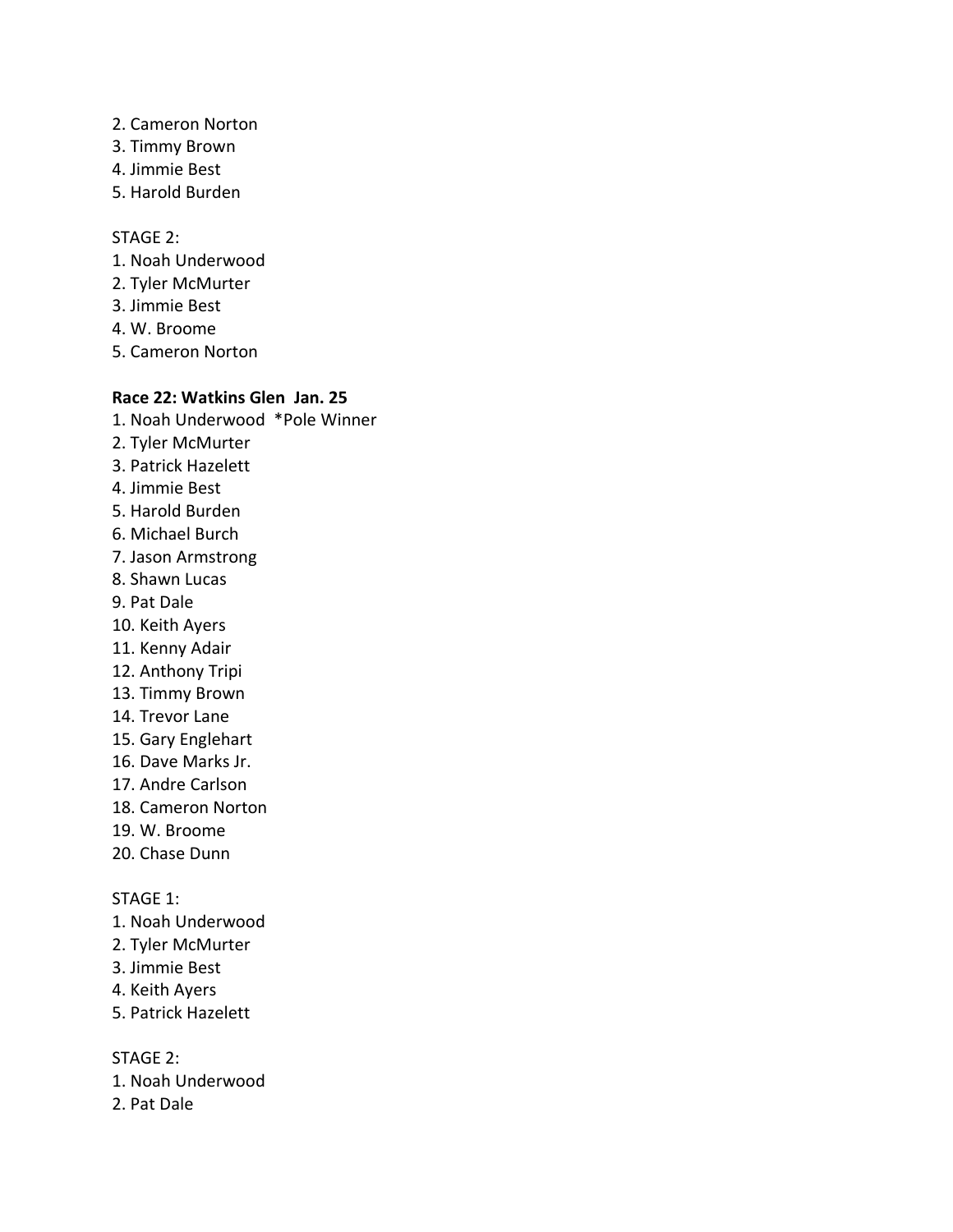- 3. Tyler McMurter 4. Patrick Hazelett
- 5. Harold Burden

#### **Race 23: Michigan Feb. 1**

- 1. Jimmie Best 2. Pat Dale
- 3. Harold Burden
- 
- 4. Anthony Tripi 5. W. Broome
- 
- 6. Shadow
- 7. Patrick Hazelett
- 8. Tyler McMurter \*Pole Winner
- 9. Noah Underwood
- 10. Gary Englehart
- 11. Keith Ayers
- 12. Timmy Brown
- 13. Jason Armstrong
- 14. Kenny Adair
- 15. Andre Carlson \*2 Penalties
- 16. Trevor Lane
- 17. Shawn Lucas
- 18. Cameron Norton
- 19. Brad Dove
- 20. Michael Burch
- 21. J. Twisi
- 22. Dave Marks Jr.
- 23. Eddy Fikes

#### STAGE 1:

- 1. Tyler McMurter
- 2. Noah Underwood
- 3. Harold Burden
- 4. Anthony Tripi
- 5. Pat Dale

- 1. Tyler McMurter
- 2. Jimmie Best
- 3. Anthony Tripi
- 4. Patrick Hazelett
- 5. Cameron Norton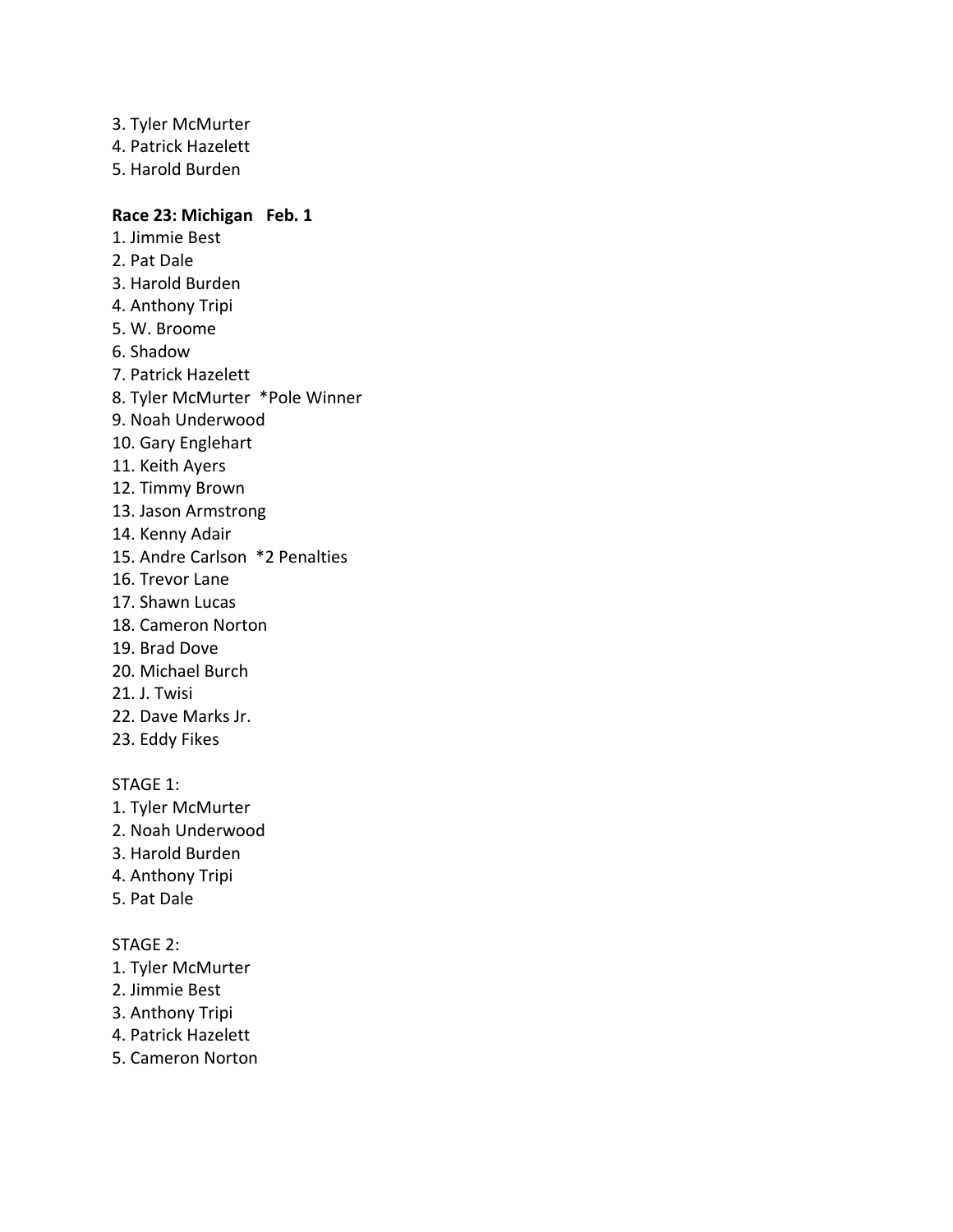#### **Race 24: Bristol Feb. 1**

- 1. Tyler McMurter 2. Harold Burden
- 3. Jimmie Best \*Penalty
- 4. Noah Underwood \*Penalty
- 5. Jade Burr
- 6. Keith Ayers
- 7. Andre Carlson
- 8. Timmy Brown
- 9. Jason Armstrong
- 10. Kenny Adair
- 11. BJ Thomas
- 12. Dave Marks Jr.
- 13. Shadow
- 14. Shawn Lucas
- 15. Michael Burch
- 16. Anthony Tripi \*Pole Winner
- 17. Trevor Lane
- 18. Gary Englehart
- 19. J. Twisi
- 20. Chase Dunn

#### STAGE 1:

- 1. Harold Burden
- 2. Jimmie Best
- 3. Tyler McMurter
- 4. Jade Burr
- 5. Anthony Tripi

#### STAGE 2:

- 1. Noah Underwood
- 2. Harold Burden
- 3. Tyler McMurter
- 4. Andre Carlson
- 5. Jimmie Best

## **Race 25: Darlington Feb. 2**

- 1. Tyler McMurter
- 2. Jimmie Best
- 3. Keith Ayers
- 4. Cameron Norton
- 5. Harold Burden
- 6. Jason Armstrong
- 7. Brad Dove \*Pentaly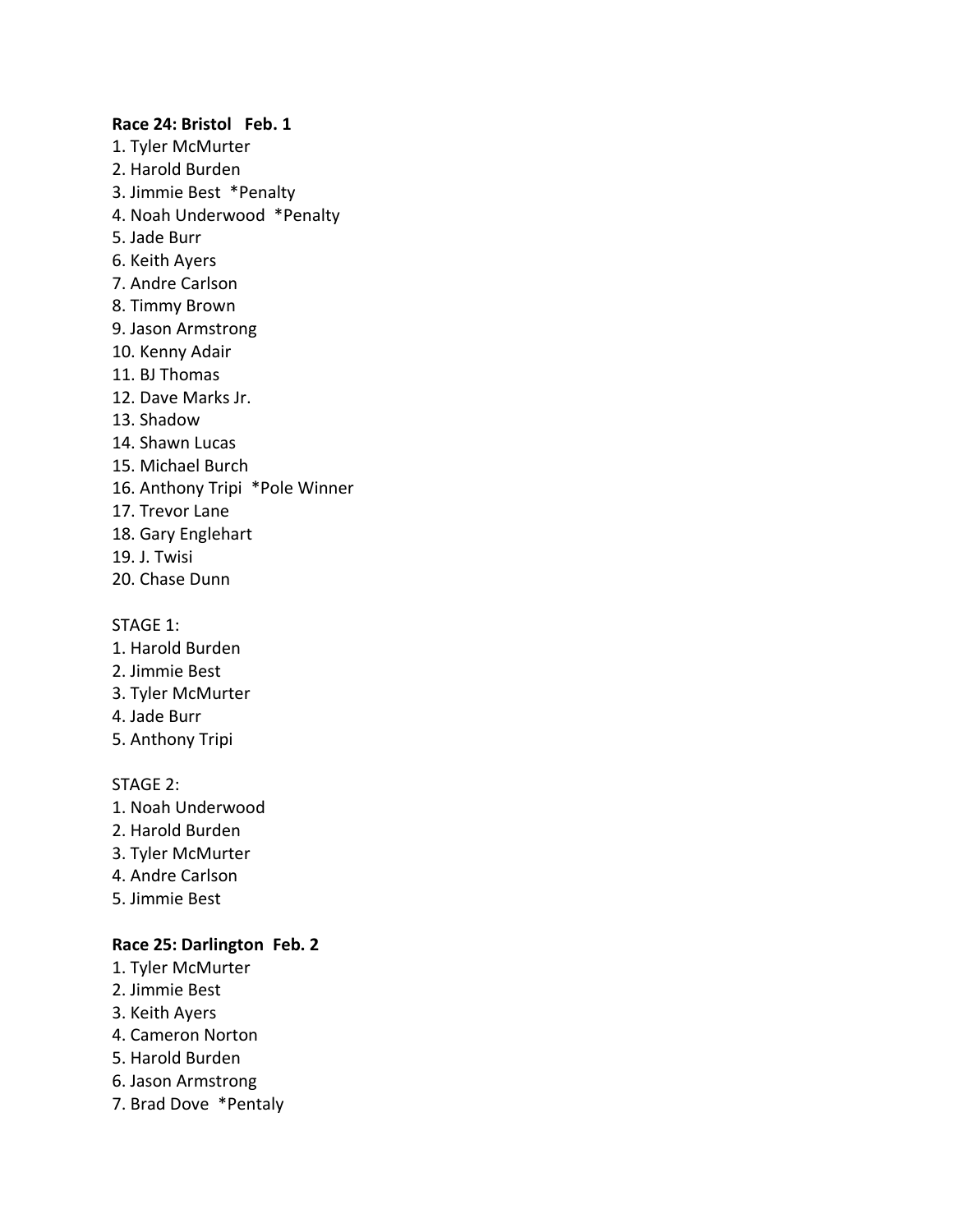- 8. Anthony Tripi \*Pole Winner
- 9. Dave Marks Jr.
- 10. Timmy Brown
- 11. Kenny Adair \*Penalty
- 12. Shawn Lucas
- 13. Gary Englehart
- 14. Pat Dale
- 15. Jamee Bunsell
- 16. Noah Underwood
- 17. Nate L.C.
- 18. Andre Carlson

- 1. Tyler McMurter
- 2. Jimmie Best
- 3. Cameron Norton
- 4. Gary Englehart
- 5. Jason Armstrong

#### STAGE 2:

- 1. Jimmie Best
- 2. Tyler McMurter
- 3. Cameron Norton
- 4. Keith Ayers
- 5. Jason Armstrong

## **Race 26: Indianapolis Feb. 2**

- 1. Noah Underwood \*Pole Winner
- 2. Anthony Tripi
- 3. Jason Armstrong
- 4. Gary Englehart
- 5. Harold Burden
- 6. Pat Dale
- 7. Nate L.C.
- 8. Kenny Adair
- 9. Keith Ayers
- 10. Cameron Norton
- 11. Brad Dove
- 12. Dave Marks Jr.
- 13. Tyler McMurter
- 14. Timmy Brown
- 15. Shawn Lucas
- 16. Jimmie Best
- 17. Andre Carlson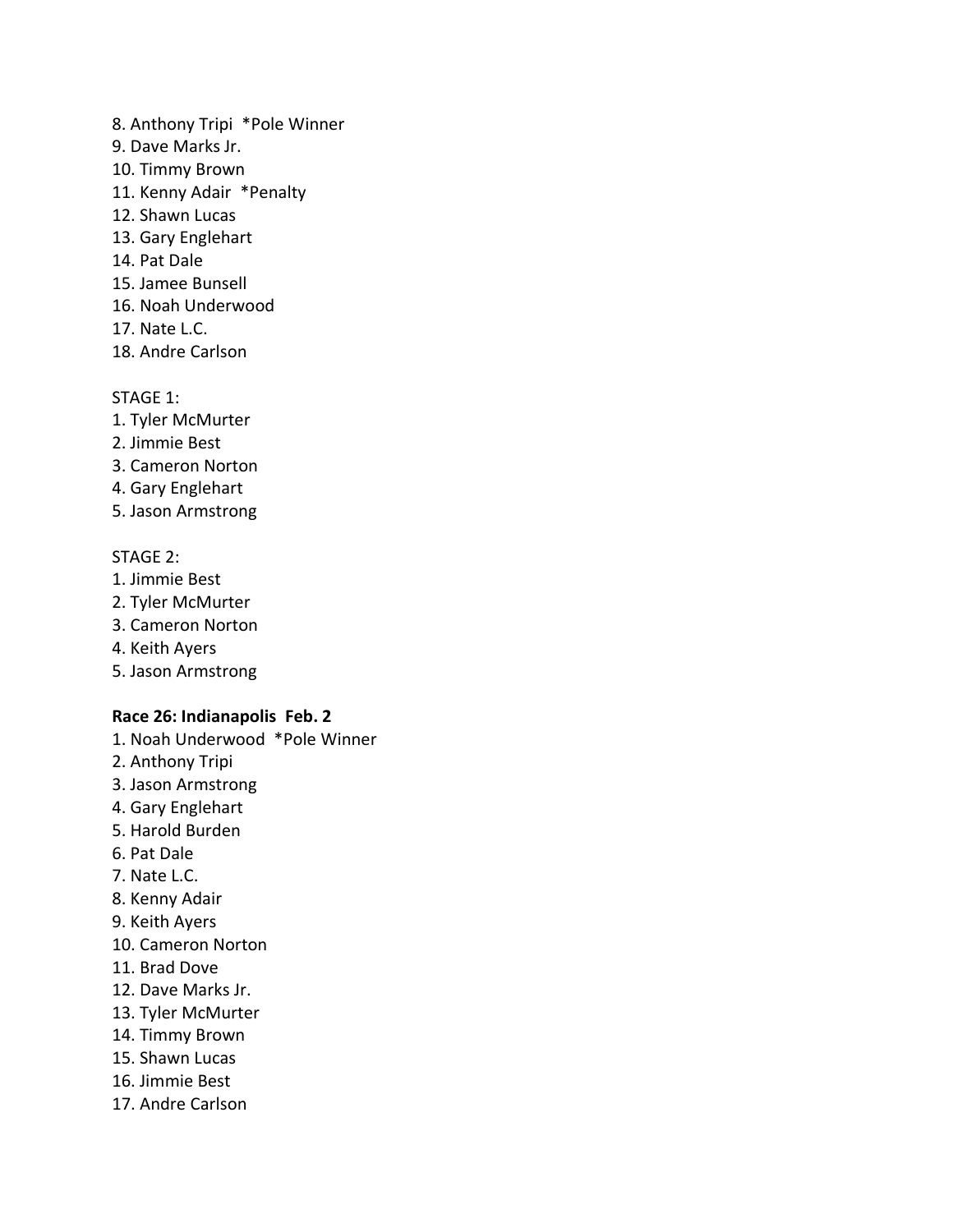- 1. Pat Dale
- 2. Tyler McMurter
- 3. Keith Ayers
- 4. Cameron Norton
- 5. Gary Englehart

#### STAGE 2:

- 1. Tyler McMurter
- 2. Pat Dale
- 3. Dave Marks Jr.
- 4. Brad Dove
- 5. Noah Underwood

## **------PLAYOFFS BEGIN------**

## **Race 27: Las Vegas Feb. 8**

- 1. Noah Underwood
- 2. Tyler McMurter
- 3. Jimmie Best
- 4. Gary Englehart
- 5. Nic Donfrancesco \*Pole Winner
- 6. Timmy Brown
- 7. Shadow
- 8. Jason Armstrong
- 9. Andre Carlson
- 10. Cameron Norton
- 11. Jade Burr
- 12. Dave Marks Jr.
- 13. Keith Ayers
- 14. Harold Burden
- 15. Trevor Lane
- 16. Brad Dove
- 17. Nate L.C.
- 18. Anthony Tripi
- 19. Kenny Adair
- 20. J. Twisi
- 21. Chase Dunn
- 22. Michael Burch

STAGE 1:

- 1. Nic Donfrancesco
- 2. Timmy Brown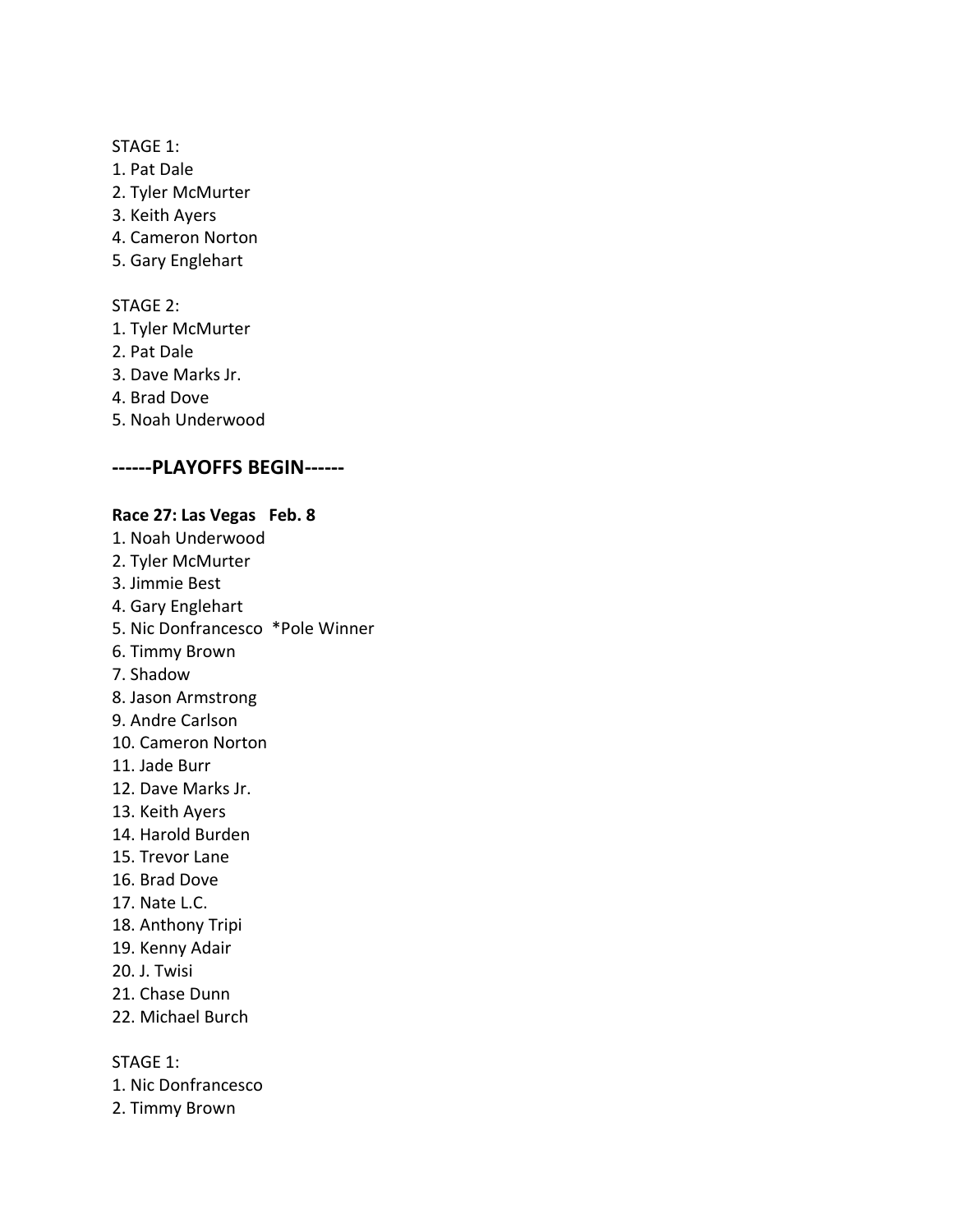- 3. Tyler McMurter
- 4. Noah Underwood
- 5. Gary Englehart

#### STAGE 2:

- 1. Noah Underwood
- 2. Tyler McMurter
- 3. Gary Englehart
- 4. Timmy Brown
- 5. Jimmie Best

#### **Race 28: Richmond Feb. 8**

- 1. Cameron Norton
- 2. Tyler McMurter
- 3. Keith Ayers
- 4. Jason Armstrong
- 5. Timmy Brown
- 6. Gary Englehart
- 7. Harold Burden
- 8. Jade Burr
- 9. Noah Underwood
- 10. Shadow
- 11. Nic Donfrancesco
- 12. Dave Marks Jr.
- 13. Brad Dove
- 14. Andre Carlson
- 15. Jimmie Best \*Pole Winner
- 16. Nate L.C.
- 17. Kenny Adair
- 18. Shawn Lucas
- 19. J. Twisi
- 20. Trevor Lane
- 21. Anthony Tripi
- 22. Chase Dunn

### STAGE 1:

- 1. Cameron Norton
- 2. Tyler McMurter
- 3. Anthony Tripi
- 4. Keith Ayers
- 5. Jade Burr

STAGE 2:

1. Cameron Norton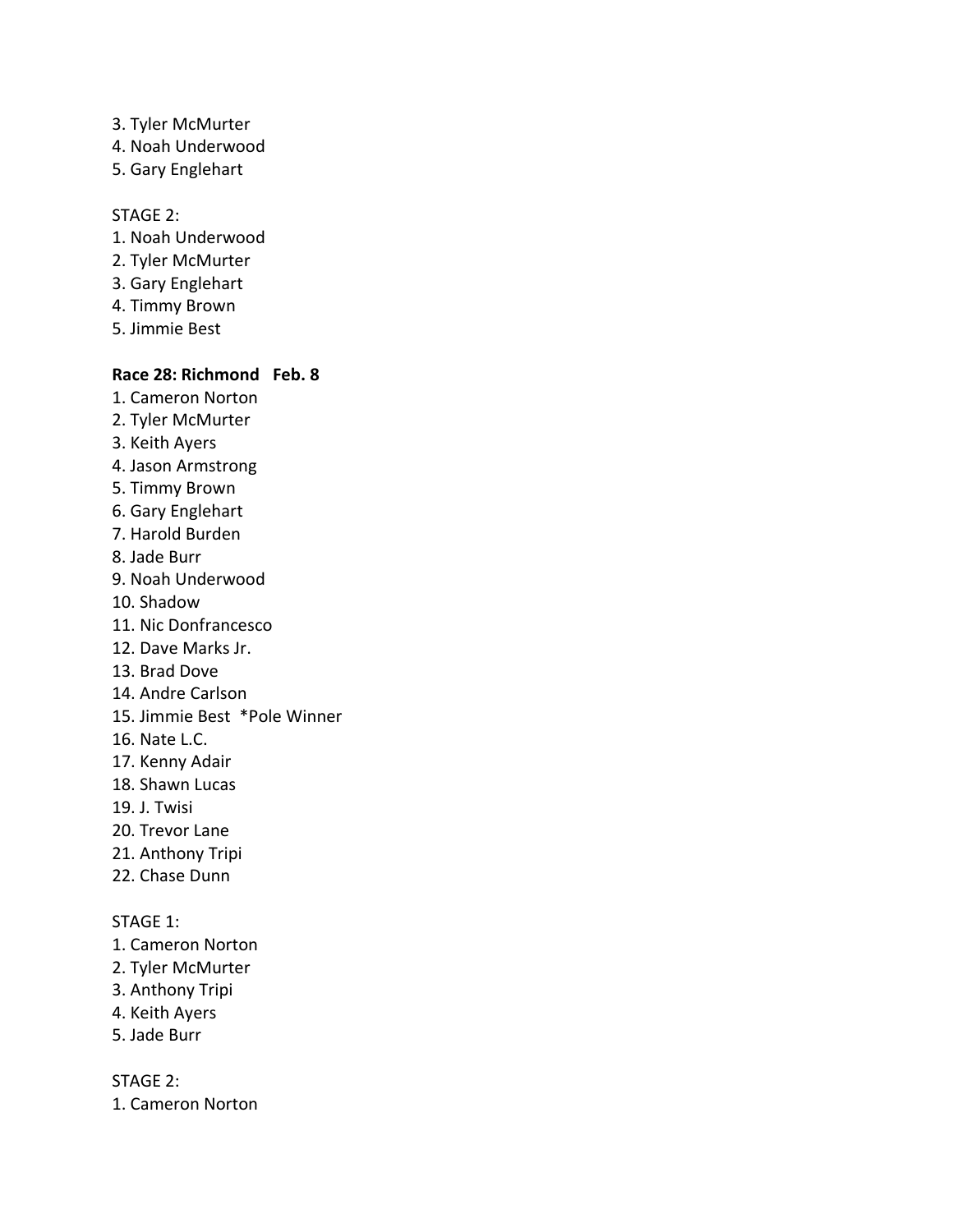- 2. Harold Burden
- 3. Jade Burr
- 4. Tyler McMurter
- 5. Keith Ayers

## **Race 29: Charlotte Roval Feb. 8**

- 1. Noah Underwood \*Pole Winner
- 2. Tyler McMurter
- 3. Jason Armstrong
- 4. Jade Burr
- 5. Harold Burden
- 6. Keith Ayers
- 7. Kenny Adair
- 8. Brad Dove
- 9. Dave Marks Jr.
- 10. Andre Carlson
- 11. Shadow
- 12. Jimmie Best
- 13. Timmy Brown
- 14. Gary Englehart
- 15. Nic Donfrancesco
- 16. Shawn Lucas
- 17. Cameron Norton
- 18. Dakota Brough
- 19. Chase Dunn
- 20. Pillsbury

#### STAGE 1:

- 1. Noah Underwood
- 2. Jade Burr
- 3. Tyler McMurter
- 4. Harold Burden
- 5. Brad Dove

#### STAGE 2:

- 1. Noah Underwood
- 2. Jade Burr
- 3. Harold Burden
- 4. Tyler McMurter
- 5. Jason Armstrong

## **Race 30: Dover Feb. 15**

- 1. Noah Underwood \*Pole Winner
- 2. Tyler McMurter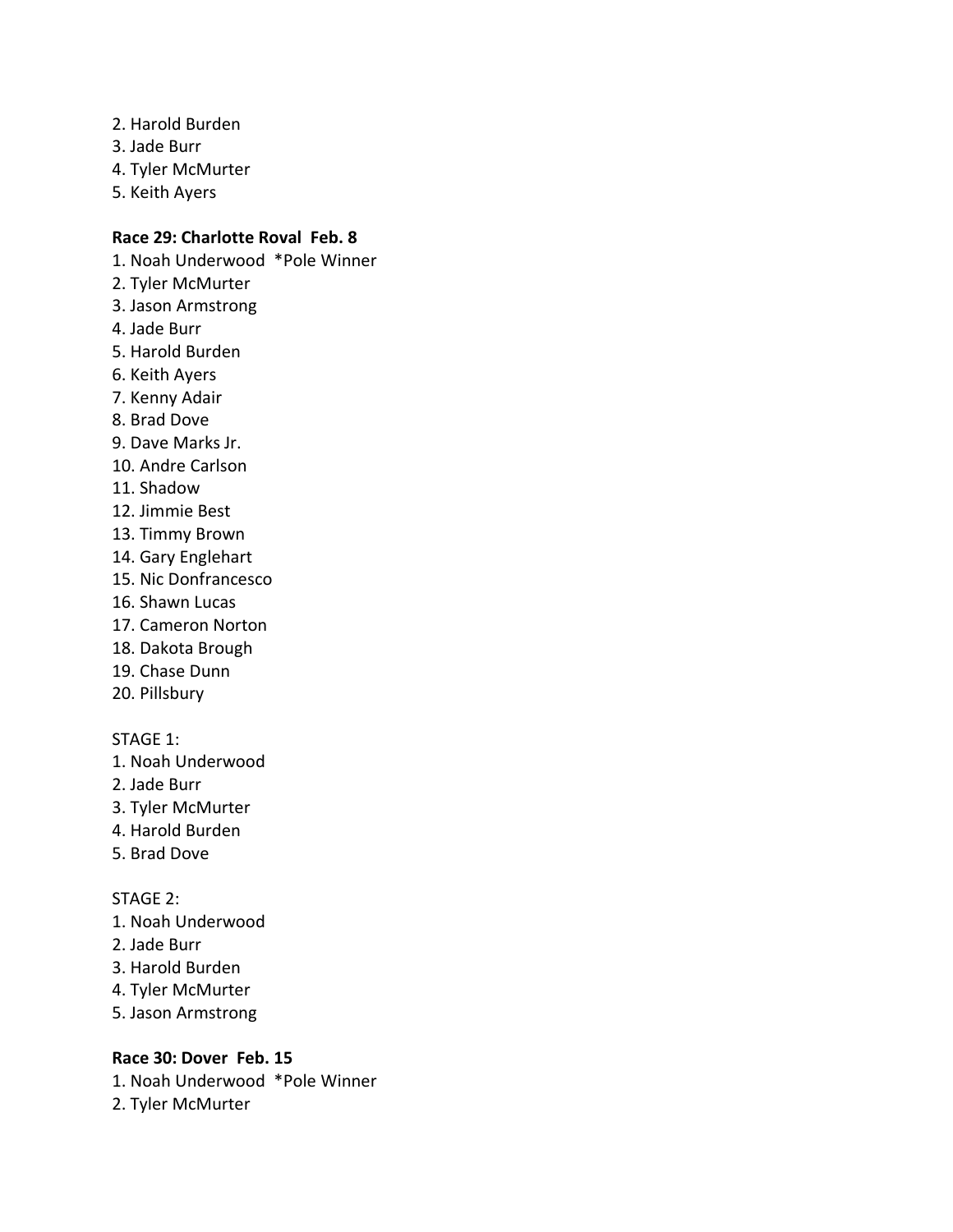- 3. Patrick Hazelett
- 4. Anthony Tripi
- 5. Cameron Norton
- 6. Shawn Lucas
- 7. Andre Carlson
- 8. Harold Burden
- 9. Gary Englehart
- 10. Jason Armstrong
- 11. Timmy Brown
- 12. Brad Dove
- 13. Dave Marks Jr.
- 14. Shadow
- 15. Keith Ayers
- 16. Kenny Adair
- 17. Billy Milner
- 18. Ty Bond
- 19. Nic Donfrancesco
- 20. Jimmie Best

- 1. Brad Dove
- 2. Noah Underwood
- 3. Anthony Tripi
- 4. Cameron Norton
- 5. Patrick Hazelett

## STAGE 2:

- 1. Noah Underwood
- 2. Andre Carlson
- 3. Harold Burden
- 4. Patrick Hazelett
- 5. Cameron Norton

## **Race 31: Talladega Feb. 15**

- 1. Kenny Adair
- 2. Shadow
- 3. Nate L.C.
- 4. Jason Armstrong
- 5. Gary Englehart
- 6. Cameron Norton \*Pole Winner
- 7. Andre Carlson
- 8. Keith Ayers
- 9. Dave Marks Jr.
- 10. Patrick Hazelett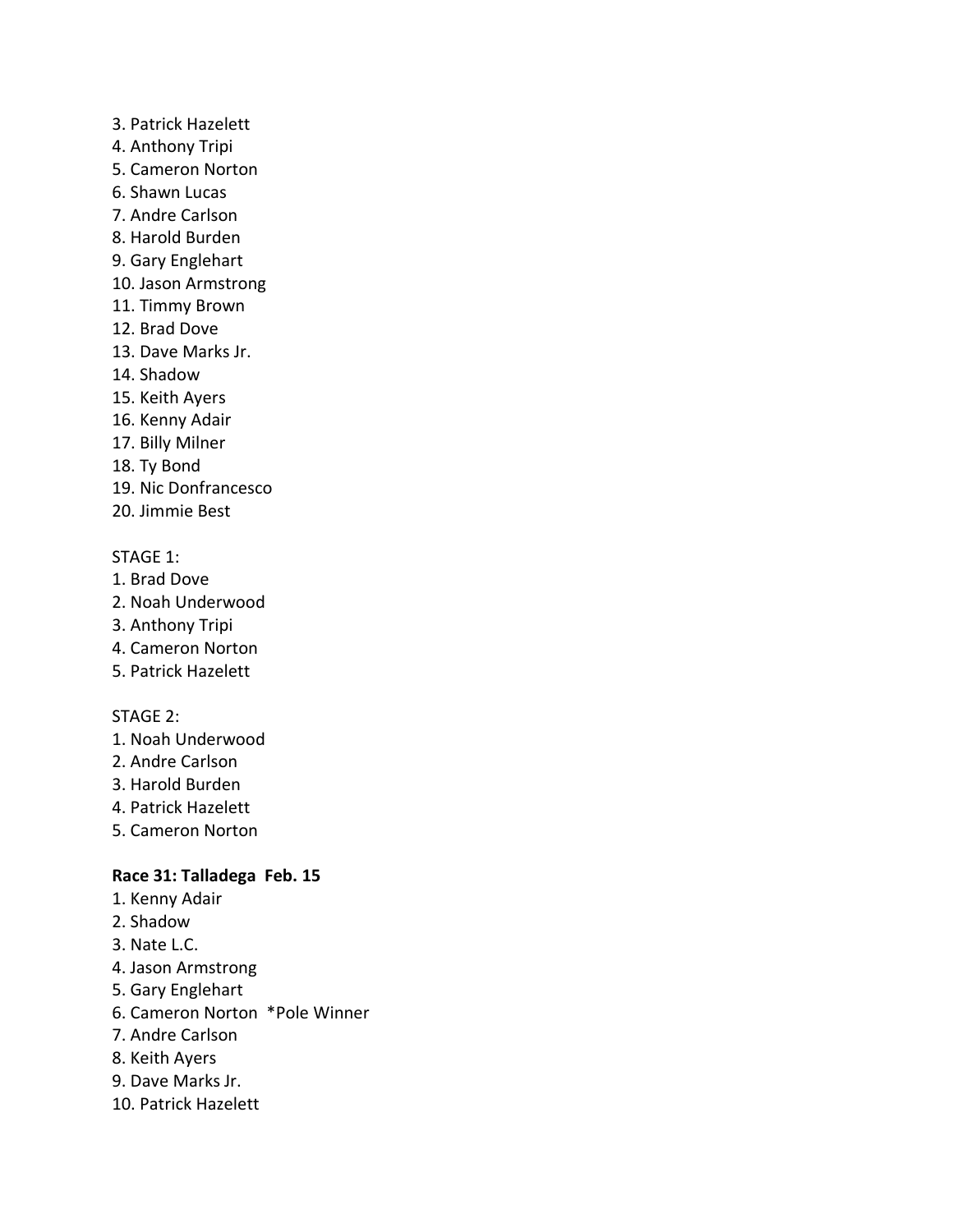- 11. Timmy Brown
- 12. Shawn Lucas
- 13. Anthony Tripi
- 14. Harold Burden
- 15. Brad Dove
- 16. Michael Burch
- 17. Noah Underwood
- 18. Royal Rollins \*Penalty
- 19. Tyler McMurter
- 20. Billy Milner

- 1. Timmy Brown
- 2. Noah Underwood
- 3. Jason Armstrong
- 4. Shadow
- 5. Gary Englehart

## STAGE 2:

- 1. Jason Armstrong
- 2. Timmy Brown
- 3. Kenny Adair
- 4. Andre Carlson
- 5. Gary Englehart

## **\*\*2018 NOSSCAR All-Star Race\*\***

- 1. Jade Burr
- 2. Michael Burch
- 3. Octane
- 4. Tyler McMurter
- 5. Cameron Norton
- 6. Keith Ayers
- 7. Jimmie Best
- 8. Jeffery Robinson Jr.
- 9. Dakota Brough
- 10. Anthony Tripi
- 11. Gary Englehart
- 12. BJ Thomas
- 13. Harold Burden
- 14. Zach Craig
- 15. Noah Underwood
- 16. Ronnie Beech
- 17. Nic Donfrancesco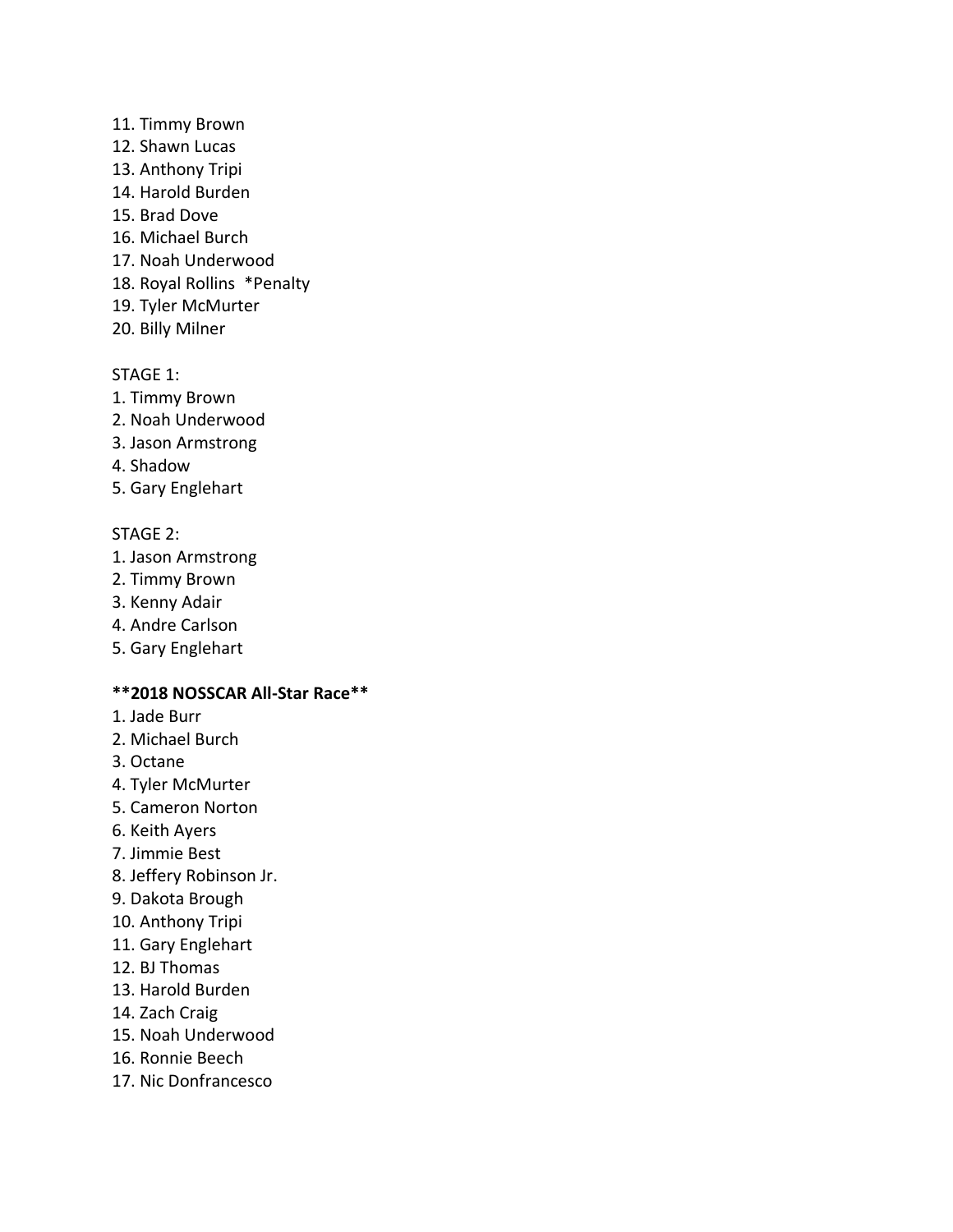#### **Race 32: Kansas Feb. 15**

- 1. Tyler McMurter
- 2. Pat Dale
- 3. Noah Underwood
- 4. Gary Englehart
- 5. Jason Armstrong
- 6. Cameron Norton
- 7. Michael Burch
- 8. Kenny Adair
- 9. Dave Marks Jr.
- 10. Timmy Brown
- 11. Keith Ayers \*Pole Winner \*Penalty
- 12. Shadow
- 13. Harold Burden
- 14. Andre Carlson \*Penalty
- 15. Jade Burr
- 16. Nate L.C.
- 17. Billy Milner
- 18. Shawn Lucas

#### STAGE 1:

- 1. Noah Underwood
- 2. Tyler McMurter
- 3. Dave Marks Jr.
- 4. Gary Englehart
- 5. Jason Armstrong

#### STAGE 2:

- 1. Tyler McMurter
- 2. Jason Armstrong
- 3. Pat Dale
- 4. Noah Underwood
- 5. Gary Englehart

#### **Race 33: Martinsville Feb. 22**

- 1. Tyler McMurter \*Pole Winner
- 2. BJ Thomas
- 3. Noah Underwood
- 4. Harold Burden
- 5. Gary Englehart
- 6. Keith Ayers
- 7. Jason Armstrong
- 8. Timmy Brown
- 9. Dave Marks Jr..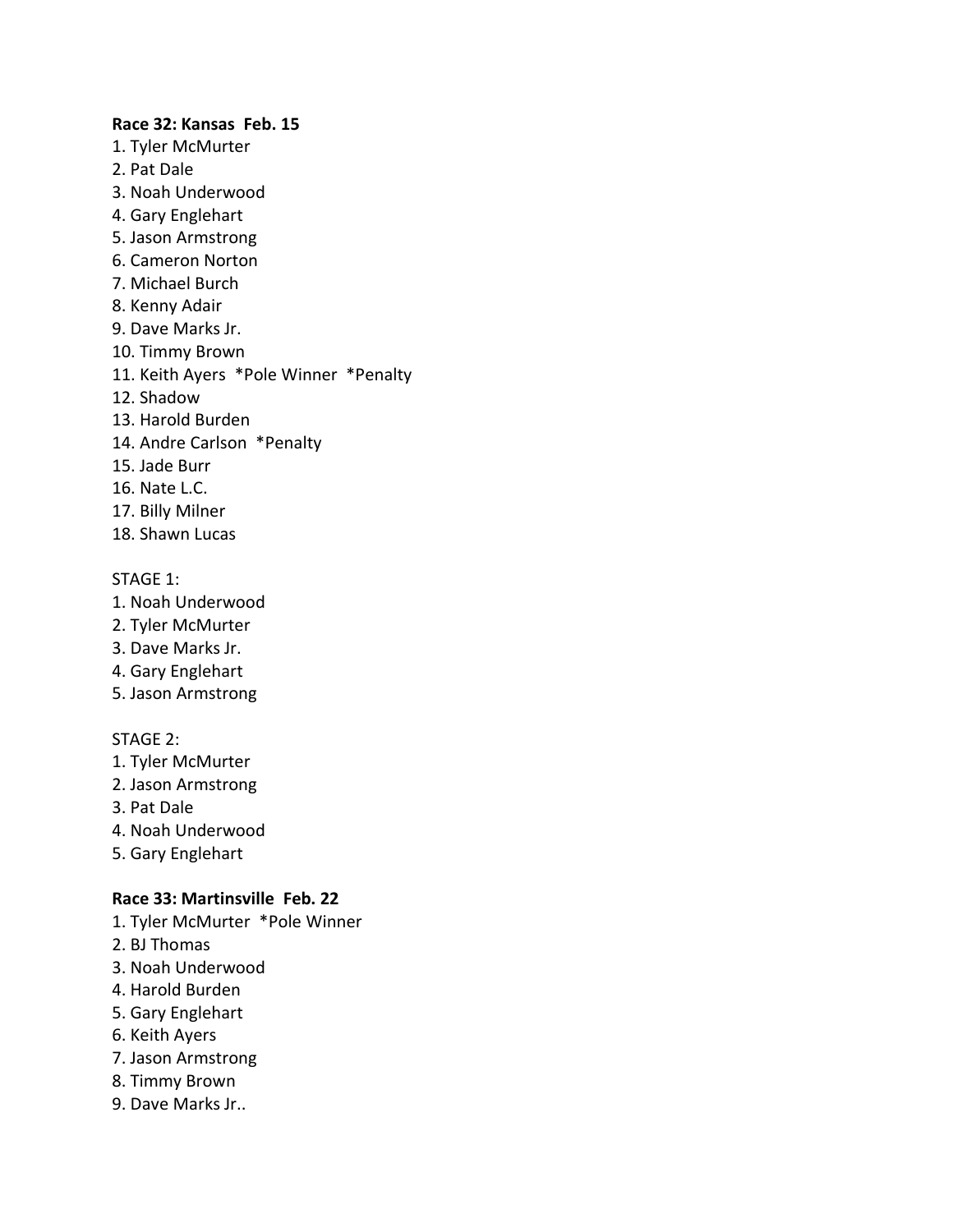#### 10. Shadow

- 11. Kenny Adair
- 12. Patrick Hazelett
- 13. Michael Burch
- 14. Jade Burr
- 15. Andre Carlson
- 16. Shawn Lucas
- 17. Jeff Grady
- 18. Cameron Norton

## STAGE 1:

- 1. Tyler McMurter
- 2. BJ Thomas
- 3. Noah Underwood
- 4. Harold Burden
- 5. Jade Burr

## STAGE 2:

- 1. Noah Underwood
- 2. Tyler McMurter
- 3. BJ Thomas
- 4. Jade Burr
- 5. Harold Burden

## **Race 34: Texas Feb. 22**

- 1. Cameron Norton \*Pole Winner
- 2. Gary Englehart
- 3. Tyler McMurter
- 4. Jimmie Best
- 5. Anthony Tripi
- 6. Timmy Brown
- 7. Nic Donfrancesco
- 8. Harold Burden
- 9. Kenny Adair
- 10. Dave Mark Jr.
- 11. Keith Ayers
- 12. Nate L.C.
- 13. Jason Armstrong
- 14. Shadow
- 15. Shawn Lucas
- 16. Brad Dove
- 17. Patrick Hazelett
- 18. Pat Dale
- 19. Andre Carlson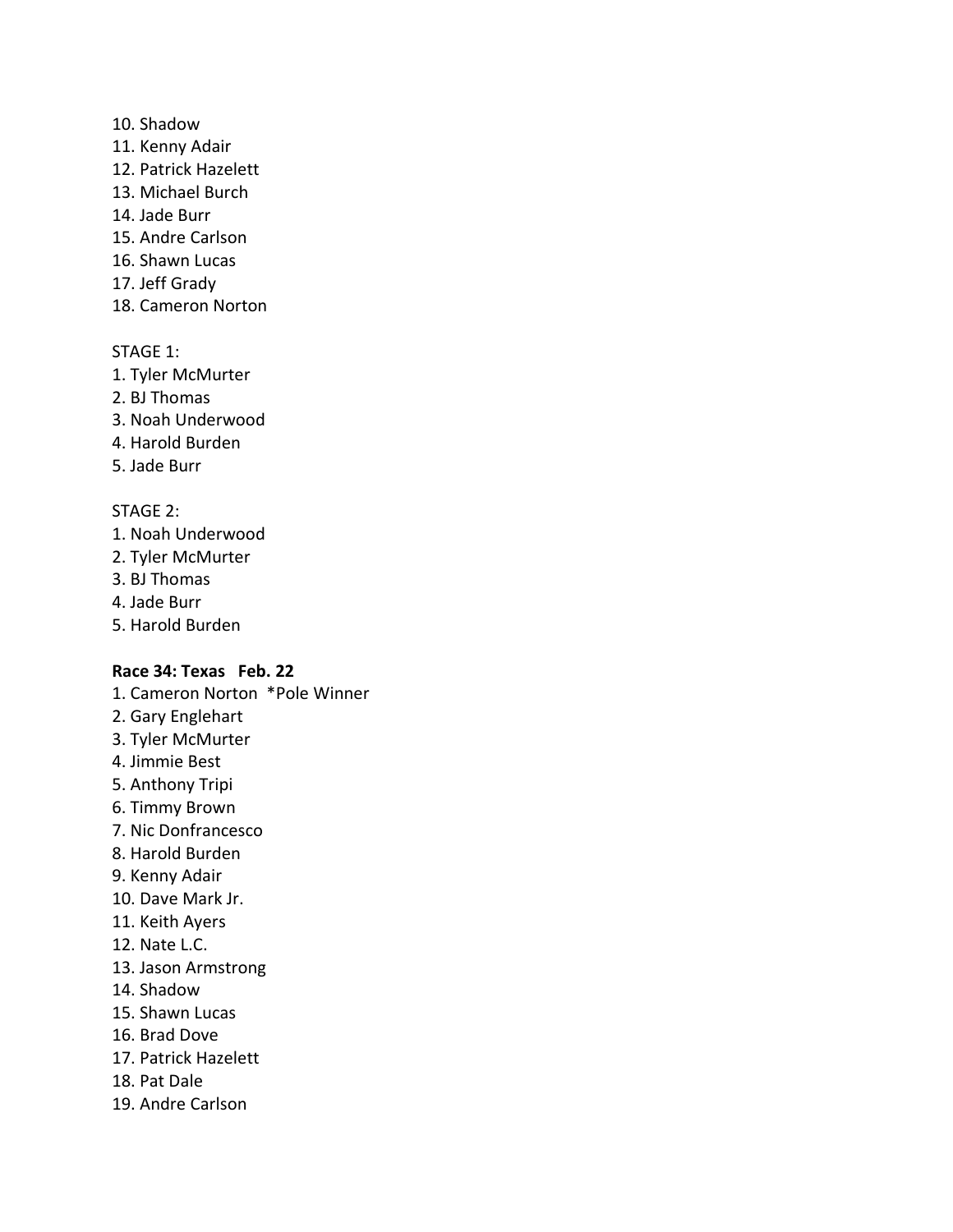### 20. Noah Underwood

#### STAGE 1:

- 1. Nic Donfrancesco
- 2. Cameron Norton
- 3. Anthony Tripi
- 4. Jimmie Best
- 5. Keith Ayers

## STAGE 2:

- 1. Cameron Norton
- 2. Jimmie Best
- 3. Timmy Brown
- 4. Gary Englehart
- 5. Tyler McMurter

### **Race 35: Phoenix Feb. 22**

- 1. Gary Englehart
- 2. Nic Donfrancesco \*Pole Winner
- 3. Keith Ayers
- 4. Harold Burden
- 5. Tyler McMurter
- 6. Cameron Norton
- 7. Anthony Tripi
- 8. Dave Marks Jr.
- 9. Brad Dove
- 10. Jason Armstrong
- 11. Timmy Brown
- 12. Kenny Adair
- 13. Shadow
- 14. Shawn Lucas
- 15. Jimmie Best
- 16. Noah Underwood
- 17. Andre Carlson

#### STAGE 1:

- 1. Nic Donfrancesco
- 2. Gary Englehart
- 3. Tyler McMurter
- 4. Jimmie Best
- 5. Keith Ayers

STAGE 2:

1. Nic Donfrancesco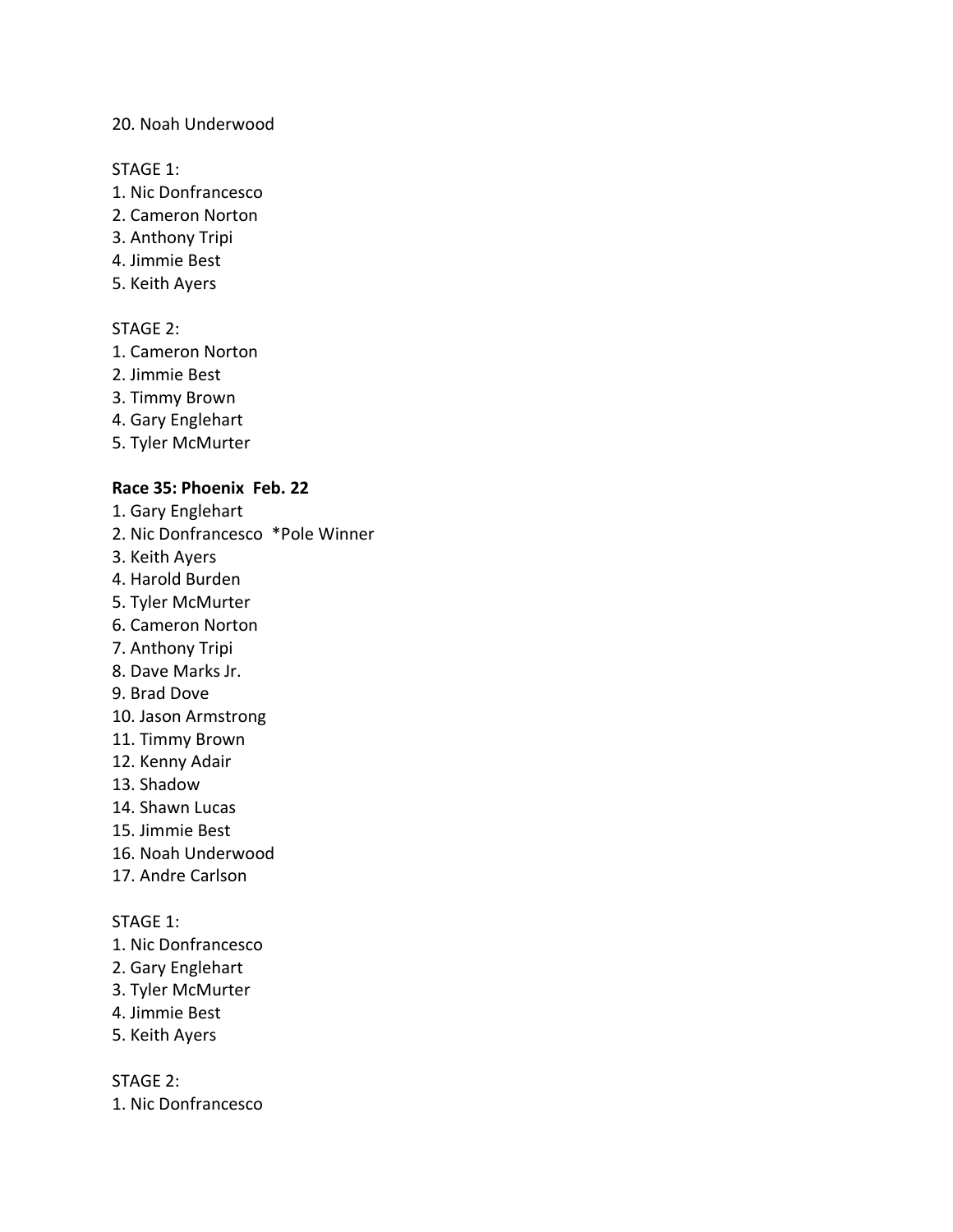- 2. Jimmie Best
- 3. Gary Englehart
- 4. Cameron Norton
- 5. Harold Burden

#### **Race 36: Homestead-Miami Mar. 1**

- 1. Keith Ayers
- 2. Jimmie Best
- 3. Dave Marks Jr.
- 4. Anthony Tripi
- 5. Nate L.C.
- 6. Tyler McMurter \*Pole Winner
- 7. Kenny Adair
- 8. Harold Burden
- 9. Shawn Lucas
- 10. Cameron Norton \*Penalty
- 11. Patrick Hazelett
- 12. Jason Armstrong
- 13. RJ Haywood
- 14. Nic Donfrancesco
- 15. Dakota Brough
- 16. Michael Burch
- 17. Noah Underwood \*DNS
- 18. Gary Englehart \*DNS

#### STAGE 1:

- 1. Nic Donfrancesco
- 2. Keith Ayers
- 3. Tyler McMurter
- 4. Cameron Norton
- 5. Harold Burden

#### STAGE 2:

- 1. Keith Ayers
- 2. Cameron Norton
- 3. Harold Burden
- 4. Tyler McMurter
- 5. Patrick Hazelett

## **2018 NOSSCAR Platinum Cup Series Final Standings – NASCAR Heat 3**

- 1. #32 Tyler McMurter: 4,025 \*9 wins \*55 P.P.
- 2. #78 Cameron Norton: 4,021 \*2 wins \*16 P.P. (R)
- 3. #55 Jason Armstrong: 4,019 \*3 P.P.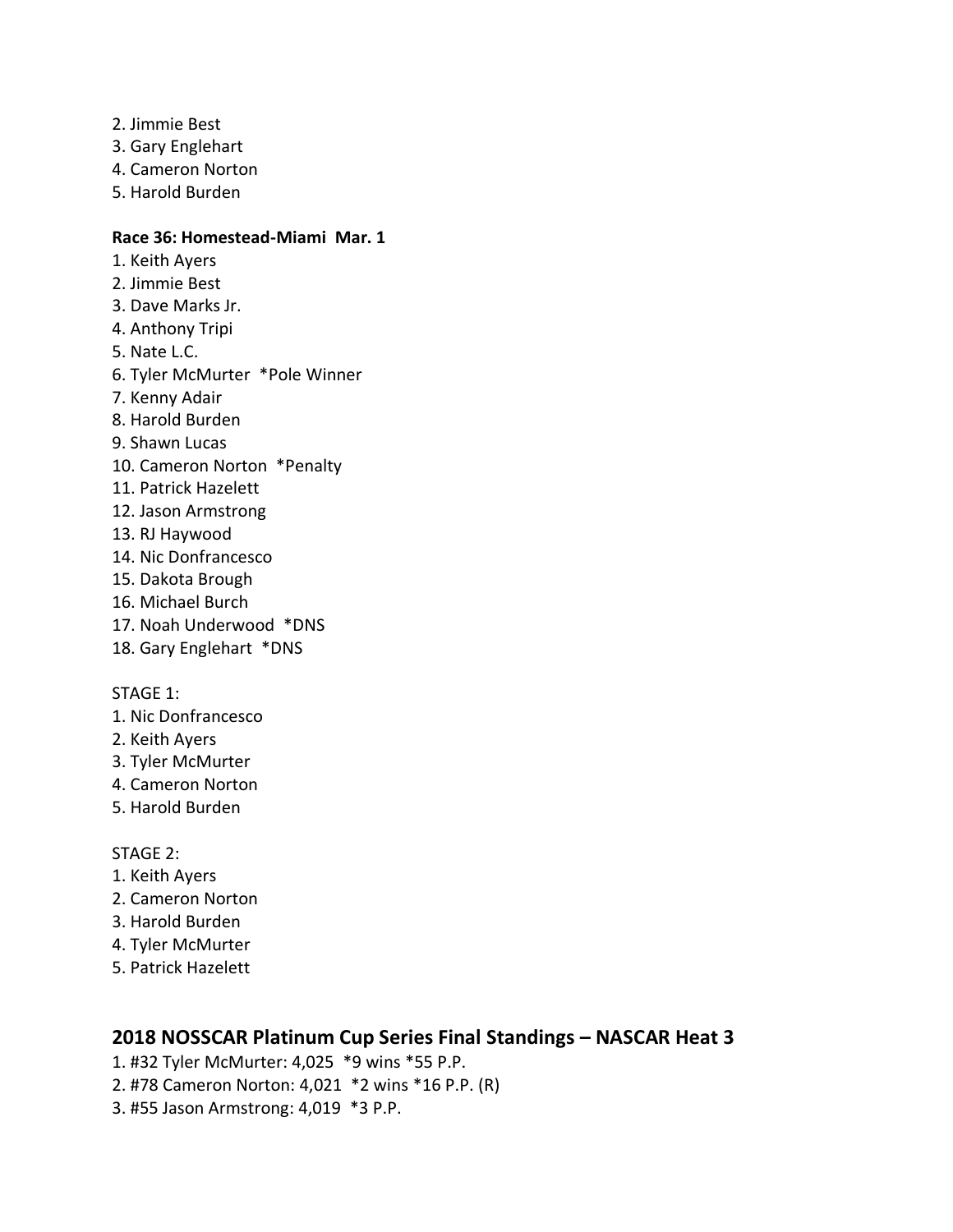4. #48 Noah Underwood: 4,014 \*7 wins \*42 P.P. (R) 5. #12 Gary Englehart: 4,013 \*3 wins \*14 P.P. -----------FINAL 5 CUT LINE----------- 6. #9 Timmy Brown: 3,073 \*2 P.P. 7. #17 Alex "Shadow" Tesdahl: 3,060 \*1 win \*4 P.P. 8. #1 Andre Carlson: 3,044 \*2 P.P. (R) ------- ELIMINATED ROUND 2------- 9. #43 Harold Burden: 2,171 \*6 P.P. 10. #14 Dave Marks Jr: 2,156 \*2 P.P. (R) 11. #24 Nic Donfrancesco: 2,108 \*1 win \*15 P.P. (R) 12. #42 Jimmie Best: 2,103 \*1 win \*9 P.P. (R) --------ELIMINATED ROUND 1--------- 13. #92 Kenny Adair: 1,207 \*1 win \*4 P.P. 14. #34 Michael Burch: 1,082 \*1 P.P. (R) 15. #95 Chase Dunn: 1,036 \*1 win \*4 P.P. (R) 16. #51 Pillsbury: 1,018 \*1 win \*7 P.P. (R) --------PLAYOFF CUT LINE--------- 17. #11 Keith Ayers: 426 \*1 win \*6 P.P. (R) 18. #2 Patrick Hazelett: 399 \*3 P.P. (R) 19. #31 Tony: 378 \*1 P.P. (R) 20. #8 Shawn Lucas: 355 (R) 21. #6 Anthony Tripi: 322 (R) \*1 P.P. 22. #41 Pat Dale: 303 \*3 P.P. (R) 23. #2 Nathan Scott: 295 \*5 wins \*25 P.P. 24. #47 Brad Dove: 294 \*1 P.P. (R) 25. #10 Wide Open: 292 \*4 P.P. (R) 26. #13 Nate L.C.: 285 \*1 P.P. (R) 27. #88 Jeff Grady: 255 28. #21 Trevor Lane: 253 \*1 P.P. (R) 29. #99 BJ Thomas: 182 \*1 P.P. 30. #62 Daniel Harmon: 162 \*1 P.P. (R) 31. #23 Dale: 129 \*1 win \*3 P.P. (R) 32. #38 W. Broome: 119 (R) 33. #72 Eddy Fikes: 111 (R) 34. #96 Jade Burr: 110 35. #10 Billy Milner: 103 36. #18 Flyest Kid: 102 \*1 P.P. (R) 37. #37 Char Baxter: 91 38. #8 Jason Keffer: 88 \*1 P.P. 39. #4 Dakota Brough: 87 \*1 P.P. 40. #3 Slade Gravitt: 80 \*1 win \*4 P.P. 41. #16 Thomas Geyer: 73 (R) 42. #14 Jake Innes: 64 (R) 43. #6 BC-Racer-Kid: 63 \*1 P.P.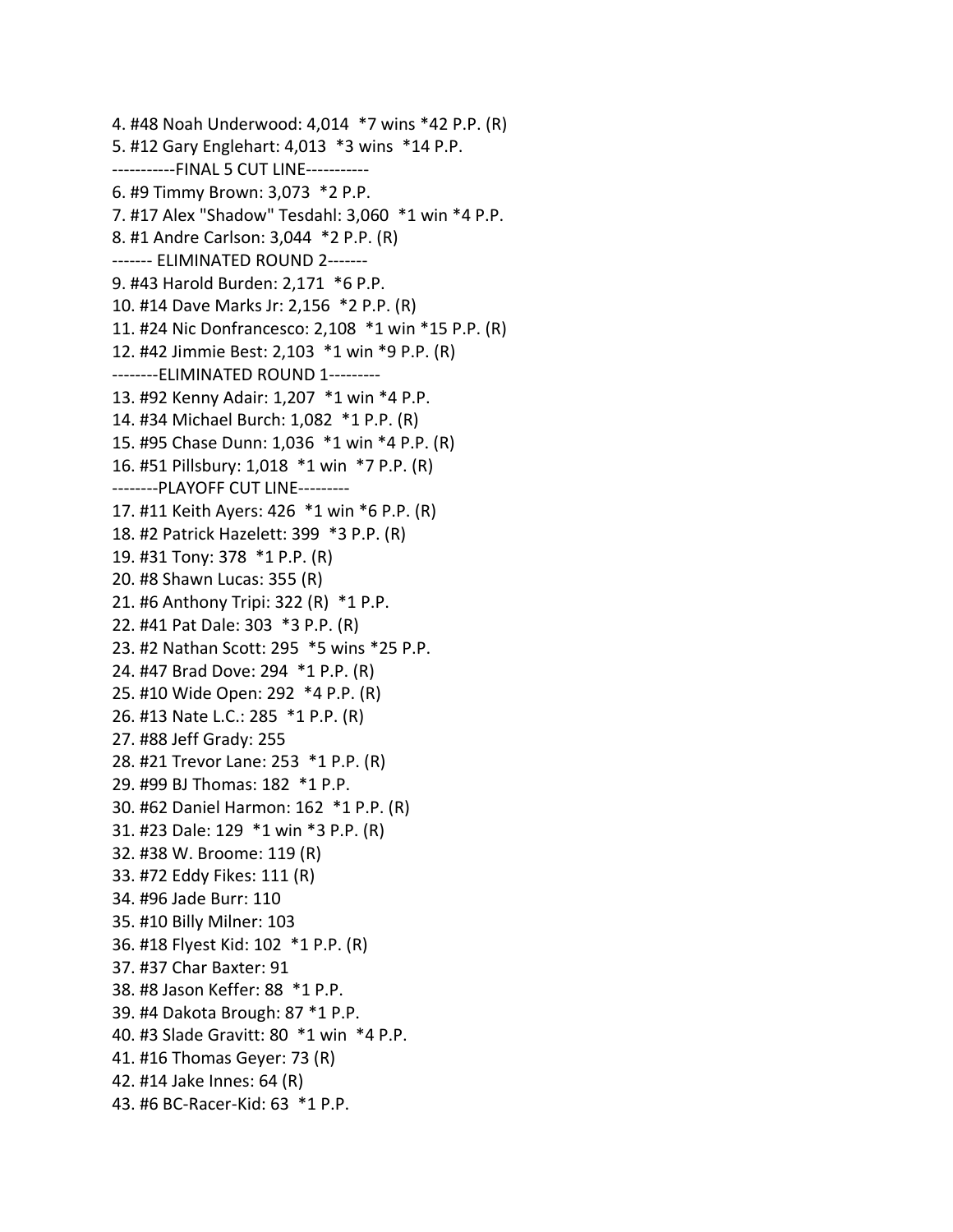44. #7 Rocker Tazz: 58 45. #18 Cody Giles: 54 \*1 win \*6 P.P. 46. #7 Antonio Pollick: 53 (R) 47. #16 N.W.O.: 48 \*1 P.P. 48. #96 Rush Downing: 37 (R) 49. #96 Jade Burr: 35 (R) 50. #21 Dustin McClintlock: 30 (R) 51. #66 B. Stalvey: 30 (R) 52. #8 Angelo: 29 53. #15 Trey: 28 (R) 54. #72 Chase Montgomery: 24 55. #66 Super Buick: 24 56. #96 John Anderson Jr: 23 57. #62 Deer Cajun: 22 (R) 58. #41 Jimbo Slice: 20 (R) 59. #7 Clammer: 20 (R) 60. #8 RJ Haywood: 18 (R) 61. #31 Mike S: 16 (R) 62. #42 Marcus E-Dub: 16 (R) 63. #72 Jamee Bunsell: 16 (R) 64. #2 Don Milligan: 14 (R) 65. #4 Michael Cutler: 14 (R) 66. #8 Ty Bond: 13 (R) 67. #18 Nathan O'Hara: 13 (R) 68. #21 Dead-Pool: 12 (R) 69. #17 Country Boy: 11 70. #55 Silverado: 11 (R) 71. #16 Ben King: 10 72. #95 Caleb Lopez: 9 (R) 73. #8 Andrew Putney: 9 (R) 74. #31 Chris Morse Jr: 9 (R) 75. #36 Ronnie Beech: 8 (R) 76. #18 Norey "Shock" Tippit: 7 (R) 77. #19 Billy Ray Thompson: 6 (R) 78. #3 Dustin McGee: 4 (R) 79. #95 Joshua Colmdiaz: 4 (R) 80. #3 Outlaw: 3 (R) 81. #66 Skinner: 2 (R)

(R) – Rookie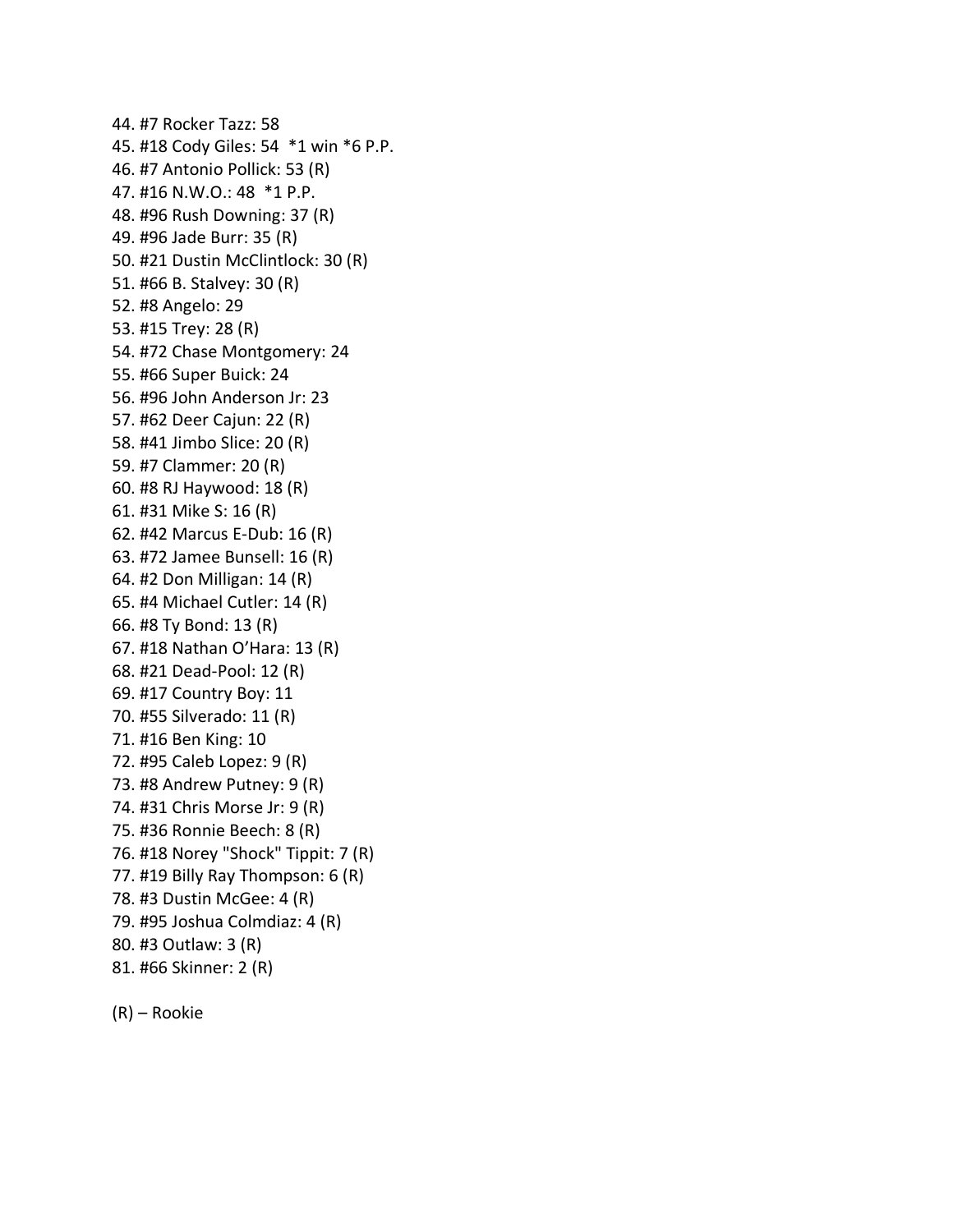# **2019 NOSSCAR Platinum Cup Series Race Results**

#### **\*2019 NOSSCAR Legends Race at Daytona**

- 1. Cameron Norton
- 2. Noah Underwood
- 3. Tyler McMurter
- 4. Gary Englehart
- 5. Nicholas Donfrancesco
- 6. Patrick Hazelett
- 7. BJ Thomas
- 8. Jade Burr
- 9. Nathan Scott
- 10. Kenny Adair
- 11. Alex Tesdahl
- 12. Harold Burden
- 13. Jason Armstrong
- 14. Chase Dunn
- 15. Dave Marks Jr.

#### **Race 1: Daytona 500 May 3**

- 1. Tyler McMurter
- 2. Joshua Colmdiaz
- 3. Dave Marks Jr.
- 4. Curtis Fields
- 5. Allen Crazy Beats
- 6. Nic Donfrancesco
- 7. Harold Burden
- 8. Zander Zaidel
- 9. Jeff Zaidel
- 10. Shawn Lucas 11. Kevin Tattersall
- 
- 12. Trei Hollywood
- 13. Alex Tesdahl
- 14. Keith Ayers
- 15. Noah Underwood
- 16. Randy O'Quinn
- 17. Cameron Norton
- 18. Earl Whitebread
- 19. Steven Corley
- 20. Brian Keith Parker
- 21. Patrick Hazelett
- 22. Tony Flyers
- 23. Anthony Tripi \*Pole Winner
- 24. Timmy Brown
- 25. Jimmie Best
- 26. Nathan Scott
- 27. BJ Thomas
- 28. Jade Burr
- 29. Jonathan Jennings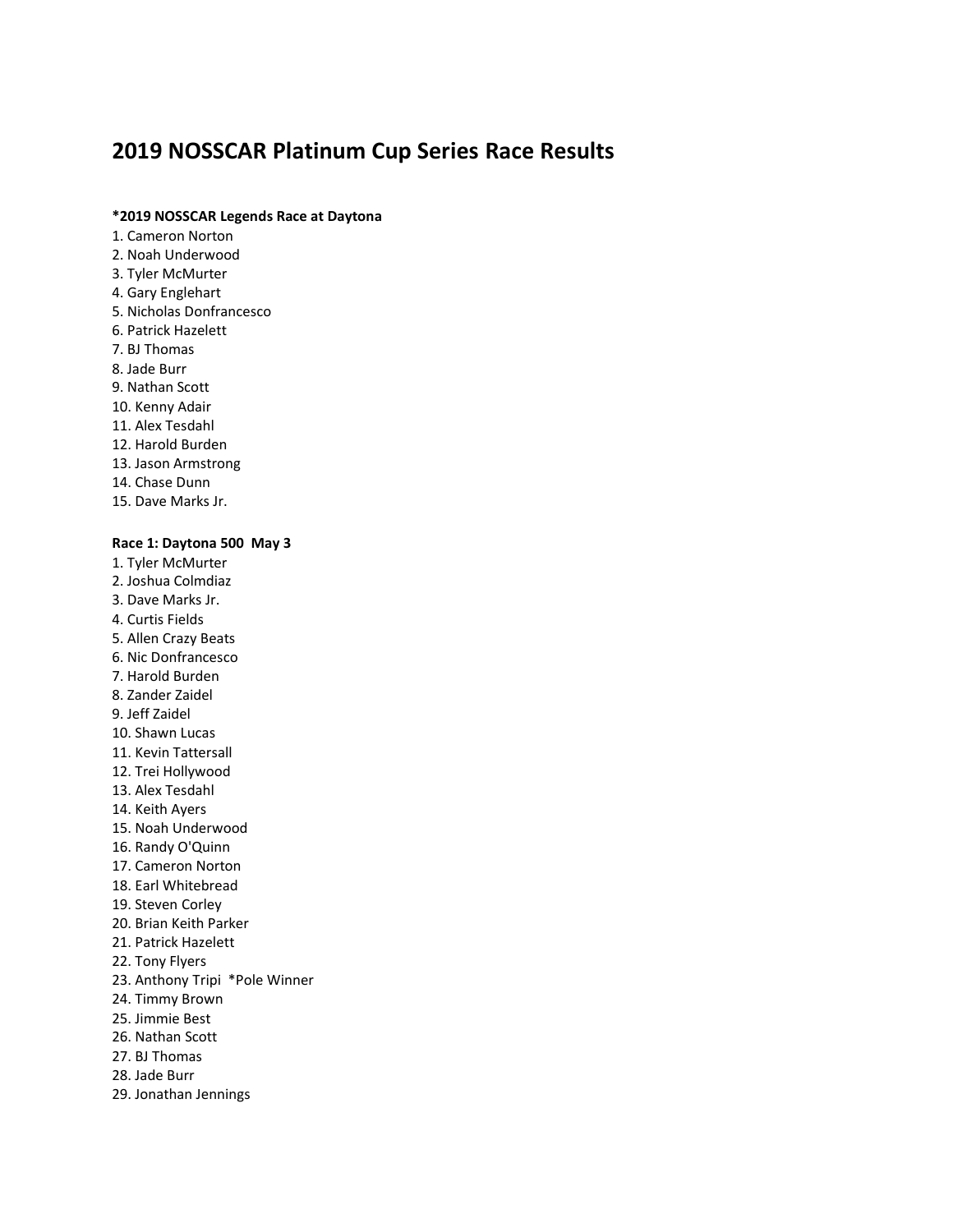#### 30. Braylon Breeze

STAGE 1:

- 1. Zander Zaidel
- 2. Nic Donfrancesco
- 3. Alex Tesdahl
- 4. Noah Underwood
- 5. Joshua Colmdiaz

# STAGE 2:

- 1. Dave Marks Jr.
- 2. Earl Whitebread
- 3. Joshua Colmdiaz
- 4. Allen Crazy Beats
- 5. Jeff Zaidel

#### **Race 2: Atlanta May 10**

1. Jonathan Jennings 2. Kevin Tattersall 3. Noah Underwood 4. Jason Armstrong 5. Dave Marks Jr. 6. Jeff Zaidel 7. Anthony Tripi 8. Joshua Colmdiaz 9. Zander Zaidel 10. Curtis Fields 11. Braylon Breeze 12. Earl Whitebread 13. Allen Sallee 14. Nate L.C. 15. Michael Burch 16. Tyler McMurter 17. Keith Ayers 18. Brian Keith Parker 19. Randy O'Quinn 20. Nathan Scott 21. Cody Giles \*Pole Winner 22. Alex Tesdahl 23. Steven Corley 24. Patrick Hazelett 25. Nic Donfrancesco 26. Harold Burden

# STAGE 1:

- 1. Cody Giles
- 2. Noah Underwood
- 3. Anthony Tripi
- 4. Nathan Scott
- 5. Jonathan Jennings

STAGE 2:

1. Noah Underwood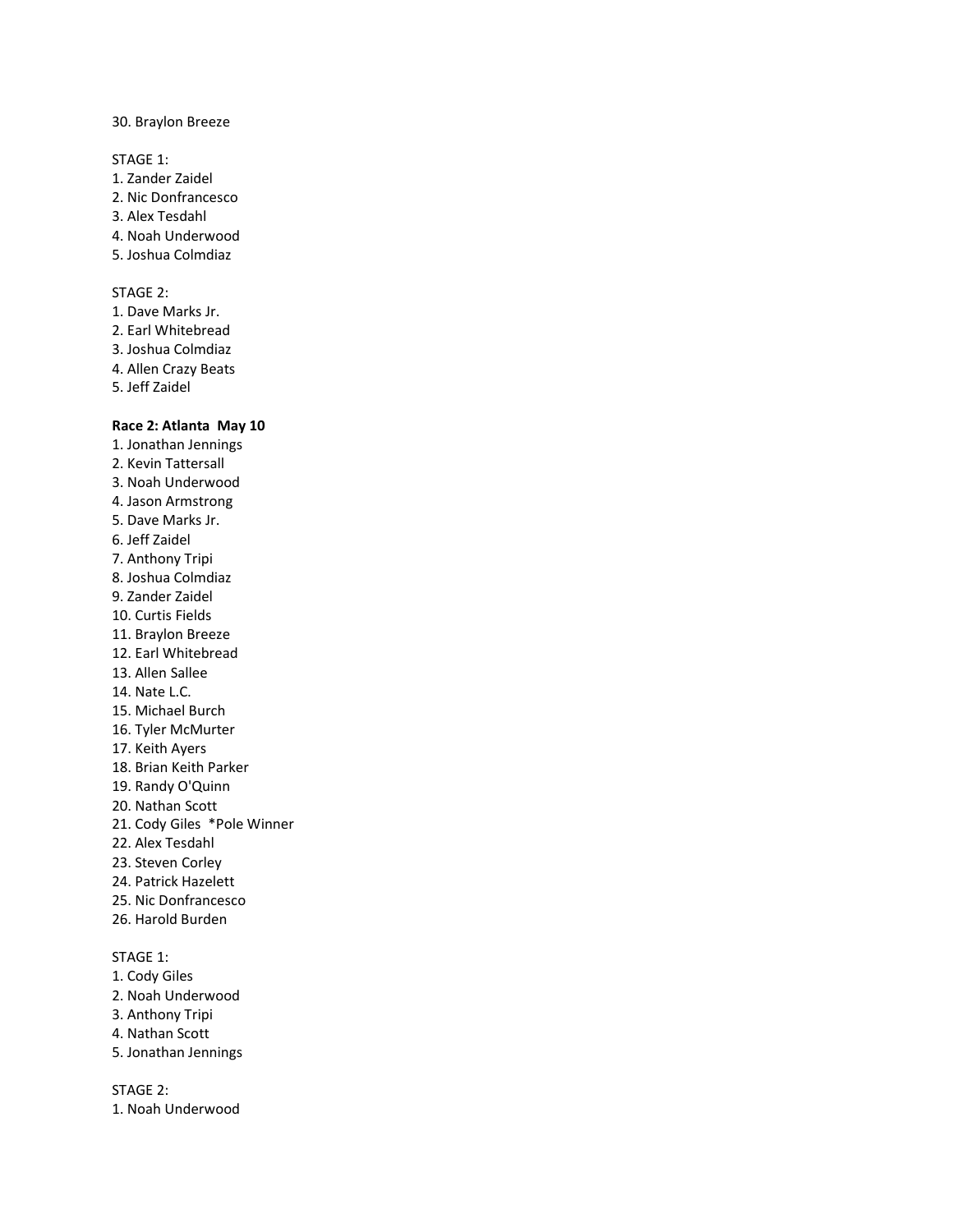2. Nathan Scott 3. Dave Marks Jr. 4. Cody Giles 5. Anthony Tripi

# **Race 3: Las Vegas May 10**

1. Keith Ayers 2. Tyler McMurter 3. Jonathan Jennings \*Pole Winner 4. Anthony Tripi 5. Alex Tesdahl 6. Braylon Breeze 7. Randy O'Quinn 8. Dave Marks Jr. 9. Jason Armstrong 10. Harold Burden 11. Noah Underwood 12. Brad Dove 13. Nate L.C. 14. Earl Whitebread 15. Curtis Fields 16. Joshua Colmdiaz 17. Michael Burch 18. Brian Keith Parker 19. Allen Sallee 20. Thomas Geyer

STAGE 1:

- 1. Noah Underwood
- 2. Jonathan Jennings
- 3. Keith Ayers
- 4. Braylon Breeze
- 5. Tyler McMurter

#### STAGE 2:

- 1. Jonathan Jennings
- 2. Noah Underwood
- 3. Keith Ayers
- 4. Tyler McMurter
- 5. Alex Tesdahl

# **Race 4: Phoenix May 17**

- 1. Jonathan Jennings
- 2. Nic Donfrancesco
- 3. Tyler McMurter \*Pole Winner
- 4. Dunastewchp
- 5. Kevin Tattersall
- 6. Harold Burden
- 7. Noah Underwood
- 8. Jason Armstrong
- 9. Allen Sallee
- 10. Charlie Irwin
- 11. Alex Tesdahl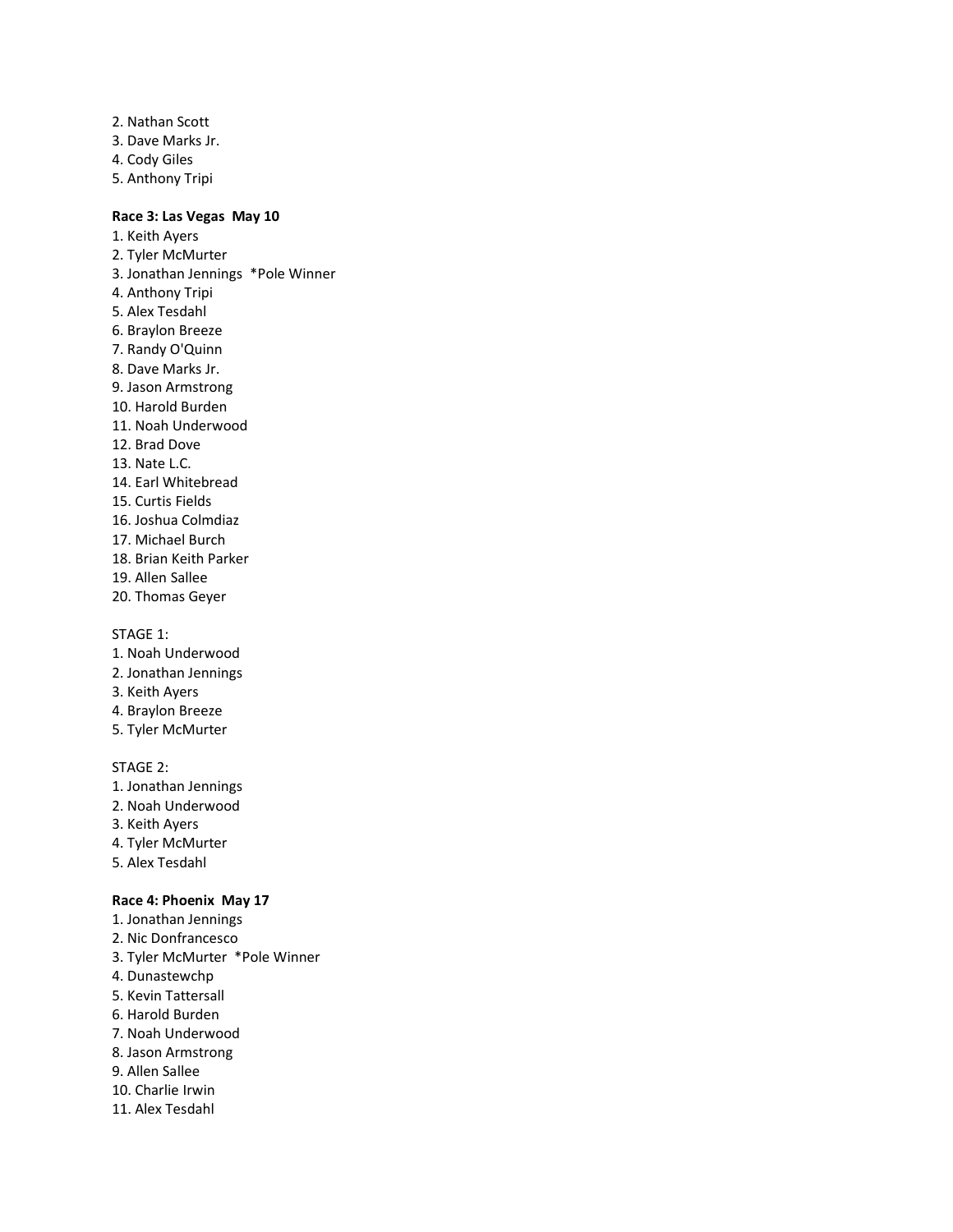- 12. Keith Ayers
- 13. Tony Flyers
- 14. Anthony Tripi \*3-lap Penalty
- 15. Shawn Lucas
- 16. Earl Whitebread
- 17. Dave Marks Jr.
- 18. Randy O'Quinn
- 19. Patrick Hazelett
- 20. Curtis Fields
- 21. Trei Hollywood
- 22. Michael Burch

- 1. Tyler McMurter
- 2. Jonathan Jennings
- 3. Nic Donfrancesco
- 4. Dunastewchp
- 5. Keith Ayers

# STAGE 2:

- 1. Nic Donfrancesco
- 2. Jonathan Jennings
- 3. Tyler McMurter
- 4. Dunastewchp
- 5. Noah Underwood

# **Race 5: Auto Club May 17**

- 1. Earl Whitebread
- 2. Cody Giles
- 3. Michael Burch
- 4. Dunastewchp
- 5. Curtis Fields
- 6. Nic Donfrancesco
- 7. Allen Sallee
- 8. Harold Burden
- 9. Noah Underwood
- 10. Kevin Tattersall
- 11. Shawn Lucas
- 12. Charlie Irwin
- 13. Randy O'Quinn
- 14. Keith Ayers
- 15. Jason Armstrong
- 16. Alex Tesdahl
- 17. Dave Marks Jr.
- 18. Joshua Colmdiaz
- 19. Tyler McMurter
- 20. Tony Flyers
- 21. Anthony Tripi
- 22. Patrick Hazelett
- 23. Jonathan Jennings \*Pole Winner

STAGE 1:

1. Charlie Irwin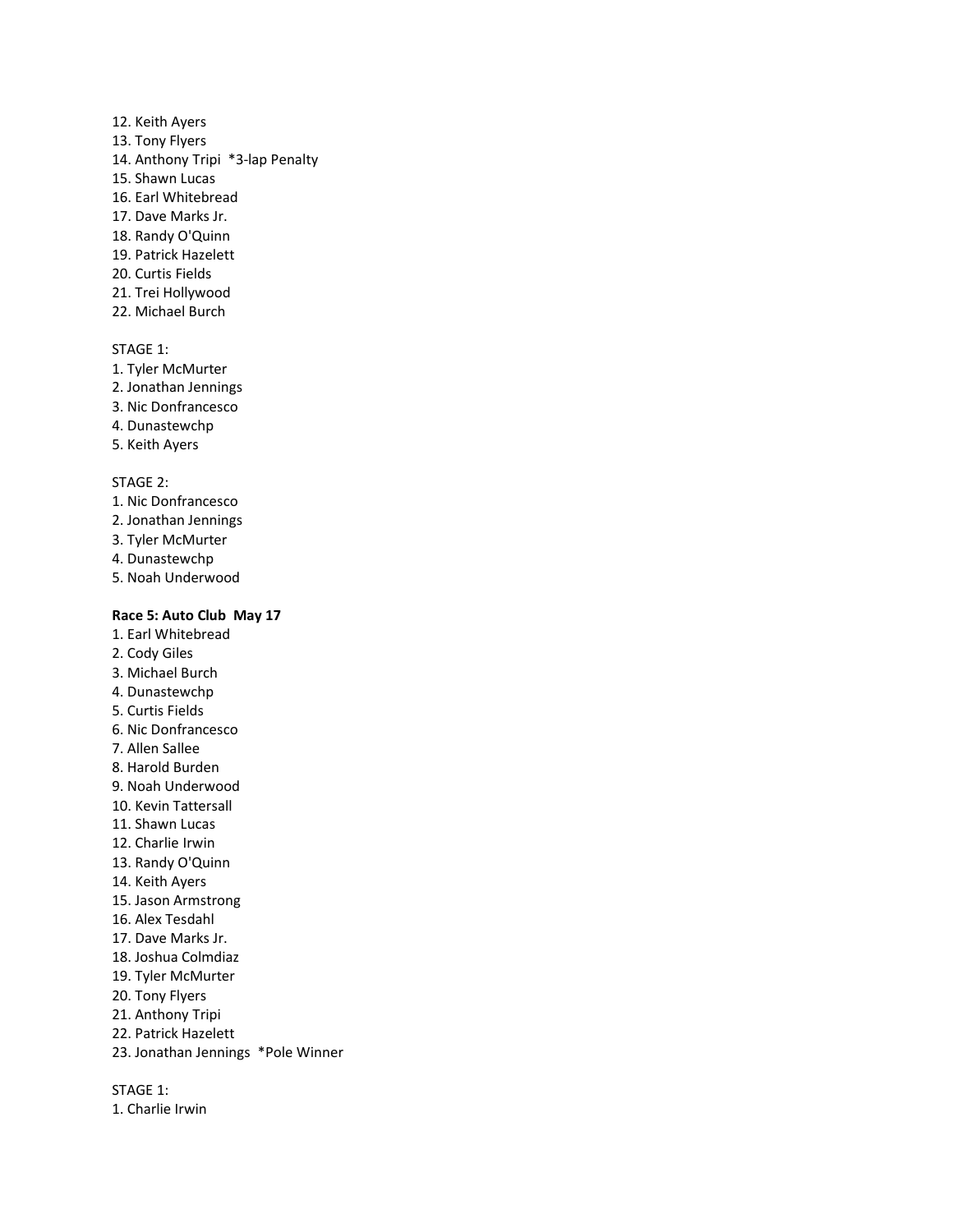- 2. Anthony Tripi
- 3. Alex Tesdahl
- 4. Cody Giles
- 5. Dunastewchp

#### STAGE 2:

- 1. Nic Donfrancesco
- 2. Dunastewchp
- 3. Anthony Tripi
- 4. Earl Whitebread
- 5. Michael Burch

# **Race 6: Martinsville May 24**

1. Jonathan Jennings \*Pole Winner 2. Tyler McMurter 3. Noah Underwood 4. Keith Ayers 5. Patrick Hazelett 6. Anthony Tripi 7. Earl Whitebread 8. Harold Burden 9. Randy O'Quinn 10. Jason Armstrong 11. Charlie Irwin 12. Dave Marks Jr. 13. Nic Donfrancesco 14. Brian Keith Parker 15. Joshua Colmdiaz 16. Dunastewchp 17. Shawn Lucas 18. Allen Sallee 19. Michael Burch 20. Curtis Fields

# STAGE 1:

- 1. Tyler McMurter
- 2. Keith Ayers
- 3. Patrick Hazelett
- 4. Jonathan Jennings
- 5. Noah Underwood

# STAGE 2:

- 1. Jonathan Jennings
- 2. Noah Underwood
- 3. Tyler McMurter
- 4. Earl Whitebread
- 5. Patrick Hazelett

#### **Race 7: Texas May 24**

- 1. Tyler McMurter \*Pole Winner
- 2. Harold Burden
- 3. Jason Armstrong
- 4. Jonathan Jennings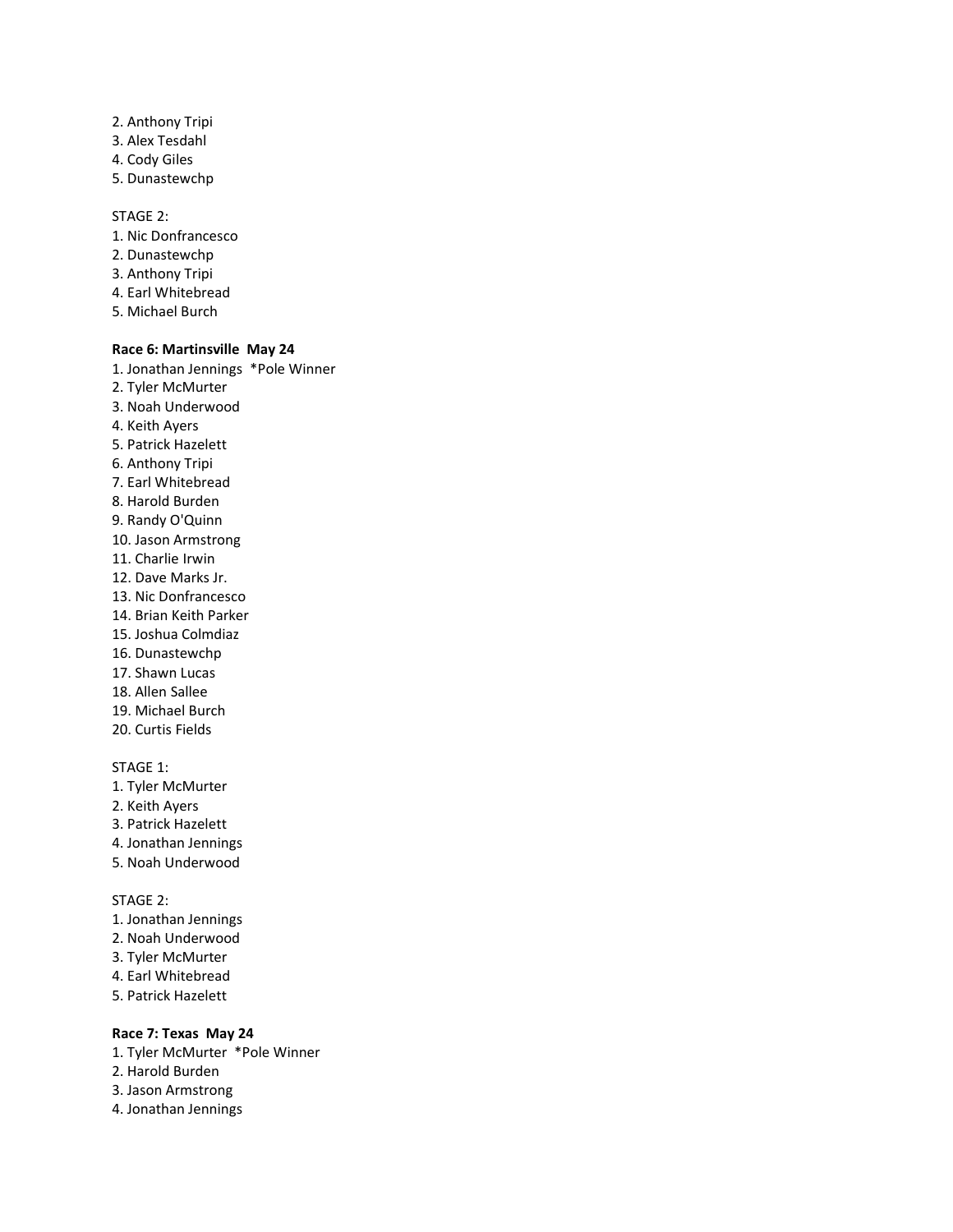5. Nate L.C. 6. Noah Underwood 7. Michael Burch 8. Curtis Fields 9. Shawn Lucas 10. Nic Donfrancesco 11. Allen Sallee 12. Joshua Colmdiaz 13. Dave Marks Jr. 14. Earl Whitebread 15. Cody Giles 16. Anthony Tripi 17. Patrick Hazelett 18. Charlie Irwin 19. Randy O'Quinn 20. Keith Ayers 21. Kevin Tattersall 22. BJ Thomas 23. Dunastewchp \*DQ 24. Brian Keith Parker \*DQ

#### STAGE 1:

- 1. Cody Giles
- 2. Jonathan Jennings
- 3. Harold Burden
- 4. Noah Underwood
- 5. Patrick Hazelett

STAGE 2:

- 1. Harold Burden
- 2. Nate L.C.
- 3. Tyler McMurter
- 4. Cody Giles
- 5. Jonathan Jennings

# **Race 8: Bristol May 31**

1. Keith Ayers 2. Jonathan Jennings \*Pole Winner 3. Nic Donfrancesco 4. Anthony Tripi 5. Charlie Irwin 6. Noah Underwood 7. Michael Burch 8. Harold Burden 9. Curtis Fields 10. Tyler McMurter 11. Tony Flyers 12. Nate L.C. 13. Randy O'Quinn 14. Jason Armstrong 15. Joshua Colmdiaz 16. Timmy Brown 17. Jade Burr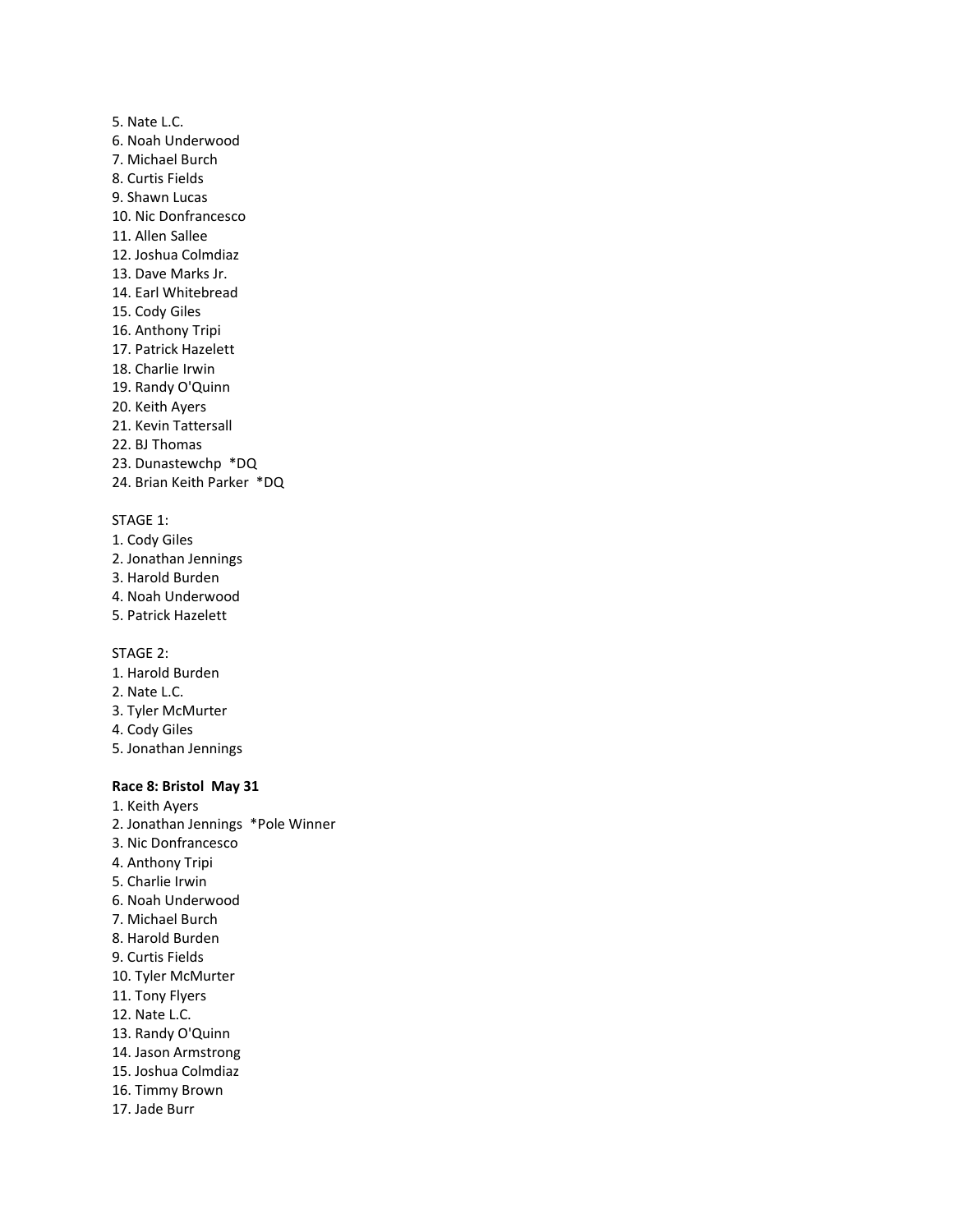- 18. Shawn Lucas 19. Dave Marks Jr.
- 20. Patrick Hazelett

- 1. Jonathan Jennings
- 2. Michael Burch
- 3. Anthony Tripi
- 4. Keith Ayers
- 5. Tony Flyers

#### STAGE 2:

- 1. Keith Ayers
- 2. Anthony Tripi
- 3. Nic Donfrancesco
- 4. Michael Burch
- 5. Jonathan Jennings

#### **Race 9: Richmond May 31**

- 1. Jonathan Jennings \*Pole Winner 2. Michael Burch 3. Noah Underwood 4. Charlie Irwin 5. Tyler McMurter 6. Curtis Fields 7. Nic Donfrancesco 8. Jason Armstrong 9. Harold Burden 10. Jimmie Best 11. Keith Ayers 12. Joshua Colmdiaz 13. Nate L.C. 14. Tony Flyers 15. Timmy Brown 16. Randy O'Quinn 17. Anthony Tripi 18. Jade Burr 19. Dave Marks Jr. 20. Shawn Lucas STAGE 1: 1. Jonathan Jennings
- 2. Nic Donfrancesco
- 3. Michael Burch
- 
- 4. Tyler McMurter
- 5. Noah Underwood

STAGE 2:

- 1. Jonathan Jennings
- 2. Tyler McMurter
- 3. Michael Burch
- 4. Nic Donfrancesco
- 5. Noah Underwood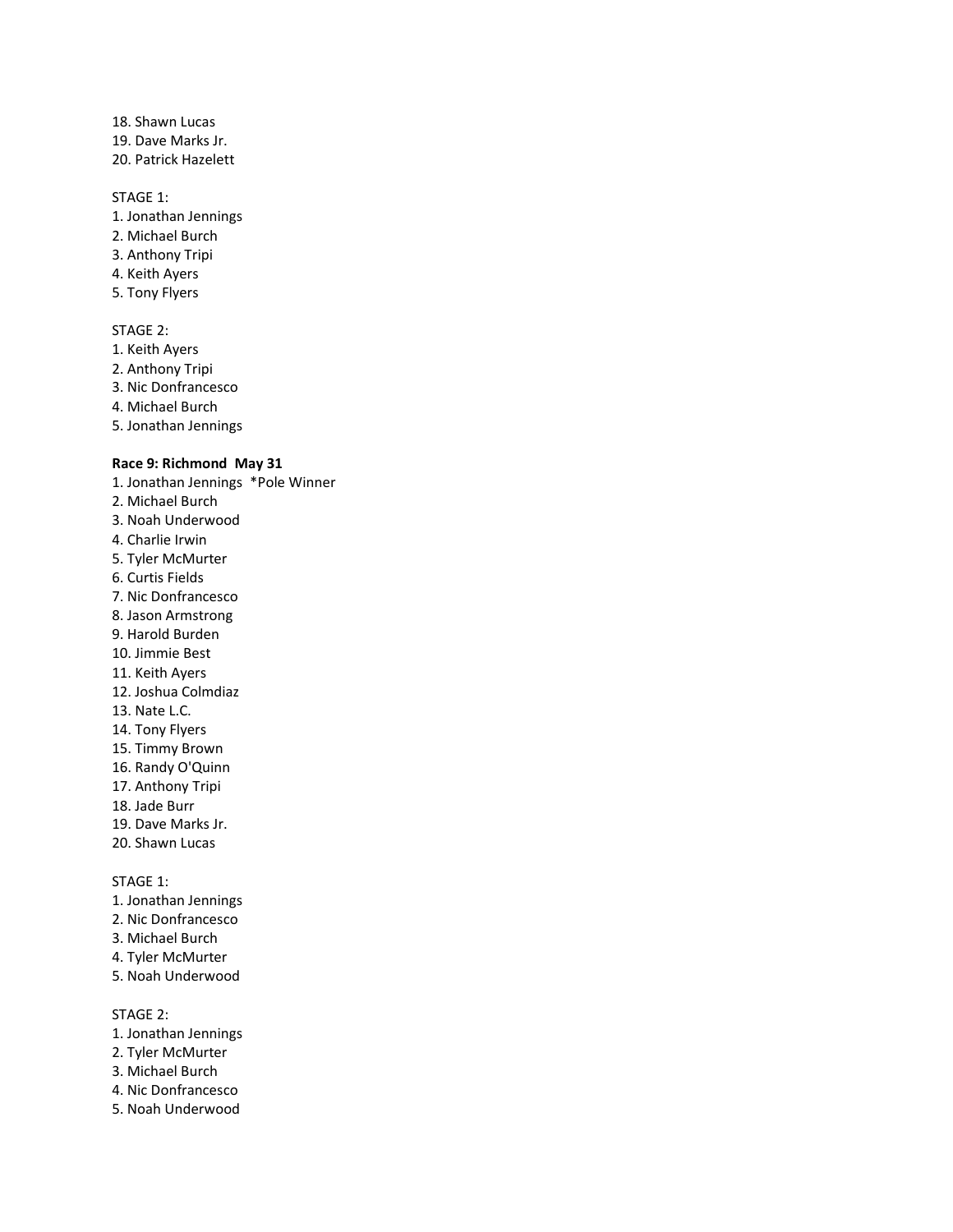#### **Race 10: Talladega June 7**

- 1. Nic Donfrancesco
- 2. Noah Underwood \*Pole Winner
- 3. Anthony Tripi
- 4. Jonathan Jennings
- 5. Charlie Irwin
- 6. Earl Whitebread
- 7. Trei Hollywood
- 8. Kevin Tattersall
- 9. Tony Flyers
- 10. Harold Burden
- 11. Curtis Fields
- 12. Timmy Brown
- 13. Randy O'Quinn
- 14. Nate L.C.
- 15. Thomas Geyer
- 16. Joshua Colmdiaz
- 17. Dave Marks Jr.
- 18. Keith Ayers
- 19. Tyler McMurter
- 20. Jimmie Best
- 21. Jason Armstrong

# STAGE 1:

- 1. Nic Donfrancesco
- 2. Noah Underwood
- 3. Jimmie Best
- 4. Earl Whitebread
- 5. Charlie Irwin

### STAGE 2:

- 1. Nic Donfrancesco
- 2. Noah Underwood
- 3. Anthony Tripi
- 4. Jonathan Jennings
- 5. Earl Whitebread

### **Race 11: Dover June 7**

1. Jonathan Jennings 2. Tyler McMurter 3. Earl Whitebread 4. Nic Donfrancesco 5. Kevin Tattersall 6. Timmy Brown 7. Harold Burden 8. Trei Hollywood 9. Nate L.C. 10. Keith Ayers 11. Noah Underwood \*Pole Winner 12. Charlie Irwin 13. Dave Marks Jr. 14. Randy O'Quinn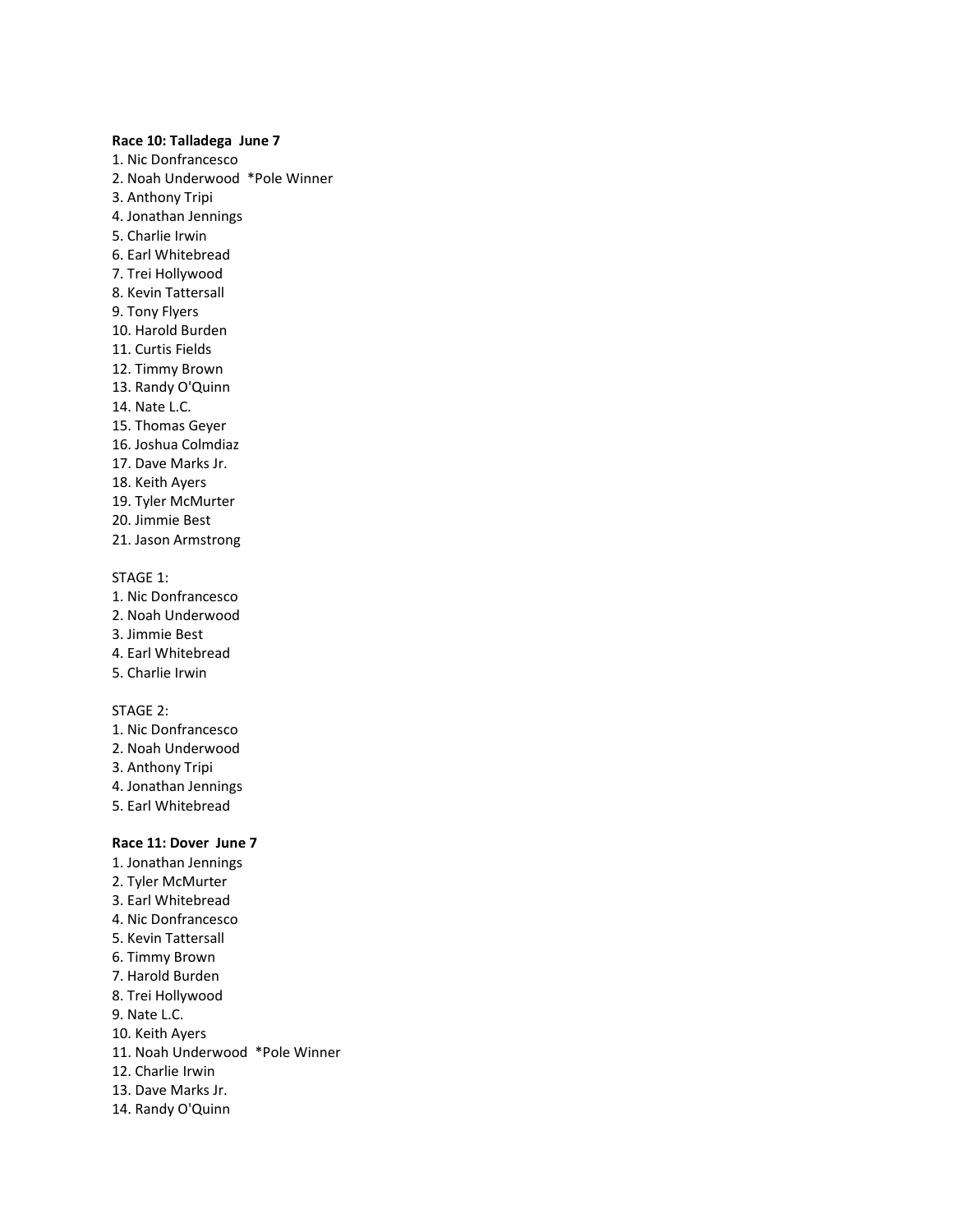# 15. Joshua Colmdiaz 16. Jimmie Best 17. Cody Giles 18. Jeff Grady 19. Curtis Fields 20. Thomas Geyer 21. Tomy Cammarata 22. Jason Armstrong

#### STAGE 1:

1. Jonathan Jennings

- 2. Cody Giles
- 3. Kevin Tattersall
- 4. Earl Whitebread
- 5. Tyler McMurter

STAGE 2:

- 1. Jonathan Jennings
- 2. Tyler McMurter
- 3. Kevin Tattersall
- 4. Earl Whitebread
- 5. Keith Ayers

#### **Race 12: Kansas June 14**

1. Jonathan Jennings 2. Anthony Tripi 3. Tony Flyers 4. Jimmie Best 5. Curtis Fields 6. Tyler McMurter 7. Harold Burden 8. Steven Corley 9. Kevin Tattersall 10. Cody Giles \*Pole Winner 11. Nate L.C. 12. Keith Ayers 13. Charlie Irwin 14. Kenny Adair 15. KY Colonel 16. Nic Donfrancesco 17. Trei Hollywood 18. Joshua Colmdiaz 19. Cameron Norton 20. Noah Underwood 21. Randy O'Quinn 22. Michael Burch 24. Thomas Geyer 25. Dave Marks Jr.

# STAGE 1:

- 1. Tony Flyers
- 2. Steven Corley
- 3. Tyler McMurter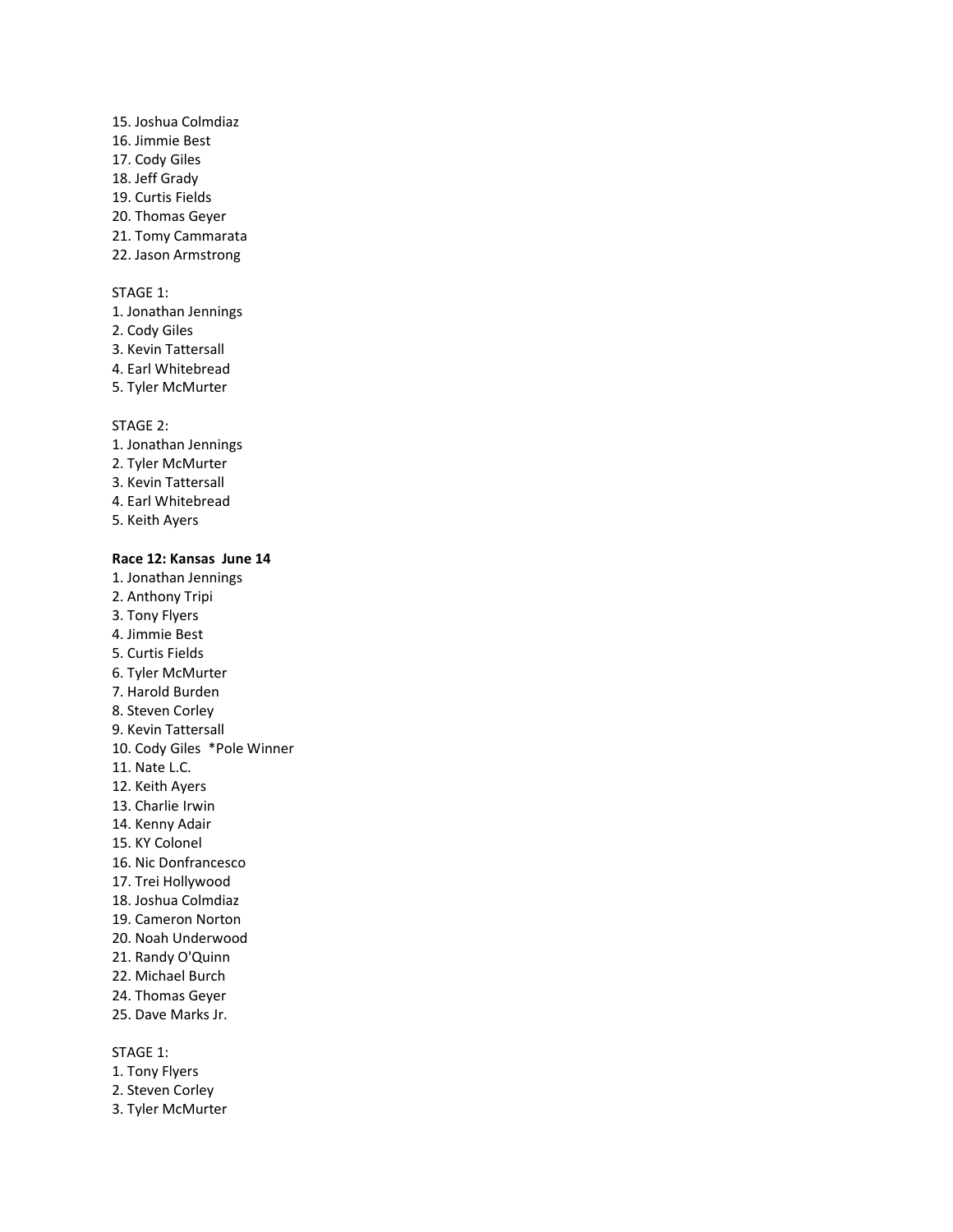- 4. Harold Burden
- 5. Anthony Tripi

# STAGE 2:

- 1. Jonathan Jennings
- 2. Anthony Tripi
- 3. Keith Ayers
- 4. Tony Flyers
- 5. Harold Burden

# **\*NOSSCAR Showdown\* June 14**

1. Charlie Irwin 2. Tony Flyers 3. Nate L.C. 4. Jimmie Best 5. Cameron Norton 6. Trei Hollywood 7. Michael Burch 8. Thomas Geyer 9. KY Colonel 10. Steven Corley 11. Jeff Grady 12. Brad Dove

# **\*NOSSCAR All-Star Race\* June 14**

1. #21 Slade Gravitt 2. #12 Tyler McMurter 3. #88 Noah Underwood 4. #9 Nic Donfrancesco 5. #2 Kevin Tattersall 6. #00 Charlie Irwin 7. #32 Joshua Colmdiaz 8. #20 Curtis Fields 9. #11 Keith Ayers 10. #41 Kenny Adair 11. #13 Harold Burden 12. #4 Dakota Brough 13. #1 Jimmie Best 14. #88 Anthony Tripi 15. #38 Dave Marks Jr. 16. #95 Tony Cammarata

# **Race 13: Charlotte June 21**

- 1. Jonathan Jennings
- 2. Tyler McMurter
- 3. Charlie Irwin
- 4. Anthony Tripi
- 5. Keith Ayers
- 6. Noah Underwood
- 7. Kenny Adair
- 8. Nic Donfrancesco
- 9. Curtis Fields
- 10. Tony Cammarata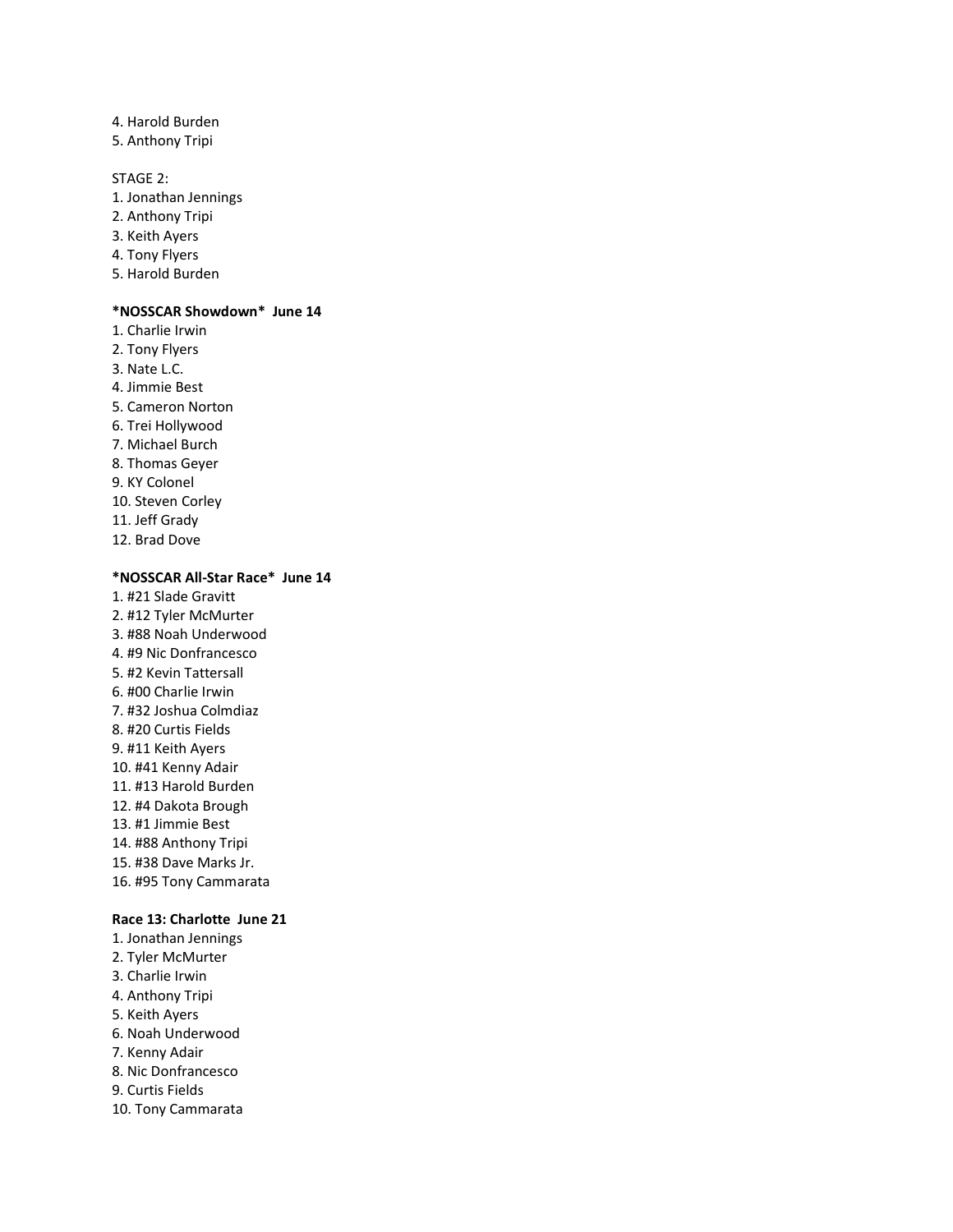- 11. Dave Marks Jr. 12. Kevin Tattersall 13. Joshua Colmdiaz 14. Jimmie Best 15. Steven Corley 16. Jason Armstrong 17. Randy O'Quinn 18. Michael Burch 19. BJ Thomas 20. Slade Gravitt \*Pole Winner 21. Dakota Brough
- 22. Trei Hollywood

- 1. Jonathan Jennings
- 2. Curtis Fields
- 3. Kevin Tattersall
- 4. Anthony Tripi
- 5. Keith Ayers

#### STAGE 2:

- 1. Jonathan Jennings
- 2. Tyler McMurter
- 3. Keith Ayers
- 4. Anthony Tripi
- 5. Curtis Fields

STAGE 3:

- 1. Jonathan Jennings
- 2. Keith Ayers
- 3. Tyler McMurter
- 4. Anthony Tripi
- 5. Curtis Fields

#### **Race 14: Pocono June 21**

- 1. Jonathan Jennings
- 2. Jimmie Best
- 3. Keith Ayers
- 4. Charlie Irwin
- 5. Michael Burch
- 6. Kevin Tattersall
- 7. Steven Corley
- 8. Tyler McMurter \*Pole Winner
- 9. Nate L.C.
- 10. Curtis Fields
- 11. Kenny Adair
- 12. Joshua Colmdiaz
- 13. Trei Hollywood
- 14. Thomas Geyer
- 15. Dave Marks Jr.
- 16. Noah Underwood
- 17. Anthony Tripi
- 18. Tony Flyers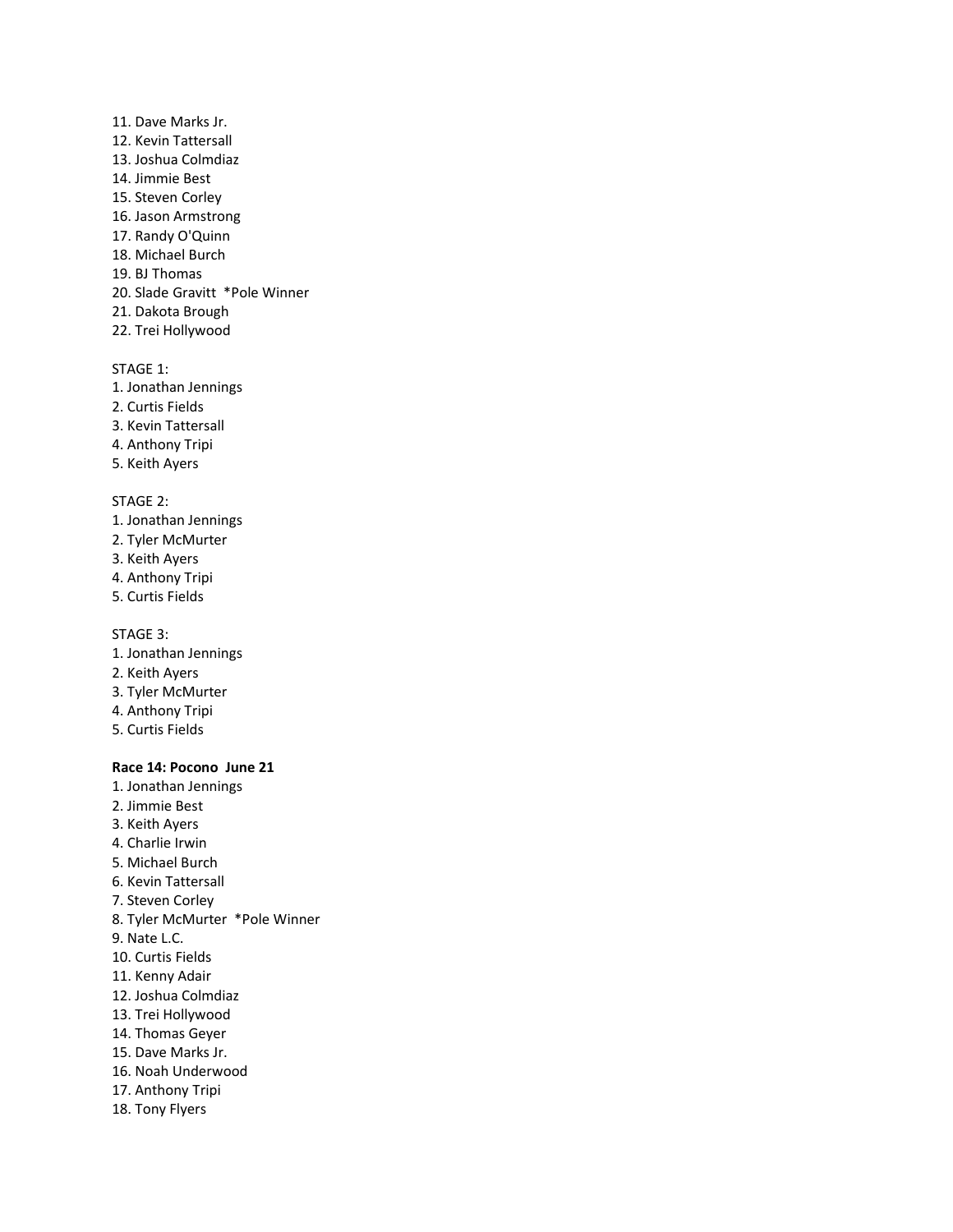- 19. Shawn Lucas 20. Brad Dove 21. Nick Donfrancesco
- 22. Randy O'Quinn

- 1. Jonathan Jennings
- 2. Tyler McMurter
- 3. Noah Underwood
- 4. Jimmie Best
- 5. Steven Corley

#### STAGE 2:

- 1. Jonathan Jennings
- 2. Tyler McMurter
- 3. Michael Burch
- 4. Keith Ayers
- 5. Kevin Tattersall

### **Race 15: Michigan June 28**

- 1. Jonathan Jennings \*Pole Winner 2. Nate L.C. 3. Jimmie Best 4. Keith Ayers 5. Charlie Irwin 6. Steven Corley 7. Harold Burden 8. Kevin Tattersall
- 9. Noah Underwood
- 10. Randy O'Quinn
- 11. Joshua Colmdiaz
- 12. Curtis Fields
- 13. Anthony Tripi
- 14. Dave Marks Jr.
- 15. Tyler McMurter
- 16. Thomas Geyer
- 17. BJ Thomas
- 18. Shawn Lucas
- 19. Braylon Breeze
- 20. Trei Hollywood

STAGE 1:

- 1. Jonathan Jennings
- 2. Keith Ayers
- 3. Anthony Tripi
- 4. Jimmie Best
- 5. Charlie Irwin

STAGE 2:

- 1. Jonathan Jennings
- 2. Keith Ayers
- 3. Charlie Irwin
- 4. Jimmie Best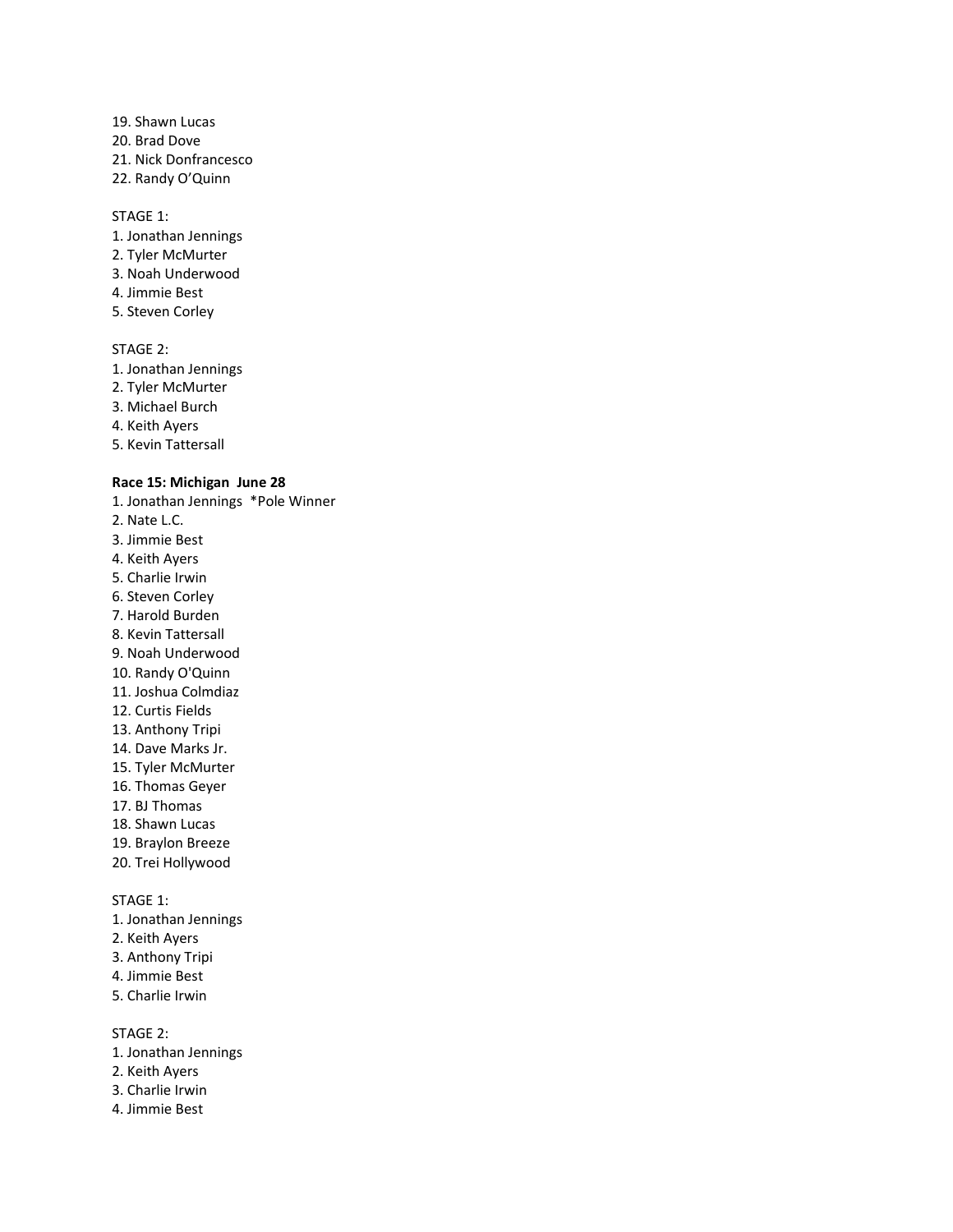#### 5. Harold Burden

#### **Race 16: Sonoma June 28**

1. Cody Giles 2. Jonathan Jennings \*Pole Winner 3. Tyler McMurter 4. Noah Underwood 5. Michael Burch 6. Keith Ayers 7. Charlie Irwin 8. Harold Burden 9. Billy Milner 10. Nate L.C. 11. Joshua Colmdiaz 12. Kevin Tattersall 13. Dave Marks Jr. 14. Jimmie Best 15. Dakota Brough 16. Randy O'Quinn 17. Anthony Tripi 18. Jeff Grady

19. Trei Hollywood 20. Braylon Breeze

#### STAGE 1:

- 1. Cody Giles
- 2. Jonathan Jennings
- 3. Tyler McMurter
- 4. Keith Ayers
- 5. Charlie Irwin

#### STAGE 2:

- 1. Cody Giles
- 2. Jonathan Jennings
- 3. Keith Ayers
- 4. Michael Burch
- 5. Tyler McMurter

# **Race 17: Chicagoland June 28**

1. Jonathan Jennings \*Pole Winner 2. Noah Underwood 3. Charlie Irwin 4. Tyler McMurter 5. Keith Ayers 6. Michael Burch 7. Nate L.C. 8. Randy O'Quinn 9. Joshua Colmdiaz 10. Dave Marks Jr. 11. Jimmie Best 12. Anthony Tripi 13. Harold Burden 14. Kevin Tattersall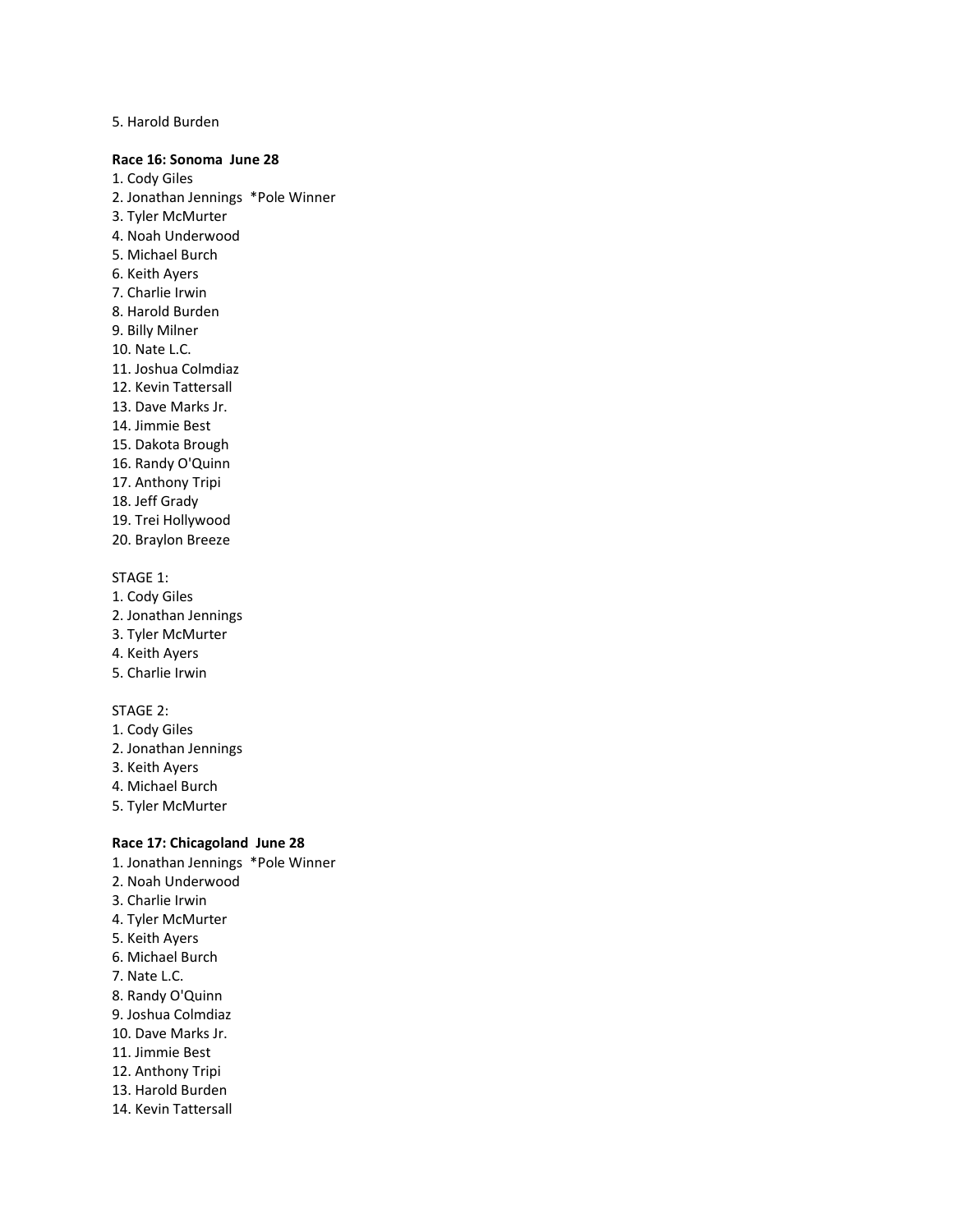- 15. Skinner 16. Thomas Geyer 17. Trei Hollywood 18. Jeff Grady 19. Shawn Lucas
- 
- 20. Brad Dove

- 1. Noah Underwood
- 2. Jonathan Jennings
- 3. Keith Ayers
- 4. Harold Burden
- 5. Tyler McMurter

# STAGE 2:

- 1. Jonathan Jennings
- 2. Noah Underwood
- 3. Keith Ayers
- 4. Charlie Irwin
- 5. Michael Burch

#### **Race 18: Daytona July 5**

- 1. Noah Underwood 2. Tyler McMurter 3. Tony Cammarata \*Pole Winner 4. Dakota Brough 5. Curtis Fields 6. Jonathan Jennings 7. Jimmie Best 8. Jordan Rotton 9. Joshua Colmdiaz 10. Keith Ayers 11. Dave Marks Jr. 12. Harold Burden 13. Shawn Lucas 14. Anthony Tripi \*2-lap penalty 15. Trei Hollywood 16. Nic Donfrancesco 17. Randy O'Quinn 18. Jarrett Reese 19. Skinner 20. Kevin Tattersall 21. Thomas Geyer 22. Nate L.C. STAGE 1: 1. Noah Underwood
- 2. Jimmie Best
- 3. Jordan Rotton
- 4. Dakota Brough
- 5. Tyler McMurter

STAGE 2: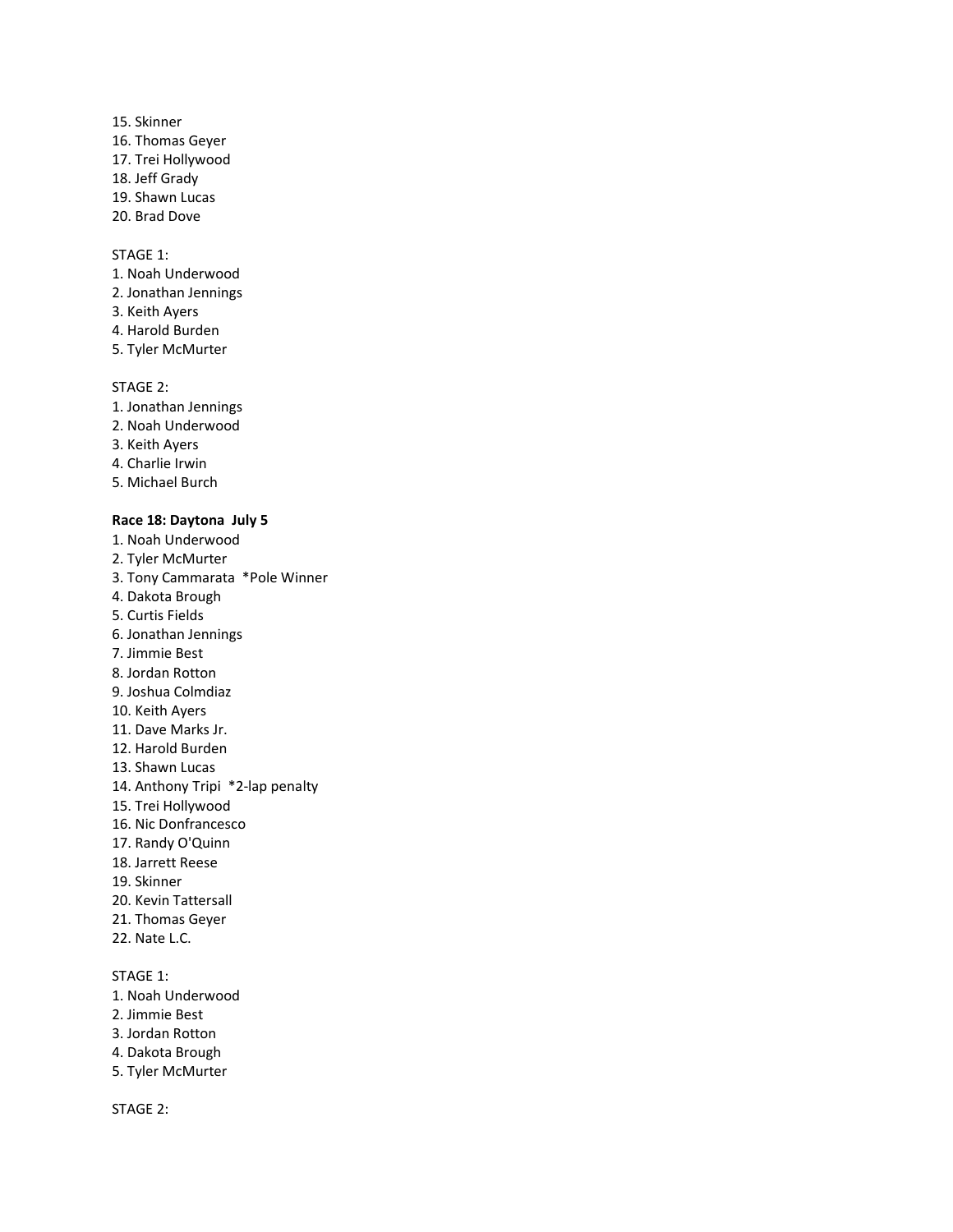- 1. Jordan Rotton
- 2. Noah Underwood
- 3. Jimmie Best
- 4. Tyler McMurter
- 5. Dakota Brough

# **Race 19: Kentucky July 5**

1. Noah Underwood 2. Jonathan Jennings \*Pole Winner 3. Kevin Tattersall 4. Tyler McMurter 5. Dakota Brough 6. Nic Donfrancesco 7. Jimmie Best 8. Curtis Fields 9. Trei Hollywood 10. Keith Ayers 11. Dave Marks Jr. 12. Brad Dove 13. Harold Burden 14. Jarrett Reese 15. Michael Burch 16. Tony Flyers 17. Jade Burr 18. Cody Giles 19. Anthony Tripi \*3-lap penalty 20. Thomas Geyer 21. Shawn Lucas 22. Randy O'Quinn

# STAGE 1:

- 1. Cody Giles
- 2. Noah Underwood
- 3. Jonathan Jennings 4. Kevin Tattersall
- 5. Jimmie Best

#### STAGE 2:

- 1. Jonathan Jennings
- 2. Cody Giles
- 3. Dakota Brough
- 4. Tyler McMurter
- 5. Kevin Tattersall

# **Race 20: New Hampshire July 12**

- 1. Keith Ayers \*Pole Winner
- 2. Tyler McMurter
- 3. Noah Underwood
- 4. Jonathan Jennings
- 5. Nic Donfrancesco
- 6. Kevin Tattersall
- 7. Michael Burch
- 8. Curtis Fields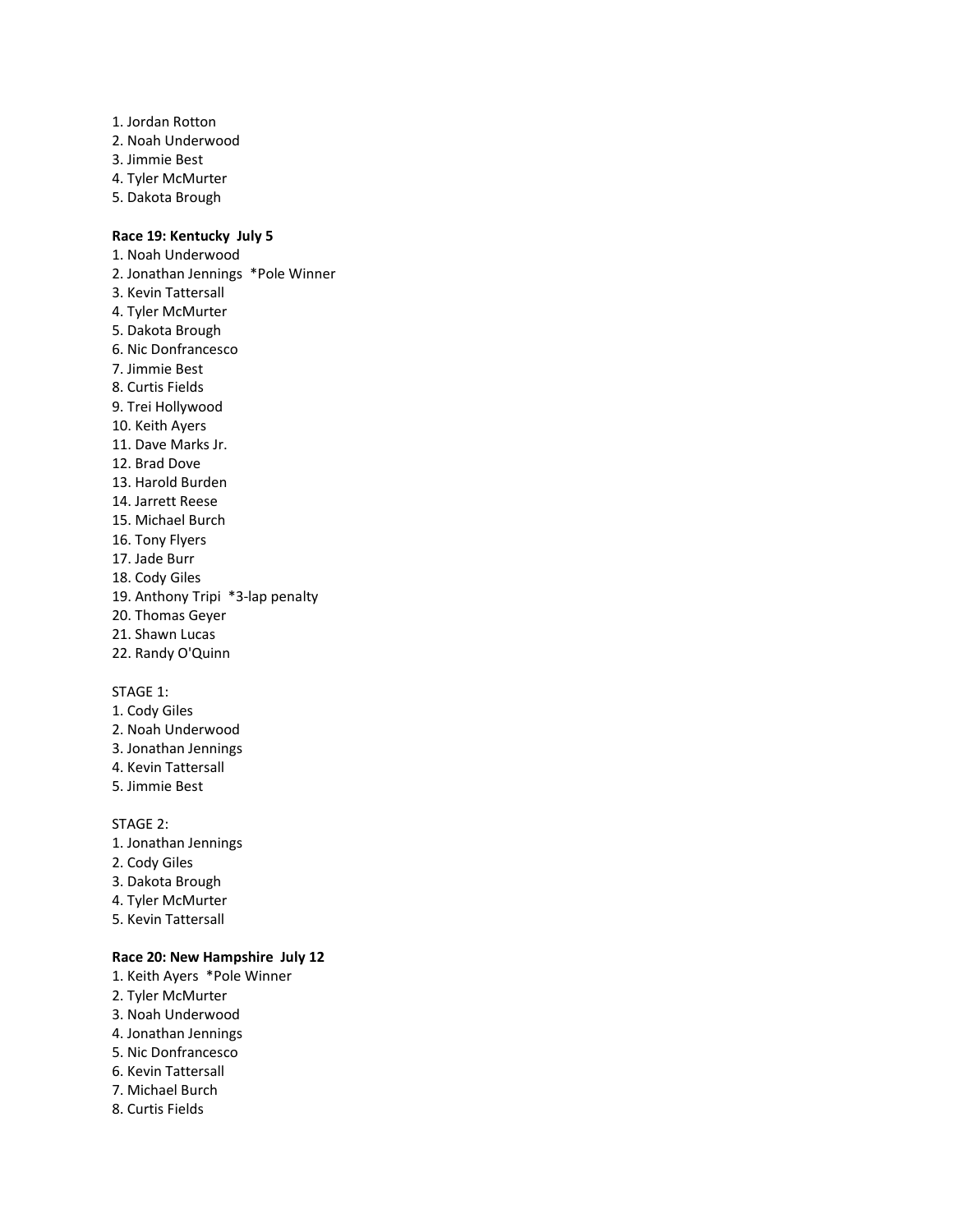- 9. Tony Flyers 10. Jarrett Reese 11. Harold Burden 12. Randy O'Quinn 13. Nate L.C. 14. Trei Hollywood 15. Dave Marks Jr. 16. Brett Baker 17. Brad Dove 18. BJ Thomas 19. Skinner 20. Thomas Geyer 21. Jordan Rotton
- 22. Anthony Tripi

- 1. Jonathan Jennings
- 2. Keith Ayers
- 3. Tyler McMurter
- 4. Noah Underwood
- 5. Tony Flyers

# STAGE 2:

- 1. Jonathan Jennings
- 2. Keith Ayers
- 3. Tyler McMurter
- 4. Michael Burch
- 5. Noah Underwood

#### **Race 21: Pocono July 12**

- 1. Jonathan Jennings
- 2. Jimmie Best
- 3. Tony Flyers
- 4. Curtis Fields
- 5. Tyler McMurter
- 6. Dakota Brough
- 7. Brett Baker
- 8. Harold Burden
- 9. Keith Ayers
- 10. Kevin Tattersall
- 11. Charlie Irwin
- 12. Dave Marks Jr.
- 13. Gary Englehart
- 14. Nate L.C. \*3-lap penalty
- 15. Jarrett Reese
- 16. Noah Underwood \*3-lap penalty
- 17. Trei Hollywood
- 18. Randy O'Quinn
- 19. Joshua Colmdiaz
- 20. Cody Giles \*Pole Winner
- 21. Steven Corley
- 22. Michael Burch
- 23. Thomas Geyer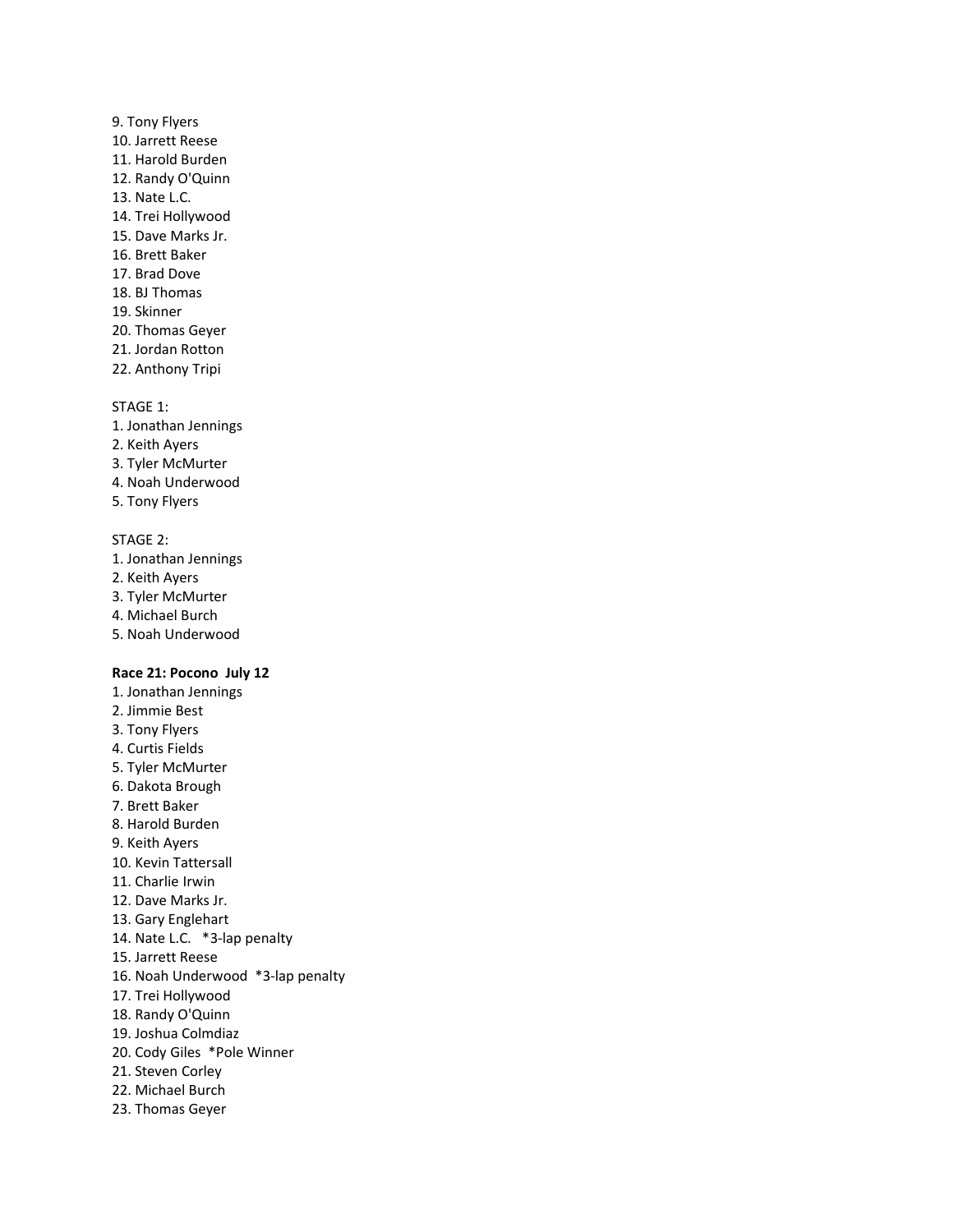# 24. Nic Donfrancesco

25. Anthony Tripi

# STAGE 1:

- 1. Jonathan Jennings
- 2. Cody Giles
- 3. Tyler McMurter
- 4. Charlie Irwin
- 5. Tony Flyers

#### STAGE 2:

- 1. Cody Giles
- 2. Jonathan Jennings
- 3. Tyler McMurter
- 4. Harold Burden
- 5. Tony Flyers

# **Race 22: Watkins Glen July 12**

1. Noah Underwood 2. Jonathan Jennings \*Pole Winner 3. Tyler McMurter 4. Gary Englehart 5. Keith Ayers 6. Charlie Irwin 7. Harold Burden 8. Jimmie Best 9. Joshua Colmdiaz 10. Trei Hollywood 11. Derek "DPgamez" Pierce 12. Dave Marks Jr. 13. Curtis Fields 14. Tony Flyers 15. Nate L.C. 16. Nic Donfrancesco \*3-lap penalty 17. Randy O'Quinn 18. Michael Burch 19. Kevin Tattersall 20. Brad Dove 21. Thomas Geyer 22. Dakota Brough STAGE 1: 1. Jonathan Jennings 2. Tyler McMurter 3. Noah Underwood 4. Charlie Irwin 5. Nic Donfrancesco

#### STAGE 2:

- 1. Tyler McMurter
- 2. Jonathan Jennings
- 3. Noah Underwood
- 4. Charlie Irwin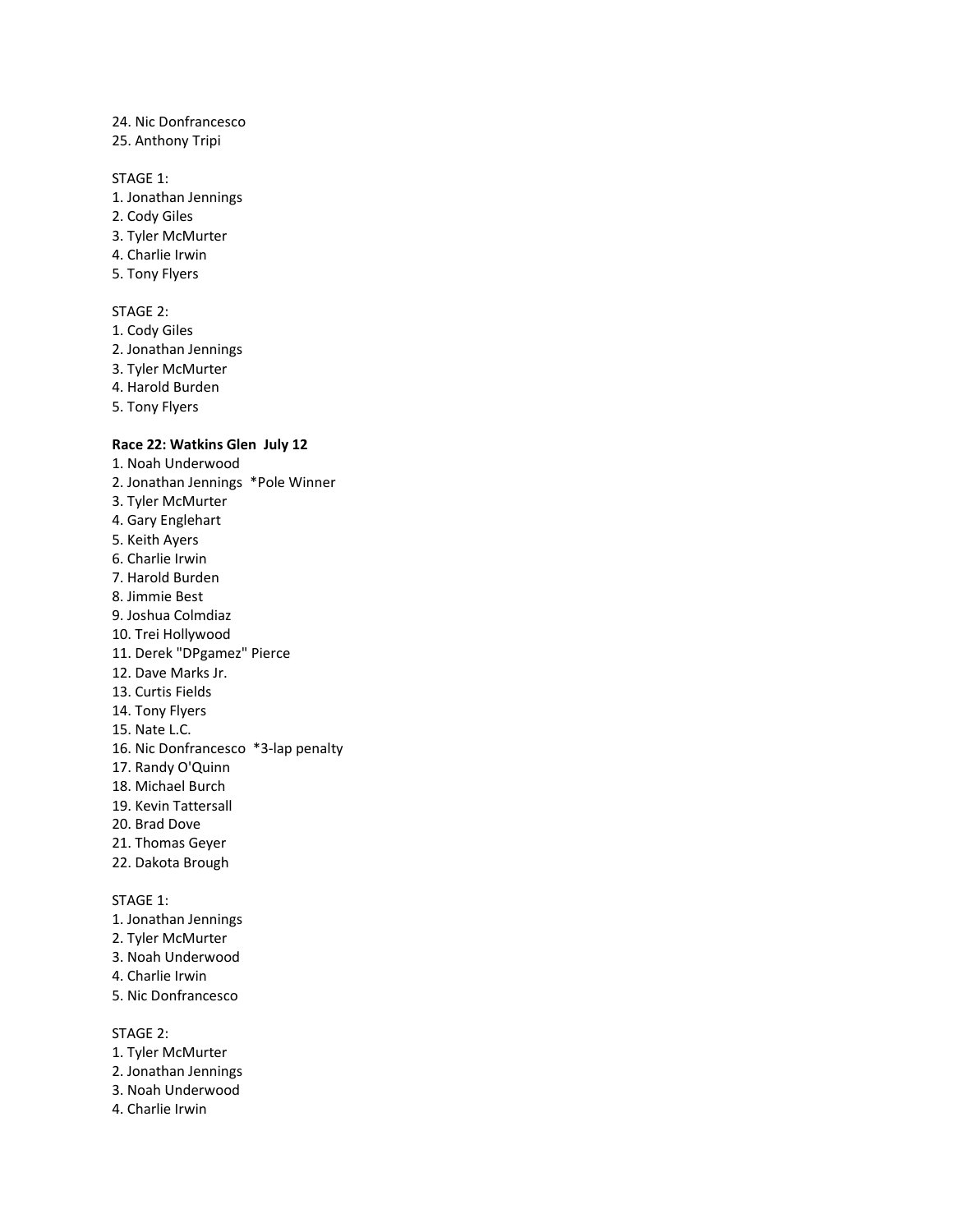5. Michael Burch

#### **Race 23: Michigan July 19**

- 1. Tony Flyers
- 2. Curtis Fields
- 3. Noah Underwood
- 4. Nate L.C.
- 5. Harold Burden \*Pole Winner
- 6. Dave Marks Jr.
- 7. Kevin Tattersall
- 8. Keith Ayers
- 9. Joshua Colmdiaz
- 10. Steven Corley
- 11. Jarrett Reese
- 12. Michael Burch
- 13. Dakota Brough
- 14. Charlie Irwin
- 15. Tyler McMurter
- 16. Derek Pierce
- 17. Skinner
- 18. Randy O'Quinn
- 19. Thomas Geyer
- 20. Trei Hollywood

# STAGE 1:

- 1. Harold Burden
- 2. Noah Underwood
- 3. Keith Ayers
- 4. Joshua Colmdiaz
- 5. Dakota Brough

### STAGE 2:

- 1. Tony Flyers
- 2. Noah Underwood
- 3. Harold Burden
- 4. Curtis Fields
- 5. Dave Marks Jr.

# **Race 24: Bristol July 19**

- 1. Tyler McMurter \*Pole Winner
- 2. Charlie Irwin
- 3. Keith Ayers
- 4. Kevin Tattersall
- 5. Tony Flyers
- 6. Steven Corley
- 7. Curtis Fields
- 8. Michael Burch
- 9. Dave Marks Jr.
- 10. Derek Pierce
- 11. Jarrett Reese
- 12. Joshua Colmdiaz
- 13. Skinner
- 14. Harold Burden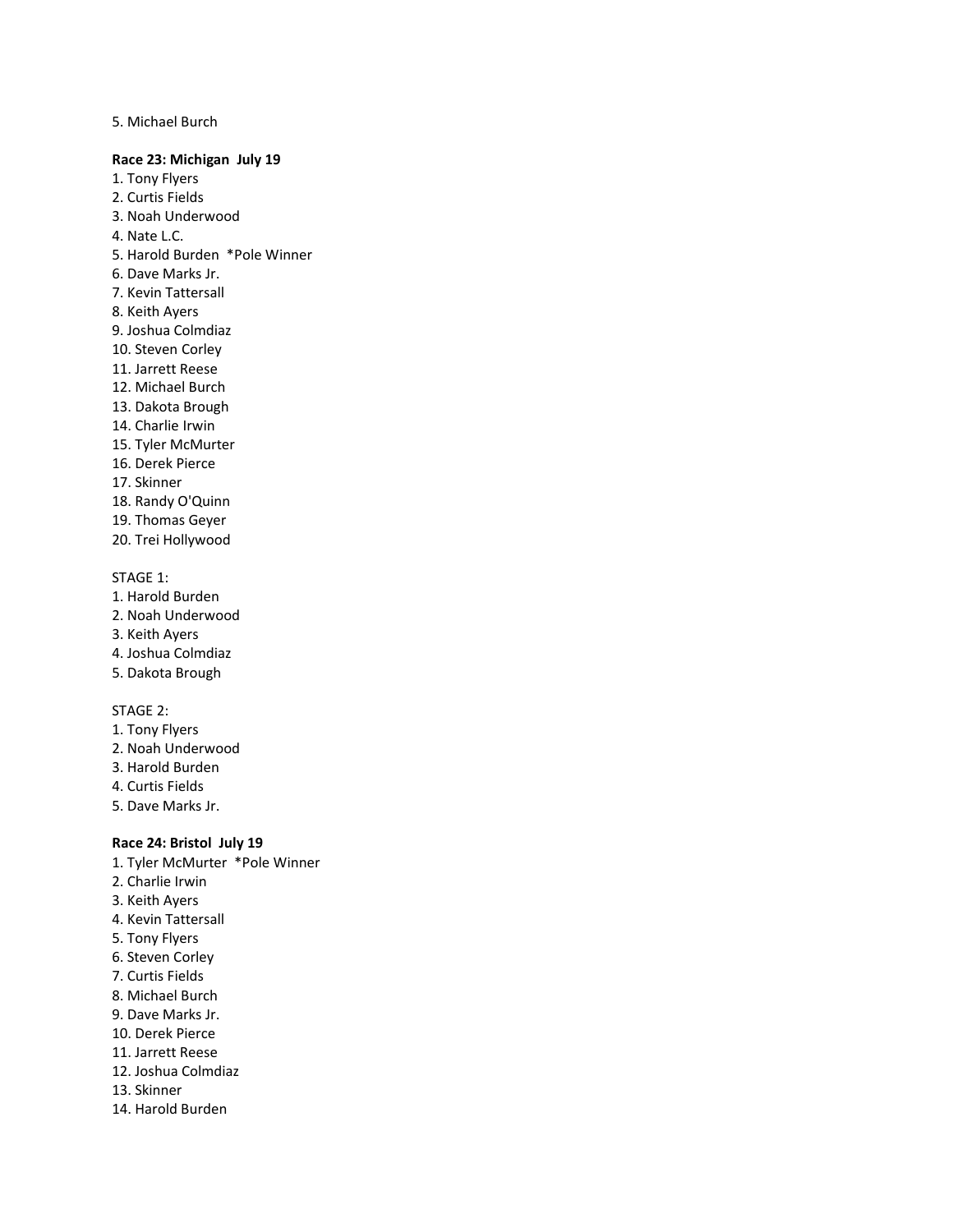15. Dakota Brough 16. Randy O'Quinn 17. Thomas Geyer 18. Brad Dove 19. Trei Hollywood 20. Braylon Breeze

# STAGE 1:

- 1. Charlie Irwin
- 2. Tyler McMurter
- 3. Michael Burch
- 4. Kevin Tattersall
- 5. Joshua Colmdiaz

### STAGE 2:

- 1. Charlie Irwin
- 2. Tyler McMurter
- 3. Steven Corley
- 4. Michael Burch
- 5. Keith Ayers

### **Race 25: Darlington July 26**

- 1. Tyler McMurter 2. Noah Underwood 3. Kevin Tattersall 4. Curtis Fields
- 5. Keith Ayers \*Pole Winner
- 6. Charlie Irwin
- 7. Harold Burden
- 8. Tony Flyers
- 9. Eric Burian
- 10. Payton Larson
- 11. Dakota Brough
- 12. Jason Armstrong
- 13. Dave Marks Jr.
- 14. Jimmie Best
- 15. Trei Hollywood
- 16. Joshua Colmdiaz
- 17. Michael Burch
- 18. Elliott Smith
- 19. Randy O'Quinn
- 20. Ryan Shreck
- 21. Skinner
- 22. Thomas Geyer

# STAGE 1:

- 1. Noah Underwood
- 2. Tyler McMurter
- 3. Tony Flyers
- 4. Kevin Tattersall
- 5. Jason Armstrong

STAGE 2: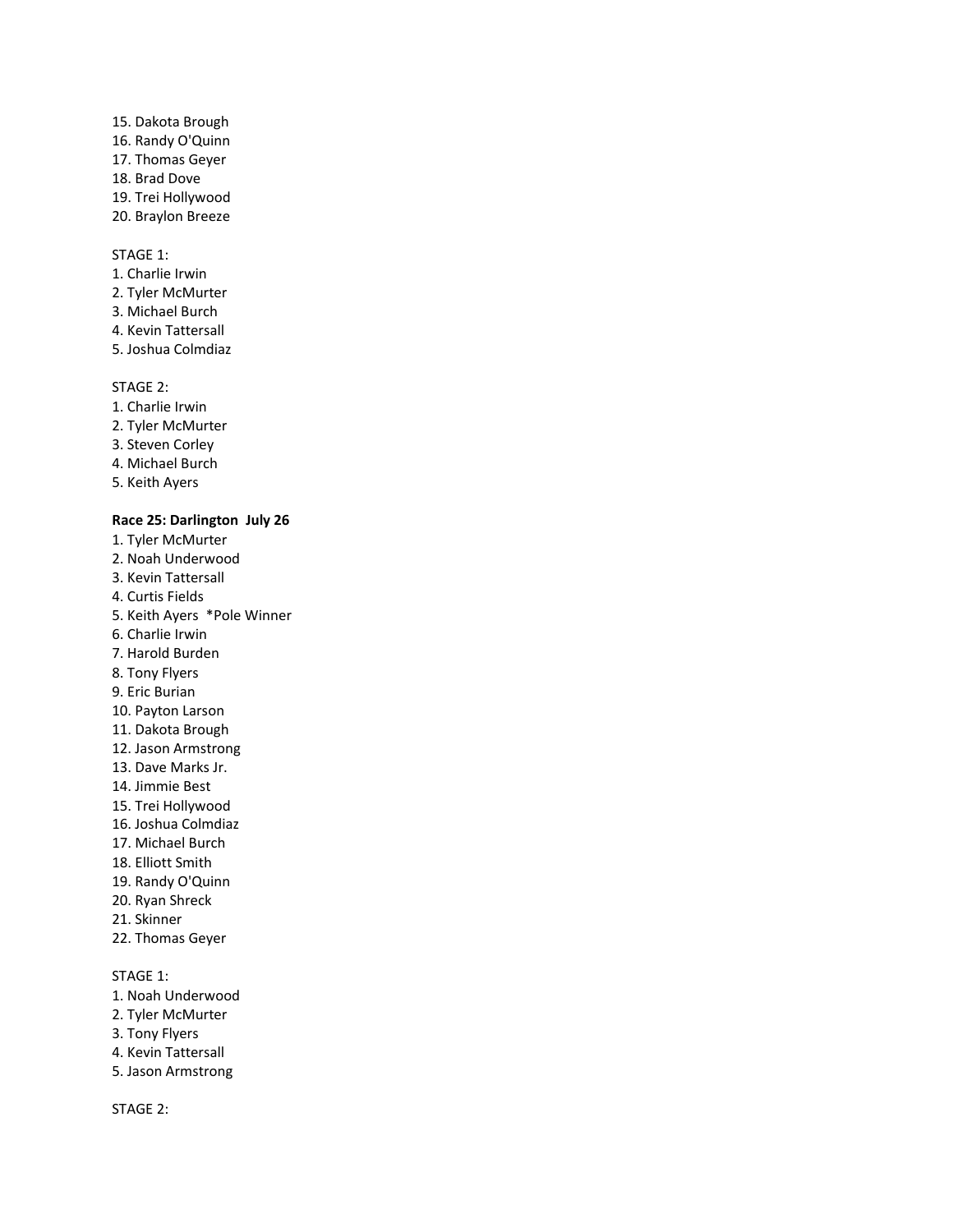- 1. Tyler McMurter
- 2. Tony Flyers
- 3. Noah Underwood
- 4. Keith Ayers
- 5. Harold Burden

# **Race 26: Indianapolis July 26**

1. Tyler McMurter 2. Charlie Irwin 3. Michael Burch 4. Keith Ayers \*Pole Winner 5. Kevin Tattersall 6. Derek Pierce 7. Curtis Fields 8. Joshua Colmdiaz 9. Shawn Lucas 10. Eric Burian 11. Trei Hollywood 12. Dave Marks Jr. 13. Ryan Shreck 14. Tony Flyers 15. Jimmie Best 16. Jason Armstrong 17. Randy O'Quinn 18. Thomas Geyer 19. Payton Larson 20. Dakota Brough 21. Noah Underwood 22. Skinner

# STAGE 1:

- 1. Keith Ayers
- 2. Tyler McMurter
- 3. Curtis Fields
- 4. Michael Burch
- 5. Kevin Tattersall

#### STAGE 2:

- 1. Keith Ayers
- 2. Tyler McMurter
- 3. Charlie Irwin
- 4. Michael Burch
- 5. Kevin Tattersall

---PLAYOFFS BEGIN---

# **Race 27: Las Vegas Aug. 2**

- 1. Cody Giles
- 2. Charlie Irwin
- 3. Harold Burden
- 4. Kevin Tattersall
- 5. Payton Larson
- 6. Keith Ayers \*Pole Winner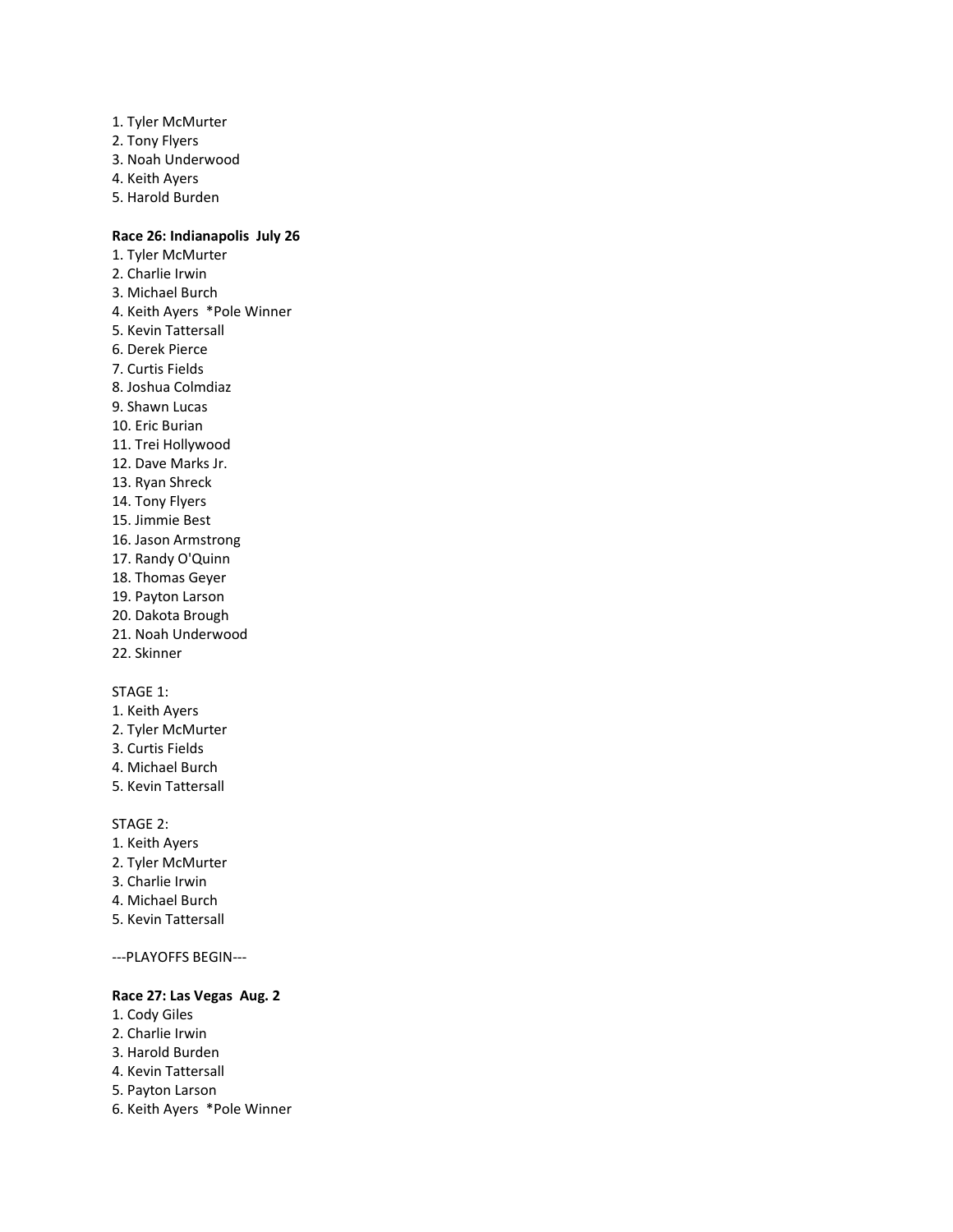- 7. Dakota Brough 8. Curtis Fields 9. Jason Armstrong 10. Nick Donfrancesco 11. Jimmie Best 12. Derek Pierce 13. Steven Corley 14. Dave Marks Jr. 15. Tony Flyers 16. Thomas Geyer 17. Joshua Colmdiaz 18. Noah Underwood 19. Michael Burch 20. Skinner 21. Tyler McMurter 22. Brad Dove
- 23. Shawn Lucas

- 1. Cody Giles
- 2. Joshua Colmdiaz
- 3. Kevin Tattersall
- 4. Harold Burden
- 5. Charlie Irwin

#### STAGE 2:

- 1. Cody Giles
- 2. Charlie Irwin
- 3. Kevin Tattersall
- 4. Nick Donfrancesco
- 5. Payton Larson

### **Race 28: Richmond Aug. 2**

1. Tyler McMurter 2. Jimmie Best 3. Nick Donfrancesco 4. Tony Flyers 5. Payton Larson 6. Dakota Brough 7. Jason Armstrong 8. Cody Giles \*Pole Winner 9. Noah Underwood 10. Charlie Irwin 11. Keith Ayers 12. Harold Burden 13. Joshua Colmdiaz 14. Dave Marks Jr. 15. Steven Corley 16. Kevin Tattersall 17. Shawn Lucas 18. Curtis Fields 19. Thomas Geyer 20. Michael Burch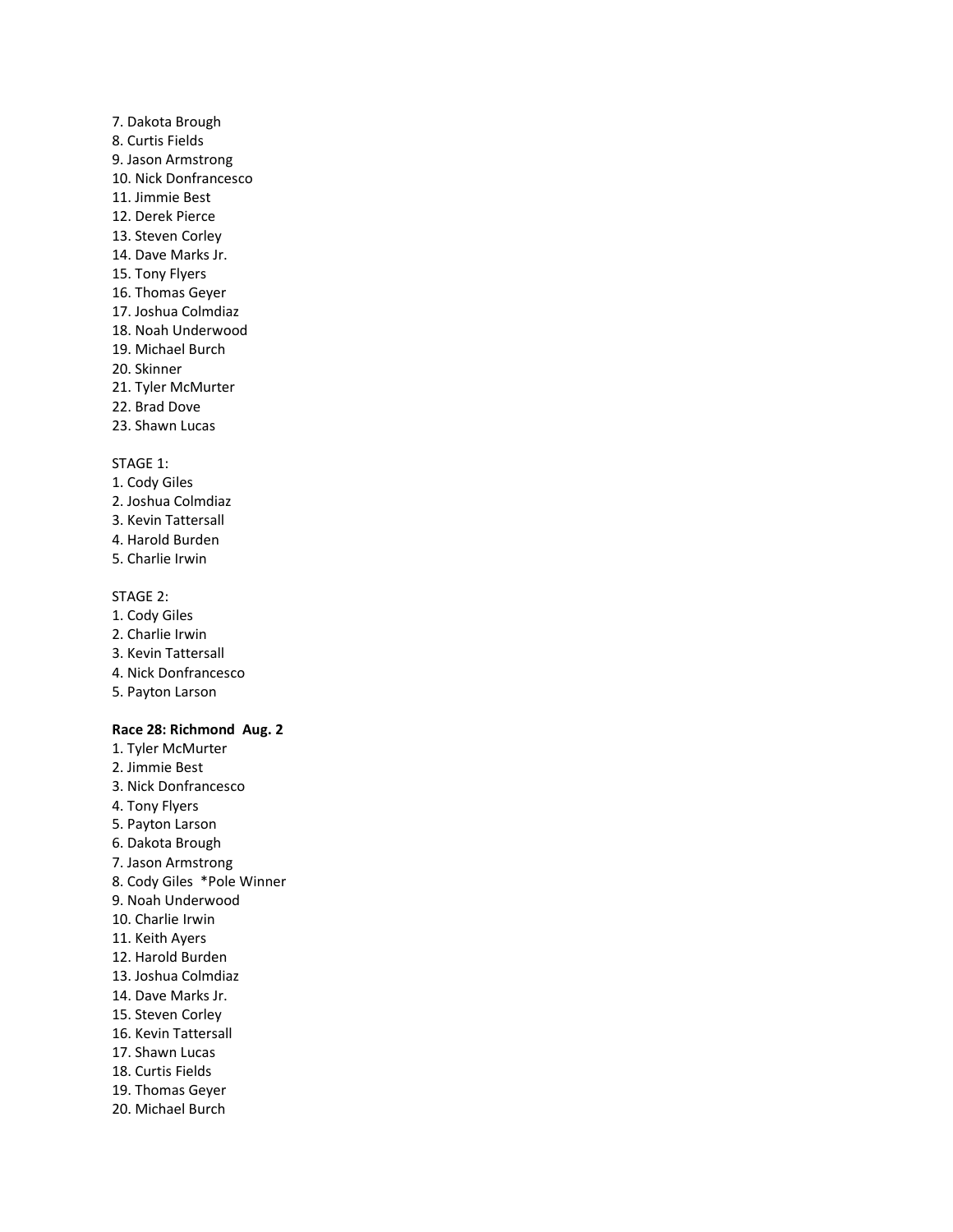- 1. Cody Giles
- 2. Dakota Brough
- 3. Jimmie Best
- 4. Nick Donfrancesco
- 5. Noah Underwood

# STAGE 2:

- 1. Cody Giles
- 2. Nick Donfrancesco
- 3. Dakota Brough
- 4. Tyler McMurter
- 5. Jimmie Best

#### **Race 29: Charlotte Roval Aug. 2**

- 1. Cody Giles \*Pole Winner 2. Noah Underwood 3. Harold Burden 4. Keith Ayers 5. Payton Larson 6. Kevin Tattersall 7. Joshua Colmdiaz 8. Charlie Irwin 9. Thomas Geyer 10. Nick Donfrancesco 11. Dakota Brough 12. Dave Marks Jr. 13. Jimmie Best 14. Tony Flyers 15. Tyler McMurter 16. Trei Hollywood 17. Randy O'Quinn 18. Jeff Grady 19. Jarrett Reese 20. Skinner STAGE 1:
- 1. Cody Giles
- 2. Noah Underwood
- 3. Harold Burden
- 4. Payton Larson
- 5. Nick Donfrancesco

# STAGE 2:

- 1. Noah Underwood
- 2. Harold Burden
- 3. Kevin Tattersall
- 4. Cody Giles
- 5. Payton Larson

#### **Race 30: Dover Aug. 9**

1. Noah Underwood \*Pole Winner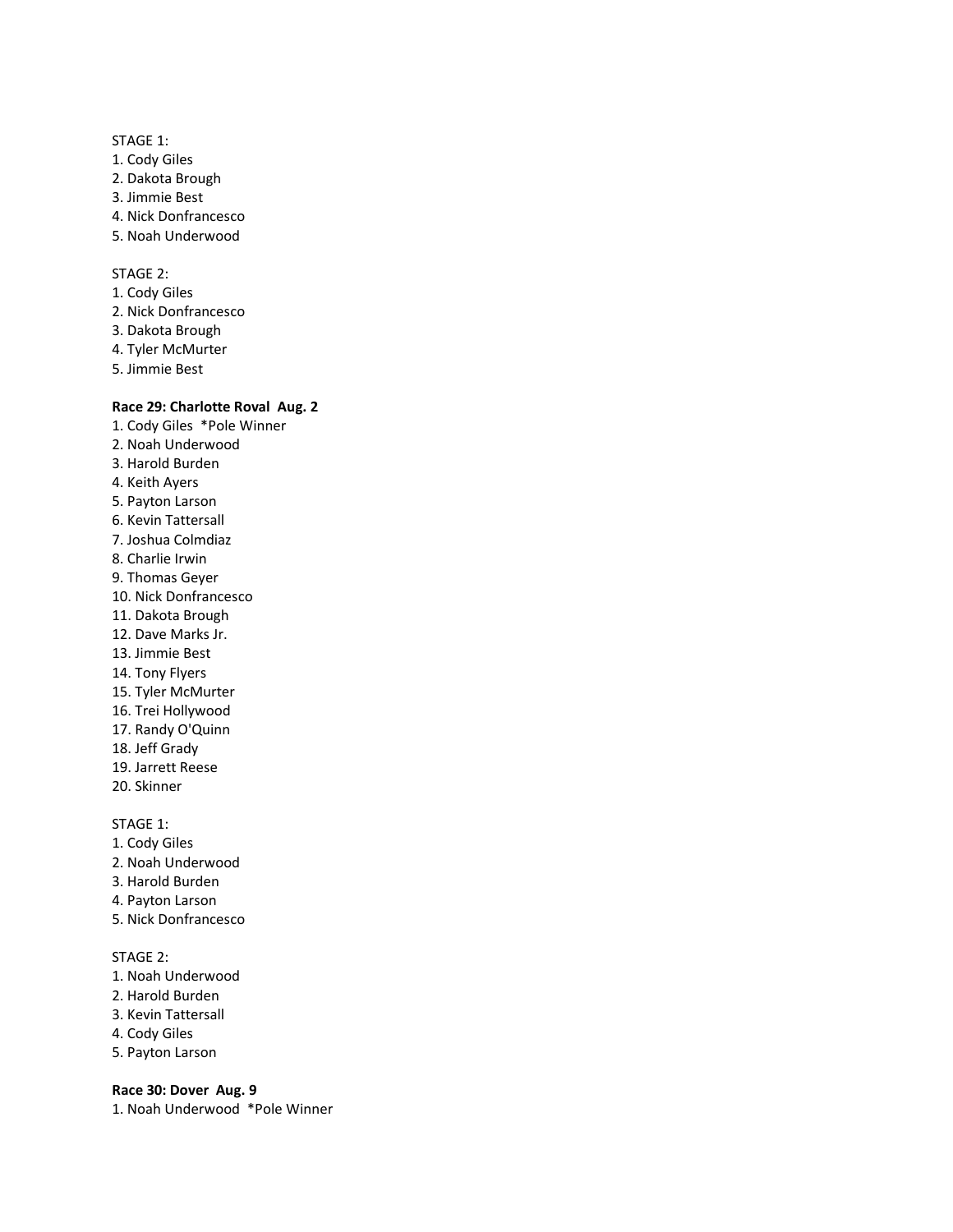# 2. Cody Giles 3. Nick Donfrancesco 4. Keith Ayers 5. Joshua Colmdiaz 6. Jason Armstrong 7. Harold Burden 8. Kevin Tattersall 9. Trei Hollywood 10. Steven Corley 11. Dave Marks Jr. 12. Eric Burian 13. Michael Burch 14. Dakota Brough 15. Tony Flyers 16. Thomas Geyer 17. Nate L.C. 18. Elliott Smith 19. Charlie Irwin 20. Shawn Lucas 21. Curtis Fields 22. Ryan Shreck

23. Jimmie Best

# STAGE 1:

- 1. Nic Donfrancesco
- 2. Noah Underwood
- 3. Tony Flyers
- 4. Elliott Smith
- 5. Joshua Colmdiaz

# STAGE 2:

- 1. Keith Ayers
- 2. Noah Underwood
- 3. Nick Donfrancesco
- 4. Jason Armstrong
- 5. Joshua Colmdiaz

#### **Race 31: Talladega Aug. 16**

- 1. Tyler McMurter 2. Nick Donfrancesco 3. Trei Hollywood \*Pole Winner
- 4. Anthony Tripi
- 5. Nate L.C.
- 6. Keith Ayers
- 7. Dave Marks Jr.
- 8. Jimmie Best
- 9. Jordan Rotton
- 10. Kevin Tattersall
- 11. Jason Armstrong
- 12. Harold Burden
- 13. Joshua Colmdiaz
- 14. Shawn Lucas
- 15. Steven Corley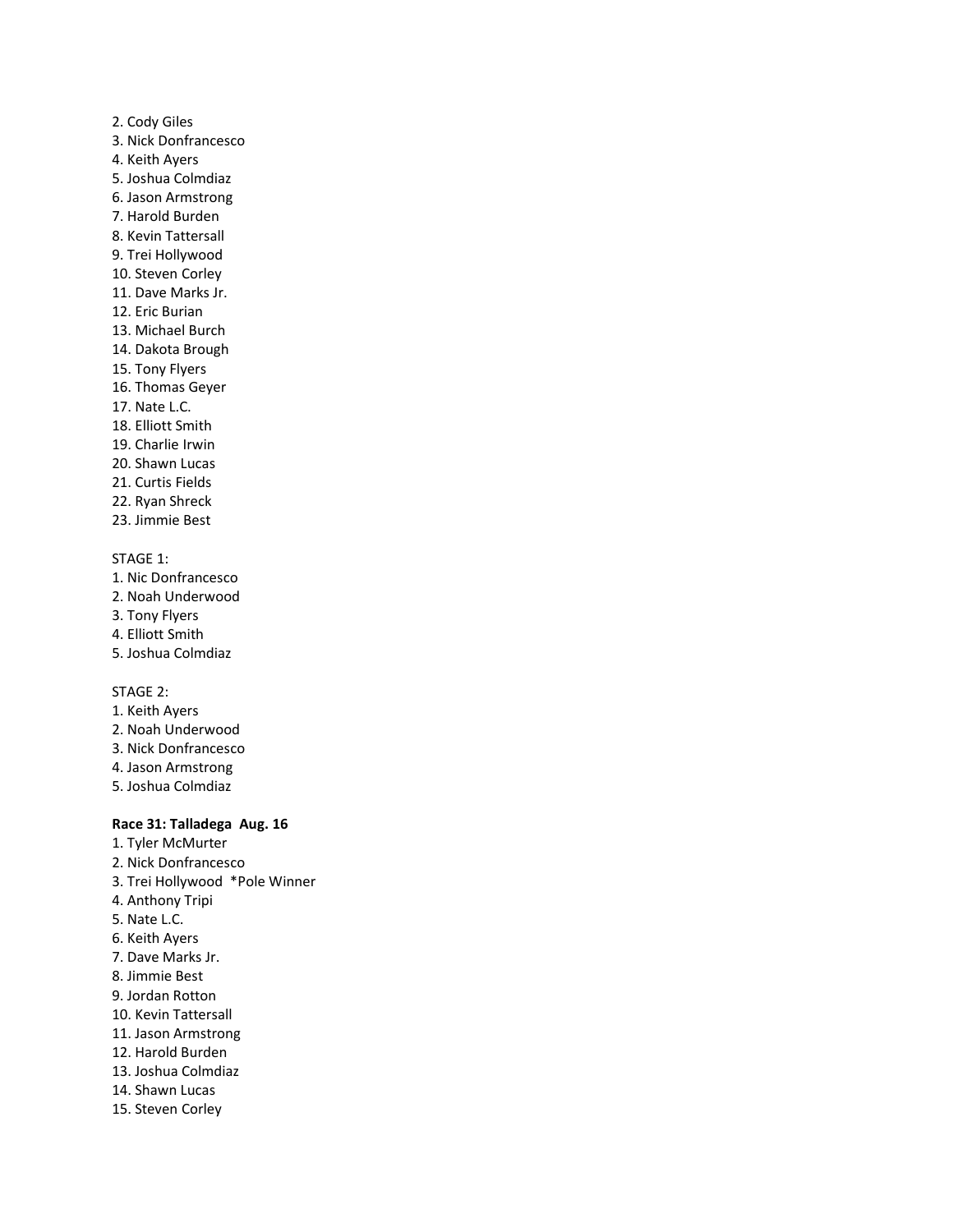- 16. Jarrett Reese 17. Thomas Geyer 18. Noah Underwood 19. Dakota Brough 20. Tony Flyers 21. Elliott Smith \*Penalty 22. Michael Burch 23. Cody Giles 24. Ryan Shreck 25. Brett Baker 26. Derek Pierce
- 27. Brad Dove
- 28. Eric Burian

- 1. Tyler McMurter
- 2. Noah Underwood
- 3. Trei Hollywood
- 4. Jimmie Best
- 5. Tony Flyers

#### STAGE 2:

- 1. Tyler McMurter
- 2. Jordan Rotton
- 3. Jimmie Best
- 4. Kevin Tattersall
- 5. Trei Hollywood

# **Race 32: Kansas Aug. 16**

1. Jimmie Best 2. Tony Flyers 3. Charlie Irwin 4. Dakota Brough 5. Cameron Norton 6. Elliott Smith 7. Tyler McMurter 8. Dave Marks Jr. 9. Trei Hollywood 10. Harold Burden 11. Keith Ayers \*Pole Winner 12. Steven Corley 13. Nate L.C. 14. Joshua Colmdiaz 15. Thomas Geyer 16. Ryan Shreck 17. Kevin Tattersall 18. Shawn Lucas 19. Nick Donfrancesco 20. Anthony Tripi 21. Noah Underwood 22. Derek Pierce 23. Jarrett Reese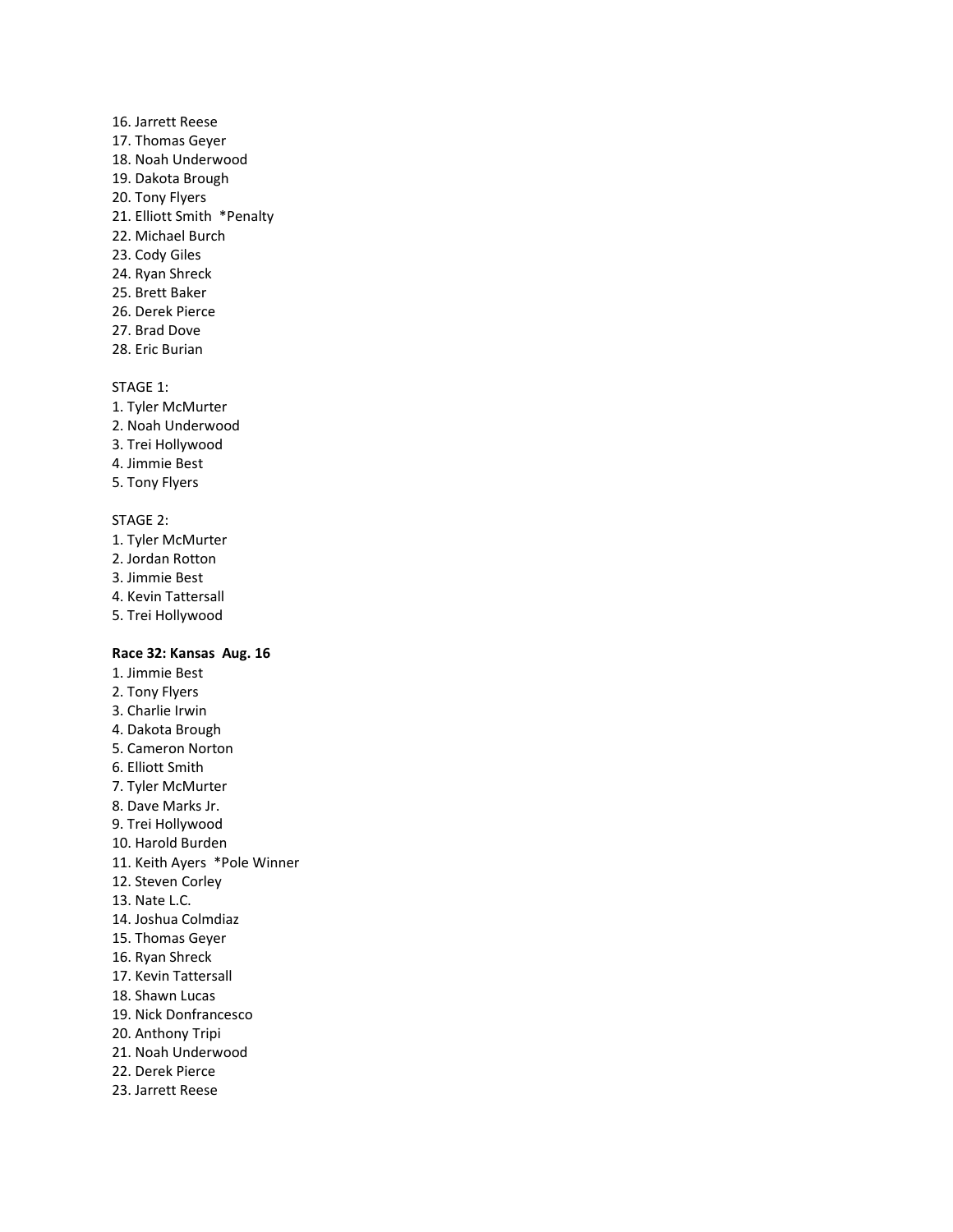STAGE 1: 1. Tony Flyers 2. Harold Burden 3. Charlie Irwin 4. Jimmie Best 5. Dave Marks Jr.

STAGE 2:

- 1. Jimmie Best
- 2. Tony Flyers
- 3. Dave Marks Jr.
- 4. Harold Burden
- 5. Charlie Irwin

# **Race 33: Martinsville Aug. 23**

- 1. Tyler McMurter \*Pole Winner
- 2. Noah Underwood
- 3. Tony Cammarata
- 4. Keith Ayers
- 5. Harold Burden
- 6. Nick Donfrancesco
- 7. Kevin Tattersall
- 8. Curtis Fields
- 9. Jason Armstrong
- 10. Dave Marks Jr.
- 11. Joshua Colmdiaz
- 12. Ryan Shreck
- 13. Dave Marks Jr.
- 14. Thomas Geyer
- 15. Jimmie Best
- 16. Jeff Grady
- 17. Trei Hollywood

# STAGE 1:

- 1. Tyler McMurter
- 2. Noah Underwood
- 3. Harold Burden
- 4. Nick Donfrancesco
- 5. Tony Cammarata

### STAGE 2:

- 1. Tyler McMurter
- 2. Noah Underwood
- 3. Harold Burden
- 4. Nick Donfrancesco
- 5. Tony Cammarata

# **Race 34: Texas Aug. 23**

- 1. Jimmie Best
- 2. Tyler McMurter
- 3. Keith Ayers
- 4. Curtis Fields
- 5. Thomas Geyer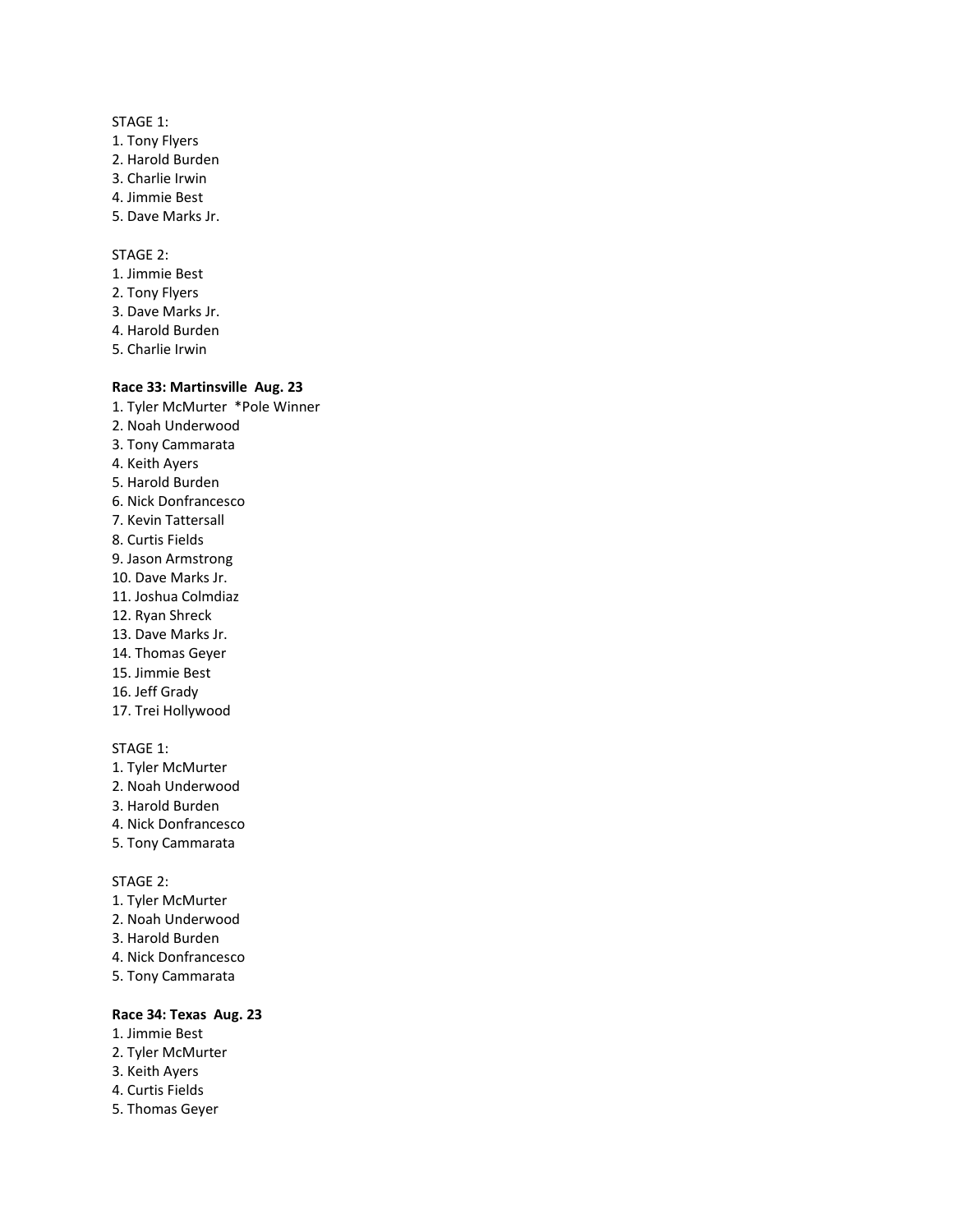6. Nick Donfrancesco 7. Tony Cammarata 8. Noah Underwood 9. Trei Hollywood 10. Harold Burden 11. Joshua Colmdiaz 12. Charlie Irwin \*Pole Winner 13. Dave Marks Jr. 14. Kevin Tattersall 15. Jason Armstrong \*Penalty 16. Jeff Grady

#### STAGE 1:

- 1. Keith Ayers
- 2. Charlie Irwin
- 3. Trei Hollywood
- 4. Curtis Fields
- 5. Kevin Tattersall

# STAGE 2:

- 1. Curtis Fields
- 2. Keith Ayers
- 3. Jimmie Best
- 4. Nick Donfrancesco
- 5. Thomas Geyer

# **Race 35: ISM Raceway Aug. 30**

- 1. Tyler McMurter \*Pole Winner
- 2. Noah Underwood 3. Tony Cammarata
- 4. Curtis Fields
- 5. Cameron Norton
- 6. Keith Ayers
- 7. Nick Donfrancesco
- 8. Joshua Colmdiaz
- 9. Jimmie Best
- 10. Harold Burden
- 11. Dave Marks Jr.
- 12. Thomas Geyer
- 13. Ryan Shreck

STAGE 1:

- 1. Noah Underwood
- 2. Nick Donfrancesco
- 3. Keith Ayers
- 4. Jimmie Best
- 5. Curtis Fields

STAGE 2:

- 1. Harold Burden
- 2. Tyler McMurter
- 3. Nick Donfrancesco
- 4. Thomas Geyer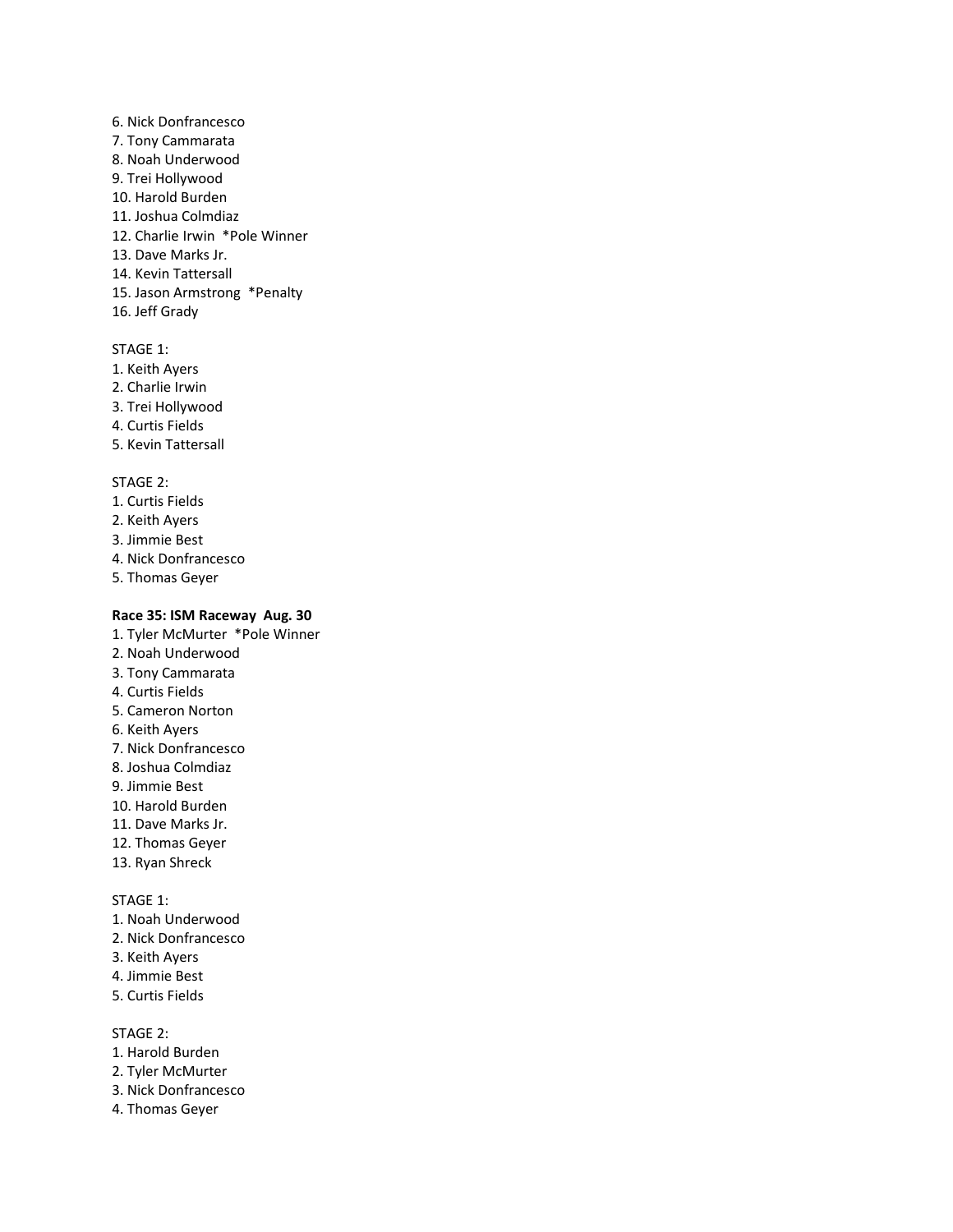#### 5. Noah Underwood

#### **Race 36: Homestead-Miami Aug. 30**

- 1. Keith Ayers \*Pole Winners
- 2. Noah Underwood
- 3. Tyler McMurter
- 4. Joshua Colmdiaz
- 5. Curtis Fields
- 6. Cameron Norton
- 7. Harold Burden
- 8. Jimmie Best
- 9. Dave Marks Jr.
- 10. Tony Cammarata
- 11. Skinner
- 12. Ryan Shreck
- 13. Thomas Geyer

#### STAGE 1:

- 1. Keith Ayers
- 2. Noah Underwood
- 3. Tony Cammarata
- 4. Jimmie Best
- 5. Tyler McMurter

#### STAGE 2:

- 1. Keith Ayers
- 2. Tyler McMurter
- 3. Noah Underwood
- 4. Jimmie Best
- 5. Tony Cammarata

# **2019 NOSSCAR Platinum Cup Series Final Standings**

1. #11 Keith Ayers: 4,030 pts \*4 wins \*20 P.P. **\*CHAMPION** 2. #48 Noah Underwood: 4,029 pts \*4 wins \*30 P.P. 3. #12 Tyler McMurter: 4,028 pts \*9 wins \*61 P.P. 4. #24 Jimmie Best: 4,023 pts \*2 wins \*11 P.P. --------ROUND OF 4 CUT LINE-------- 5. #95 Tony Cammarata: 3,117 pts \*1 win \*12 P.P. **\*ROOKIE OF THE YEAR** 6. #9 Nick Donfrancesco: 3,100 pts \*1 win \*13 P.P. 7. #13 Harold Burden: 3,087 pts \*6 P.P. 8. #38x Dave Marks Jr.: 3,081 pts \*2 P.P. --------ROUND OF 8 CUT LINE-------- 9. #32 Joshua Colmdiaz: 2,154 pts \*1 P.P. (R) 10. #62 Thomas Geyer: 2,109 pts (R) 11. #2 Kevin Tattersall: 2,105 pts \*3 P.P. (R) 12. #00 Charlie Irwin: 2,075 pts \*9 P.P. (R) --------ROUND OF 12 CUT LINE-------- 13. #20 Curtis Fields: 1,158 pts \*1 P.P. (R) 14. #88 Trei Hollywood: 1,130 pts \*1 P.P. 15. #42 Michael Burch: 1,053 pts \*3 P.P. 16. #22 Randy O'Quinn: 1,014 pts (R) -----------PLAYOFF CUT LINE-----------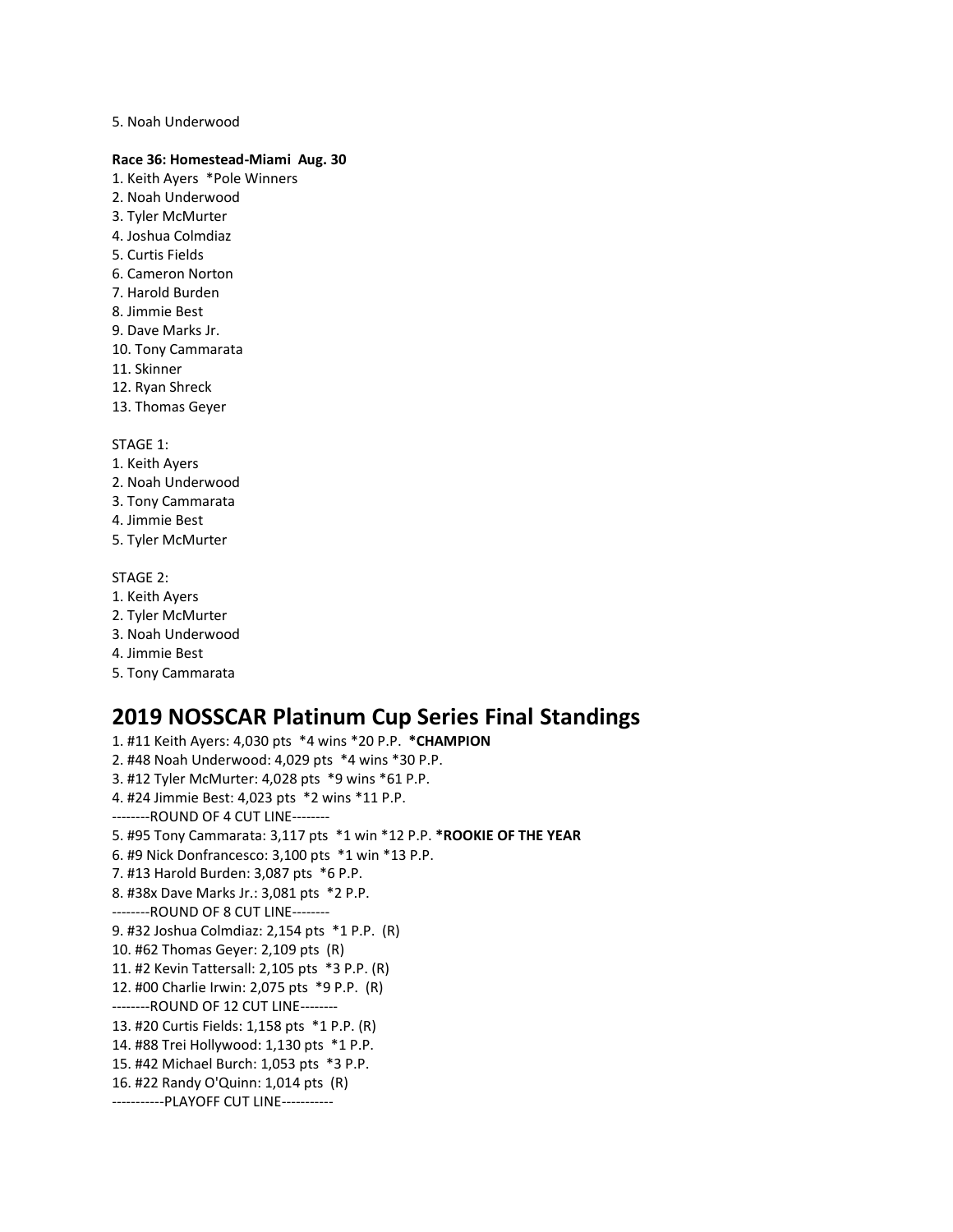17. #21 Jonathan Jennings: 741 pts \*11 wins \*59 P.P. (R) 18. #88 Anthony Tripi: 506 pts \*2 P.P. 19. #47 Jason Armstrong: 368 pts \*1 P.P. 20. #19 Nate L.C.: 358 pts \*1 P.P. 21. #17 Cody Giles: 339 pts \*3 wins \*22 P.P. 22. #4 Dakota Brough: 317 pts (R) 23. #1 Shawn Lucas: 267 pts 24. #19 Steven Corley: 262 pts (R) 25. #71 Earl Whitebread: 203 pts \*1 win \*4 P.P. (R) 26. #8 Jarrett Reese: 142 pts (R) 27. #55 Allen Sallee: 137 pts (R) 28. #10 Skinner: 124 pts (R) 29. #1 Payton Larson: 115 pts (R) 30. #71 Derek Pierce: 114 pts (R) 31. #62 Brad Dove: 111 pts 32. #55 Cameron Norton: 103 pts 33. #96 Ryan Shreck: 98 pts (R) 34. #15 Braylon Breeze: 98 pts (R) 35. #41 Alex Tesdahl: 95 pts 36. #24 Patrick Hazelett: 94 pts 37. #40 Timmy Brown: 82 pts 38. #28 Jeff Grady: 82 pts 39. #96 Dunastewchp: 78 pts (R) 40. #51 Jordan Rotton: 67 pts \*1 P.P. (R) 41. #19 Eric Burian: 65 pts (R) 42. #6 Elliott Smith: 63 pts (R) 43. #41 Kenny Adair: 61 pts 44. #51 Brian Keith Parker: 54 pts (R) 45. #99 BJ Thomas: 52 pts 46. #20 Zander Zaidel: 50 pts \*1 P.P. (R) 47. #40 Brett Baker: 45 pts (R) 48. #34 Gary Englehart: 45 pts 49. #18 Jade Burr: 44 pts 50. #43 Jeff Zaidel: 23 pts (R) 51. #47 Billy Milner: 22 pts (R) 52. #2 Nathan Scott: 22 pts 53. #21 Slade Gravitt: 11 pts (R)

(R) – Rookie

#### **2020 NOSSCAR Contenders Race (Top-5 Advance to Legends Race)**

- 1. Ryan Shreck
- 2. Dave Marks Jr.
- 3. Jordan Rotton
- 4. Nate Schultz
- 5. Mikhail

--------------------------

- 6. Trent Neilson
- 7. Bradley Gilleland
- 8. Robert Lohman Sr.
- 9. CD-Derby
- 10. Jeff Grady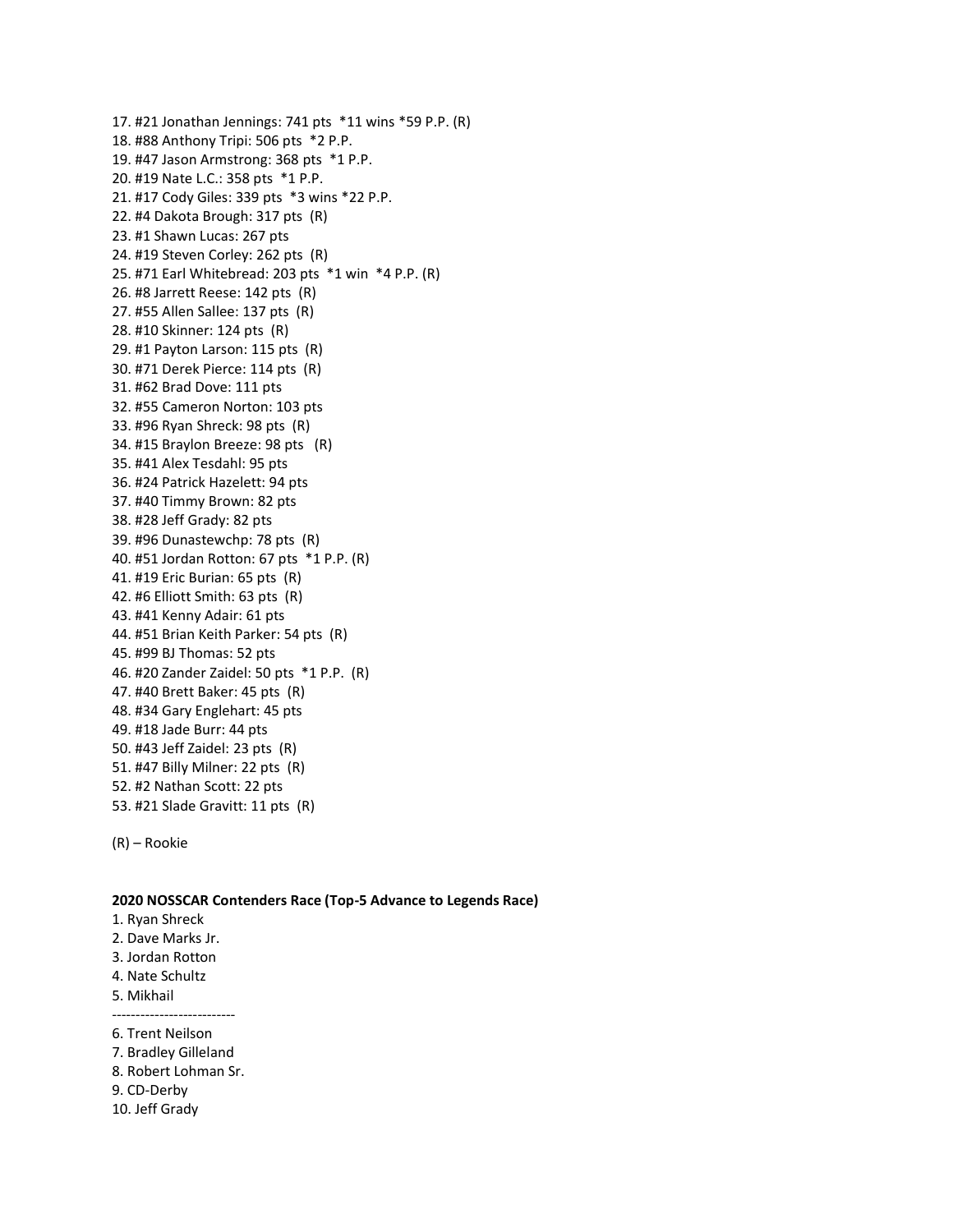11. Harold Burden

### **2020 NOSSCAR Legends Race**

1. #48 Noah Underwood 2. #2 Jordan Rotton 3. #24 Jason Pitts 4. #18 Jade Burr 5. #37 Nate Schultz 6. #11 Keith Ayers 7. #21 Charlie Irwin 8. #12 Tyler McMurter 9. #95 Tony Cammarata 10. #88 Mikhail 11. #22 Ryan Shreck 12. #62 Thomas Geyer 13. #32 Jarrett Reese 14. #3 Dave Marks Jr. 15. #94 Kenny Adair 16. #96 CD-Derby 17. #99 BJ Thomas 18. #9 Nic Donfrancesco 19. #24x Dakota Brough 20. #47 Anthony Tripi

# **2020 NOSSCAR Platinum Cup Series Race Results – NASCAR Heat 4**

# **Race 1: Daytona 500 Mar. 6, 2020**

1. Zach Dykstra 2. Joshua Watson 3. Tyler McMurter 4. Nick Donfrancesco 5. Chris Pendell 6. Thomas Geyer 7. RedlegRacing 8. Michael Prock 9. Nate Schultz 10. Canfield 11. Dave Dell 12. USS Stingray \*POLE 13. Jason Pitts 14. mpROOFER 15. Matt Smith 16. Chantelle Pottles 17. Harold Burden 18. Y. Doneson 19. Brett Baker 20. Joshua Colmdiaz 21. Rough Raven 22. Ayrton Frederick 23. Dave Marks Jr. 24. Chris Ryan 25. Proximity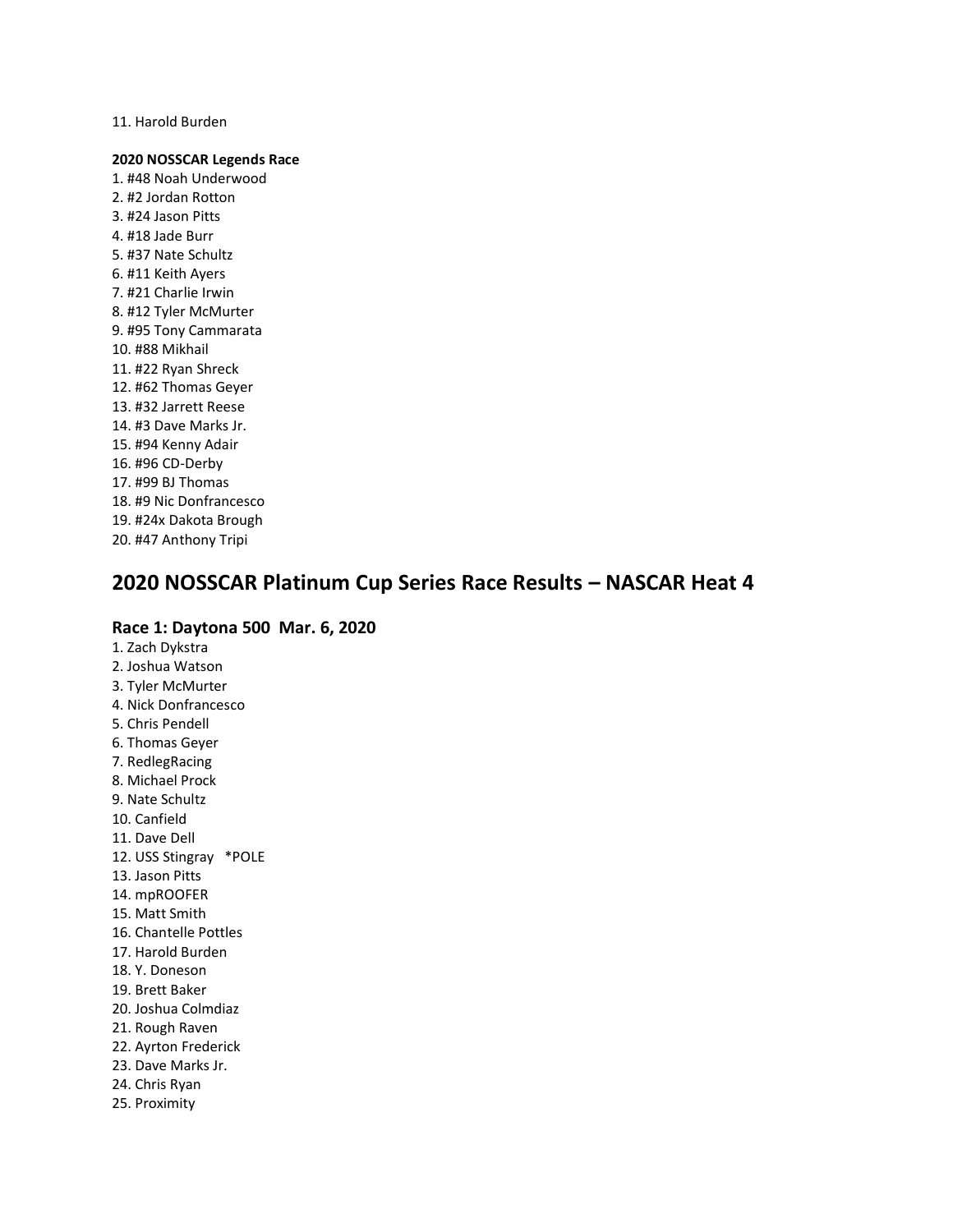26. Bad\_Moon\_Rising 27. N. Munch 28. Sean Siddle 29. xNOCOx 30. James Morris

STAGE 1:

1. USS Stingray 2. Joshua Watson 3. Matt Smith 4. Jason Pitts 5. mpROOFER 6. Bad\_Moon\_Rising 7. Nick Donfrancesco 8. Michael Prock 9. Tyler McMurter 10. Thomas Geyer STAGE 2: 1. Dave Dell

2. RedLegRacing 3. Harold Burden 4. Rough Raven 5. Joshua Colmdiaz 6. Matt Smith 7. Joshua Watson 8. Zach Dykstra 9. USS Stingray

# 10. Nick Donfrancesco

- **Race 2: Las Vegas Mar. 13** 1. James Morris
- 2. Joshua Watson 3. Dave Dell 4. Matt Smith 5. Michael Prock 6. Zach Dykstra \*POLE 7. Tyler McMurter 8. Joshua Colmdiaz 9. Chris Ryan 10. Ayrton Frederick 11. Nick Donfrancesco 12. Brett Baker 13. Jordan Green 14. Chris Detta 15. Chris Pendell 16. Sean Siddle 17. Chantelle Pottles 18. Dave Marks Jr. 19. Jason Pitts 20. N. Munch 21. Derek Roberts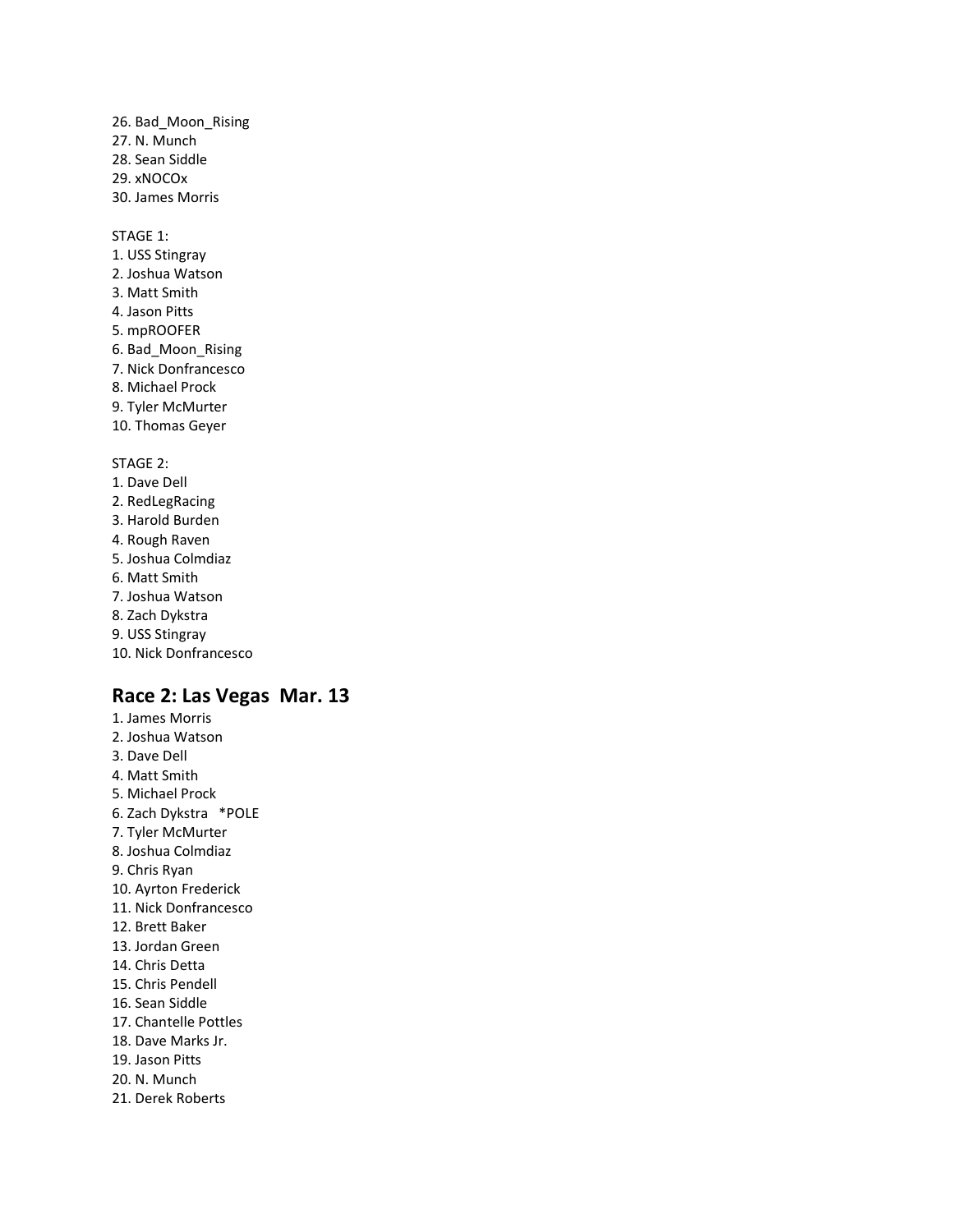22. Proximity 23. Thomas Geyer 24. Rough Raven 25. Cameron Norton 26. Qtr-Panel

STAGE 1:

1. Zach Dykstra 2. Chris Pendell 3. Tyler McMurter 4. Michael Prock 5. Matt Smith 6. James Morris 7. Joshua Colmdiaz 8. Dave Dell 9. Sean Siddle 10. Ayrton Frederick STAGE 2:

1. Zach Dykstra 2. James Morris 3. Chris Pendell 4. Tyler McMurter 5. Ayrton Frederick 6. Dave Dell 7. Michael Prock 8. Nick Donfrancesco

9. Matt Smith

10. Jordan Green

# **Race 3: Auto Club Mar. 20**

1. xNOCOx 2. Brett Baker 3. Vintimidator 4. James Morris 5. Michael Prock 6. Chris Detta 7. Chris Pendell 8. Matt BW 9. Matt Smith 10. Bad\_Moon\_Rising 11. Chris Ryan 12. Chantelle Pottles 13. Jason Pitts 14. Dave Dell 15. Qtr-Panel-18 16. Thomas Geyer 17. Gate-Keeper 18. Zach Dykstra \*POLE 19. Dave Marks Jr. 20. Sean Siddle 21. Tyler McMurter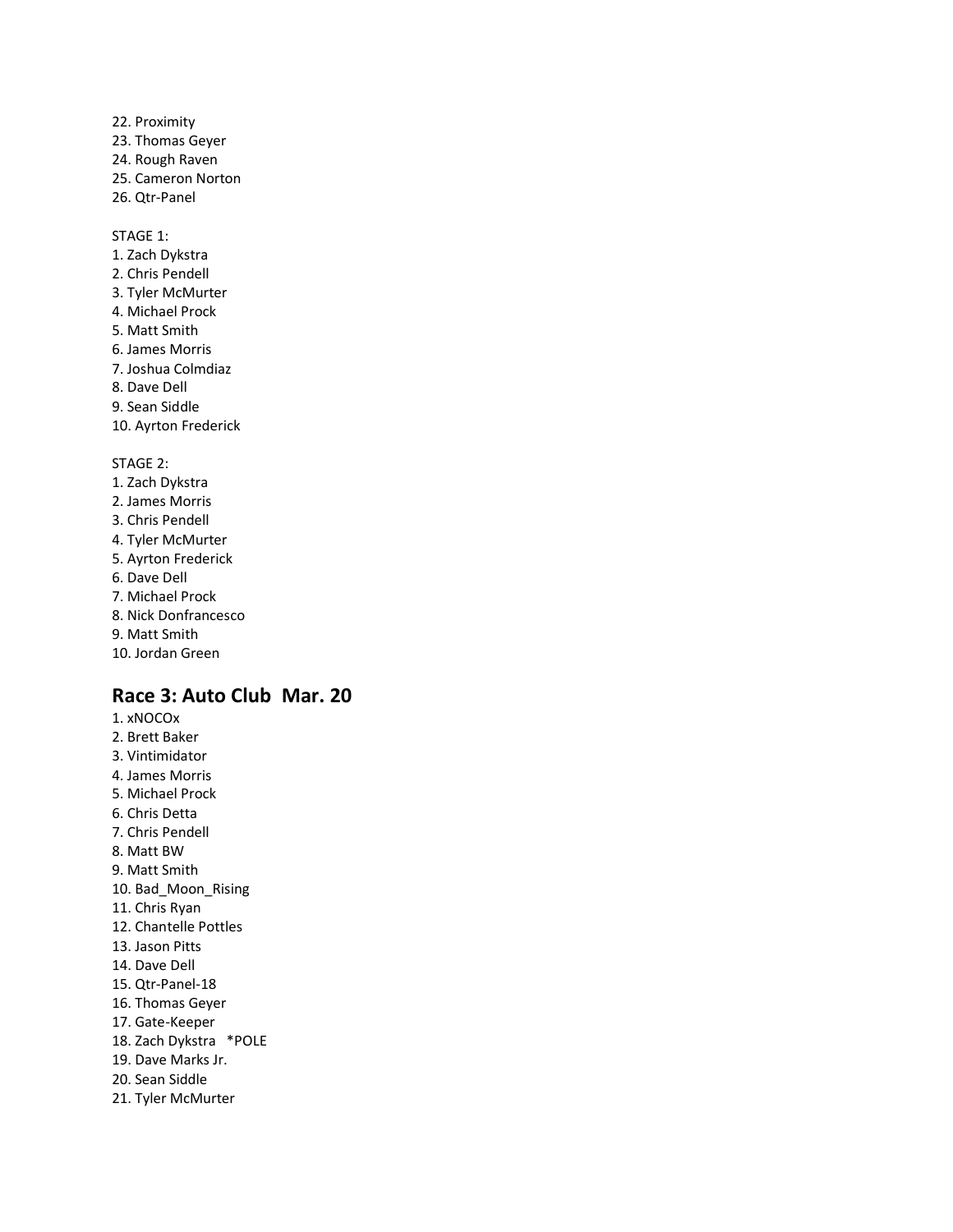22. Harold Burden 23. Joshua Watson 24. RoughRaven 25. Redleg-Racing 26. Ayrton Frederick 27. Nick Donfrancesco 28. Joshua Colmdiaz

STAGE 1:

- 1. Bad\_Moon\_Rising 2. Joshua Watson 3. xNOCOx 4. Vintimidator 5. Zach Dykstra 6. Matt Smith 7. Chantelle Pottles 8. Matt BW 9. Chris Ryan 10. Gate-Keeper STAGE 2: 1. Matt Smith 2. Zach Dykstra 3. Joshua Watson 4. Chris Pendell 5. Vintimidator 6. Brett Baker 7. Michael Prock 8. Thomas Geyer
- 9. Matt BW
- 10. Tyler McMurter

# **Race 4: ISM Raceway Mar. 27**

1. Matt Smith 2. Zach Dykstra 3. Dave Dell 4. Tyler McMurter 5. Harold Burden 6. Joshua Watson \*POLE 7. Joshua Colmdiaz 8. Nick Donfrancesco 9. Chris Detta 10. Cameron Norton 11. mpROOFER 12. Matt BW 13. Chris Ryan 14. Qtr-Panel-18 15. Thomas Geyer 16. Dave Marks Jr. 17. Jordan Green 18. Jason Pitts 19. Vintimidator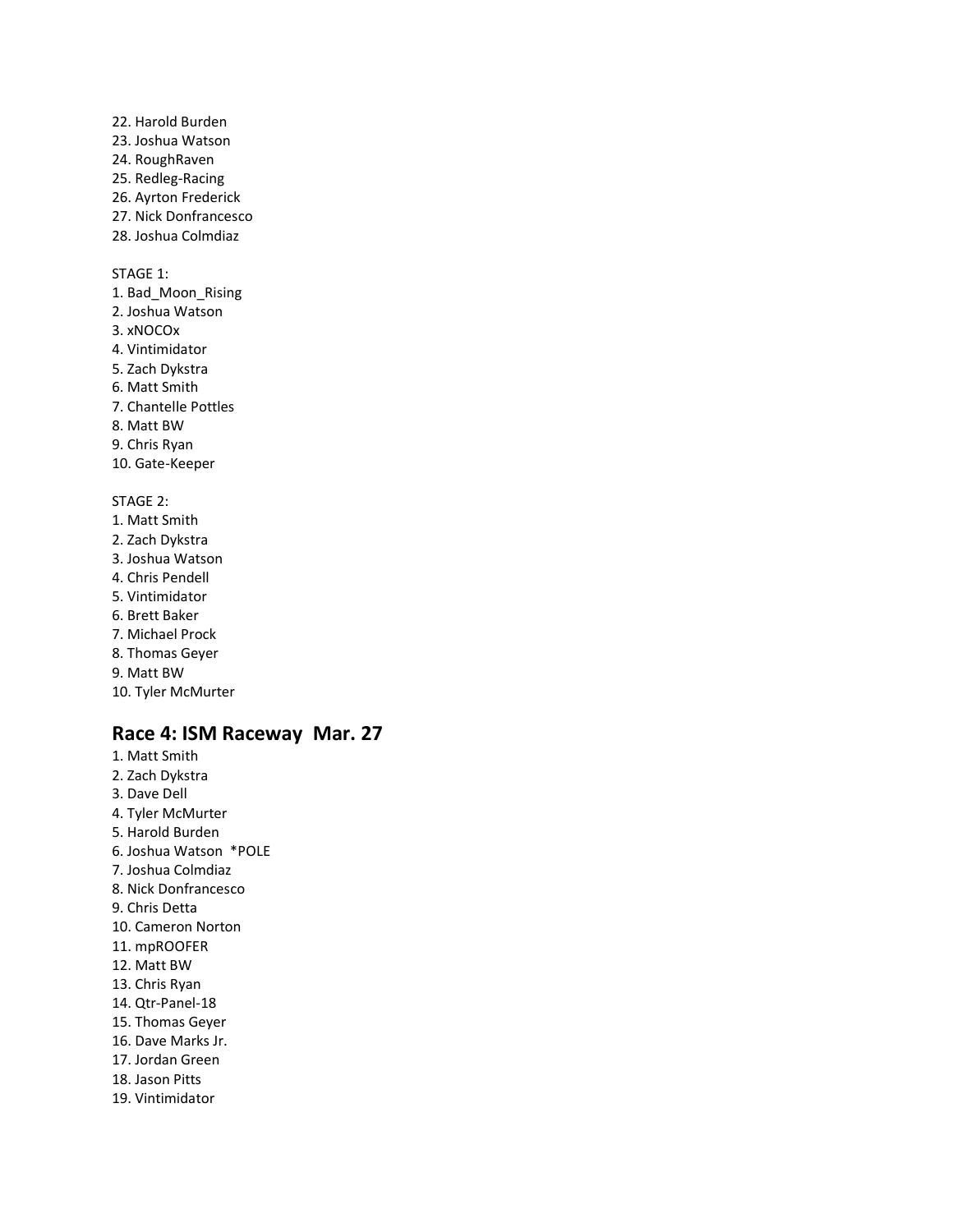- 20. Michael Prock 21. xNOCOx 22. Ayrton Frederick 23. James Morris 24. Canfield 25. Proximity 26. Brett Baker STAGE 1: 1. Matt Smith 2. Zach Dykstra 3. Harold Burden 4. Joshua Watson 5. Nick Donfrancesco 6. Joshua Colmdiaz 7. Michael Prock 8. Dave Dell
- 9. Tyler McMurter
- 10. Chris Detta

#### STAGE 2:

- 1. Matt Smith 2. Harold Burden 3. Zach Dykstra 4. Joshua Watson 5. Nick Donfrancesco 6. Joshua Collmdiaz 7. Tyler McMurter 8. Dave Dell 9. mpROOFER
- 10. Jordan Green

# **Race 5: Atlanta Apr. 3**

1. Joshua Watson 2. Matt Smith 3. Bad-Moon-Rising 4. xNOCOx 5. Zach Dykstra 6. Chris Perkey 7. Tyler McMurter 8. Michael Prock \*POLE 9. Chris Pendell 10. Matt BW 11. Yaegrr 12. Dave Dell 13. Cameron Norton 14. Thomas Geyer 15. Chris Ryan 16. Harold Burden \*penalty 17. Chris Detta \*penalty 18. Joshua Colmdiaz 19. Brett Baker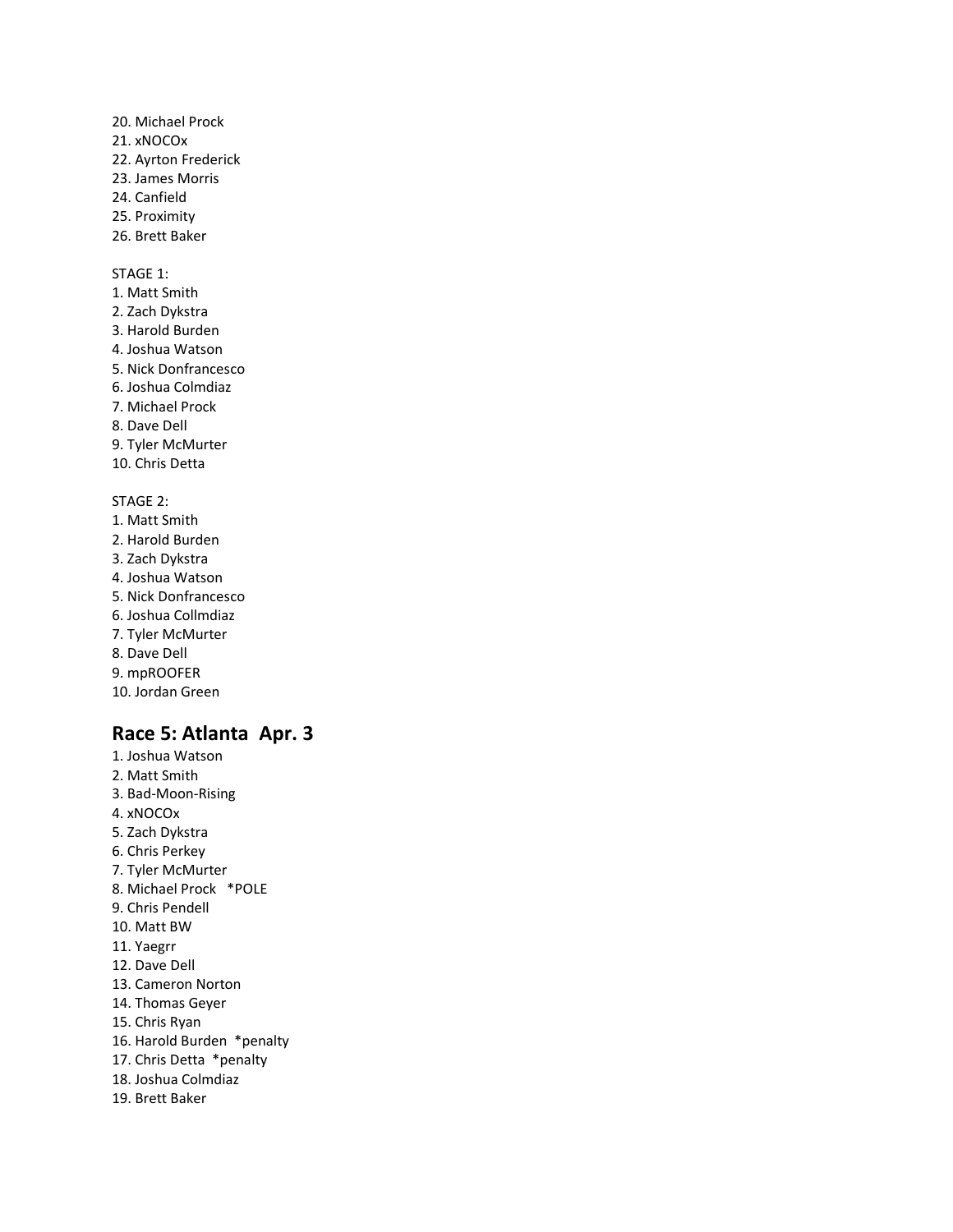20. mpROOFER 21. Dave Marks Jr. 22. Qtr-Panel-18 23. Jason Pitts 24. Ayrton Frederick 25. Nick Donfrancesco 26. Rough Raven 27. Jason Armstrong 28. Timmy Brown STAGE 1: 1. Zach Dykstra 2. Joshua Watson 3. xNOCOx 4. Jason Pitts 5. Michael Prock 6. Bad-Moon-Rising 7. mpROOFER 8. Matt Smith 9. Chris Perkey 10. Matt BW STAGE 2: 1. xNOCOx 2. Zach Dykstra 3. Bad-Moon-Rising 4. Joshua Watson 5. Dave Dell 6. Tyler McMurter 7. Matt BW 8. Chris Perkey 9. Chris Pendell

# **Race 6: Homestead Apr. 10**

1. Joshua Watson \*POLE 2. Matt Smith 3. Jason Pitts 4. Justin Monds 5. Zach Dykstra 6. Titans 7. Tyler McMurter 8. Bad-Moon-Rising 9. Michael Prock 10. Chris Detta 11. Thomas Geyer 12. Vintimidator 13. Brett Baker 14. Joshua Colmdiaz 15. Dave Dell 16. Dave Marks Jr. 17. Qtr-Panel

10. Chris Ryan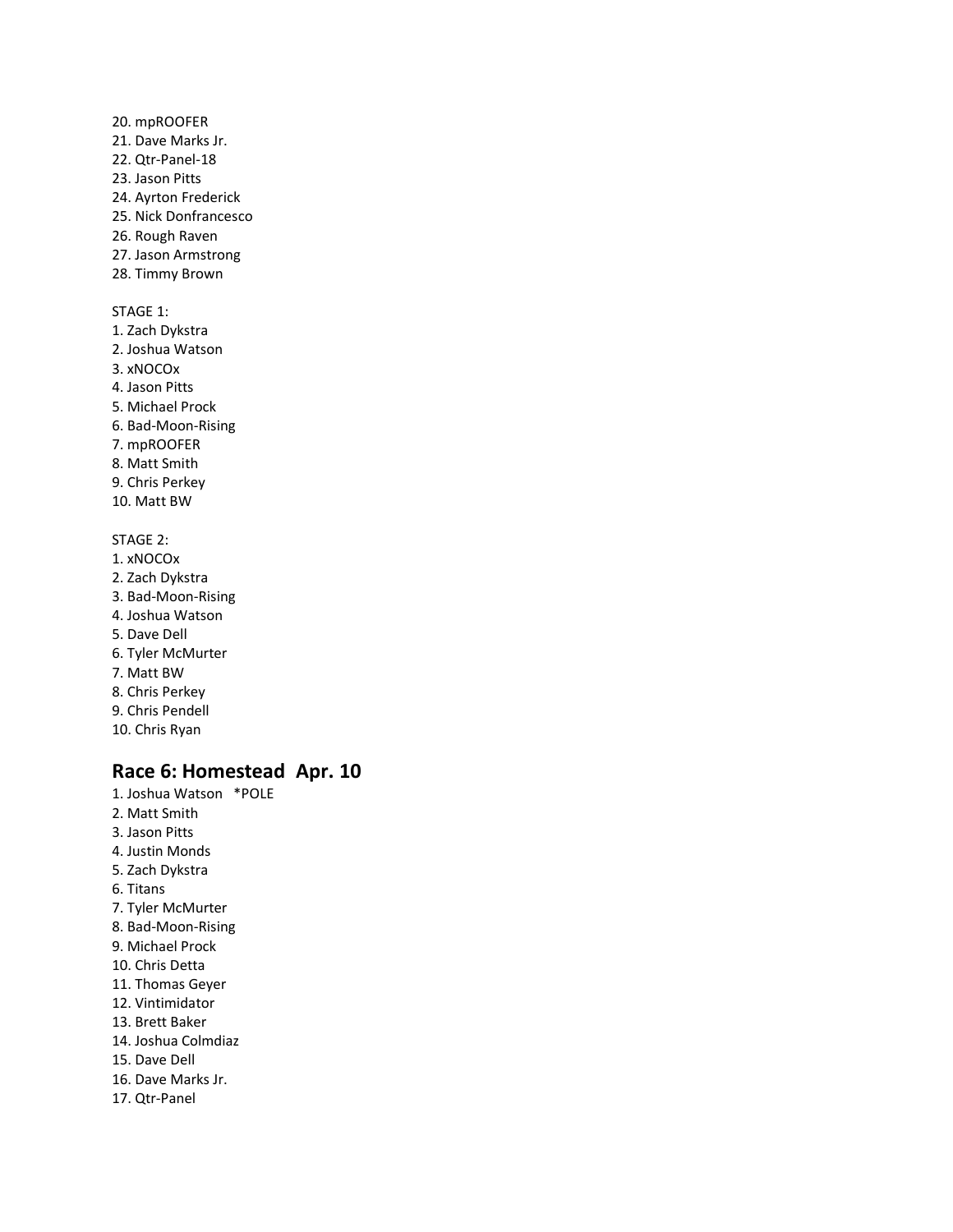- 18. Matt BW 19. Yaegrr 20. Jordan Green 21. Chris Pendell
- 22. Cameron Norton
- 23. Chris Ryan
- 24. Nick Donfrancesco
- 25. Y. Doneson

- 1. Joshua Watson
- 2. Justin Monds
- 3. Jason Pitts
- 4. Matt Smith
- 5. Titans
- 6. Joshua Colmdiaz
- 7. Vintimidator
- 8. Tyler McMurter
- 9. Zach Dykstra
- 10. Chris Pendell

# STAGE 2:

- 1. Joshua Watson
- 2. Titans
- 3. Matt Smith
- 4. Jason Pitts
- 5. Zach Dykstra
- 6. Tyler McMurter
- 7. Vintimidator
- 8. Bad-Moon-Rising
- 9. Jordan Green
- 10. Qtr-Panel

# **Race 7: Canadian Tire Apr. 10**

- 1. Vintimidator
- 2. Bad-Moon-Rising
- 3. Joshua Watson \*POLE
- 4. Matt Smith
- 5. Dave Dell
- 6. Tyler McMurter
- 7. Brett Baker
- 8. Zach Dykstra
- 9. Jordan Green
- 10. Thomas Geyer
- 11. Qtr-Panel
- 12. Chris Ryan
- 13. Joshua Colmdiaz
- 14. Chris Detta
- 15. Dave Marks Jr.
- 16. Matt BW
- 17. Chris Pendell
- 18. Yaegrr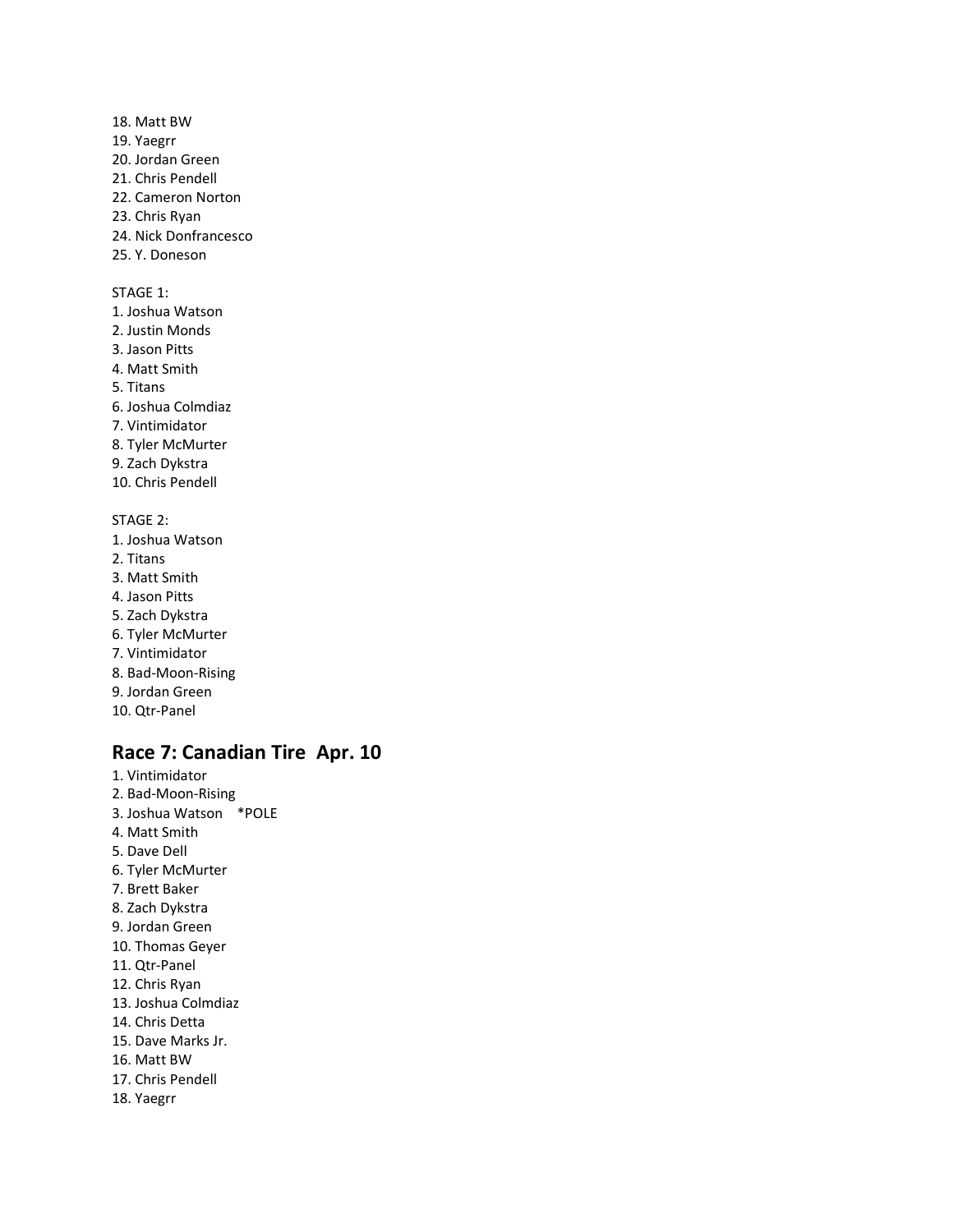- 1. Vintimidator
- 2. Joshua Watson
- 3. Matt Smith
- 4. Tyler McMurter
- 5. Dave Dell
- 6. Zach Dykstra
- 7. Bad-Moon-Rising
- 8. Chris Detta
- 9. Thomas Geyer
- 10. Brett Baker

STAGE 2:

- 1. Joshua Watson
- 2. Tyler McMurter
- 3. Vintimidator
- 4. Matt Smith
- 5. Dave Dell
- 6. Thomas Geyer
- 7. Jordan Green
- 8. Brett Baker
- 9. Bad-Moon-Rising 10. Qtr-Panel
- 

# **Race 8: Texas Apr. 17**

- 1. Matt Smith \*POLE
- 2. Joshua Watson
- 3. Vintimidator
- 4. Thomas Geyer
- 5. Dave Dell 6. Justin Monds
- 7. Bad-Moon-Rising
- 8. Chris Perkey
- 9. Harold Burden
- 10. Joshua Colmdiaz
- 11. Chris Ryan
- 12. Alex Tesdahl
- 13. Cameron Norton
- 14. Brett Baker
- 15. mpROOFER
- 16. Tyler McMurter
- 17. Qtr-Panel
- 18. Dave Marks Jr.
- 19. Jason Pitts
- 20. Zach Dykstra \*penalty
- 21. Yaegrr
- 22. Nick Donfrancesco

STAGE 1:

- 1. Joshua Watson
- 2. Vintimiidator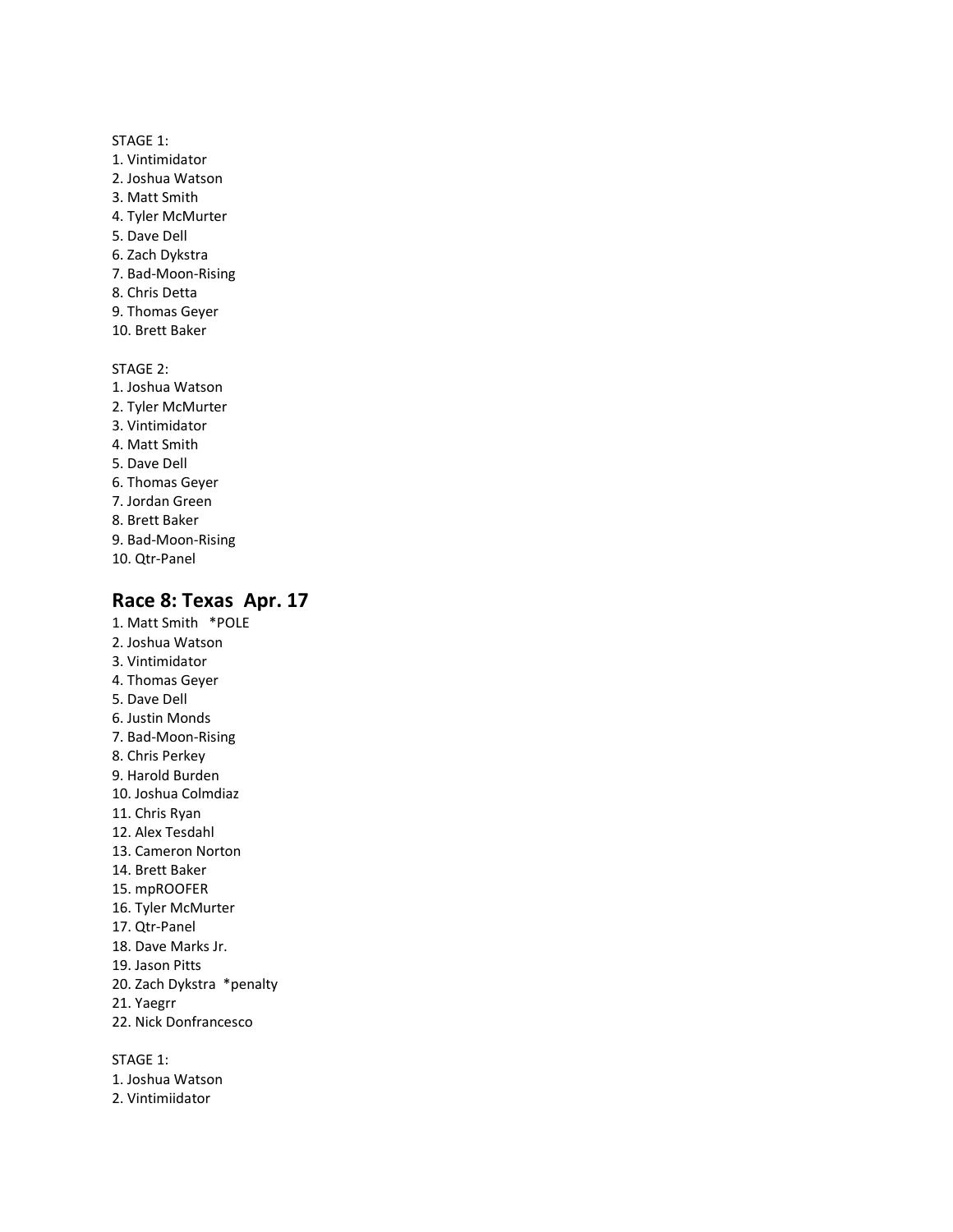3. Justin Monds 4. Matt Smith 5. Harold Burden 6. Chris Ryan 7. Qtr-Panel 8. Dave Dell 9. Cameron Norton 10. Tyler McMurter

STAGE 2:

1. Joshua Watson 2. Matt Smith 3. Tyler McMurter 4. Chris Perkey 5. Harold Burden 6. Cameron Norton 7. Bad-Moon-Rising 8. Justin Monds 9. Chris Ryan 10. Thomas Geyer

# **Race 9: Bristol Apr. 24**

- 1. Tyler McMurter 2. Chris Perkey 3. Joshua Watson 4. Matt Smith \*POLE 5. Vintimidator 6. Joshua Colmdiaz 7. Nick Donfrancesco 8. Alex Tesdahl 9. Harold Burden 10. Qtr-Panel 11. Y. Doneson 12. Dave Dell 13. Chris Ryan 14. Jordan Green 15. mpROOFER 16. Thomas Geyer 17. Dakota Brough 18. Dave Marks Jr. 19. Brett Baker 20. Cameron Norton 21. Jessie Carlson 22. Bad-Moon-Rising STAGE 1:
- 1. Joshua Watson
- 2. Vintimidator
- 3. Tyler McMurter
- 4. Matt Smith
- 5. Chris Perkey
- 6. Joshua Colmdiaz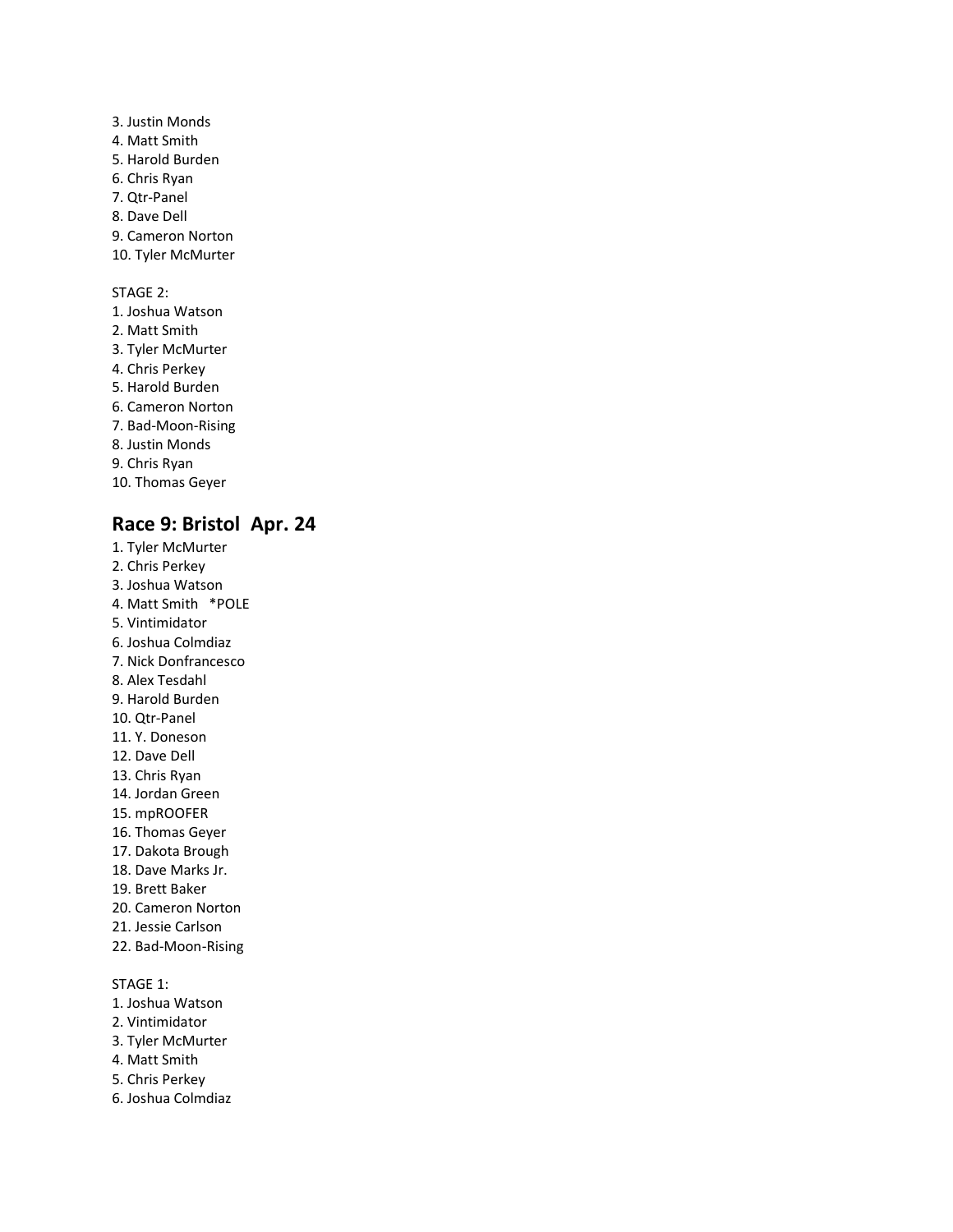7. Nick Donfrancesco 8. Alex Tesdahl 9. Y. Doneson 10. Harold Burden

STAGE 2: 1. Tyler McMurter 2. Matt Smith 3. Joshua Colmdiaz 4. Vintimidator 5. Chris Perkey 6. Joshua Watson 7. Nick Donfrancesco 8. Alex Tesdahl 9. Harold Burden 10. Y. Doneson

# **Race 10: Road America Apr. 24**

1. Vintimidator \*POLE 2. Dakota Brough 3. Tyler McMurter 4. Chris Ryan 5. Y. Doneson 6. Joshua Watson 7. Chris Perkey 8. Qtr-Panel 9. Thomas Geyer 10. Joshua Colmdiaz 11. Dave Dell 12. Matt Smith \*1-lap Penalty 13. Bad-Moon-Rising 14. Alex Tesdahl 15. Brett Baker 16. Timmy Brown 17. Jordan Green 18. Ayrton Frederick

STAGE 1:

- 1. Bad-Moon-Rising
- 2. Vintimidator
- 3. Dakota Brough
- 4. Joshua Watson
- 5. Tyler McMurter
- 6. Chris Perkey
- 7. Chris Ryan
- 8. Thomas Geyer
- 9. Y. Doneson
- 10. Qtr-Panel

- 1. Vintimidator
- 2. Bad-Moon-Rising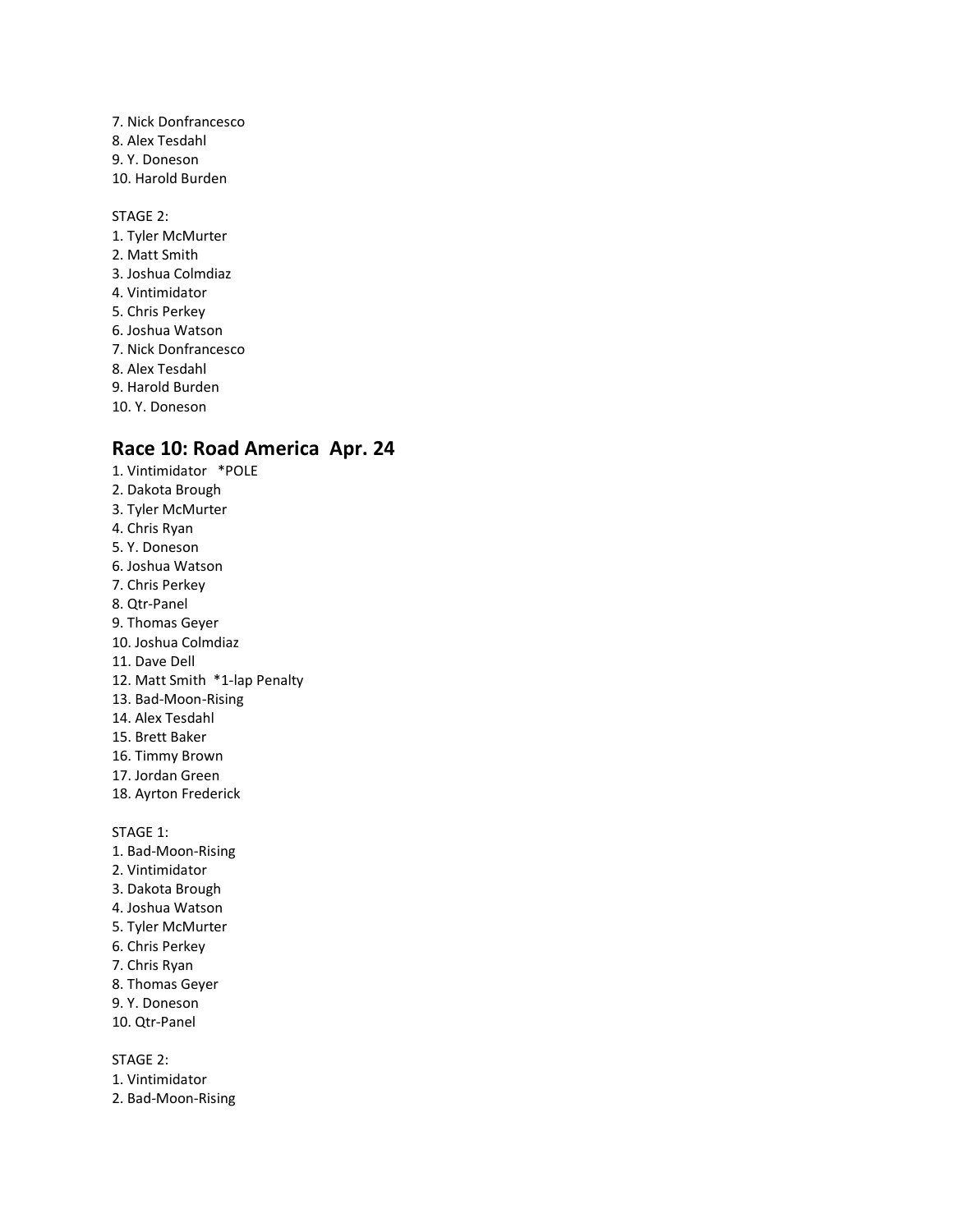3. Joshua Watson 4. Tyler McMurter 5. Chris Ryan 6. Dakota Brough 7. Matt Smith 8. Thomas Geyer 9. Chris Perkey 10. Dave Dell

## **Race 11: Richmond May 1**

- 1. Matt Smith 2. Joshua Watson \*POLE 3. Tyler McMurter 4. Brett Baker 5. Joshua Colmdiaz 6. Dakota Brough 7. Dave Dell 8. Harold Burden 9. Thomas Geyer 10. Vintimidator 11. Nick Donfrancesco 12. Jessie Carlson 13. Qtr-Panel 14. Alex Tesdahl 15. Chris Ryan 16. Dave Marks Jr. 17. Jason Pitts 18. Cameron Norton 19. Chris Pendell 20. mpROOFER STAGE 1: 1. Joshua Watson 2. Matt Smith
- 3. Vintimidator
- 4. Tyler McMurter
- 5. Joshua Colmdiaz
- 6. Nick Donfrancesco
- 7. Dakota Brough
- 8. Brett Baker
- 9. Harold Burden
- 10. Dave Dell

- 1. Joshua Watson
- 2. Matt Smith
- 3. Tyler McMurter
- 4. Dakota Brough
- 5. Harold Burden
- 6. Brett Baker
- 7. Vintimidator
- 8. Thomas Geyer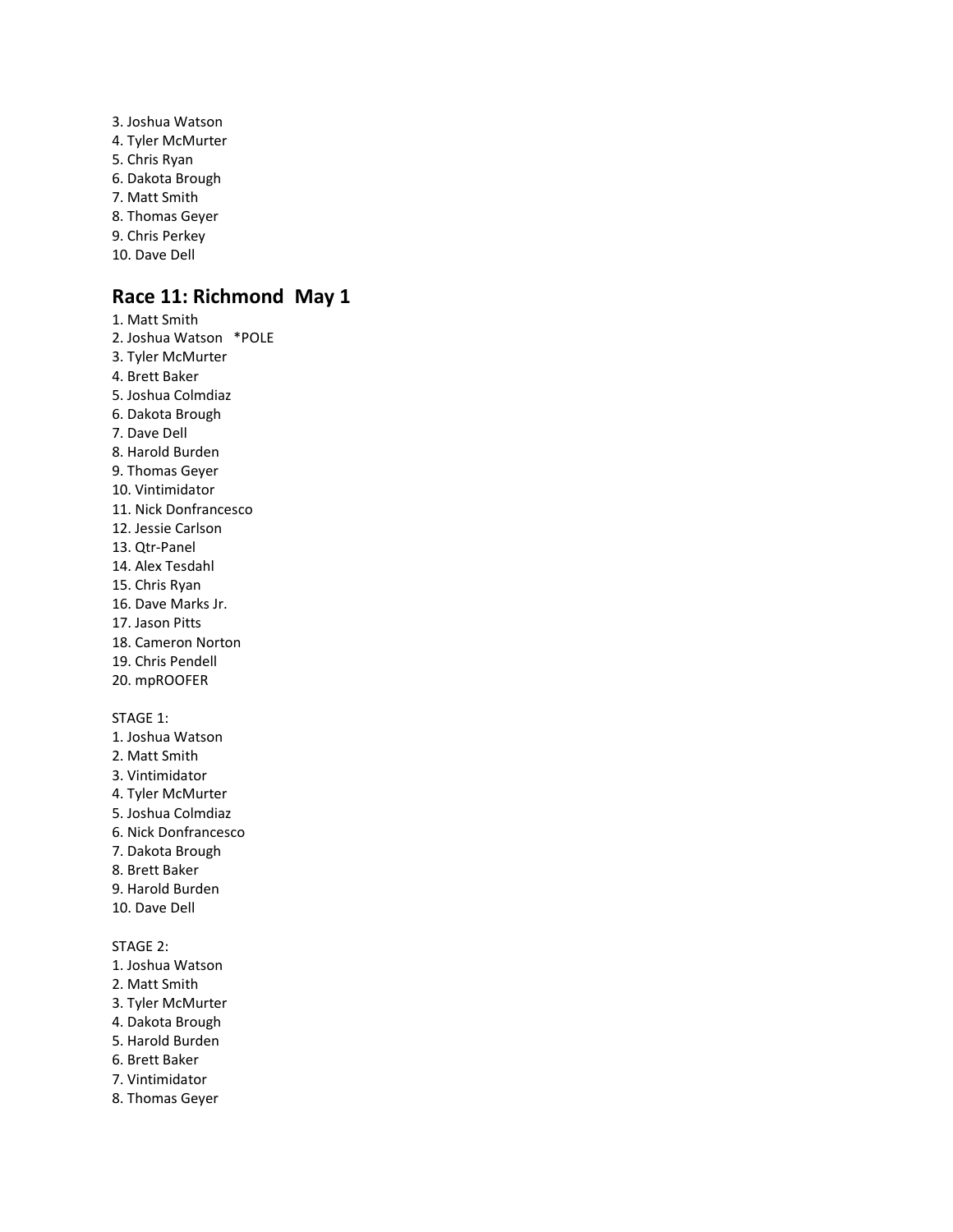9. Qtr-Panel 10. Joshua Colmdiaz

## **Race 12: Talladega May 8**

1. Tyler McMurter 2. Joshua Watson 3. Nick Donfrancesco 4. Justin Monds \*POLE 5. Vintimidator 6. Matt Smith 7. Dave Dell 8. Thomas Geyer 9. Joshua Colmdiaz 10. Brett Baker 11. Chris Perkey 12. Y. Doneson 13. Alex Tesdahl 14. Cameron Norton 15. Dave Marks Jr. 16. Jessie Carlson 17. Chris Ryan 18. Timmy Brown 19. Qtr-Panel 20. Jason Armstrong 21. Dakota Brough 22. Titans 23. Harold Burden 24. mpROOFER 25. Jason Pitts 26. Tyler Housley STAGE 1: 1. Tyler McMurter 2. Dave Dell 3. Dakota Brough 4. Vintimidator 5. Nick Donfrancesco 6. Joshua Colmdiaz 7. Justin Monds 8. Cameron Norton 9. Titans 10. Chris Perkey STAGE 2: 1. Chris Ryan 2. Dave Dell 3. Cameron Norton 4. Vintimidator

- 5. Chris Perkey
- 6. Titans
- 7. Nick Donfrancesco
- 8. Alex Tesdahl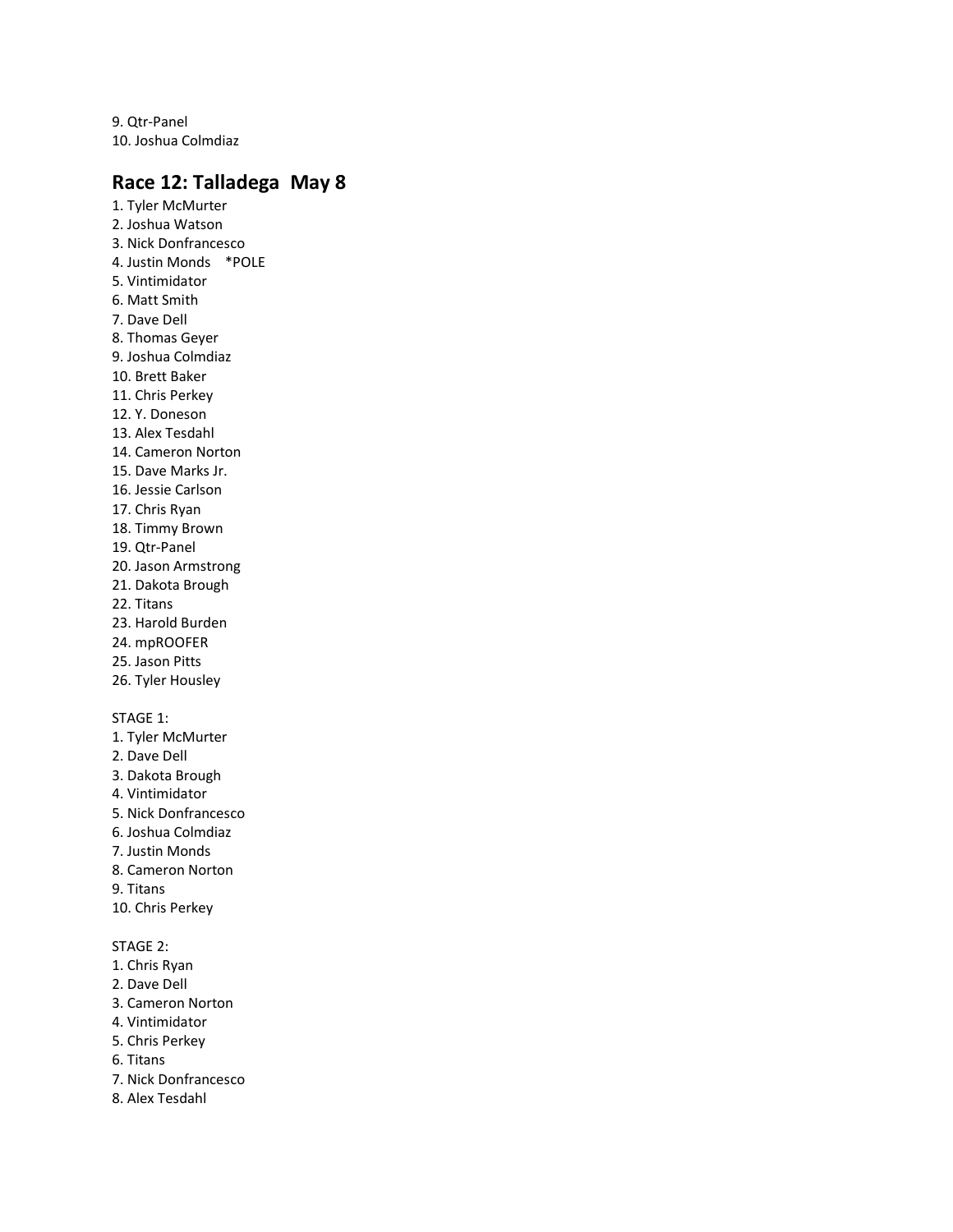9. Matt Smith 10. Jason Armstrong

## **Race 13: Dover May 15**

1. Matt Smith 2. Tyler McMurter 3. Titans 4. Joshua Watson 5. Jason Dorau 6. Chris Perkey \*POLE 7. Jessie Carlson 8. Noah Underwood 9. Cameron Norton 10. Jason Pitts 11. Dakota Brough 12. Dave Marks Jr. 13. Jason Armstrong 14. Timmy Brown 15. Joshua Colmdiaz 16. Thomas Geyer 17. Dave Dell 18. Qtr-Panel 19. Alex Tesdahl 20. Jordan Green 21. Chris Ryan 22. Vintimidator 23. Harold Burden 24. Nick Donfrancesco 25. Brett Baker STAGE 1: 1. Matt Smith 2. Titans 3. Jason Dorau 4. Noah Underwood 5. Dave Dell 6. Chris Perkey 7. Tyler McMurter 8. Joshua Watson 9. Joshua Colmdiaz 10. Thomas Geyer

- 1. Matt Smith
- 2. Joshua Watson
- 3. Dakota Brough
- 4. Tyler McMurter
- 5. Joshua Colmdiaz
- 6. Jason Dorau
- 7. Chris Perkey
- 8. Jessie Carlson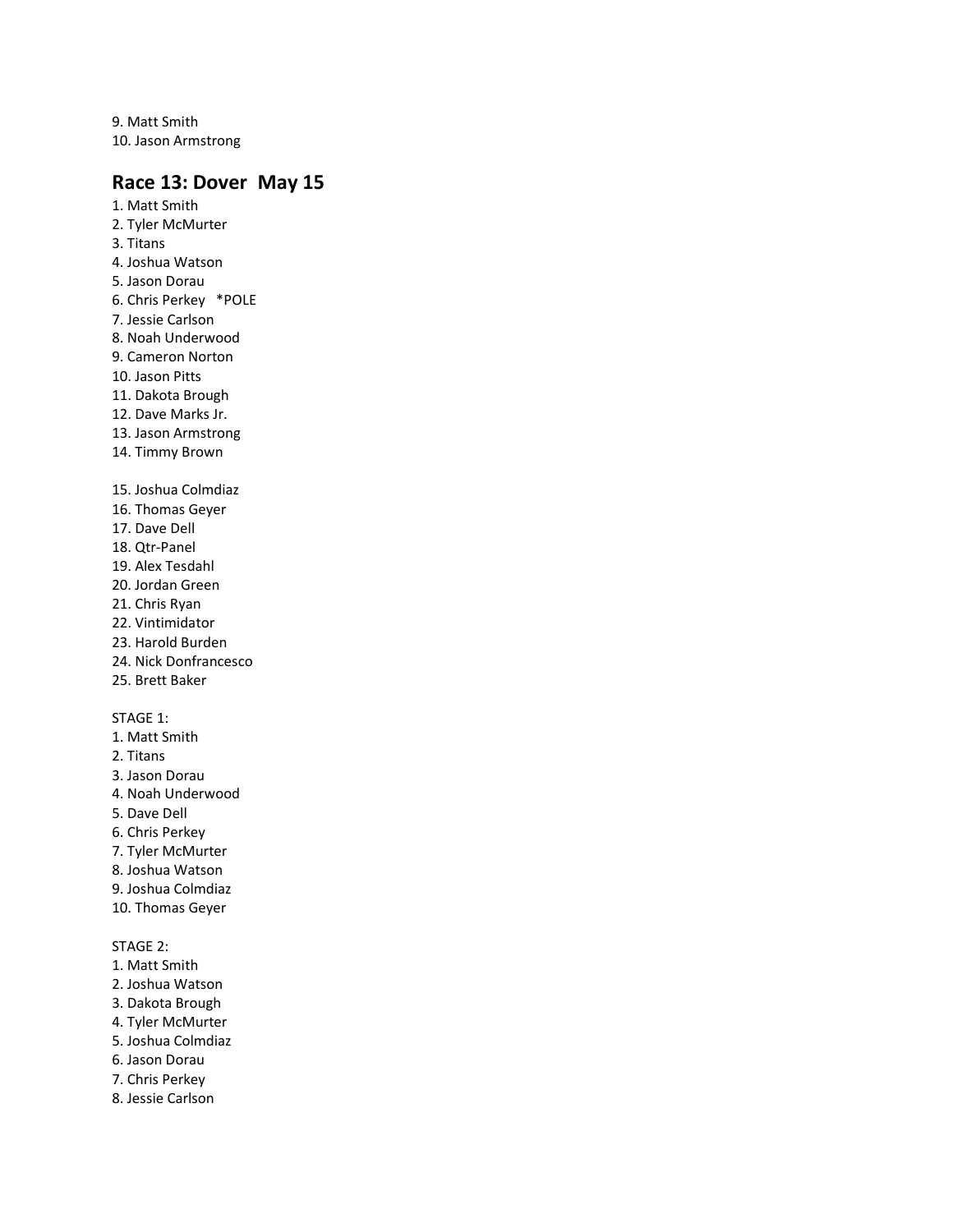9. Titans 10. Cameron Norton

## **Race 14: Martinsville May 29**

1. Chris Perkey 2. Matt Smith 3. Joshua Watson 4. Tyler McMurter 5. Bad-Moon-Rising 6. Qtr-Panel 7. Vintimidator 8. Brett Baker 9. Jessie Carlson \*POLE 10. Dakota Brough 11. Jordan Green 12. Joshua Colmdiaz 13. Jason Armstrong 14. Alex Tesdahl 15. Timmy Brown 16. Thomas Geyer 17. Cameron Norton 18. Jason Pitts 19. Nick Donfrancesco 20. Chris Ryan 21. Harold Burden 22. Dave Dell 23. Tyler Housley STAGE 1: 1. Bad-Moon-Rising

- 
- 2. Jessie Carlson
- 3. Jordan Green 4. Tyler McMurter
- 5. Matt Smith
- 6. Joshua Watson
- 7. Vintimidator
- 8. Joshua Colmdiaz
- 9. Chris Perkey
- 10. Cameron Norton

- 1. Matt Smith
- 2. Chris Perkey
- 3. Dakota Brough
- 4. Joshua Watson
- 5. Jordan Green
- 6. Bad-Moon-Rising
- 7. Vintimidator
- 8. Jessie Carlson
- 9. Brett Baker
- 10. Tyler McMurter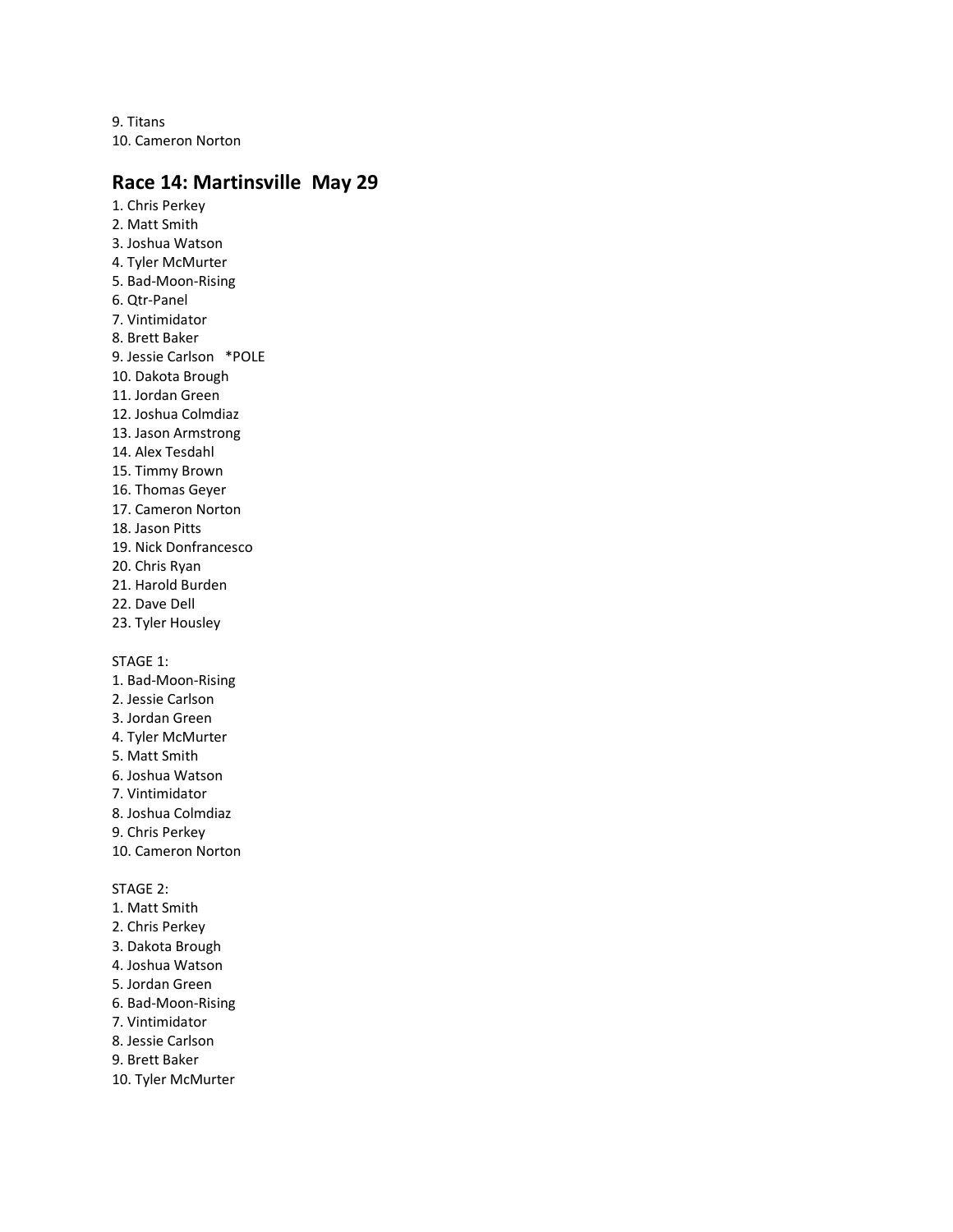## **\*NOSSCAR Showdown\* June 5**

1. #32 Chris Pendell 2. #17 Alex Tesdahl 3. #21 Daniel Mulnix 4. #52 Dakota Brough 5. #2 Dave Marks Jr. 6. #19 Jason Pitts \*POLE 7. #11 Larry "Tigz" McClellan -------------------------------

8. #18 Qtr-Panel 9. #37 Timmy Brown 10. #3 Mike Petrin 11. #00 Jordan Green 12. #6 Jessie Carlson 13. #88 Cameron Norton 14. #24JG Nick Donfrancesco 15. #71 Noah Underwood 16. #41 Billy Milner

\*Top-7 advance to All-Star Race\*

## **\*NOSSCAR All-Star Race\* June 5**

1. #1 Matt Smith 2. #24 Tyler McMurter 3. #32 Chris Pendell 4. #9 Joshua Watson 5. #21 Daniel Mulnix 6. #31 Vintimidator 7. #17 Alex Tesdahl 8. #48 Joshua Colmdiaz 9. #2 Dave Marks Jr. 10. #19 Jason Pitts 11. #62 Thomas Geyer 12. #52 Dakota Brough 13. #11 Larry "Tigz" McClellan 14. #40 Brett Baker

### **Race 15: Charlotte June 12**

1. Noah Underwood 2. Jason Pitts 3. Tyler McMurter 4. Joshua Colmdiaz 5. Chris Perkey \*POLE 6. Thomas Geyer 7. Jessie Carlson 8. Cameron Norton 9. Dave Marks Jr. 10. Alex Tesdahl 11. Brett Baker 12. Jason Armstrong 13. Matt Smith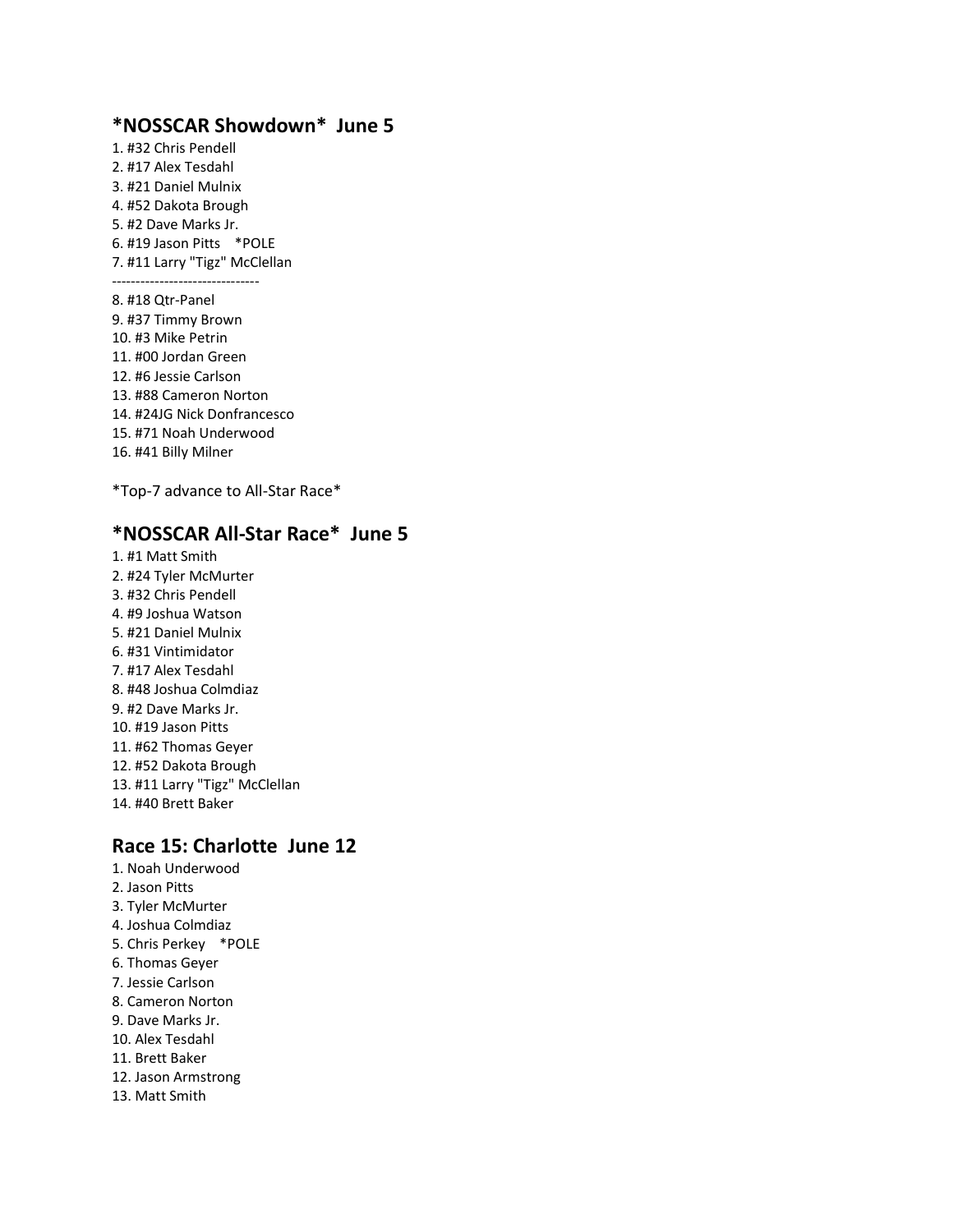### 14. Chris Pendell 15. Bad-Moon-Rising 16. Jordan Green 17. Timmy Brown 18. C-Man Nation 19. Joshua Watson 20. Dakota Brough

21. Chris Ryan

#### STAGE 1:

- 1. Matt Smith 2. Noah Underwood
- 3. Jason Pitts
- 4. Tyler McMurter
- 5. Joshua Colmdiaz
- 6. Jessie Carlson
- 7. Chris Perkey
- 8. Cameron Norton
- 9. Alex Tesdahl
- 10. Thomas Geyer

#### STAGE 2:

- 1. Matt Smith
- 2. Noah Underwood
- 3. Jason Pitts
- 4. Tyler McMurter
- 5. Joshua Colmdiaz
- 6. Cameron Norton
- 7. Alex Tesdahl
- 8. Jessie Carlson
- 9. Thomas Geyer
- 10. Chris Perkey

#### STAGE 3:

- 1. Matt Smith
- 2. Noah Underwood
- 3. Chris Perkey
- 4. Jason Pitts
- 5. Tyler McMurter
- 6. Joshua Colmdiaz
- 7. Cameron Norton
- 8. Jessie Carlson
- 9. Alex Tesdahl
- 10. Thomas Geyer

### **Race 16: Kansas June 19**

- 1. Matt Smith
- 2. Chris Pendell
- 3. Tyler McMurter 4. Vintimidator
- 5. Kevin Tattersall
- 
- 6. Joshua Watson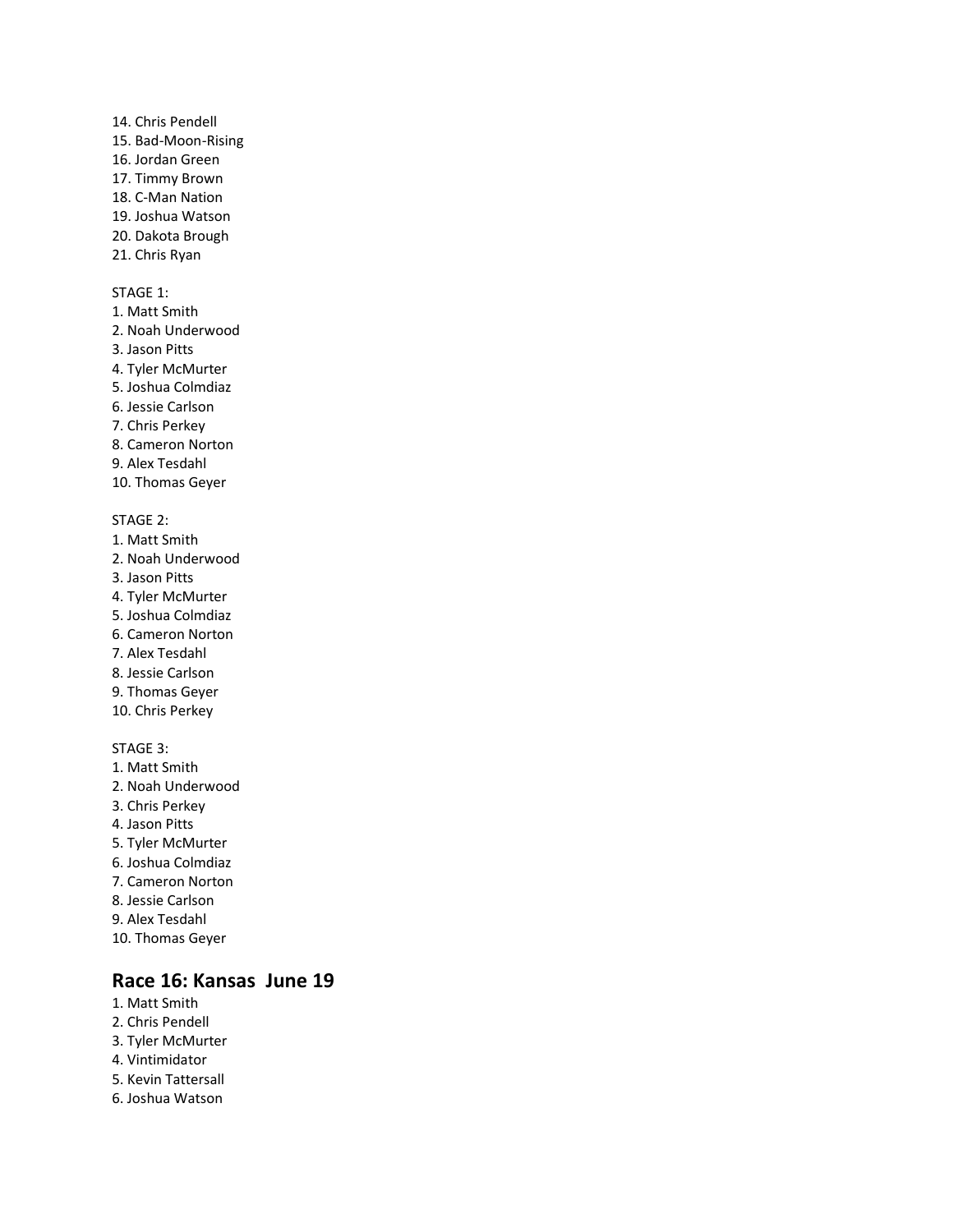7. Bad-Moon-Rising 8. Y. Doneson 9. Nick Donfrancesco \*POLE 10. Ayrton Frederick 11. Jason Armstrong 12. Qtr-Panel 13. Jordan Green 14. Ghostly-Ratter 15. Thomas Geyer 16. Brett Baker 17. Jessie Carlson 18. Timmy Brown 19. Alex Tesdahl 20. Jason Dorau 21. Noah Underwood 22. Joshua Colmdiaz 23. Jeffery Robinson Jr. 24. Cameron Norton 25. Chris Ryan 26. Jason Pitts 27. Larry McClellan 28. Dave Marks Jr. 29. Derek Roberts 30. Dakota Brough STAGE 1: 1. Matt Smith 2. Kevin Tattersall 3. Bad-Moon-Rising 4. Vintimidator 5. Noah Underwood 6. Nick Donfrancesco 7. Tyler McMurter 8. Chris Pendell 9. Jason Dorau 10. Qtr-Panel STAGE 2: 1. Vintimidator 2. Matt Smith 3. Chris Pendell 4. Qtr-Panel 5. Ayrton Frederick 6. Tyler McMurter 7. Kevin Tattersall 8. Jason Dorau 9. Joshua Watson 10. Jordan Green

## **Race 17: Iowa June 19**

1. Matt Smith 2. Kevin Tattersall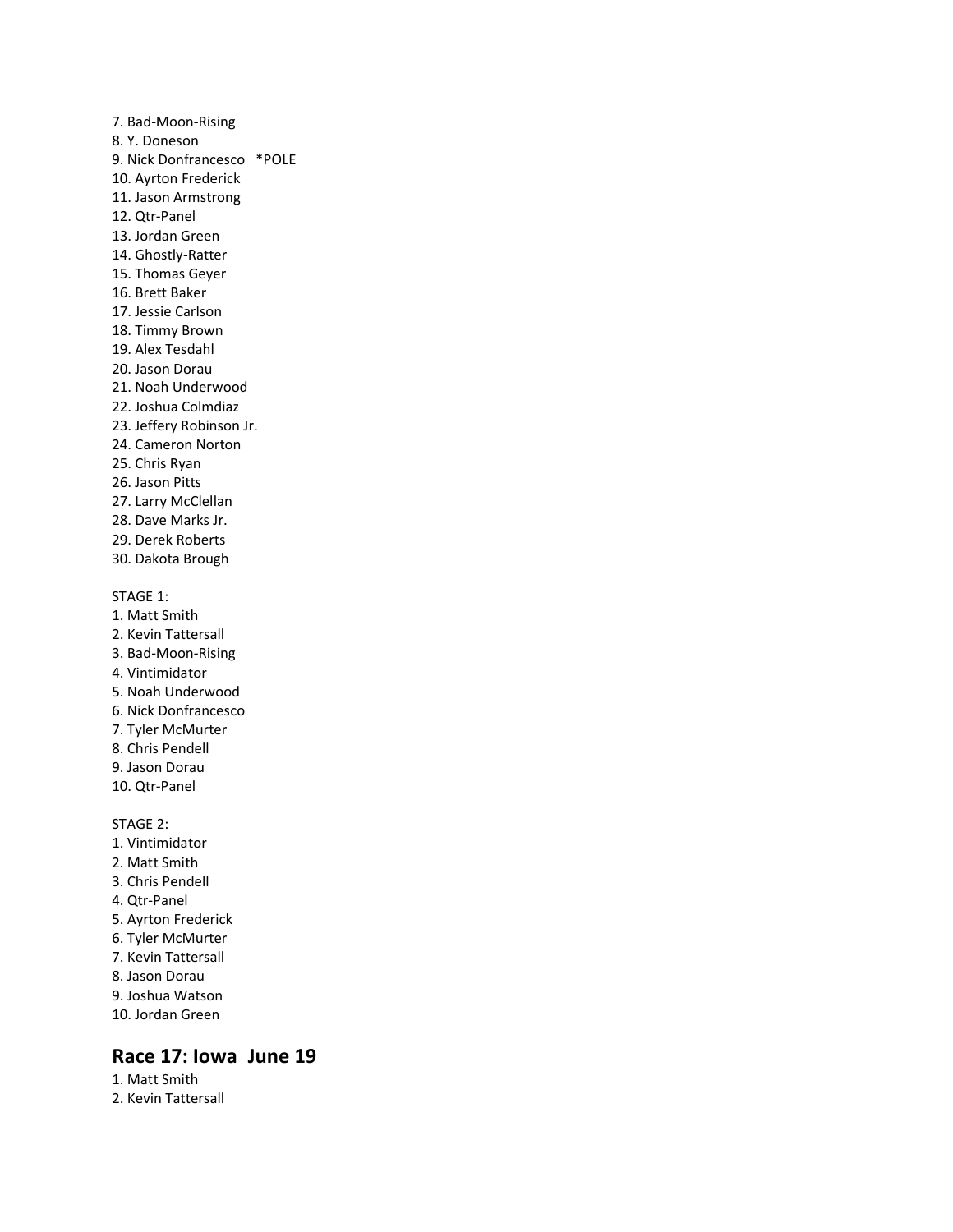3. Jason Dorau 4. Tyler McMurter 5. Joshua Watson \*POLE 6. Brett Baker 7. Joshua Colmdiaz 8. Alex Tesdahl 9. Y. Doneson 10. Qtr-Panel 11. Dave Marks Jr. 12. Timmy Brown 13. Jordan Green 14. Ayrton Frederick 15. Jessie Carlson 16. Nick Donfrancesco 17. Jason Armstrong 18. Vintimidator 19. Cameron Norton 20. Bad-Moon-Rising 21. Thomas Geyer 22. Ghostly Ratter 23. Chris Pendell 24. Noah Underwood 25. Jason Pitts 26. Chris Ryan STAGE 1: 1. Joshua Watson 2. Matt Smith 3. Nick Donfrancesco 4. Kevin Tattersall 5. Y. Doneson 6. Brett Baker 7. Tyler McMurter 8. Bad-Moon-Rising 9. Jason Dorau 10. Joshua Colmdiaz STAGE 2: 1. Matt Smith 2. Kevin Tattersall 3. Joshua Colmdiaz 4. Joshua Watson 5. Tyler McMurter 6. Brett Baker 7. Dave Marks Jr. 8. Bad-Moon-Rising 9. Jason Dorau 10. Jessie Carlson

### **Race 18: Sonoma June 26**

1. Vintimidator

2. Chris Pendell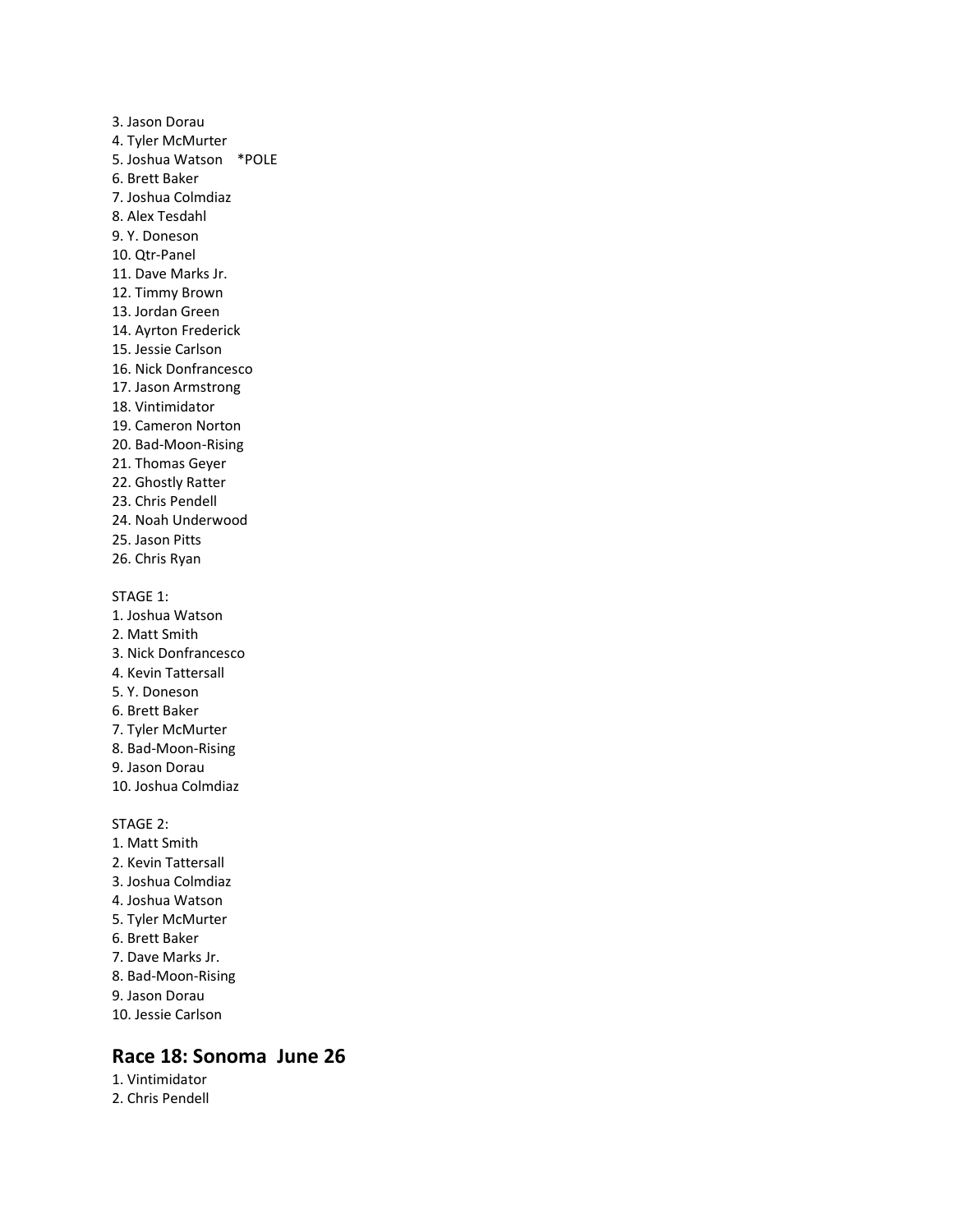3. Tyler McMurter 4. Matt Smith 5. Beam-SKP 6. Cameron Norton 7. Jason Dorau 8. Chris Ryan 9. Joshua Colmdiaz 10. Thomas Geyer 11. Jeffery Robinson Jr. 12. Ayrton Frederick 13. Alex Tesdal 14. Timmy Brown 15. Jason Armstrong 16. Dave Marks Jr. 17. Bad-Moon-Rising 18. Jessie Carlson \*POLE 19. Kevin Tattersall 20. Tyler Housley 21. Qtr-Panel 22. Tanner Swalley 23. Brett Baker

### STAGE 1:

- 1. Vintimidator
- 2. Beam-SKP
- 3. Bad-Moon-Rising
- 4. Chris Pendell
- 5. Cameron Norton
- 6. Tyler McMurter
- 7. Jessie Carlson
- 8. Jason Dorau
- 9. Matt Smith
- 10. Joshua Colmdiaz

#### STAGE 2:

- 1. Vintimidator 2. Chris Pendell 3. Tyler McMurter 4. Beam-SKP
- 5. Cameron Norton
- 6. Matt Smith
- 7. Jason Dorau
- 8. Jessie Carlson
- 9. Thomas Geyer
- 10. Joshua Colmdiaz

## **Race 19: Chicagoland June 26**

- 1. Matt Smith \*POLE
- 2. Chris Pendell
- 3. Tyler McMurter
- 4. Chris Ryan
- 5. Jason Dorau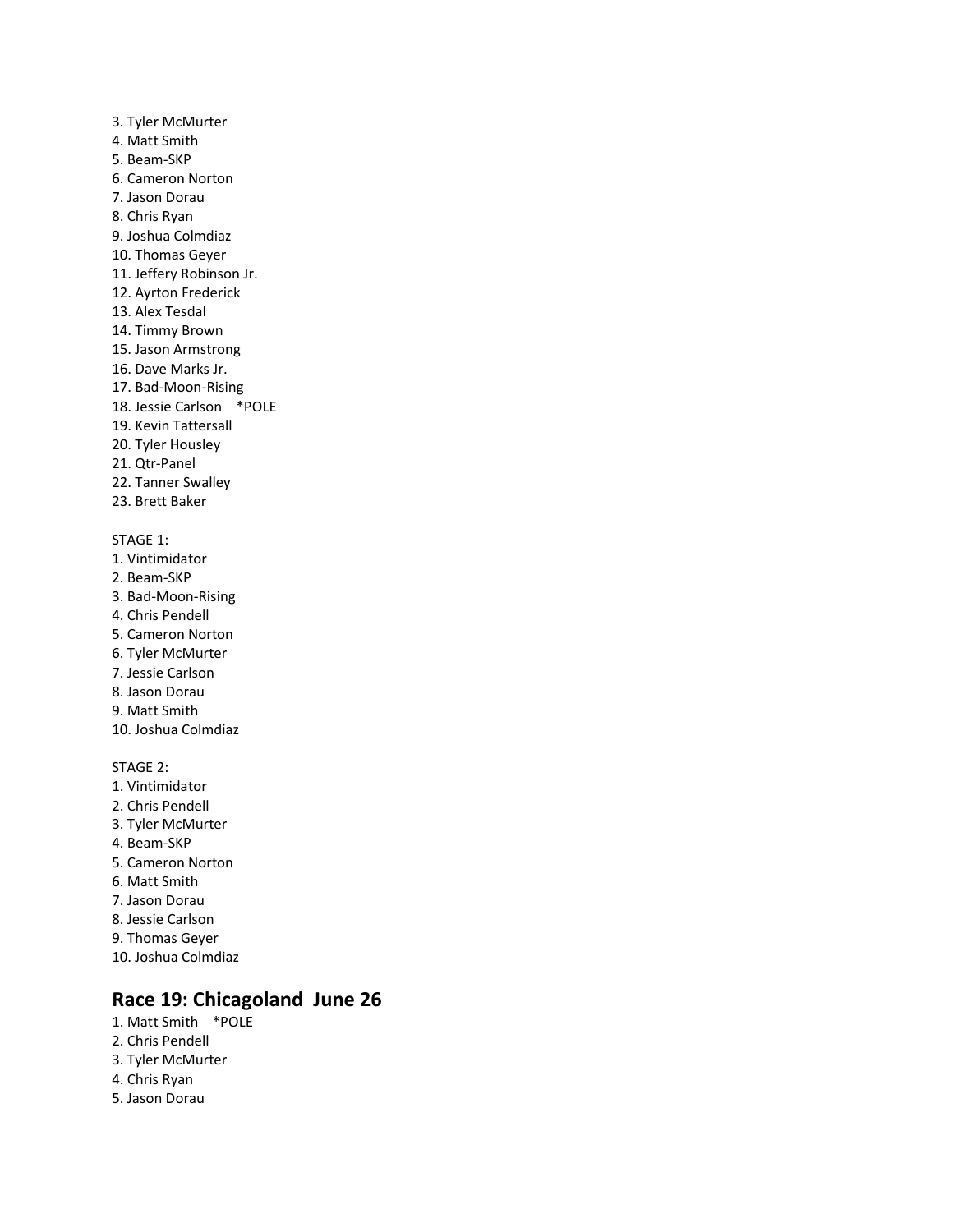### 6. Jeffery Robinson Jr. 7. Vintimidator 8. Thomas Geyer 9. Alex Tesdahl 10. Joshua Colmdiaz 11. Brett Baker 12. Dave Marks Jr. 13. Timmy Brown 14. Cameron Norton 15. Jason Armstrong 16. Jessie Carlson 17. Ayrton Frederick 18. Tyler Housley 19. Tanner Swalley

- 20. Qtr-Panel
- 21. Bad-Moon-Rising
- 22. Kevin Tattersall
- 23. Nick Donfrancesco

### STAGE 1:

- 1. Chris Pendell
- 2. Alex Tesdahl
- 3. Joshua Colmdiaz
- 4. Bad-Moon-Rising
- 5. Jeffery Robinson Jr.
- 6. Tyler Housley
- 7. Timmy Brown
- 8. Dave Marks Jr.
- 9. Jason Armstrong
- 10. Thomas Geyer

### STAGE 2:

1. Tyler McMurter 2. Vintimidator 3. Ayrton Frederick 4. Joshua Colmdiaz 5. Chris Pendell 6. Chris Ryan 7. Matt Smith 8. Thomas Geyer 9. Dave Marks Jr. 10. Jeffery Robinson Jr.

# **Race 20: Pocono July 3**

- 1. Tyler McMurter 2. Noah Underwood
- 3. Vintimidator
- 4. Jason Dorau
- 5. Jessie Carlson
- 6. Cameron Norton
- 7. Alex Tesdahl
- 8. Ayrton Frederick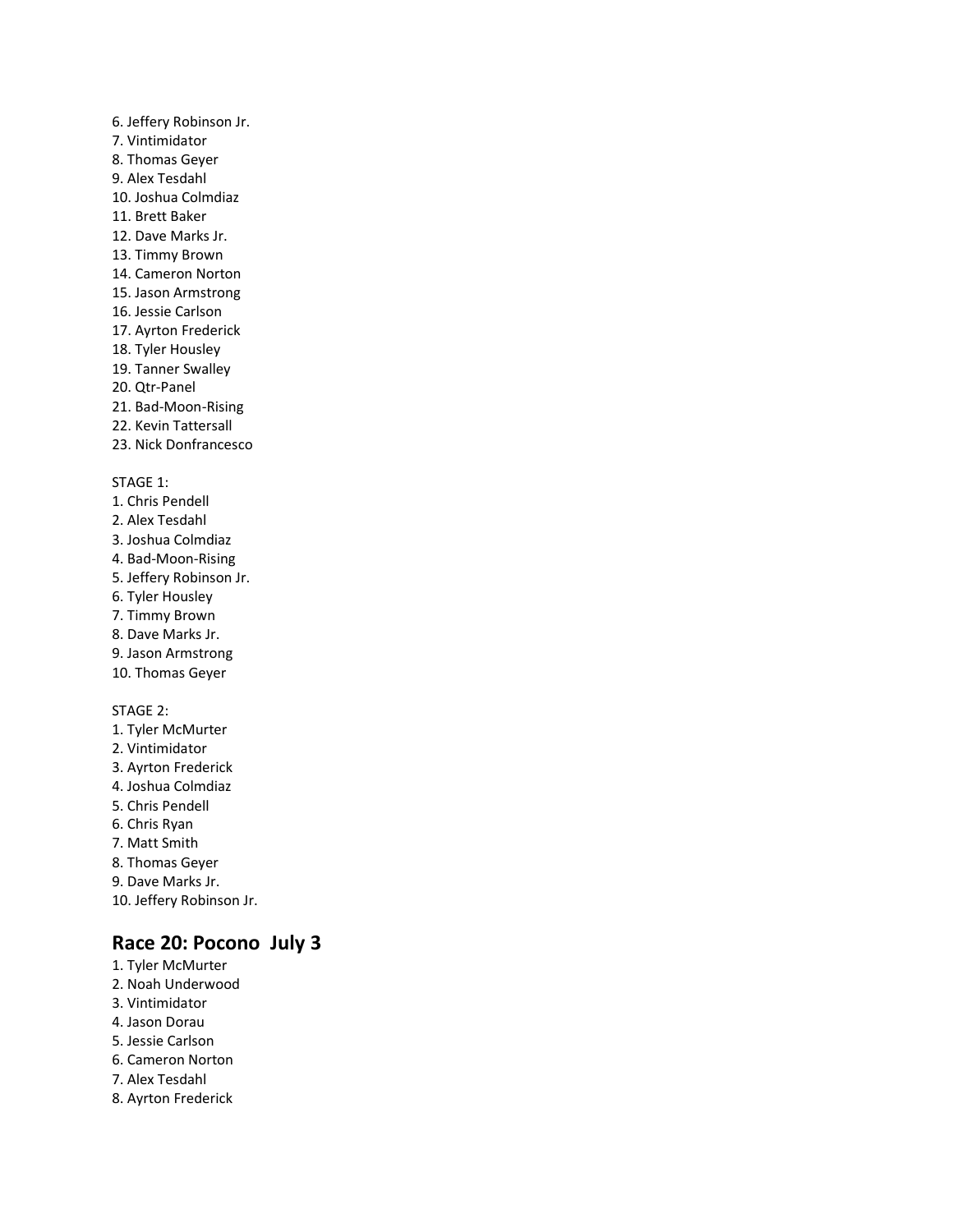- 9. Jason Armstrong 10. Jeffery Robinson Jr. 11. Brett Baker 12. BeamSKP 13. Thomas Geyer 14. Timmy Brown 15. Chris Ryan 16. Ryan Shreck 17. Matt Smith 18. Chris Pendell 19. Joshua Watson \*POLE 20. Dave Marks Jr. 21. Qtr-Panel
- 22. Joshua Colmdiaz
- STAGE 1:
- 1. Matt Smith
- 2. Chris Pendell
- 3. Noah Underwood
- 4. Vintimidator
- 5. Alex Tesdahl
- 6. Brett Baker
- 7. Jason Dorau
- 8. Tyler McMurter
- 9. Thomas Geyer
- 10. Cameron Norton

STAGE 2:

- 1. Vintimidator
- 2. Chris Pendell
- 3. Tyler McMurter
- 4. Brett Baker
- 5. Jason Dorau
- 6. Cameron Norton
- 7. Alex Tesdahl
- 8. Thomas Geyer
- 9. Jessie Carlson
- 10. Noah Underwood

# **Race 21: Pocono July 3**

- 1. Matt Smith 2. Brett Baker
- 3. Tyler McMurter 4. Cameron Norton
- 5. Ayrton Frederick
- 6. Chris Pendell
- 7. Alex Tesdahl
- 8. Jessie Carlson
- 9. Jeffery Robinson Jr.
- 10. Joshua Colmdiaz
- 11. Jason Dorau
- 12. Jason Armstrong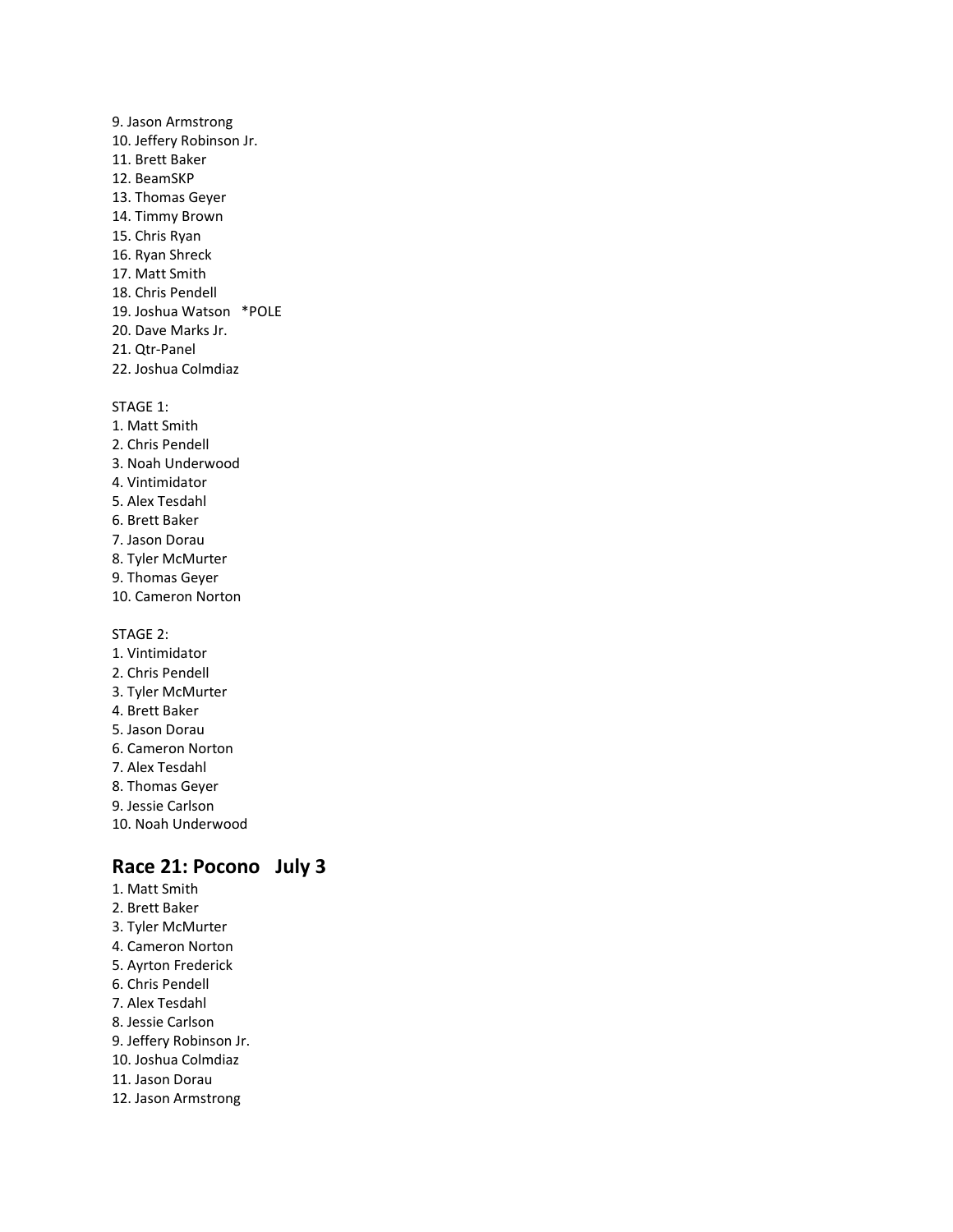13. Ryan Shreck 14. Timmy Brown 15. Noah Underwood 16. Chris Ryan 17. Vintimidator \*POLE 18. Thomas Geyer 19. Joshua Watson 20. Qtr-Panel 21. Dave Marks Jr. 22. Y. Doneson STAGE 1: 1. Tyler McMurter 2. Noah Underwood 3. Jason Dorau 4. Matt Smith 5. Alex Tesdahl 6. Cameron Norton 7. Brett Baker 8. Jason Armstrong 9. Jeffery Robinson Jr. 10. Chris Ryan STAGE 2: 1. Matt Smith 2. Tyler McMurter 3. Noah Underwood 4. Jason Dorau 5. Cameron Norton

- 
- 6. Vintimidator 7. Chris Pendell
- 8. Ayrton Frederick
- 9. Jason Armstrong
- 10. Brett Baker

## **Race 22: Indianapolis July 10**

1. Matt Smith 2. Noah Underwood \*POLE 3. Jason Dorau 4. Joshua Watson 5. Chris Ryan 6. Joshua Colmdiaz 7. Tyler McMurter 8. Brett Baker 9. Qtr-Panel 10. Thomas Geyer 11. Ayrton Frederick 12. Jessie Carlson 13. Jason Armstrong 14. Alex Tesdahl 15. Dave Marks Jr. 16. Timmy Brown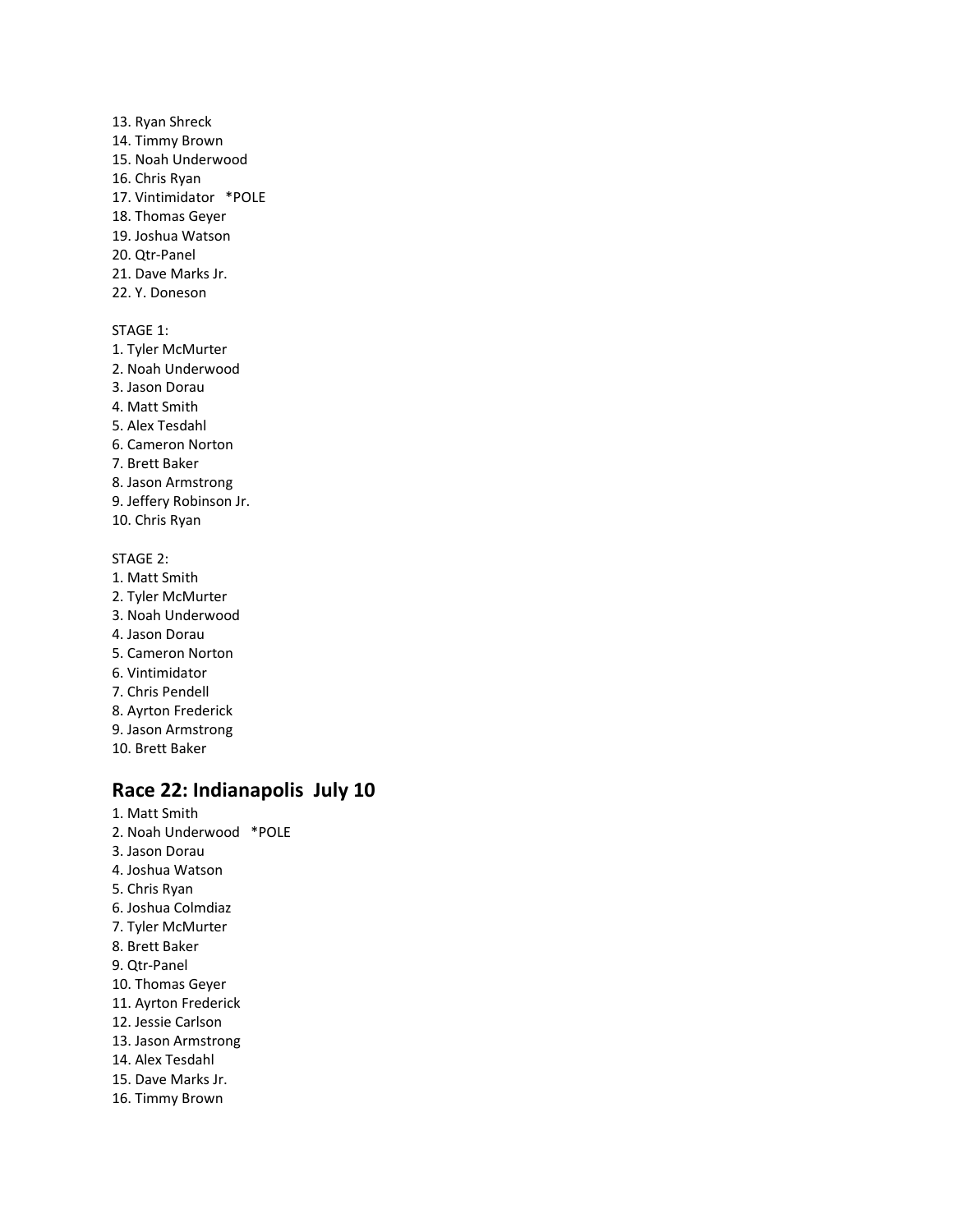17. Ryan Shreck 18. Cameron Norton 19. Dakota Brough 20. Y. Doneson

STAGE 1:

- 1. Jason Dorau 2. Matt Smith 3. Joshua Colmdiaz 4. Joshua Watson 5. Chris Ryan 6. Ayrton Frederick 7. QtrPanel
- 8. Tyler McMurter
- 9. Brett Baker
- 10. Jessie Carlson

STAGE 2:

- 1. Jason Dorau
- 2. Matt Smith
- 3. Noah Underwood
- 4. Chris Ryan
- 5. Joshua Watson
- 6. Joshua Colmdiaz
- 7. Brett Baker
- 8. QtrPanel
- 9. Jessie Carlson
- 10. Tyler McMurter

## **Race 23: Kentucky July 10**

1. Matt Smith 2. Chris Pendell 3. Brett Baker 4. Joshua Colmdiaz 5. Joshua Watson 6. Chris Ryan 7. Ayrton Frederick 8. Jessie Carlson 9. Jason Armstrong 10. Dave Marks Jr. 11. Timmy Brown 12. Noah Underwood 13. QtrPanel 14. Thomas Geyer 15. Jason Dorau 16. Vintimidator \*POLE 17. Alex Tesdahl 18. Tanner Swalley 19. Cameron Norton 20. Nick Donfrancesco

STAGE 1: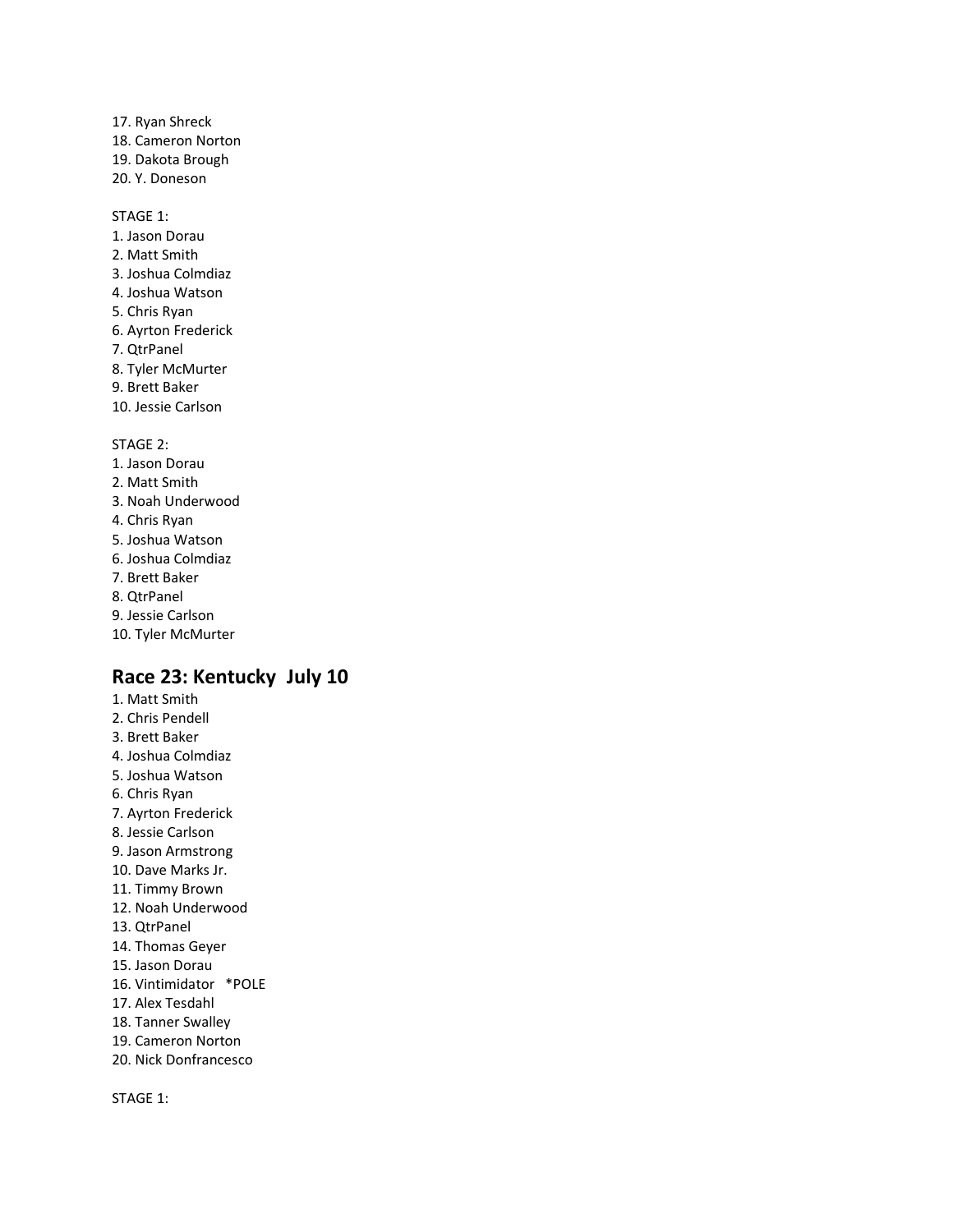- 1. Noah Underwood 2. Chris Pendell 3. Matt Smith 4. Vintimidator 5. Joshua Colmdiaz 6. Brett Baker 7. Jason Dorau 8. Jessie Calrson 9. QtrPanel 10. Ayrton Frederick STAGE 2: 1. Noah Underwood 2. Matt Smith 3. Chris Pendell 4. Brett Baker 5. Jessie Carlson 6. Jason Dorau 7. Joshua Colmdiaz 8. Ayrton Frederick 9. QtrPanel
- 10. Joshua Watson

### **Race 24: New Hampshire July 17**

- 1. Joshua Watson 2. Matt Smith \*POLE 3. Chris Ryan 4. Jordan Green 5. Joshua Colmdiaz 6. Cameron Norton 7. Tyler McMurter 8. Dave Marks Jr. 9. Timmy Brown 10. Brett Baker 11. Alex Tesdahl 12. Jessie Carlson 13. Jason Armstrong 14. BeamSKP 15. Thomas Geyer 16. Ayrton Frederick 17. Chris Pendell
- 18. Vintimidator
- 19. Mitch

### STAGE 1:

- 1. Matt Smith
- 2. Joshua Colmdiaz
- 3. Tyler McMurter
- 4. Joshua Watson
- 5. Chris Ryan
- 6. Cameron Norton
- 7. Jessie Carlson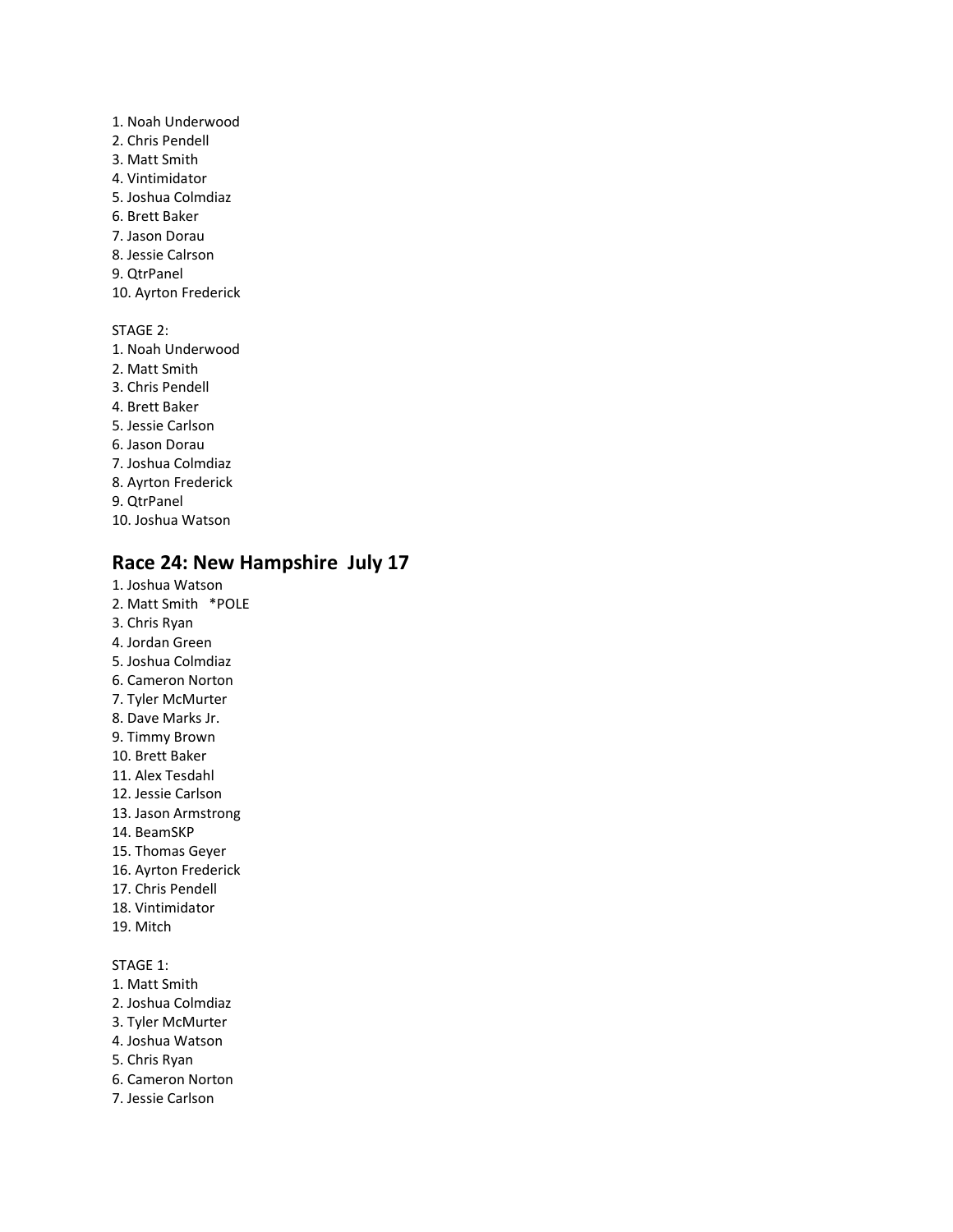- 8. Brett Baker 9. Jordan Green 10. Thomas Geyer
- STAGE 2: 1. Joshua Watson 2. Matt Smith 3. Chris Ryan 4. Jordan Green 5. Joshua Colmdiaz 6. Cameron Norton 7. Tyler McMurter 8. Brett Baker 9. Alex Tesdahl
- 10. BeamSKP

# **Race 25: Michigan July 17**

- 1. Matt Smith 2. Chris Pendell \*POLE 3. Brett Baker 4. Jessie Carlson 5. Joshua Colmdiaz 6. Joshua Watson 7. Thomas Geyer 8. Alex Tesdahl 9. Tyler McMurter 10. Cameron Norton 11. Dave Marks Jr. 12. Jordan Green 13. Jason Armstrong 14. Chris Ryan 15. QtrPAnel 16. Timmy Brown 17. Vintimidator 18. Ayrton Frederick 19. Tanner Swalley STAGE 1:
- 1. Matt Smith
- 2. Chris Pendell
- 3. Joshua Watson
- 4. Joshua Colmdiaz
- 5. Thomas Geyer
- 6. Cameron Norton
- 7. Tyler McMurter
- 8. Jordan Green
- 9. Alex Tesdahl
- 10. Chris Ryan

- 1. Chris Pendell
- 2. Joshua Watson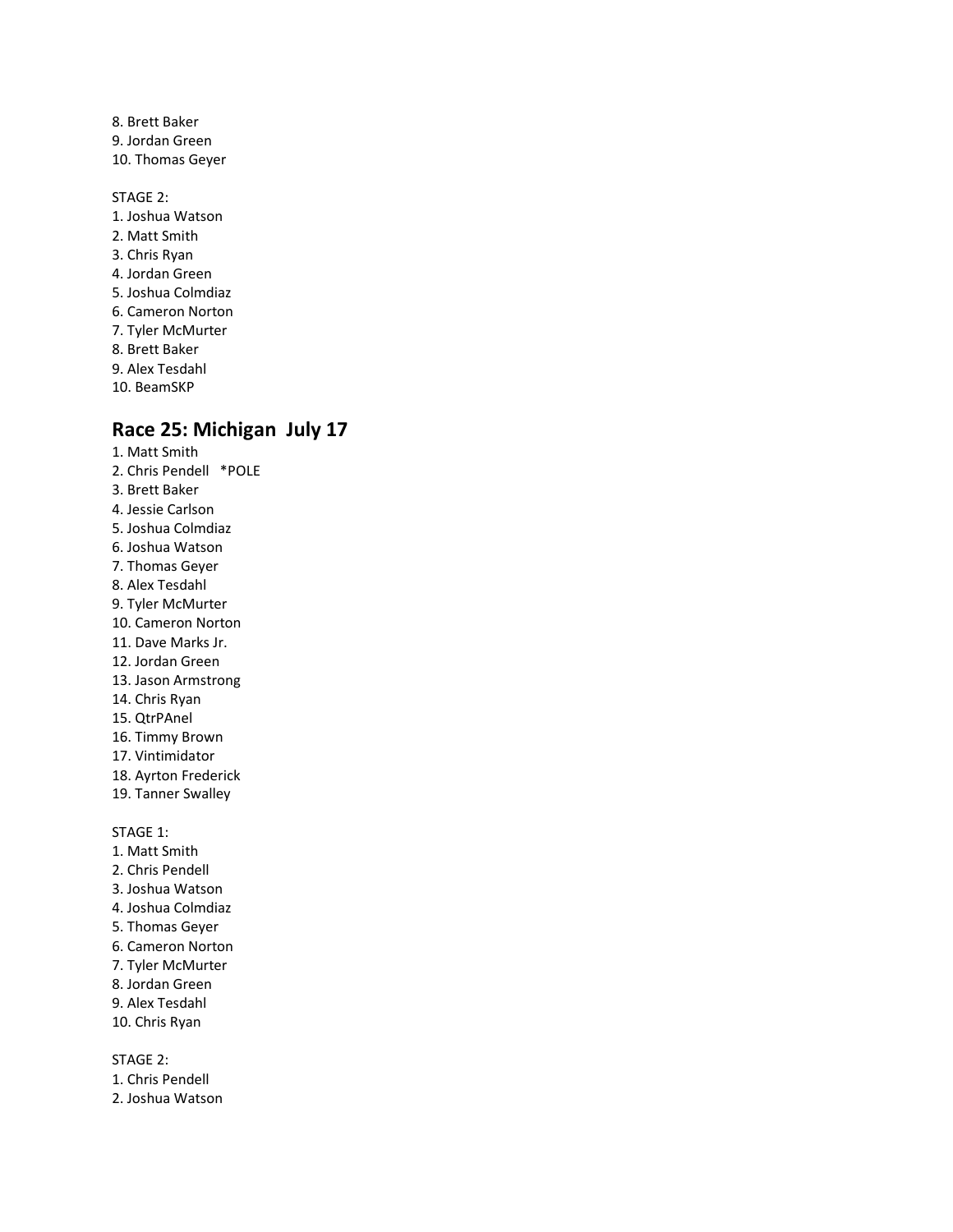3. Joshua Colmdiaz 4. Brett Baker 5. Jessie Carlson 6. Thomas Geyer 7. Chris Ryan 8. Cameron Norton 9. Matt Smith 10. Jordan Green

# **Race 26: Watkins Glen July 24**

- 1. Matt Smith 2. Chris Pendell 3. Joshua Watson \*POLE 4. Jessie Carlson 5. Tyler McMurter 6. Ayrton Frederick 7. Cameron Norton 8. Joshua Colmdiaz 9. Thomas Geyer 10. Alex Tesdahl 11. Jason Armstrong 12. BeamSKP 13. Dave Marks Jr. 14. Brett Baker 15. Chris Ryan STAGE 1: 1. Matt Smith 2. Chris Pendell 3. Jessie Carlson 4. Ayrton Frederick 5. Chris Ryan 6. Joshua Watson
- 7. Tyler McMurter
- 8. BeamSKP
- 9. Jason Armstrong
- 10. Cameron Norton

STAGE 2:

- 1. Matt Smith
- 2. Chris Pendell
- 3. Jessie Carlson
- 4. Joshua Watson
- 5. Ayrton Frederick
- 6. BeamSKP
- 7. Tyler McMurter
- 8. Chris Ryan
- 9. Joshua Colmdiaz
- 10. Cameron Norton

## **Race 27: Dover July 24**

1. Tyler McMurter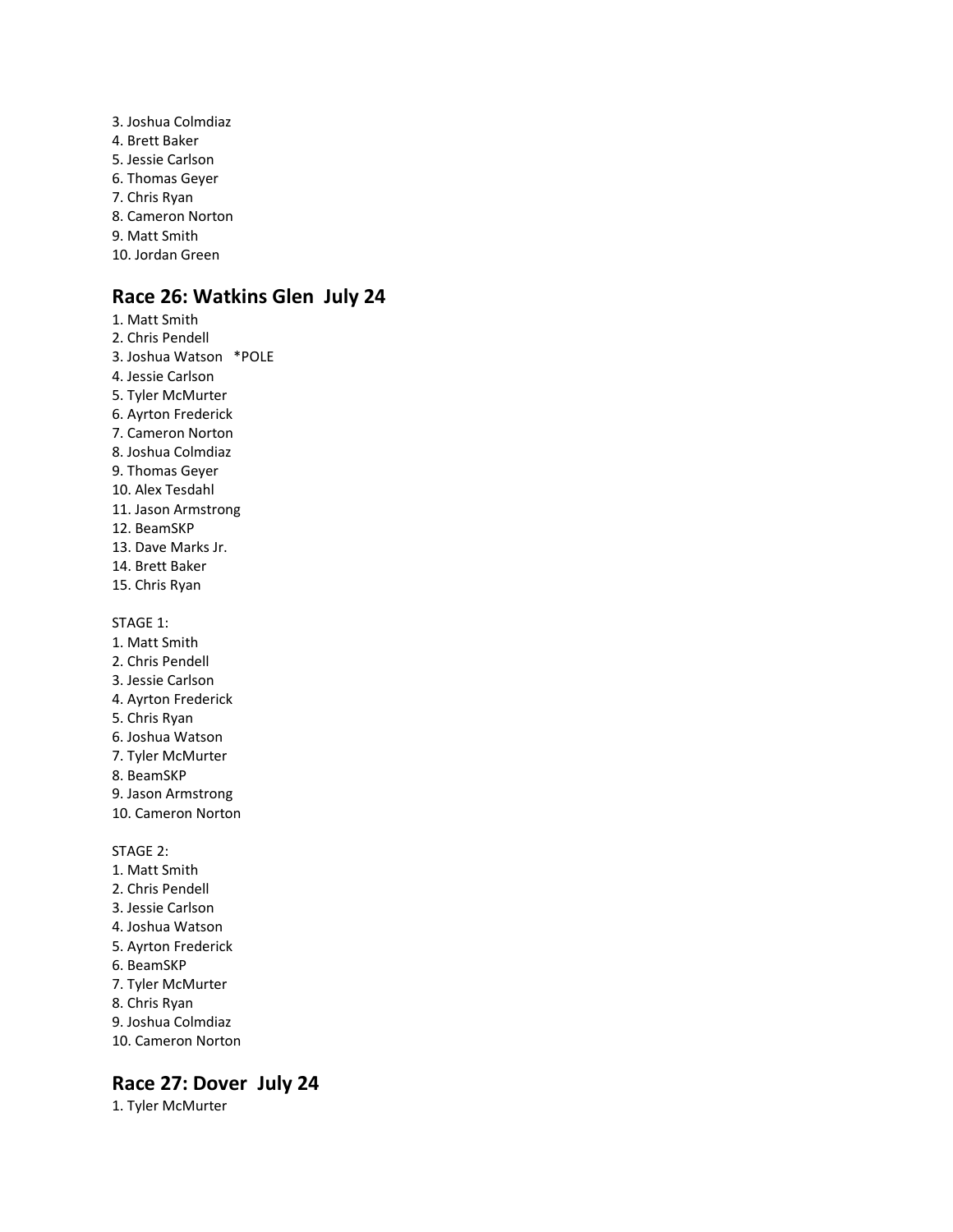### 2. Brett Baker 3. Matt Smith \*POLE 4. Alex Tesdahl 5. Joshua Watson 6. Joshua Colmdiaz 7. Ayrton Frederick 8. Cameron Norton 9. Dave Marks Jr. 10. Chris Ryan 11. Jessie Carlson 12. Jason Armstrong 13. Y. Doneson 14. Thomas Geyer

- 15. Chris Pendell
- 16. Ryan Shreck
- 17. Timmy Brown

STAGE 1:

- 1. Tyler McMurter 2. Matt Smith
- 3. Joshua Watson
- 4. Joshua Colmdiaz
- 5. Alex Tesdahl
- 6. Cameron Norton
- 7. Chris Ryan
- 8. Dave Marks Jr.
- 9. Brett Baker
- 10. Jessie Carlson

#### STAGE 2:

- 1. Matt Smith
- 2. Tyler McMurter 3. Joshua Watson 4. Joshua Colmdiaz 5. Cameron Norton 6. Alex Tesdahl 7. Brett Baker 8. Ayrton Frederick 9. Jessie Carlson
- 10. Dave Marks Jr.

## **Race 28: Daytona July 24**

1. Matt Smith \*POLE 2. Brett Baker 3. Joshua Watson 4. Jeffery Robinson Jr. 5. Jason Armstrong 6. Alex Tesdahl 7. Dave Marks Jr. 8. Tyler McMurter 9. Joshua Colmdiaz 10. Thomas Geyer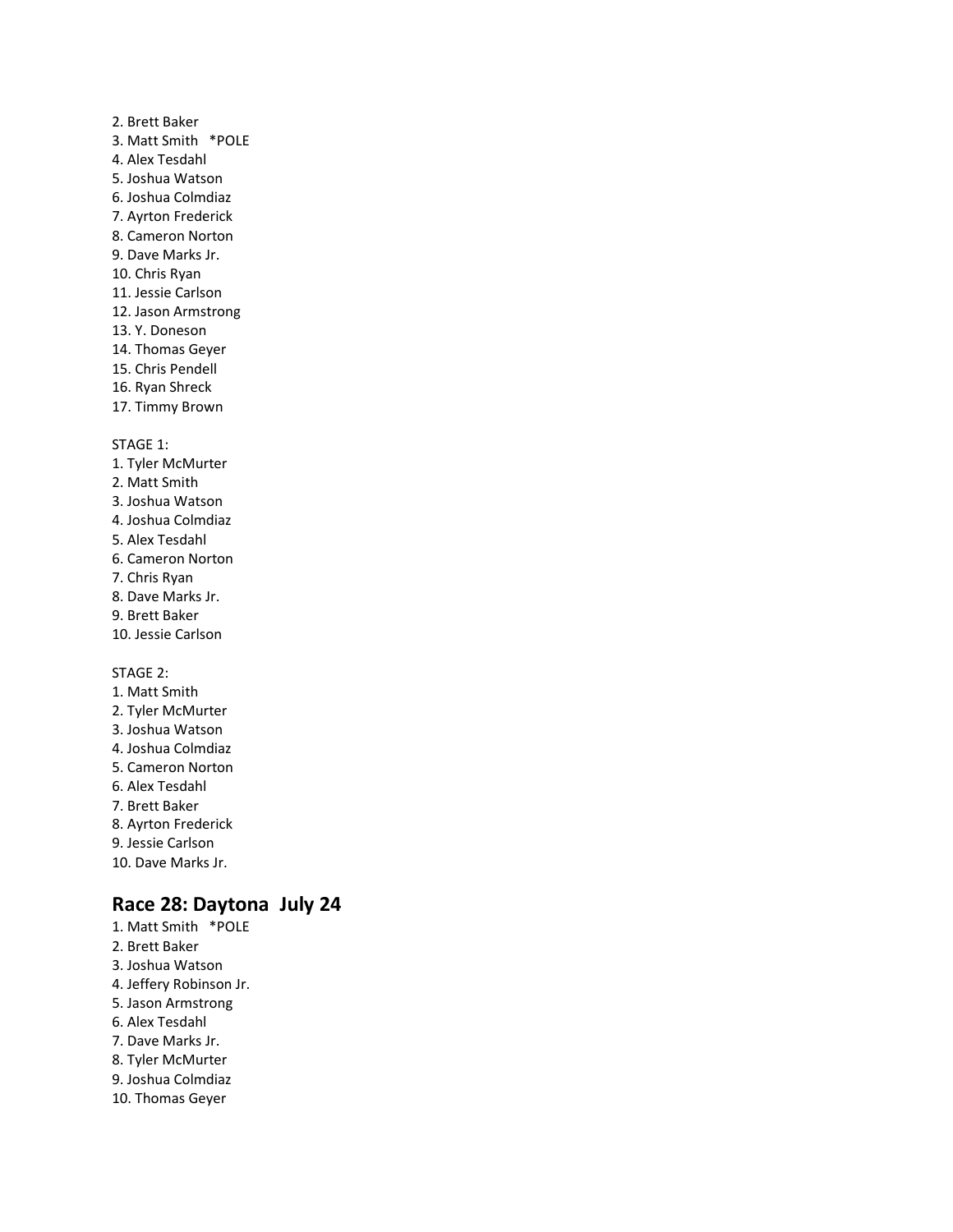11. Ryan Shreck 12. Jessie Carlson 13. Ayrton Frederick 14. Cameron Norton 15. Chris Ryan 16. Y. Doneson 17. Chris Pendell 18. Timmy Brown

#### STAGE 1:

1. Thomas Geyer 2. Joshua Colmdiaz 3. Jessie Carlson 4. Matt Smith 5. Alex Tesdahl 6. Tyler McMurter 7. Ayrton Frederick 8. Joshua Watson 9. Dave Marks Jr. 10. Jeffery Robinson Jr. STAGE 2: 1. Joshua Colmdiaz

2. Tyler McMurter 3. Matt Smith 4. Thomas Geyer 5. Brett Baker 6. Joshua Watson 7. Alex Tesdahl 8. Dave Marks Jr. 9. Jeffery Robinson Jr. 10. Jason Armstrong

# **---PLAYOFFS BEGIN---**

## **Race 29: Darlington July 31**

- 1. Matt Smith
- 2. Chris Pendell
- 3. Joshua Colmdiaz
- 4. Tyler McMurter
- 5. Jordan Green
- 6. Chris Ryan
- 7. Brett Baker
- 8. Alex Tesdahl
- 9. Cameron Norton
- 10. Jason Armstrong
- 11. BeamSKP
- 12. Thomas Geyer
- 13. Jessie Carlson
- 14. Chris Perkey \*POLE
- 15. Qtr-Panel
- 16. Ayrton Frederick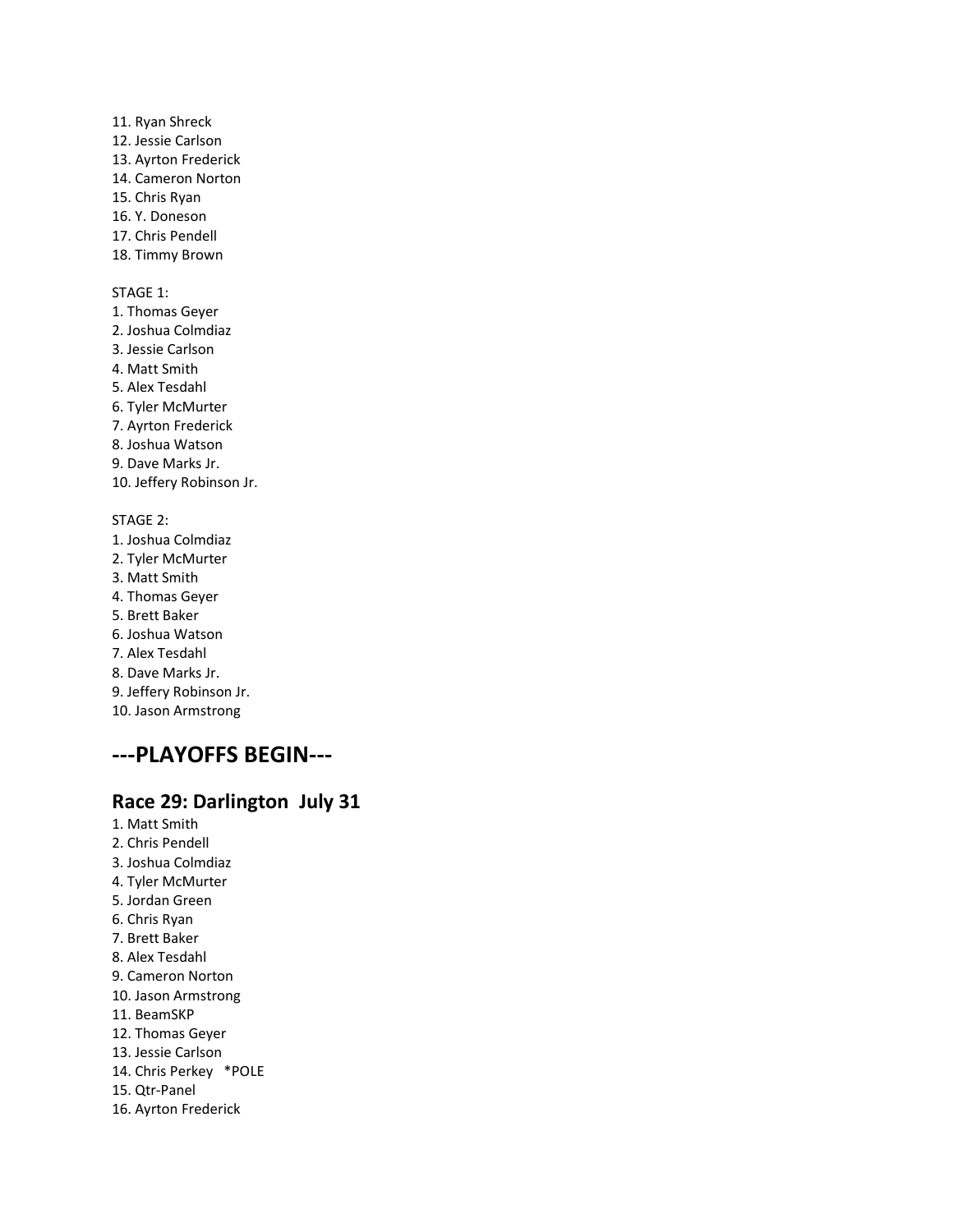17. Joshua Watson 18. Jeffery Robinson Jr. 19. Tanner Swalley 20. Y. Doneson

STAGE 1:

- 1. Matt Smith 2. Joshua Colmdiaz 3. Jessie Carlson 4. Tyler McMurter
- 5. Brett Baker
- 6. Chris Perkey
- 7. Chris Ryan
- 8. BeamSKP
- 9. Jordan Green
- 10. Chris Pendell

STAGE 2:

- 1. Matt Smith
- 2. Chris Pendell
- 3. Joshua Colmdiaz
- 4. Jessie Carlson
- 5. Tyler McMurter
- 6. Jordan Green
- 7. Cameron Norton
- 8. Chris Ryan
- 9. Brett Baker
- 10. Thomas Geyer

## **Race 30: Richmond July 31**

1. Joshua Colmdiaz 2. Joshua Watson \*POLE 3. Tyler McMurter 4. Jordan Green 5. Brett Baker 6. Chris Perkey 7. Cameron Norton 8. Alex Tesdahl 9. Ayrton Frederick 10. Jessie Carlson 11. Jason Armstrong 12. Matt Smith 13. Timmy Brown 14. Thomas Geyer 15. Chris Ryan 16. Jeffery Robinson Jr. 17. Dave Marks Jr.

STAGE 1:

- 1. Joshua Watson
- 2. Joshua Colmdiaz
- 3. Tyler McMurter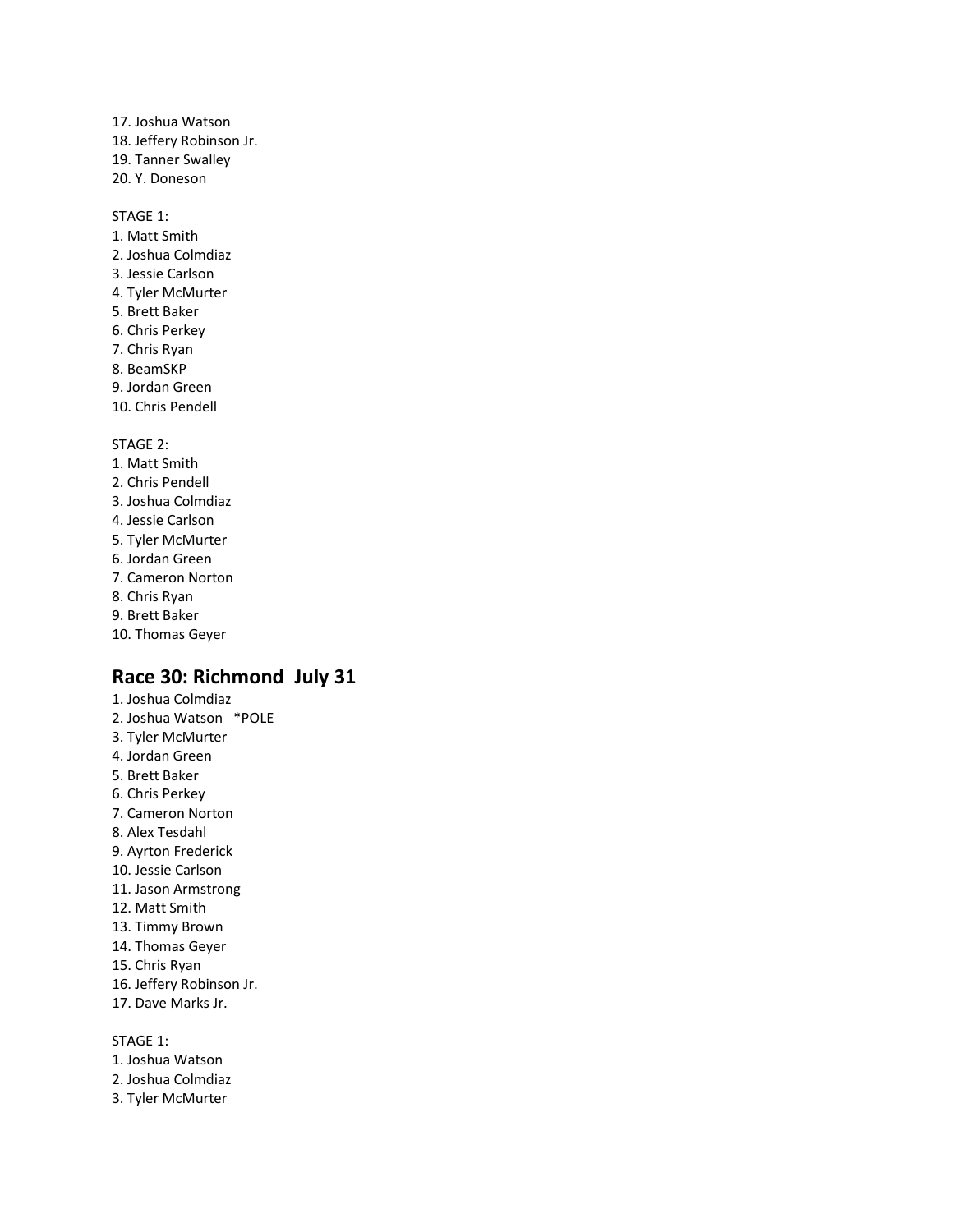- 4. Matt Smith 5. Cameron Norton 6. Chris Perkey 7. Brett Baker 8. Alex Tesdahl 9. Thomas Geyer 10. Jessie Carlson STAGE 2: 1. Joshua Watson 2. Tyler McMurter 3. Chris Perkey 4. Joshua Colmdiaz
- 5. Matt Smith
- 6. Cameron Norton
- 7. Brett Baker
- 8. Thomas Geyer
- 9. Alex Tesdahl
- 10. Jessie Carlson

## **Race 31: Charlotte Roval July 31**

- 1. Joshua Watson \*POLE
- 2. Jessie Carlson
- 3. Ayrton Frederick
- 4. Chris Ryan
- 5. Cameron Norton 6. Tyler McMurter
- 7. Brett Baker
- 8. Thomas Geyer
- 9. Jason Armstrong
- 10. Joshua Colmdiaz
- 11. Alex Tesdahl
- 12. Matt Smith
- 13. Chris Perkey
- 14. Jordan Green
- 15. Timmy Brown
- 16. BeamSKP

STAGE 1:

- 1. Jessie Carlson
- 2. Joshua Watson
- 3. Matt Smith
- 4. Ayrton Frederick
- 5. Cameron Norton
- 6. Chris Perkey
- 7. Chris Ryan
- 8. Brett Baker
- 9. Joshua Colmdiaz
- 10. Jason Armstrong

STAGE 2:

1. Joshua Watson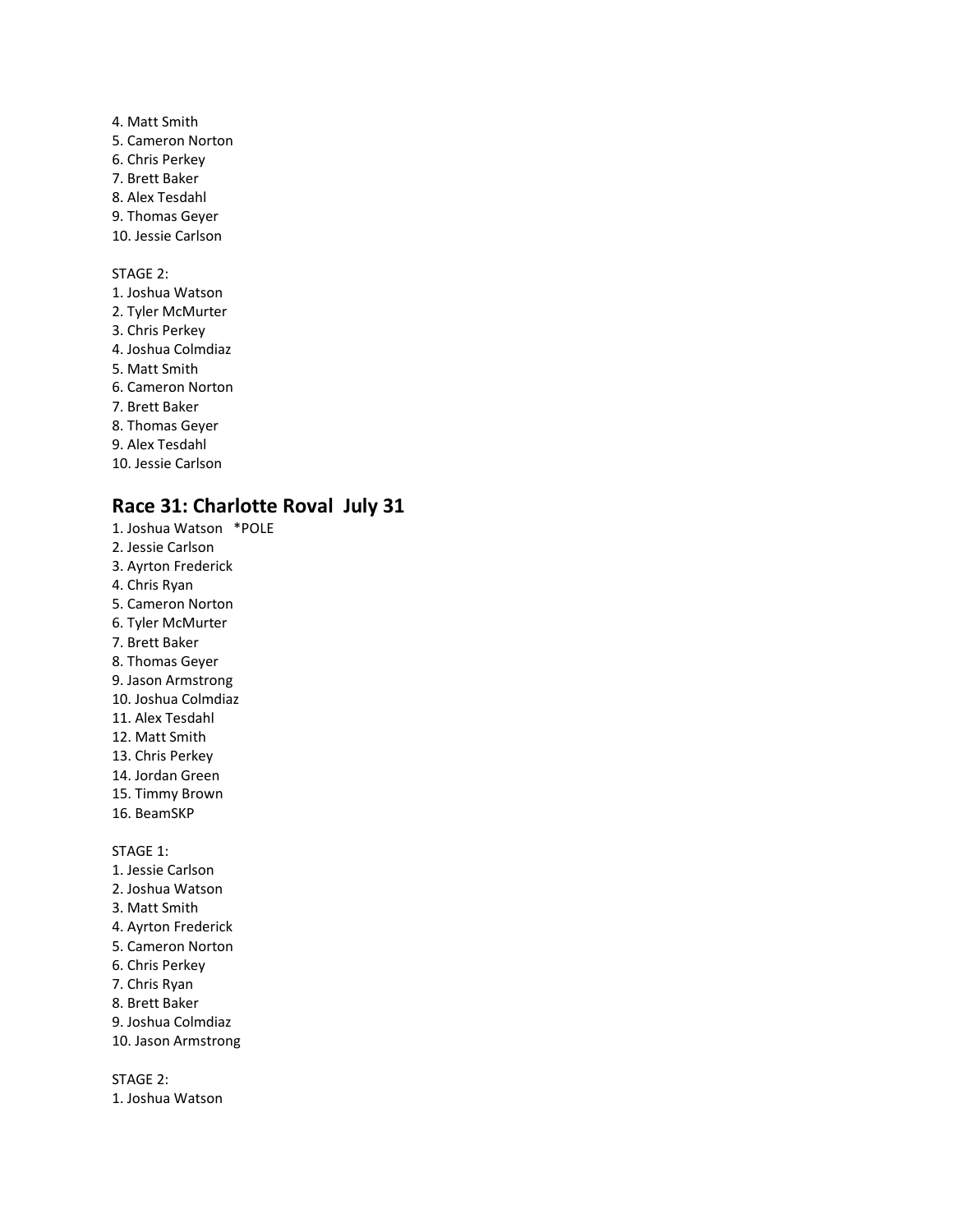- 2. Matt Smith 3. Jessie Carlson 4. Ayrton Frederick 5. Brett Baker 6. Chris Ryan 7. Tyler McMurter 8. Thomas Geyer 9. Jason Armstrong
- 10. Joshua Colmdiaz

## **Race 32: Las Vegas Aug. 7**

1. Matt Smith \*POLE 2. Brett Baker 3. Joshua Colmdiaz 4. Ayrton Frederick 5. Tyler McMurter 6. Joshua Watson 7. Jason Armstrong 8. Jeffery Robinson Jr. 9. Alex Tesdahl 10. Chris Ryan 11. Jessie Carlson 12. BeamSKP 13. Timmy Brown 14. Cameron Norton 15. Matt Tetmeyer

STAGE 1:

- 1. Joshua Watson
- 2. Matt Smith
- 3. Brett Baker
- 4. Joshua Colmdiaz 5. Ayrton Frederick
- 6. Jason Armstrong
- 7. Jeffery Robinson Jr.
- 8. Chris Ryan
- 9. Tyler McMurter
- 10. Cameron Norton

STAGE 2:

- 1. Matt Smith
- 2. Joshua Watson
- 3. Brett Baker
- 4. Chris Ryan
- 5. Joshua Colmdiaz
- 6. Tyler McMurter
- 7. Jason Armstrong
- 8. Ayrton Frederick
- 9. Jessie Carlson
- 10. Jeffery Robinson Jr.

### **Race 33: Talladega Aug. 7**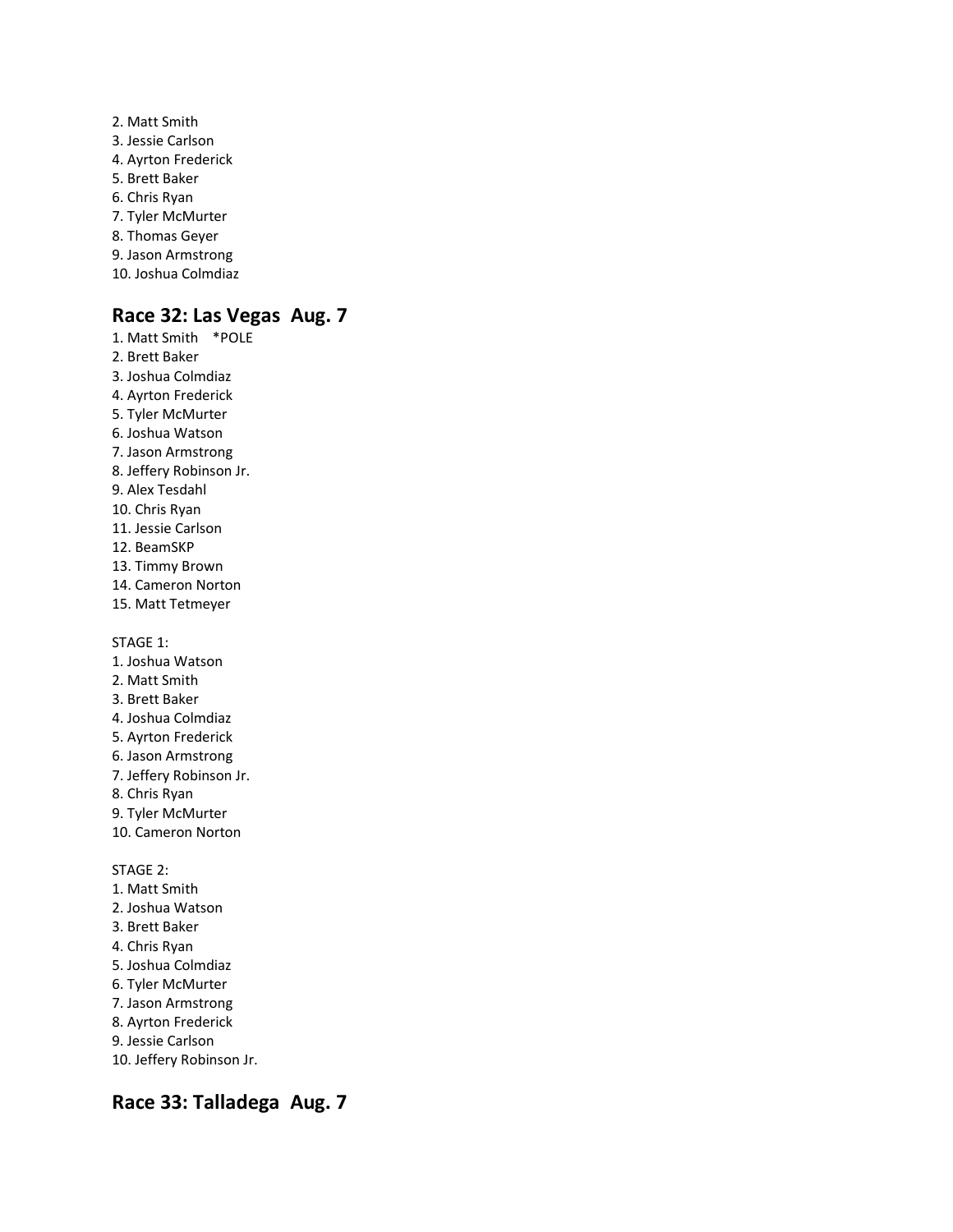1. Joshua Watson 2. Chris Ryan 3. Cameron Norton 4. Ayrton Frederick 5. Jason Armstrong 6. Jessie Carlson 7. Matt Smith 8. Joshua Colmdiaz 9. Jeffery Robinson Jr. 10. Tyler McMurter 11. Alex Tesdahl 12. Ryan Shreck 13. Brett Baker 14. Matt Tetmeyer \*POLE 15. Timmy Brown

STAGE 1:

1. Matt Smith 2. Joshua Watson 3. Cameron Norton 4. Joshua Colmdiaz 5. Jessie Carlson 6. Jeffery Robinson Jr. 7. Jason Armstrong 8. Ayrton Frederick 9. Brett Baker 10. Timmy Brown

STAGE 2:

- 1. Joshua Watson
- 2. Matt Smith
- 3. Jessie Carlson
- 4. Ayrton Frederick
- 5. Jason Armstrong 6. Jeffery Robinson Jr.
- 7. Cameron Norton
- 8. Tyler McMurter
- 9. Brett Baker
- 10. Joshua Colmdiaz

## **Race 34: Bristol Aug. 7**

1. Matt Smith 2. Joshua Watson \*POLE 3. Tyler McMurter 4. Brett Baker 5. Alex Tesdahl 6. Joshua Colmdiaz 7. Cameron Norton 8. Ayrton Frederick 9. Jessie Carlson 10. Chris Ryan 11. Jason Armstrong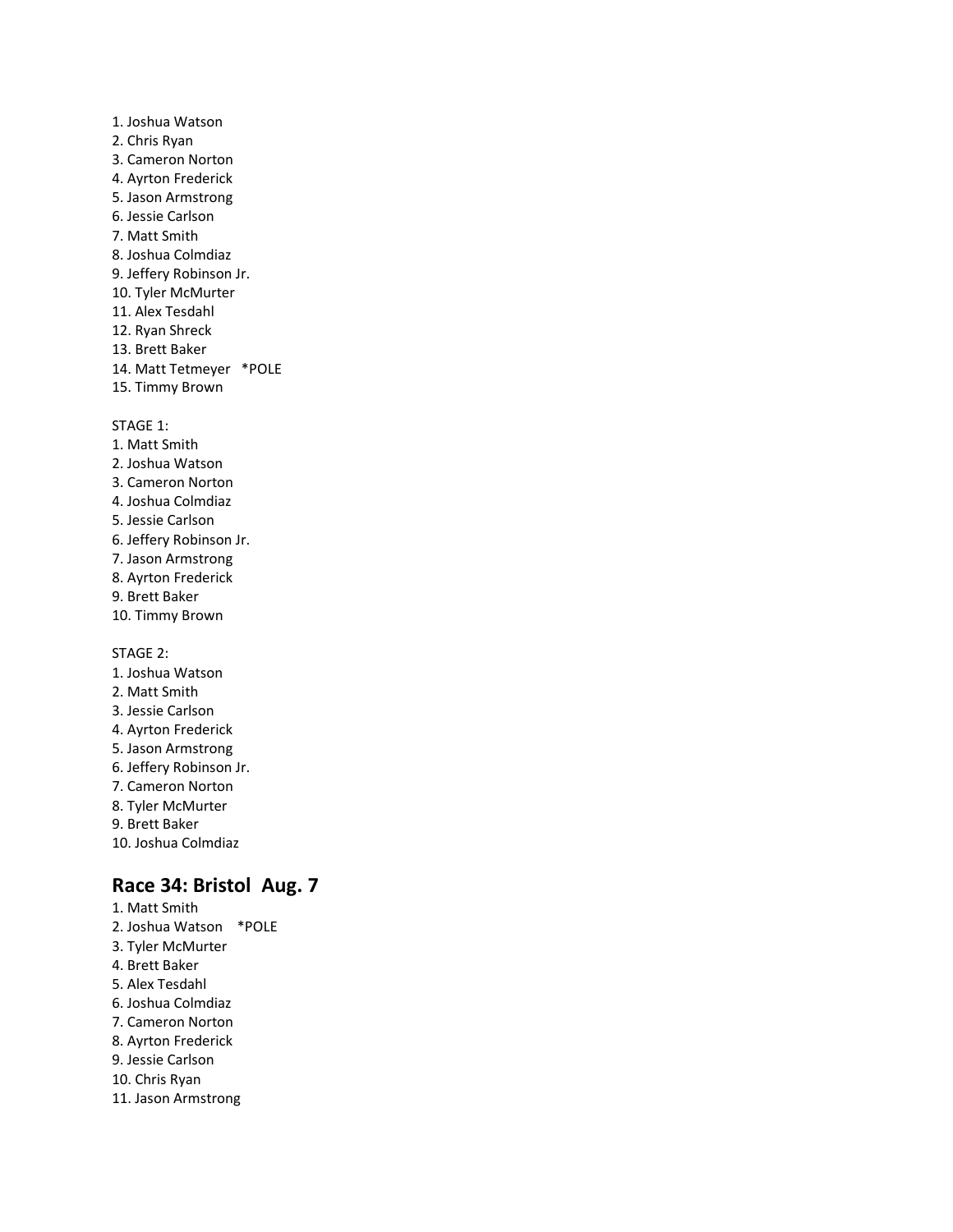- 12. Jeffery Robinson Jr.
- 13. Ryan Shreck
- 14. Timmy Brown
- 15. Matt Tetmeyer

STAGE 1:

- 1. Tyler McMurter 2. Joshua Watson 3. Joshua Colmdiaz 4. Chris Ryan 5. Brett Baker 6. Matt Smith 7. Jessie Carlson 8. Alex Tesdahl
- 9. Cameron Norton
- 
- 10. Ayrton Frederick

STAGE 2:

- 1. Joshua Watson
- 2. Brett Baker
- 3. Tyler McMurter
- 4. Joshua Colmdiaz
- 5. Matt Smith
- 6. Alex Tesdahl
- 7. Cameron Norton
- 8. Jessie Carlson
- 9. Ayrton Frederick
- 10. Jason Armstrong

## **Race 35: Kansas Aug. 14**

1. Jordan Green 2. Joshua Colmdiaz \*POLE 3. Joshua Watson 4. Cameron Norton 5. Tyler McMurter 6. Thomas Geyer 7. BeamSKP 8. Jason Armstrong 9. Chris Ryan 10. Jeffery Robinson Jr. 11. Alex Tesdahl 12. Jessie Carlson 13. Ayrton Frederick 14. Brett Baker 15. Dave Marks Jr.

STAGE 1: 1. Joshua Colmdiaz 2. Chris Ryan 3. Joshua Watson 4. Jeffery Robinson Jr. 5. Alex Tesdahl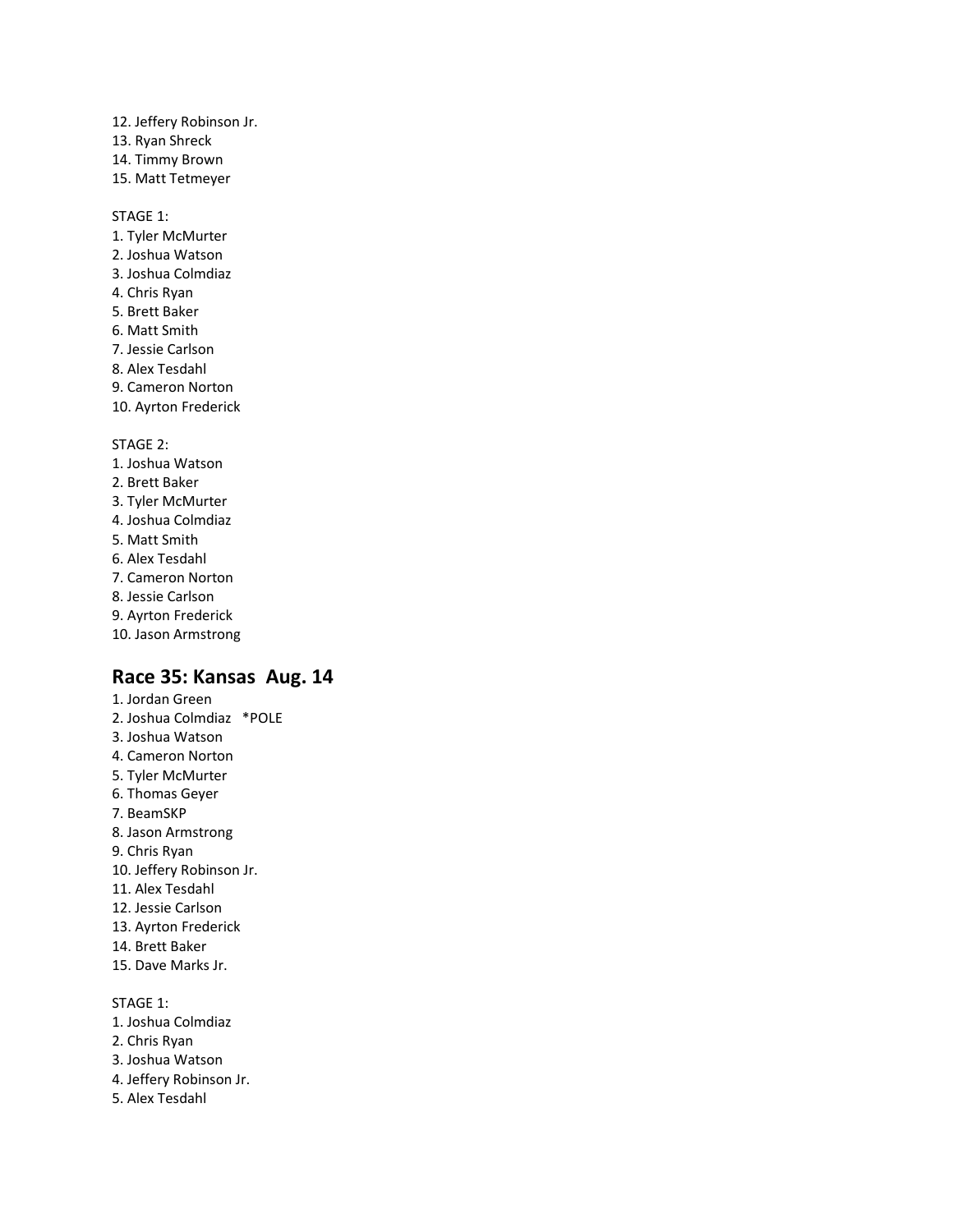6. Jordan Green 7. Jessie Carlson 8. Cameron Norton 9. Tyler McMurter 10. BeamSKP

#### STAGE 2:

- 1. Cameron Norton 2. Joshua Colmdiaz
- 3. Jordan Green
- 4. Tyler McMurter
- 5. Jason Armstrong
- 6. BeamSKP
- 7. Jessie Carlson
- 8. Joshua Watson
- 9. Alex Tesdahl
- 10. Thomas Geyer

## **Race 36: Texas Aug. 14**

1. Joshua Watson 2. Matt Smith 3. Tyler McMurter 4. Jessie Carlson 5. Joshua Colmdiaz 6. Chris Ryan 7. Jordan Green \*POLE 8. Cameron Norton 9. Jason Armstrong 10. Alex Tesdahl 11. Jeffery Robinson Jr. 12. Thomas Geyer

### STAGE 1:

- 1. Matt Smith 2. Chris Ryan 3. Tyler McMurter 4. Joshua Watson 5. Thomas Geyer 6. Joshua Colmdiaz 7. Jessie Carlson 8. Alex Tesdahl 9. Cameron Norton
- 10. Jordan Green

- 1. Matt Smith
- 2. Joshua Watson
- 3. Jessie Carlson
- 4. Jordan Green
- 5. Joshua Colmdiaz
- 6. Jeffery Robinson Jr.
- 7. Thomas Geyer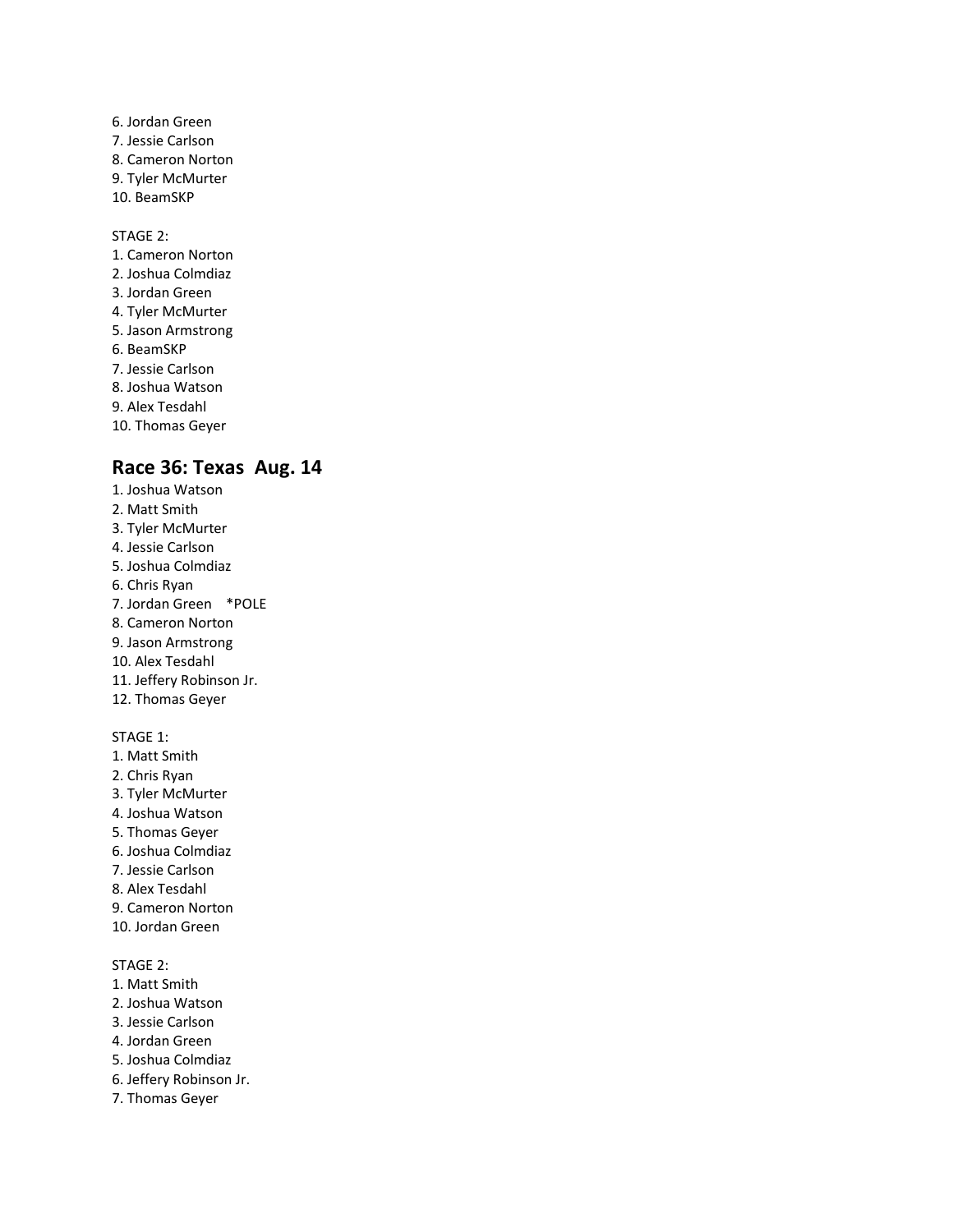8. Chris Ryan 9. Cameron Norton 10. Jason Armstrong

## **Race 37: Martinsville Aug. 21**

- 1. Matt Smith 2. Jessie Carlson 3. Joshua Watson 4. Tyler McMurter \*POLE 5. Ayrton Frederick 6. Joshua Colmdiaz 7. Beam-SKP 8. Alex Tesdahl 9. Jason Armstrong 10. Chris Ryan 11. Harold Burden 12. Thomas Geyer 13. Timmy Brown STAGE 1: 1. Joshua Watson 2. Jessie Carlson 3. Tyler McMurter 4. Matt Smith 5. Ayrton Frederick 6. Chris Ryan 7. Joshua Colmdiaz 8. Beam-SKP
- 9. Harold Burden
- 10. Jason Armstrong

#### STAGE 2:

- 1. Joshua Watson
- 2. Matt Smith
- 3. Jessie Carlson
- 4. Tyler McMurter
- 5. Ayrton Frederick
- 6. Chris Ryan 7. Beam-SKP
- 
- 8. Joshua Colmdiaz
- 9. Jason Armstrong
- 10. Alex Tesdahl

## **Race 38: ISM Raceway Aug. 28**

1. Matt Smith 2. Joshua Watson 3. Ayrton Frederick 4. Joshua Colmdiaz \*POLE 5. Jason Armstrong 6. Jordan Green 7. Timmy Brown 8. Harold Burden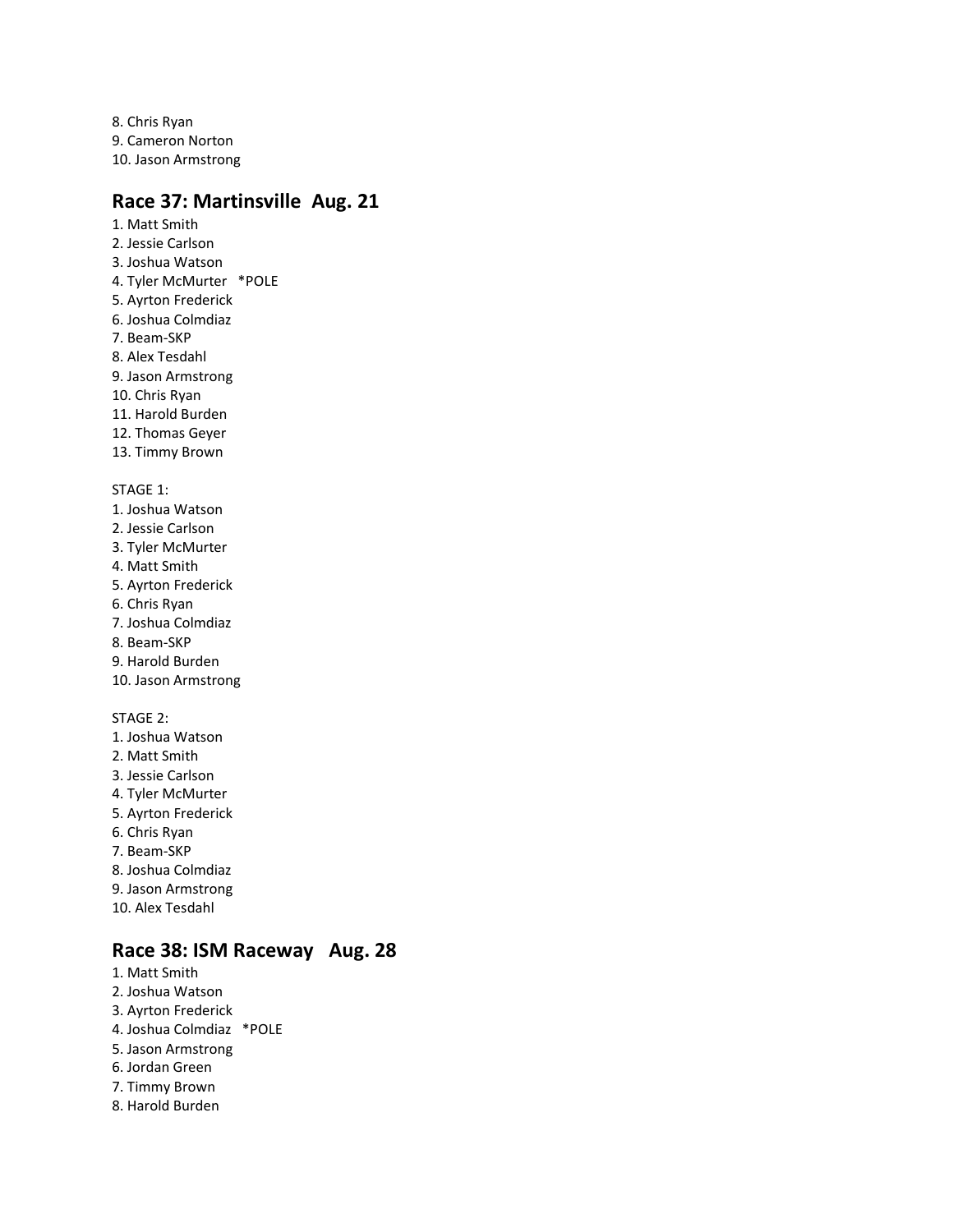9. Thomas Geyer 10. Tyler McMurter 11. Alex Tesdahl 12. Dave Marks Jr.

STAGE 1:

- 1. Joshua Colmdiaz 2. Tyler McMurter
- 3. Joshua Watson
- 4. Matt Smith
- 5. Jason Armstrong
- 6. Ayrton Frederick
- 7. Harold Burden
- 8. Jordan Green
- 9. Timmy Brown
- 10. Thomas Geyer

STAGE 2:

- 1. Joshua Watson
- 2. Matt Smith
- 3. Ayrton Frederick
- 4. Jason Armstrong
- 5. Harold Burden
- 6. Joshua Colmdiaz
- 7. Timmy Brown
- 8. Thomas Geyer
- 9. Jordan Green
- 10. Tyler McMurter

# **2020 NOSSCAR Platinum Cup Series Final Standings**

1. #1 Matt Smith: 4,030 pts \*18 wins \*99 P.P. (R) 2. #9 Joshua Watson: 4,029 pts \*6 wins \*52 P.P. (R) 3. #48 Joshua Colmdiaz: 4,027 pts \*1 win \*9 P.P. 4. #24 Tyler McMurter: 4,021 pts \*4 wins \*30 P.P. -------Round of 4 Cut Line------- 5. #6 Jessie Carlson: 3,114 pts \*3 P.P. (R) 6. #42 Chris Ryan: 3,102 pts \*3 P.P. (R) 7. #13 Ayrton Frederick: 3,098 pts \*2 P.P. (R) 8. #40 Brett Baker: 3,024 pts \*7 P.P. (R) -------Round of 8 Cut Line------- 9. #51 Jason Armstrong: 2,206 pts 10. #17 Alex Tesdahl: 2,172 pts 11. #88 Cameron Norton: 2,155 pts \*2 P.P. 12. #62 Thomas Geyer: 2,101 pts \*1 P.P. -------Round of 12 Cut Line------- 13. #2 Dave Marks Jr: 1,549 pts 14. #12 Chris Pendell: 1,546 pts \*9 P.P. (R) 15. #31 Vintimidator: 1,518 pts \*3 wins \*18 P.P. (R) 16. #18 Qtr-Panel-18: 1,516 pts (R) --------PLAYOFF CUT LINE-------- 17. #00 Jordan Green: 442 pts \*1 win \*3 P.P. 18. #37 Timmy Brown: 434 pts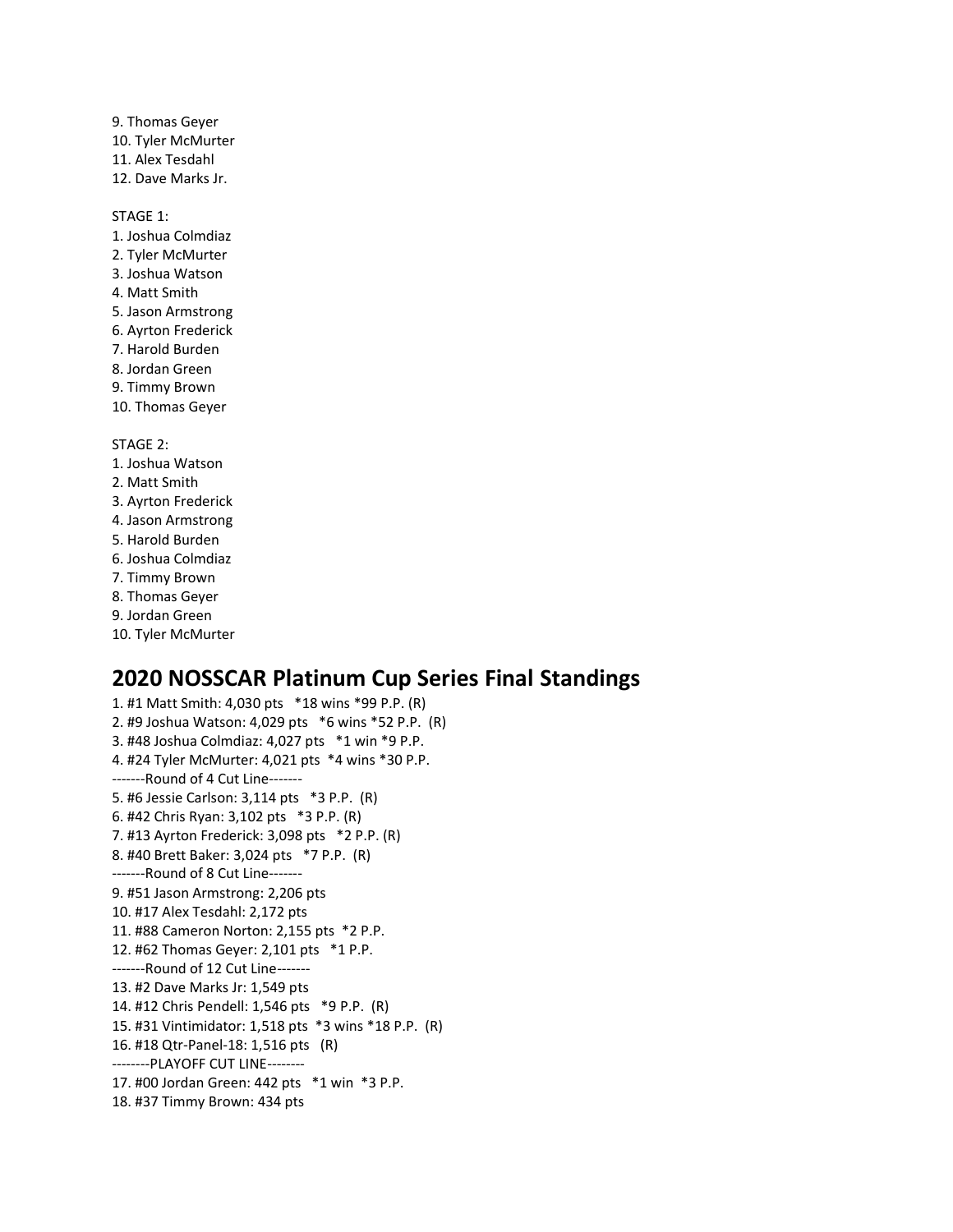19. #58 Bad\_Moon\_Rising: 362 pts \*5 P.P. (R) 20. #22 Dave Dell: 361 pts \*3 P.P. (R) 21. #10 Chris Perkey: 356 pts \*1 win \*4 P.P. (R) 22. #24JG Nick Donfrancesco: 299 pts \*1 P.P. 23. #43 Jeffery Robinson Jr: 295 pts (R) 24. #14 Jason Dorau: 289 pts \*4 P.P. (R) 25. #95 Zach Dykstra: 270 pts \*1 win \*7 P.P. (R) 26. #8 Harold Burden: 260 pts 27. #3 Noah Underwood: 257 pts \*1 win \*7 P.P. 28. #19 Jason Pitts: 255 pts \*1 P.P. 29. #11 Beam-SKP: 224 pts (R) 30. #41 Y. Doneson: 204 pts 31. #52 Dakota Brough: 191 pts \*1 P.P. 32. #19 Michael Prock: 159 pts (R) 33. #17 Chris Detta: 120 pts (R) 34. #95 Ryan Shreck: 119 pts (R) 35. #3 mpROOFER: 110 pts (R) 36. #4 Kevin Tattersall: 107 pts \*1 P.P. 37. #43 Justin Monds: 103 pts (R) 38. #47 MattBW: 101 pts (R) 39. #12 Titans: 95 pts \*1 P.P. (R) 40. #4 xNOCOx: 95 pts \*1 win \*4 P.P. (R) 41. #18 James Morris: 80 pts \*1 win \*3 P.P. (R) 42. #8 Tanner Swalley: 65 pts (R) 43. #51 Yaegrr: 55 pts (R) 44. #4 Chantelle Pottles: 52 pts (R) 45. #8 Matt Tetmeyer: 49 pts (R) 46. #96 Tyler Housley: 42 pts (R) 47. #11 Red-Leg-Racing: 39 pts (R) 48. #96 Rough Raven: 36 pts (R) 49. #34 USS Stingray: 31 pts \*1 P.P. (R) 50. #36 Sean Siddle: 31 pts (R) 51. #17 Canfield: 28 pts (R) 52. #38 Ghostly-Ratter: 26 pts (R) 53. #71 Nate Schultz: 22 pts 54. #52 Proximity: 21 pts (R) 55. #51 N. Munch: 15 pts (R) 56. #20 Gate-Keeper: 15 pts (R) 57. #36 C-Man Nation: 13 pts (R) 58. #47 Derek Roberts: 12 pts (R) 59. #95 Mitch: 12 pts (R) 60. #11 Larry McClellan: 4 pts (R)

2018 Champion: #32 Tyler McMurter 2019 Champion: #11 Keith Ayers 2020 Champion: #1 Matt Smith

### **All-time NOSSCAR Platinum Cup Series Records** *(After 2020 season on NASCAR Heat 4)*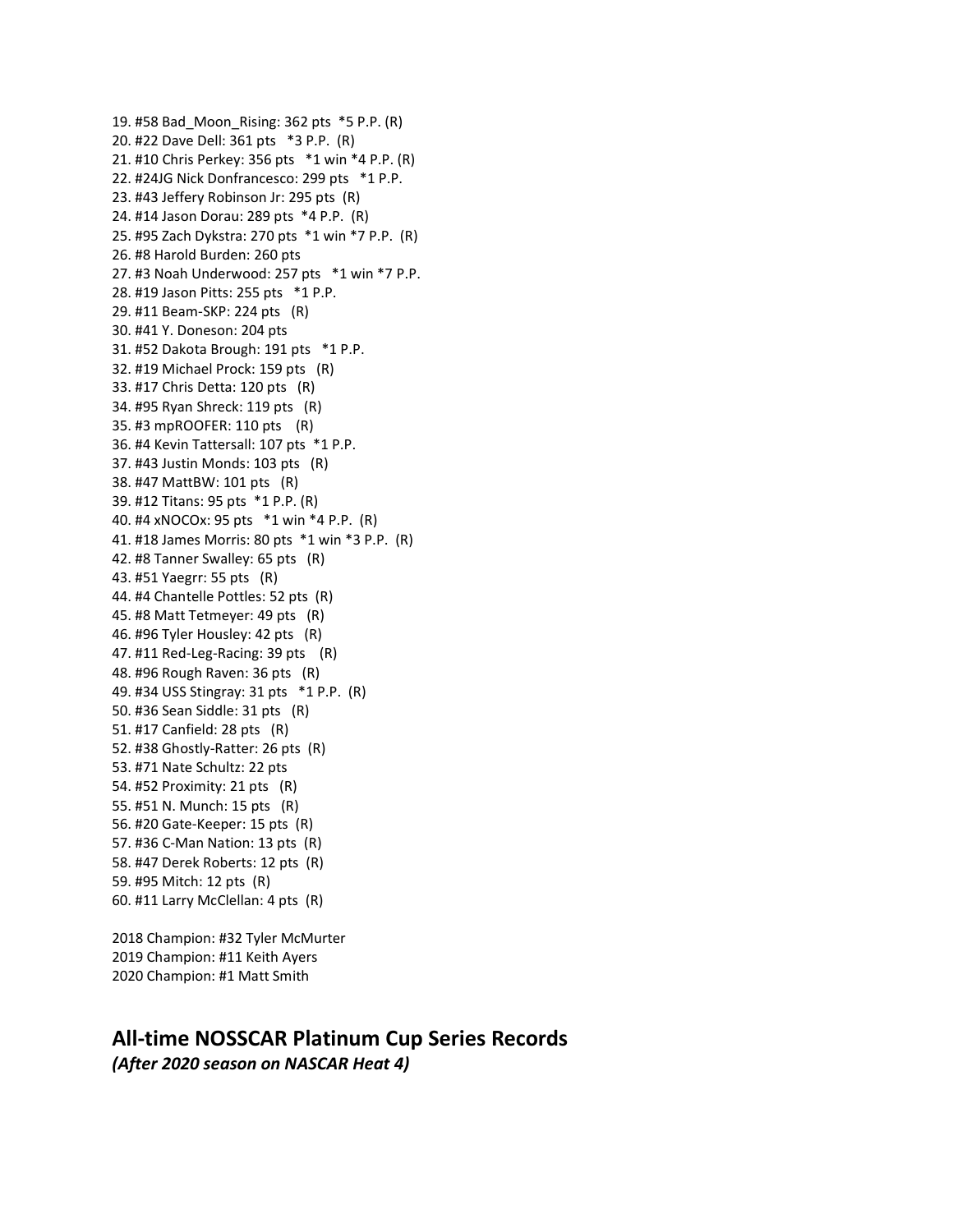#### **Most Wins in a Season**

Matt Smith: 18 Jonathan Jennings: 11 Tyler McMurter: 9 (twice) Noah Underwood: 7 Joshua Watson: 6 Nathan Scott: 5

### **Most Poles in a Season**

Jonathan Jennings: 10 Joshua Watson: 10 Matt Smith: 7 Noah Underwood: 7 Keith Ayers: 6 Tyler McMurter: 6 Nathan Scott: 6 Cody Giles: 5

#### **Most Stage Wins in a Season**

Matt Smith: 24 Jonathan Jennings: 21 Joshua Watson: 19 Noah Underwood: 16 Tyler McMurter: 12 Cody Giles: 11 Nathan Scott: 9

#### **Most Playoff Points in a Season**

Matt Smith: 99 Tyler McMurter: 61 Jonathan Jennings: 59 Joshua Watson: 52 Noah Underwood: 42 Nathan Scott: 25 Cody Giles: 22 Vintimidator: 18

#### **Most Top-5s in a Season**

Matt Smith: 28 Tyler McMurter: 26 Joshua Watson: 26 Jonathan Jennings: 19 Keith Ayers: 17 Noah Underwood: 17 Gary Englehart: 14 Joshua Colmdiaz: 11

#### **Most Top-10s in a Season**

Tyler McMurter: 35 Matt Smith: 31 Joshua Watson: 31 Joshua Colmdiaz: 29 Keith Ayers: 26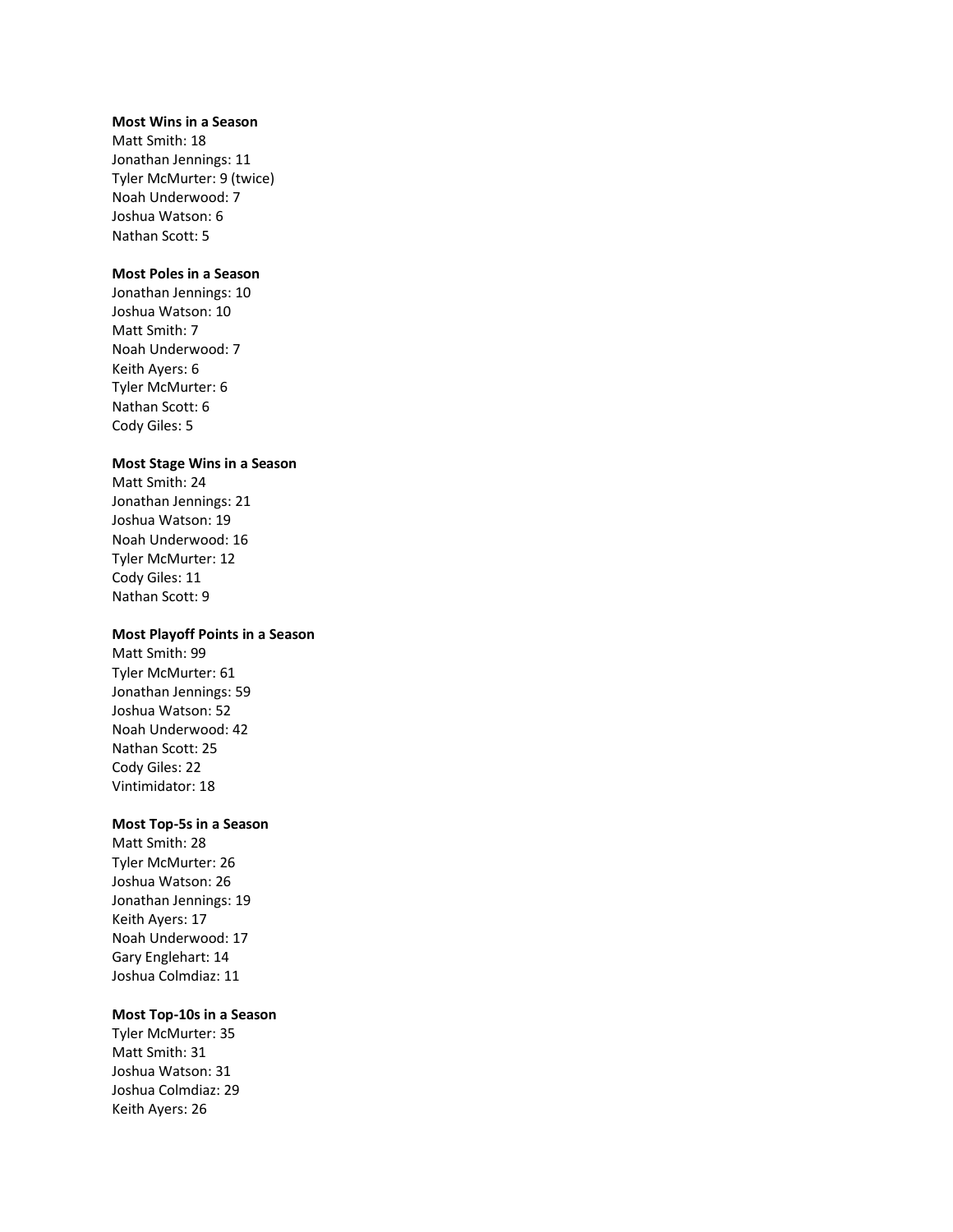Harold Burden: 25 Noah Underwood: 25 Gary Englehart: 24 Curtis Fields: 23 Jason Armstrong: 21 Cameron Norton: 21 Jonathan Jennings: 20 Kevin Tattersall: 20 Nick Donfrancesco: 19 Brett Baker: 18 Charlie Irwin: 17 Thomas Geyer: 16 Chris Ryan: 16 Alex Tesdahl: 16

#### **Most All-time Restrictor Plate Wins**

Tyler McMurter: 4 Kenny Adair: 1 Nick Donfrancesco: 1 Chase Dunn: 1 Zach Dykstra: 1 Nathan Scott: 1 Matt Smith: 1 Joshua Watson: 1 Noah Underwood: 1

### **Most All-time Short Track Wins**

*(1.1-mile ovals or shorter)* Tyler McMurter: 11 Matt Smith: 7 Jonathan Jennings: 4 Gary Englehart: 2 Nathan Scott: 2 Noah Underwood: 2 Keith Ayers: 1 Cameron Norton: 1 Chris Perkey: 1 Joshua Watson: 1 Joshua Colmdiaz: 1

#### **Most All-time Road Course Wins**

Noah Underwood: 4 Vintimidator: 3 Cody Giles: 2 Matt Smith: 1 Joshua Watson: 1

#### **All-Star Race Winners**

2018: #96 Jade Burr 2019: #21 Slade Gravitt 2020: #1 Matt Smith

**Most All-time Crown Jewel Race Wins**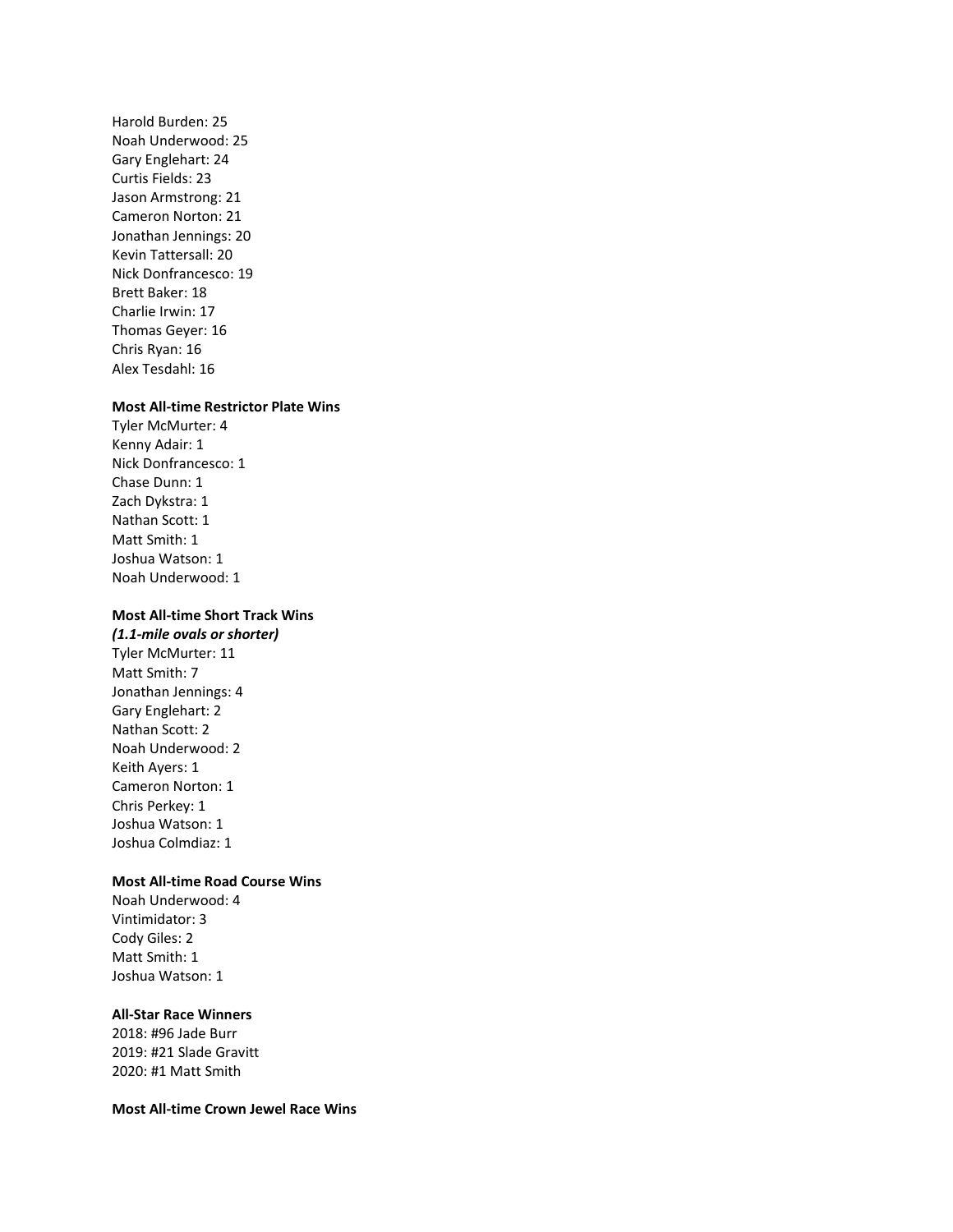#### *\*Daytona 500 \*Brickyard 400 \*Southern 500 \*Cola 600*

Tyler McMurter: 4 Matt Smith: 2 Noah Underwood: 2 Zach Dykstra: 1 Nathan Scott: 1 Cody Giles: 1 Jonathan Jennings: 1

#### **Daytona Beach 500 Winners**

2018: #2 Nathan Scott 2019: #12 Tyler McMurter 2020: #95 Zach Dykstra

#### **Brickyard 400 Winners**

2018: #48 Noah Underwood 2019: #12 Tyler McMurter 2020: #1 Matt Smith

#### **Southern 500 (Darlington) Winners**

2018: #32 Tyler McMurter 2019: #12 Tyler McMurter 2020: #1 Matt Smith

#### **Cola 600 (Charlotte) Winners**

2018: #18 Cody Giles 2019: #21 Jonathan Jennings 2020: #37 Noah Underwood

#### **All-time NOSSCAR Platinum Cup Series Wins List**

Tyler McMurter: 22 Matt Smith: 18 Noah Underwood: 12 Jonathan Jennings: 11 Joshua Watson: 6 Keith Ayers: 5 Nathan Scott: 5 Cody Giles: 4 Jimmie Best: 3 Gary Englehart: 3 Vintimidator: 3 Nick Donfrancesco: 2 Cameron Norton: 2 Chase Dunn: 1 Pillsbury: 1 Alex Tesdahl: 1 Slade Gravitt: 1 Dale: 1 Kenny Adair: 1 Earl Whitebread: 1 Tony Cammarata: 1 Zach Dykstra: 1 James Morris: 1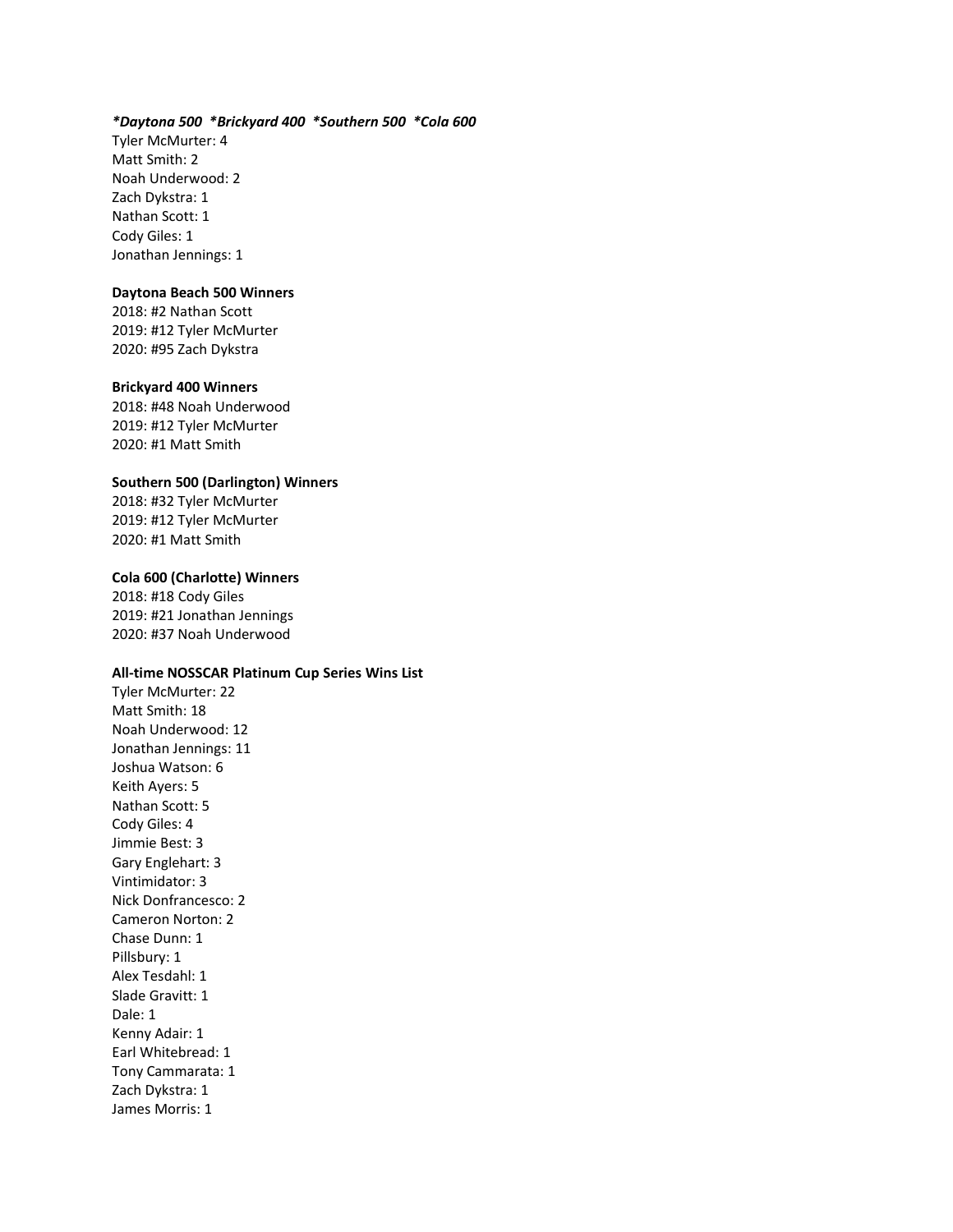xNOCOx: 1 Chris Perkey: 1 Joshua Colmdiaz: 1 Jordan Green: 1

#### **All-time NOSSCAR Platinum Cup Series Pole List**

Tyler McMurter: 11 Noah Underwood: 11 Jonathan Jennings: 10 Joshua Watson: 10 Matt Smith: 8 Keith Ayers: 7 Cody Giles: 7 Nathan Scott: 6 Nick Donfrancesco: 4 Vintimidator: 3 Cameron Norton: 3 Chris Perkey: 3 Anthony Tripi: 3 Jessie Carlson: 2 Joshua Colmdiaz: 2 Zach Dykstra: 2 Kenny Adair: 1 Chase Dunn: 1 Jake Innes: 1 BC-Racer-Kid: 1 Pat Dale: 1 Patrick Hazelett: 1 Wide Open: 1 Jimmie Best: 1 Slade Gravitt: 1 Tony Cammarata: 1 Harold Burden: 1 Trei Hollywood: 1 Charlie Irwin: 1 USS Stingray: 1 Michael Prock: 1 Justin Monds: 1 Chris Pendell: 1 Jordan Green: 1

#### **All-time Most NPCS Stage Wins**

Tyler McMurter: 26 Noah Underwood: 25 Matt Smith: 24 Jonathan Jennings: 21 Joshua Watson: 19 Cody Giles: 14 Nick Donfrancesco: 13 Nathan Scott: 9 Keith Ayers: 8 Harold Burden: 7 Vintimidator: 6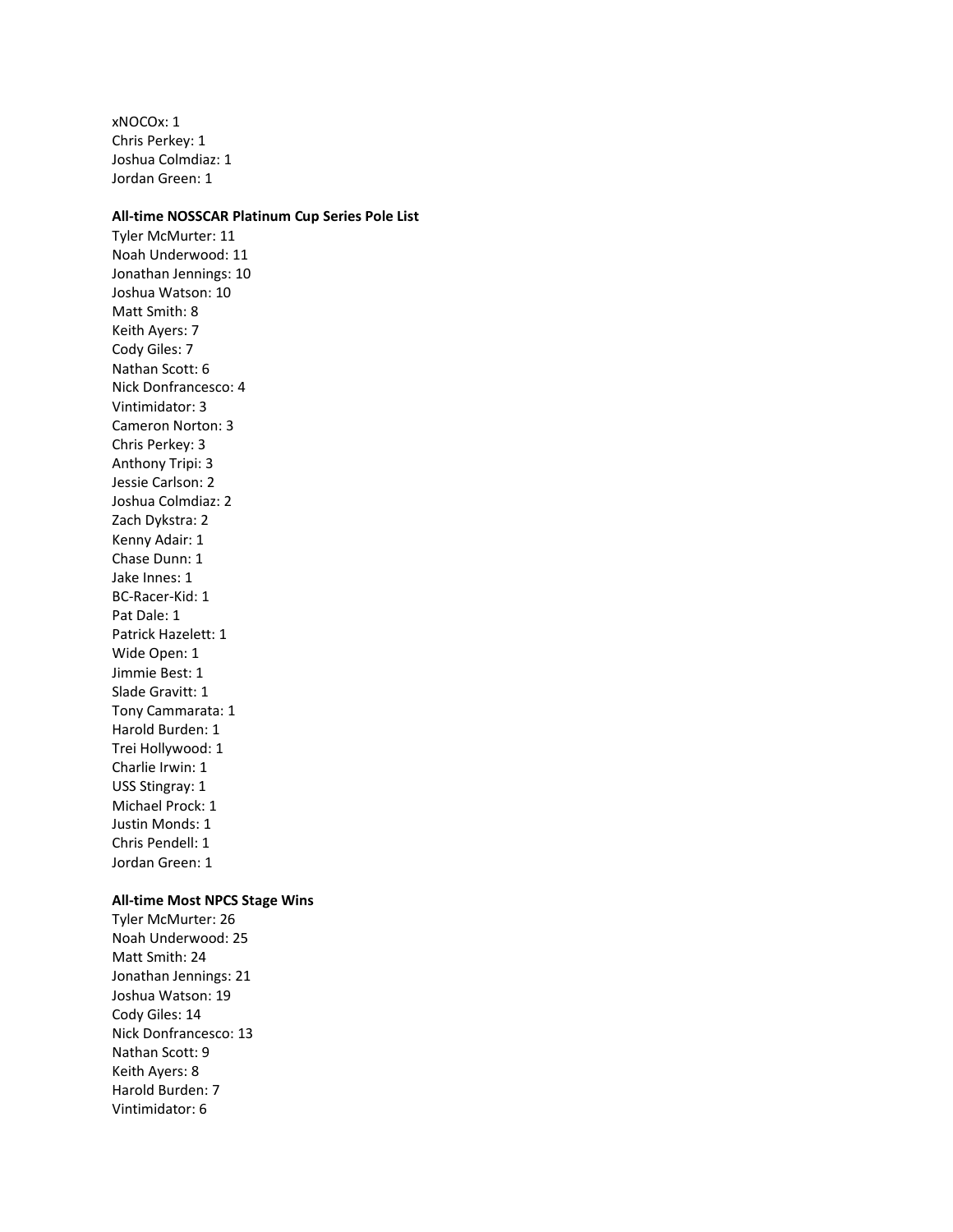Cameron Norton: 6 Jimmie Best: 3 Tony Cammarata: 3 Joshua Colmdiaz: 3 Zach Dykstra: 3 Gary Englehart: 3 Charlie Irwin: 3 Bad-Moon-Rising: 3 Jason Dorau: 2 Chris Pendell: 2 Pillsbury: 2 Timmy Brown: 1 Patrick Hazelett: 1 Jason Keffer: 1 Trevor Lane: 1 Wide Open: 1 Jason Armstrong: 1 Pat Dale: 1 Brad Dove: 1 Dave Marks Jr: 1 Zander Zaidel: 1 Jordan Rotton: 1 Curtis Fields: 1 USS Stingray: 1 Dave Dell: 1 xNOCOx: 1 Chris Ryan: 1 Thomas Geyer: 1 Jessie Carlson: 1

# **2021 NOSSCAR Platinum Cup Series Race Results**

**2021 NOSSCAR Legends Race Feb. 5** 1. #48 Nick Donfrancesco 2. #6 Jessie Carlson 3. #22 Dave Dell 4. #24 Tyler McMurter 5. #10 Jason Armstrong 6. #77 Ayrton Frederick 7. #8 Joshua Watson 8. #9 Joshua Colmdiaz 9. #2 Jason Dorau 10. #88 Cameron Norton 11. #18 Jeffery Robinson Jr. 12. #17 Alex Tesdahl 13. #95 Dave Marks Jr. \*POLE 14. #19 Ryan Shreck

### **Race 1: Daytona 500 Feb. 12**

1. Brett Baker 2. Matt Smith 3. Joshua Watson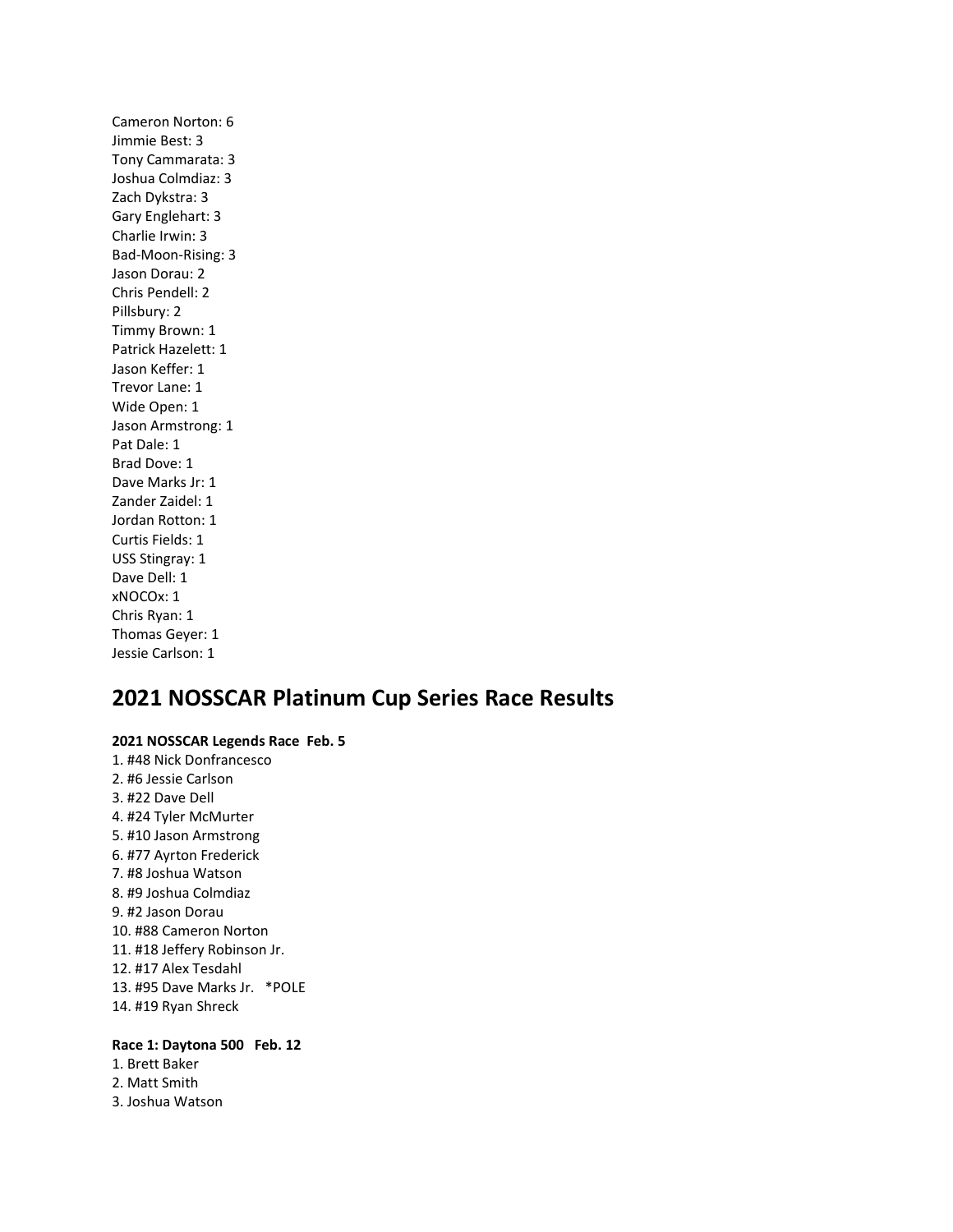4. Tyler McMurter 5. Aaron Garcia \*POLE 6. Steve Yavorski 7. Dave Dell 8. Harold Burden 9. Joshua Colmdiaz 10. Kyle Bowers 11. Jessie Carlson 12. Cameron Norton 13. Jordan Dworaczyk 14. Jason Dorau 15. Bradley Gilleland 16. Steven Corley 17. Dustin Franklin 18. Ayrton Frederick 19. Jason Armstrong 20. Timmy Brown 21. Dave Marks Jr. 22. Rob Oglesby 23. Jeffery Robinson Jr. 24. Robert Lohman Sr. 25. Ryan Shreck 26. Thomas Cohick 27. Tanner Gray 28. Trei Hollywood 29. Beam-SKP 30. Thomas Geyer 31. Alex Tesdahl (DNS) 32. Jordan Rotton (DNS) 33. Dustin McClintlock (DNS) 34. Nick Donfrancesco (DNS) STAGE 1: 1. Matt Smith 2. Steve Yavorski 3. Jason Dorau 4. Bradley Gilleland 5. Jordan Dworaczyk 6. Brett Baker 7. Harold Burden 8. Cameron Norton 9. Jessie Carlson 10. Dave Dell STAGE 2: 1. Brett Baker 2. Steven Corley 3. Bradley Gilleland 4. JCR\_Clashin 5. Dave Dell

- 6. Joshua Colmdiaz
- 7. Steve Yavorski
- 8. Jason Dorau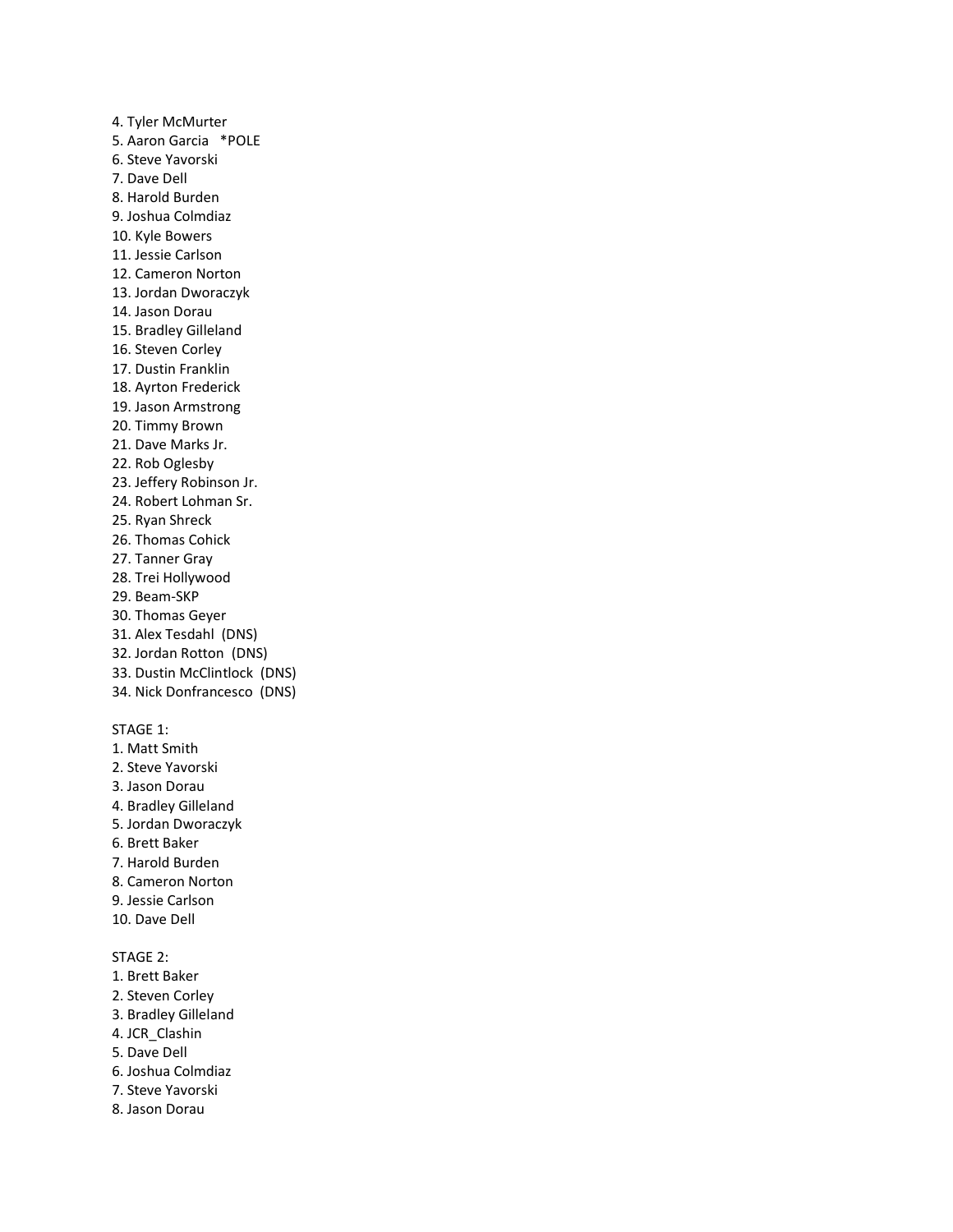9. Jessie Carlson 10. Kyle Bowers

### **Race 2: Mid-Ohio Feb. 19**

1. Jessie Carlson \*POLE 2. Thomas Cohick 3. Tyler McMurter 4. Matt Smith 5. Joshua Colmdiaz 6. Ayrton Frederick 7. Jordan Green 8. Joshua Watson 9. Jeffery Robinson Jr. 10. Jason Dorau 11. Kevin Tattersall 12. Jordan Dworaczyk 13. Dave Dell 14. Dustin Franklin 15. Jason Armstrong 16. Cameron Norton 17. Alex Tesdahl 18. Kaitlyn Lohr 19. Aaron Garcia 20. Steve Yavorski 21. Kyle Bowers 22. Ryan Shreck 23. Bradley Gilleland 24. Nick Donfrancesco 25. Jordan Rotton STAGE 1: 1. Jessie Carlson 2. Thomas Cohick 3. Tyler McMurter 4. Ayrton Frederick 5. Joshua Colmdiaz 6. Joshua Watson 7. Cameron Norton

- 8. Jason Dorau
- 9. Dustin Franklin
- 10. Jordan Dworaczyk

- 1. Jessie Carlson
- 2. Ayrton Frederick
- 3. Thomas Cohick
- 4. Tyler McMurter
- 5. Joshua Colmdiaz
- 6. Joshua Watson 7. Dustin Franklin
- 
- 8. Jordan Dworaczyk
- 9. Cameron Norton
- 10. Jeffery Robinson Jr.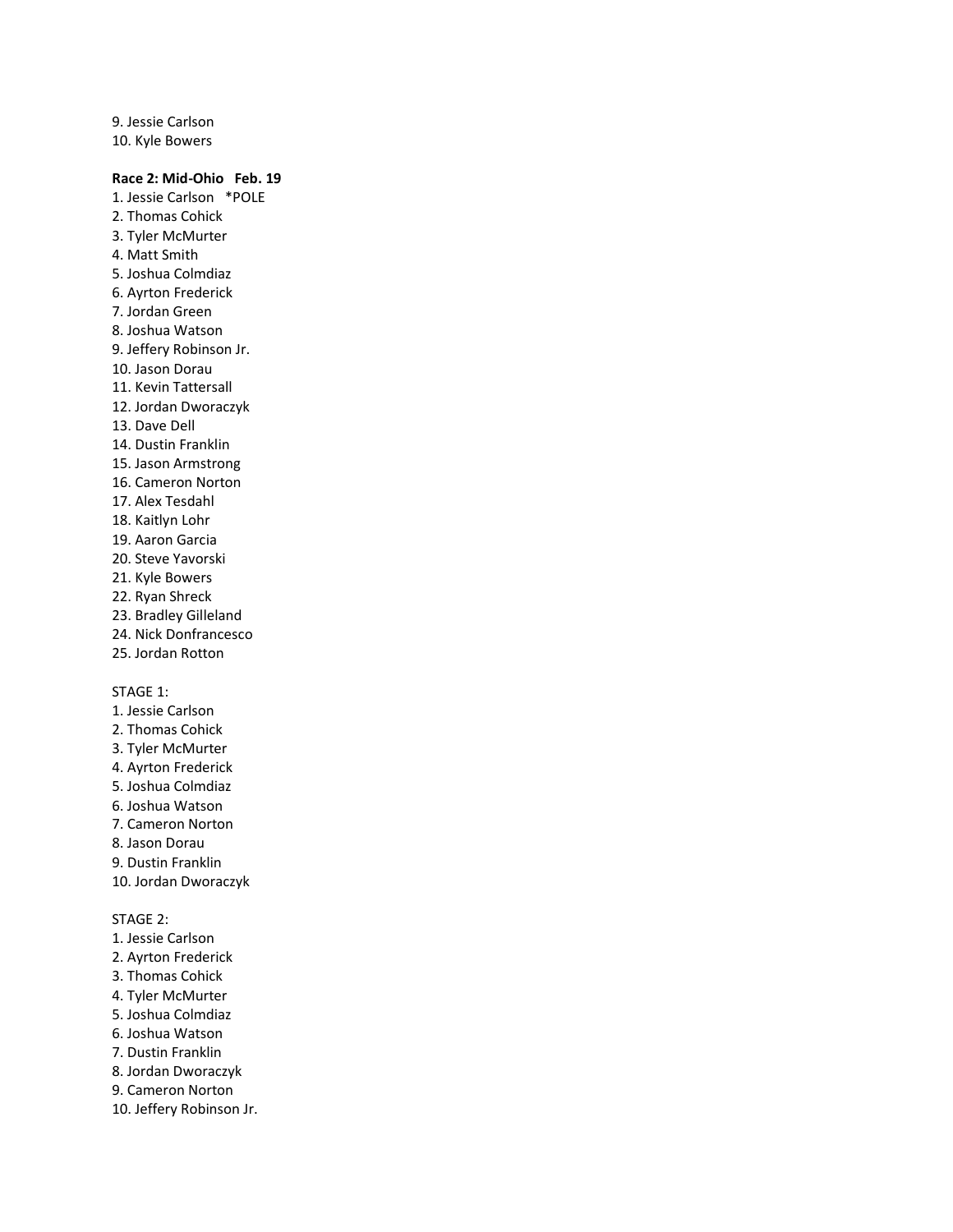**Race 3: Homestead-Miami Feb. 19** 1. Matt Smith 2. Joshua Watson 3. Jordan Dworaczyk 4. Kyle Bowers 5. Tyler McMurter 6. Brett Baker 7. Jeffery Robinson Jr. 8. Jason Dorau 9. Steve Yavorski 10. Jessie Carlson 11. Jordan Green 12. Alex Tesdahl 13. Dave Dell 14. Kevin Tattersall 15. Jason Armstrong 16. Cameron Norton 17. Dave Marks Jr. 18. Joshua Colmdiaz \*POLE 19. Thomas Cohick 20. Ayrton Frederick 21. Ryan Shreck 22. Kaitlyn Lohr 23. Nick Donfrancesco 24. Bradley Gilleland 25. Dustin Franklin 26. Daniel McGriff STAGE 1: 1. Matt Smith

- 2. Jordan Dworaczyk
- 3. Jessie Carlson
- 4. Kyle Bowers
- 5. Thomas Cohick
- 6. Steve Yavorski
- 7. Joshua Colmdiaz
- 8. Kevin Tattersall
- 9. Tyler McMurter
- 10. Jeffery Robinson Jr.

- 1. Matt Smith
- 2. Jordan Dworaczyk
- 3. Kyle Bowers
- 4. Joshua Watson
- 5. Tyler McMurter
- 6. Kevin Tattersall
- 7. Jessie Carlson
- 8. Brett Baker
- 9. Jordan Green
- 10. Jason Dorau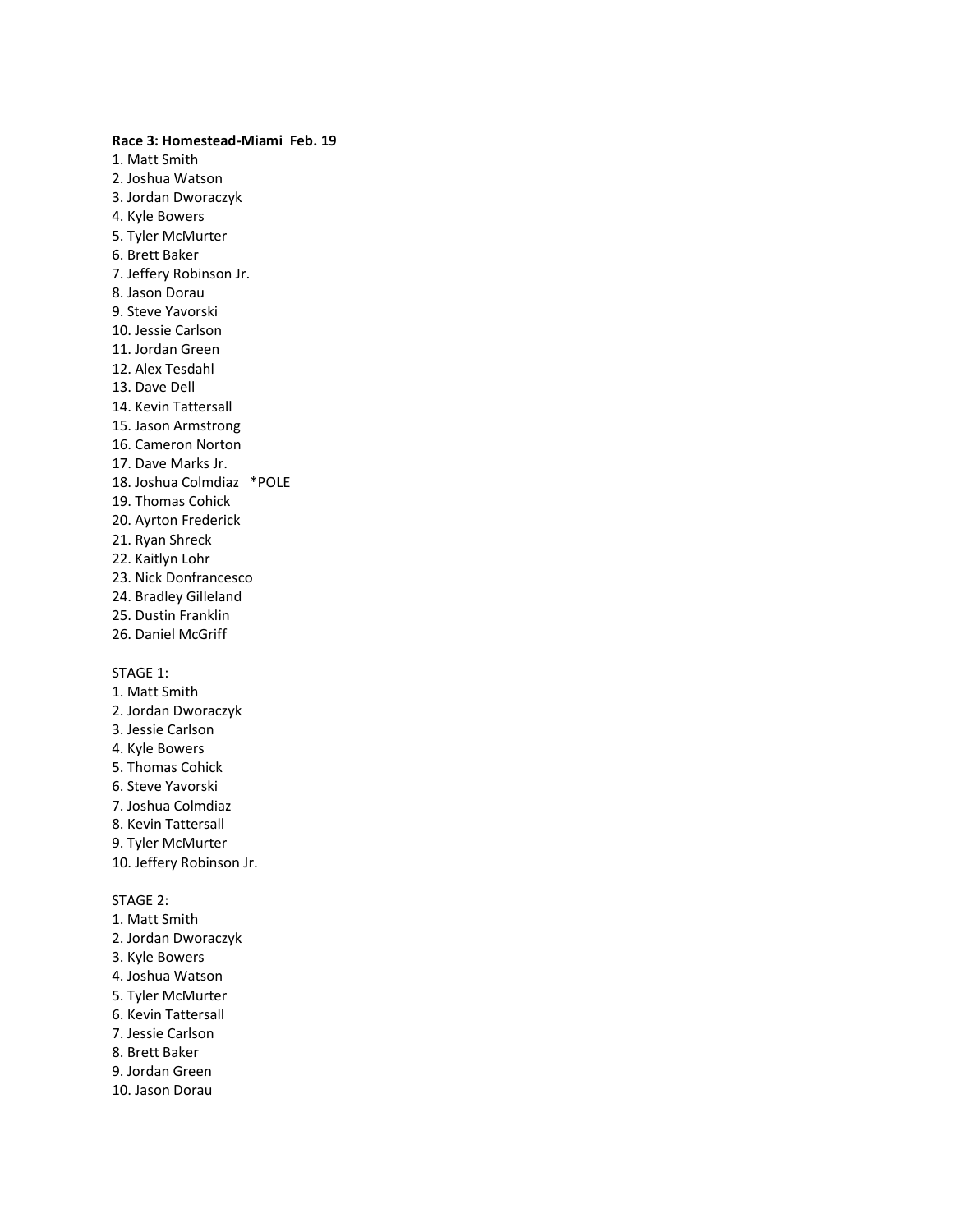# **Race 4: Phoenix Feb. 26** 1. Jordan Dworaczyk 2. Joshua Watson 3. Matt Smith 4. Thomas Cohick \*POLE 5. Dustin Franklin 6. Joshua Colmdiaz 7. Jessie Carlson 8. Steve Yavorski 9. Ayrton Frederick 10. Jason Dorau 11. Dave Dell 12. Aaron Garcia 13. Jason Armstrong 14. Cameron Norton 15. Jordan Rotton 16. Tyler McMurter 17. Jeffery Robinson Jr. 18. Alex Tesdahl 19. Bradley Gilleland 20. Harold Burden 21. Ryan Shreck 22. Timmy Brown 23. Dave Marks Jr. 24. Brett Baker 25. Y. Doneson STAGE 1: 1. Joshua Watson 2. Steve Yavorski 3. Matt Smith 4. Dave Dell 5. Dustin Franklin 6. Jessie Carlson 7. Joshua Colmdiaz 8. Jeffery Robinson Jr. 9. Jason Armstrong 10. Tyler McMurter STAGE 2: 1. Jordan Dworaczyk 2. Matt Smith 3. Joshua Watson

- 4. Joshua Colmdiaz
- 5. Thomas Cohick
- 6. Steve Yavorski
- 7. Dustin Franklin
- 8. Jessie Carlson
- 9. Jason Armstrong
- 10. Cameron Norton

**Race 5: Las Vegas Feb. 26** 1. Matt Smith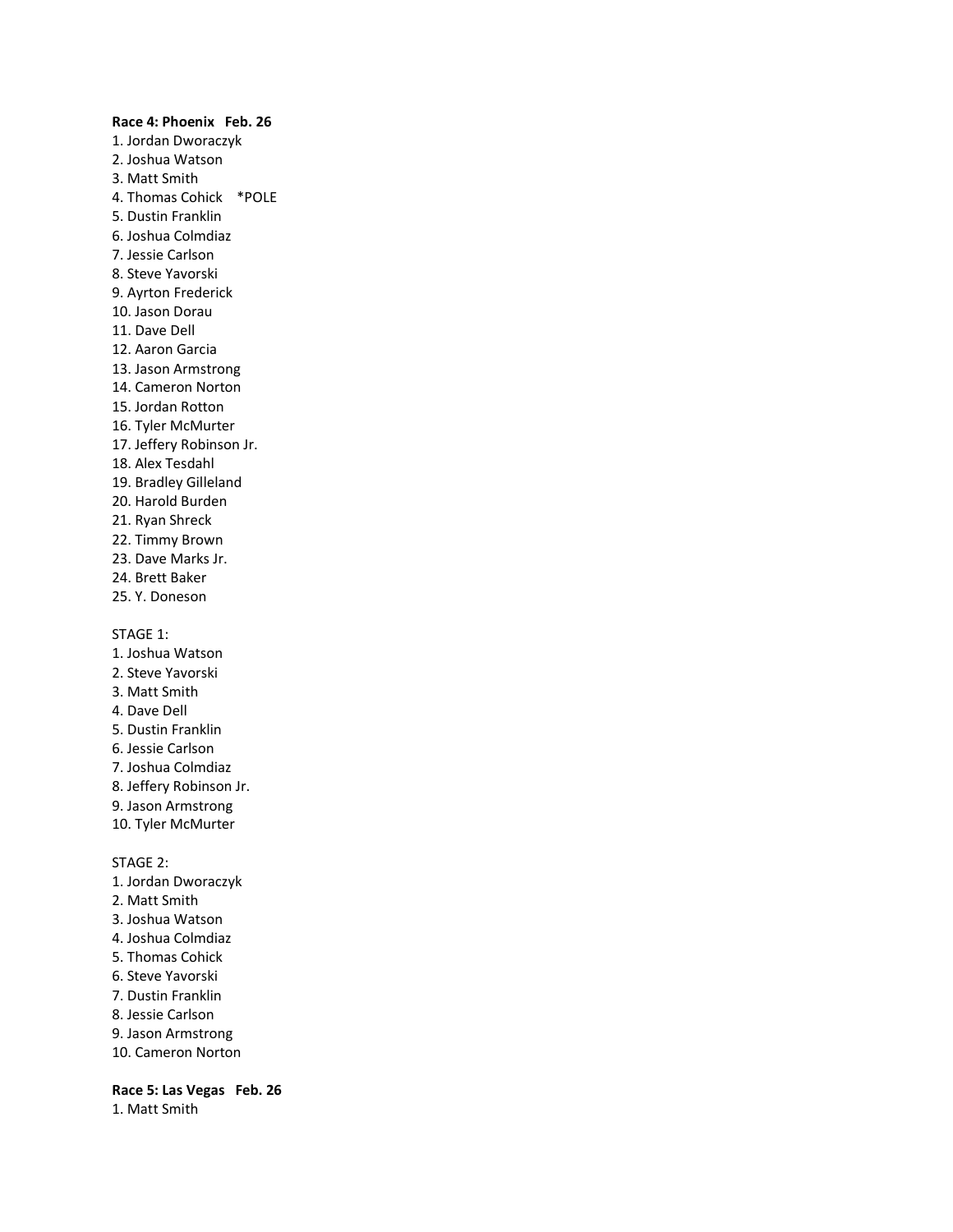2. Thomas Cohick 3. Kyle Bowers 4. Ayrton Frederick 5. Bradley Gilleland 6. Alex Tesdahl 7. Steve Yavorski 8. Harold Burden 9. Tyler McMurter 10. Cameron Norton 11. Timmy Brown 12. Jessie Carlson 13. Jordan Rotton 14. Jason Dorau 15. Dustin Franklin \*POLE 16. Kevin Tattersall 17. Joshua Watson 18. Aaron Garcia 19. Jordan Dworaczyk 20. Dave Dell 21. Ryan Shreck 22. Jason Armstrong 23. Joshua Colmdiaz 24. Dave Marks Jr. 25. Jeffery Robinson Jr. 26. Brett Baker

#### STAGE 1:

- 1. Jordan Dworaczyk 2. Joshua Watson 3. Kyle Bowers 4. Matt Smith 5. Dustin Franklin 6. Jessie Carlson 7. Thomas Cohick 8. Ayrton Frederick 9. Kevin Tattersall 10. Jason Dorau STAGE 2: 1. Thomas Cohick
- 2. Jordan Dworaczyk
- 3. Dustin Franklin
- 4. Jessie Carlson
- 5. Kyle Bowers
- 6. Jason Dorau
- 7. Jordan Rotton
- 8. Joshua Watson
- 9. Tyler McMurter
- 10. Bradley Gilleland

### **Race 6: Atlanta Mar. 5**

1. Joshua Watson 2. Matt Smith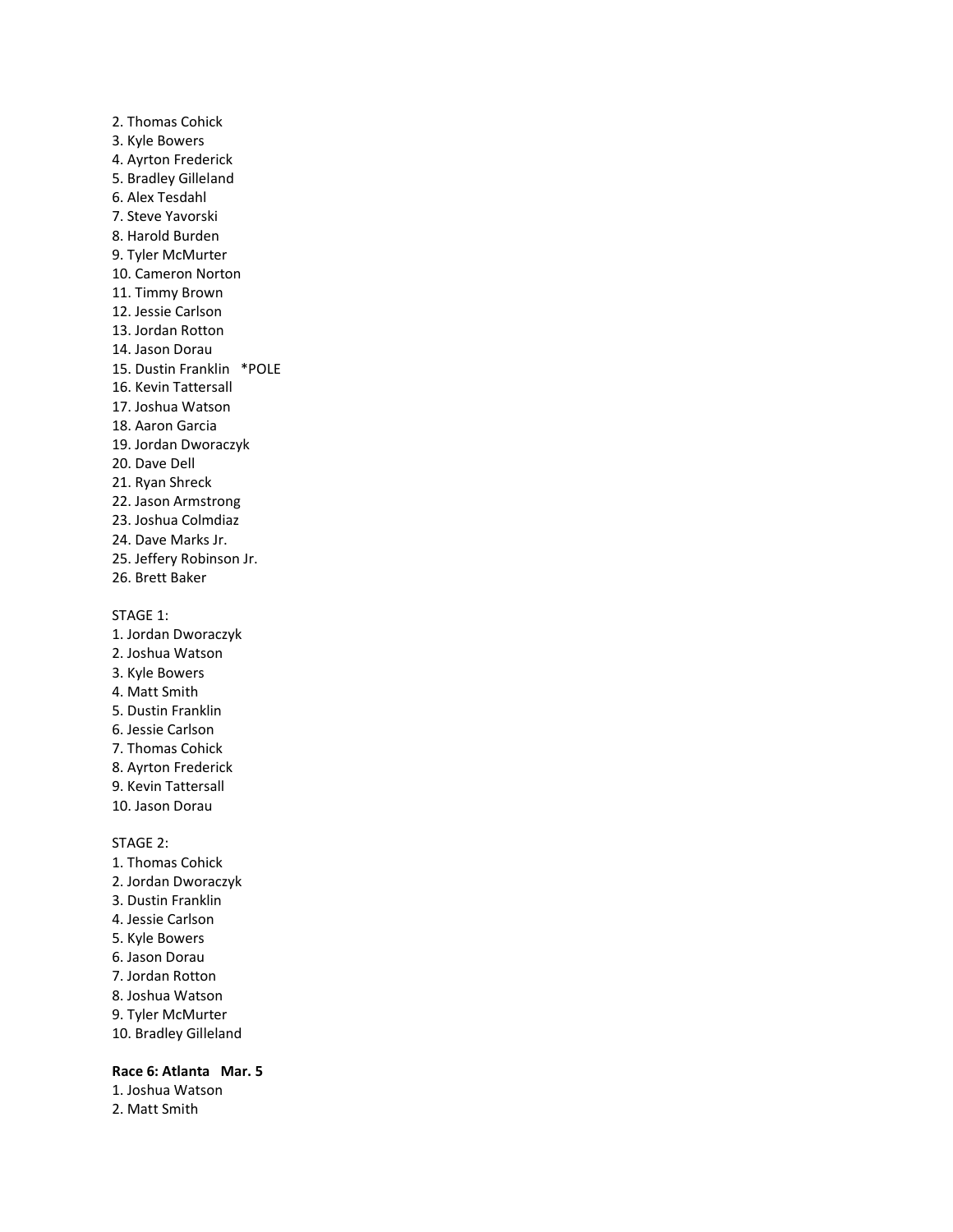3. Donny McBride Jr. 4. Thomas Cohick 5. Kevin Tattersall 6. Jason Dorau 7. Tyler McMurter \*POLE 8. Dave Dell 9. Steve Yavorski 10. Jason Armstrong 11. Timmy Brown 12. Brett Baker 13. Joshua Colmdiaz 14. Cameron Norton 15. Ayrton Frederick 16. Jeffery Robinson Jr. 17. Trei Hollywood 18. Ryan Shreck 19. Jessie Carlson 20. Aaron Garcia 21. Jordan Green 22. Jordan Rotton 23. Alex Tesdahl 24. Bradley Gilleland STAGE 1: 1. Kevin Tattersall 2. Matt Smith 3. Jessie Carlson

- 4. Joshua Watson
- 5. Jason Dorau
- 6. Thomas Cohick
- 7. Joshua Colmdiaz
- 8. Donny McBride Jr.
- 9. Brett Baker
- 10. Jeffery Robinson Jr.

STAGE 2:

- 1. Matt Smith 2. Thomas Cohick 3. Kevin Tattersall 4. Joshua Watson 5. Jason Dorau 6. Donny McBride Jr. 7. Steve Yavorski 8. Tyler McMurter 9. Brett Baker
- 10. Dave Dell
- 

#### **Race 7: Canadian Tire Motorsport Park Mar. 5**

- 1. Matt Smith
- 2. Jessie Carlson \*POLE
- 3. Tyler McMurter
- 4. Ayrton Frederick
- 5. Joshua Watson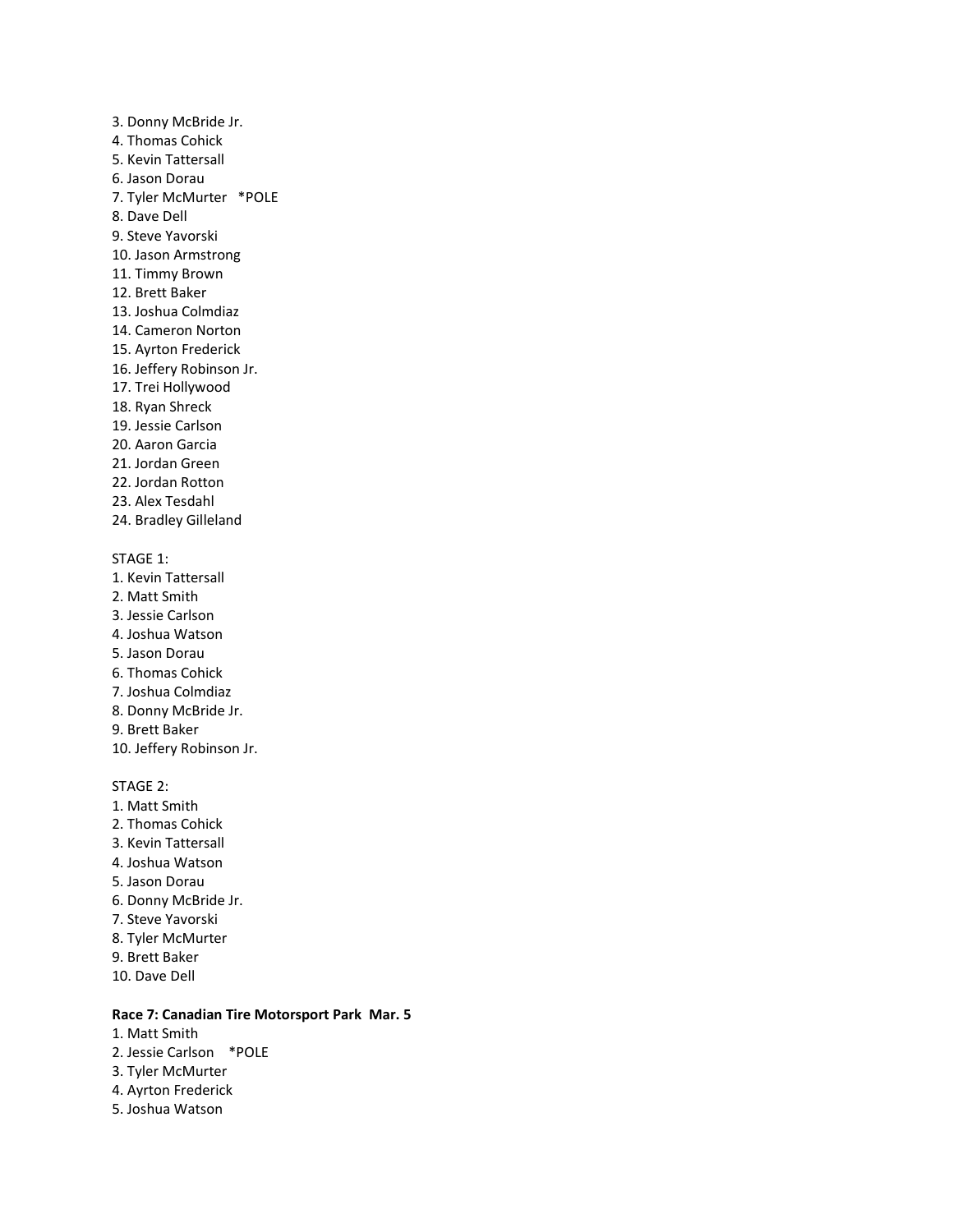# 6. Donny McBride Jr. 7. Rob Shinn 8. Joshua Colmdiaz 9. Thomas Cohick 10. Kyle Bowers 11. Trei Hollywood 12. Dustin Franklin 13. Jason Armstrong 14. Cameron Norton 15. Jason Dorau 16. Timmy Brown 17. Dave Dell 18. Jeffery Robinson Jr. 19. Ryan Shreck 20. Brett Baker 21. Jordan Green 22. Dave Marks Jr. 23. Harold Burden 24. Jordan Rotton 25. Alex Tesdahl 26. Kevin Tattersall STAGE 1: 1. Jessie Carlson 2. Tyler McMurter 3. Matt Smith 4. Joshua Watson 5. Joshua Colmdiaz 6. Thomas Cohick 7. Kyle Bowers 8. Dave Dell 9. Donny McBride Jr. 10. Jason Dorau STAGE 2: 1. Jessie Carlson 2. Tyler McMurter 3. Matt Smith 4. Donny McBride Jr. 5. Joshua Watson 6. Ayrton Frederick

- 7. Kyle Bowers
- 8. Jason Dorau
- 9. Joshua Colmdiaz
- 10. Trei Hollywood

### **Race 8: Martinsville Mar. 12**

1. Jason Dorau 2. Joshua Colmdiaz \*POLE 3. Joshua Watson 4. Tyler McMurter 5. Alex Tesdahl 6. Kyle Bowers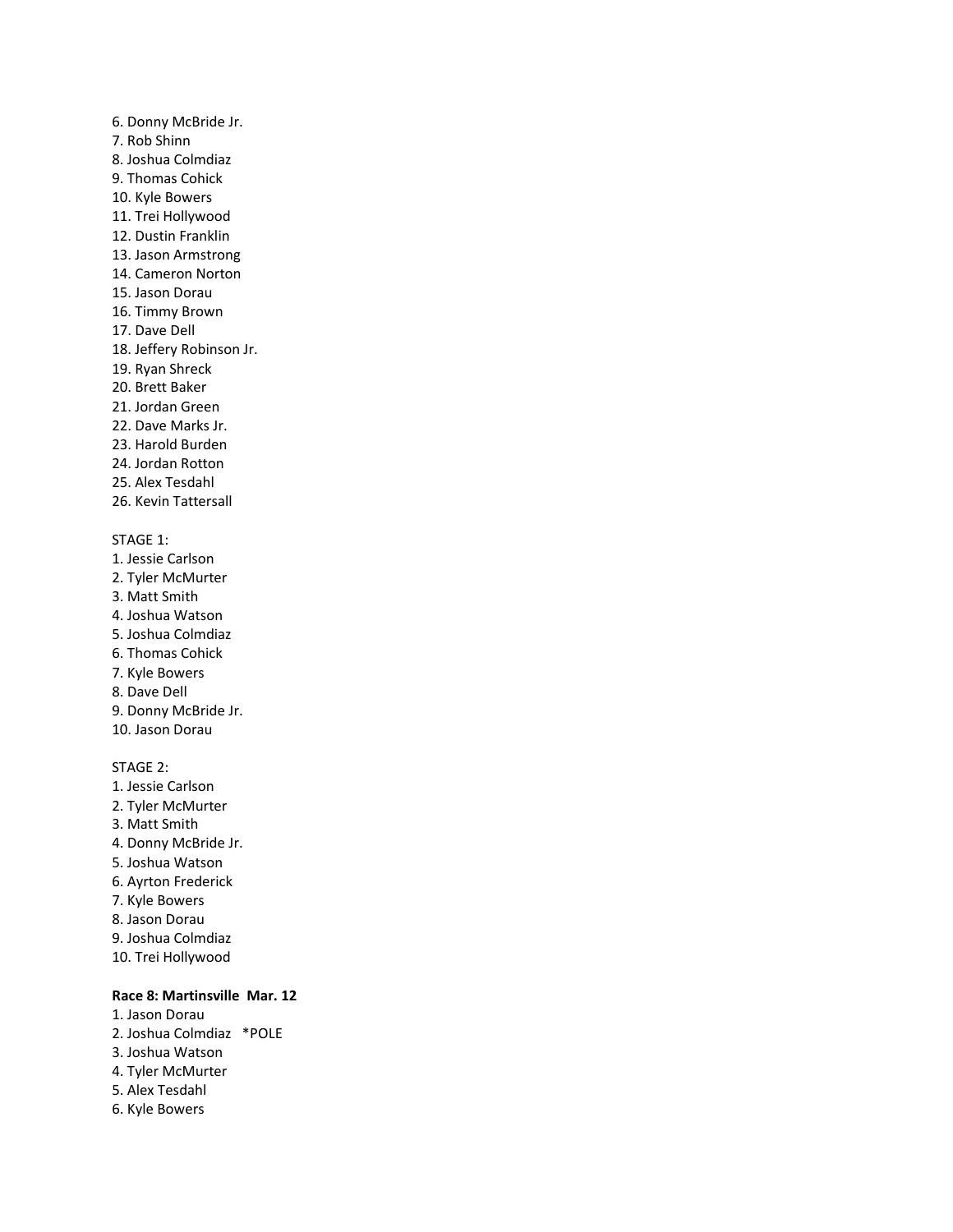7. Donny McBride Jr. 8. Jessie Carlson 9. Jason Armstrong 10. Ayrton Frederick 11. Aaron Garcia 12. Dave Marks Jr. 13. Shawn Lucas 14. Ryan Shreck 15. Trei Hollywood 16. Dustin Franklin 17. Jordan Rotton 18. Cameron Norton 19. Bradley Gilleland 20. Jeffery Robinson Jr.

#### STAGE 1:

1. Jason Dorau 2. Joshua Colmdiaz 3. Joshua Watson 4. Tyler McMurter 5. Donny McBride Jr. 6. Dustin Franklin 7. Jessie Carlson 8. Kyle Bowers 9. Ayrton Frederick 10. Alex Tesdahl

STAGE 2:

- 1. Jason Dorau 2. Joshua Watson
- 3. Joshua Colmdiaz
- 4. Tyler McMurter
- 5. Kyle Bowers
- 6. Ayrton Frederick
- 7. Donny McBride Jr.
- 8. Alex Tesdahl
- 9. Jessie Carlson
- 10. Jason Armstrong

### **Race 9: Bristol Mar. 12**

1. Tyler McMurter 2. Alex Tesdahl 3. Steve Yavorski 4. Jason Dorau 5. Matt Smith 6. Donny McBride Jr. 7. Joshua Colmdiaz 8. Ryan Shreck 9. Jessie Carlson 10. Kyle Bowers 11. Jason Armstrong 12. Cameron Norton 13. Dave Marks Jr.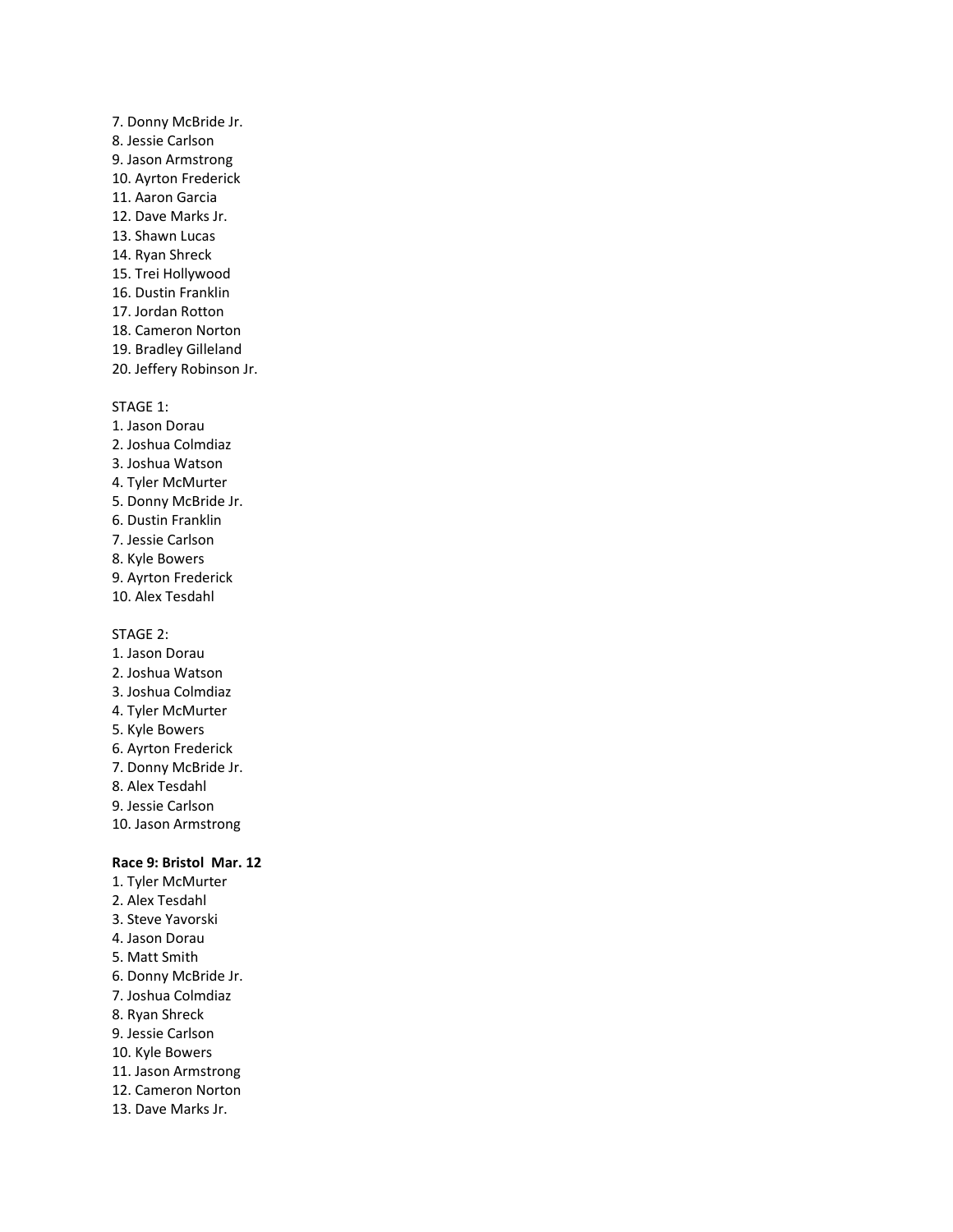- 14. Joshua Watson \*POLE
- 15. Jordan Rotton
- 16. Aaron Garcia
- 17. Ayrton Frederick
- 18. Brett Baker
- 19. Jeffery Robinson Jr.
- 20. Harold Burden
- 21. Timmy Brown

### STAGE 1:

- 1. Joshua Colmdiaz
- 2. Steve Yavorski
- 3. Jason Dorau
- 4. Alex Tesdahl
- 5. Joshua Watson
- 6. Matt Smith
- 7. Tyler McMurter
- 8. Jessie Carlson
- 9. Ryan Shreck
- 10. Cameron Norton

### STAGE 2:

- 1. Matt Smith
- 2. Steve Yavorski
- 3. Joshua Colmdiaz
- 4. Jason Dorau
- 5. Tyler McMurter
- 6. Alex Tesdahl
- 7. Ryan Shreck
- 8. Donny McBride Jr.
- 9. Jessie Carlson
- 10. Jason Armstrong

### **Race 10: Richmond Mar. 19**

- 1. Matt Smith
- 2. Donny McBride Jr.
- 3. Jason Dorau
- 4. Dave Dell
- 5. Tyler McMurter
- 6. Dustin Franklin
- 7. Jason Armstrong
- 8. Ayrton Frederick
- 9. Joshua Colmdiaz
- 10. Timmy Brown
- 11. Alex Tesdahl
- 12. Ryan Shreck
- 13. Jackson Stotts
- 14. Cameron Norton \*POLE
- 15. Jeffery Robinson Jr.
- 16. Trei Hollywood
- 17. Jordan Rotton
- 18. Aaron Garcia
- 19. Bradley Gilleland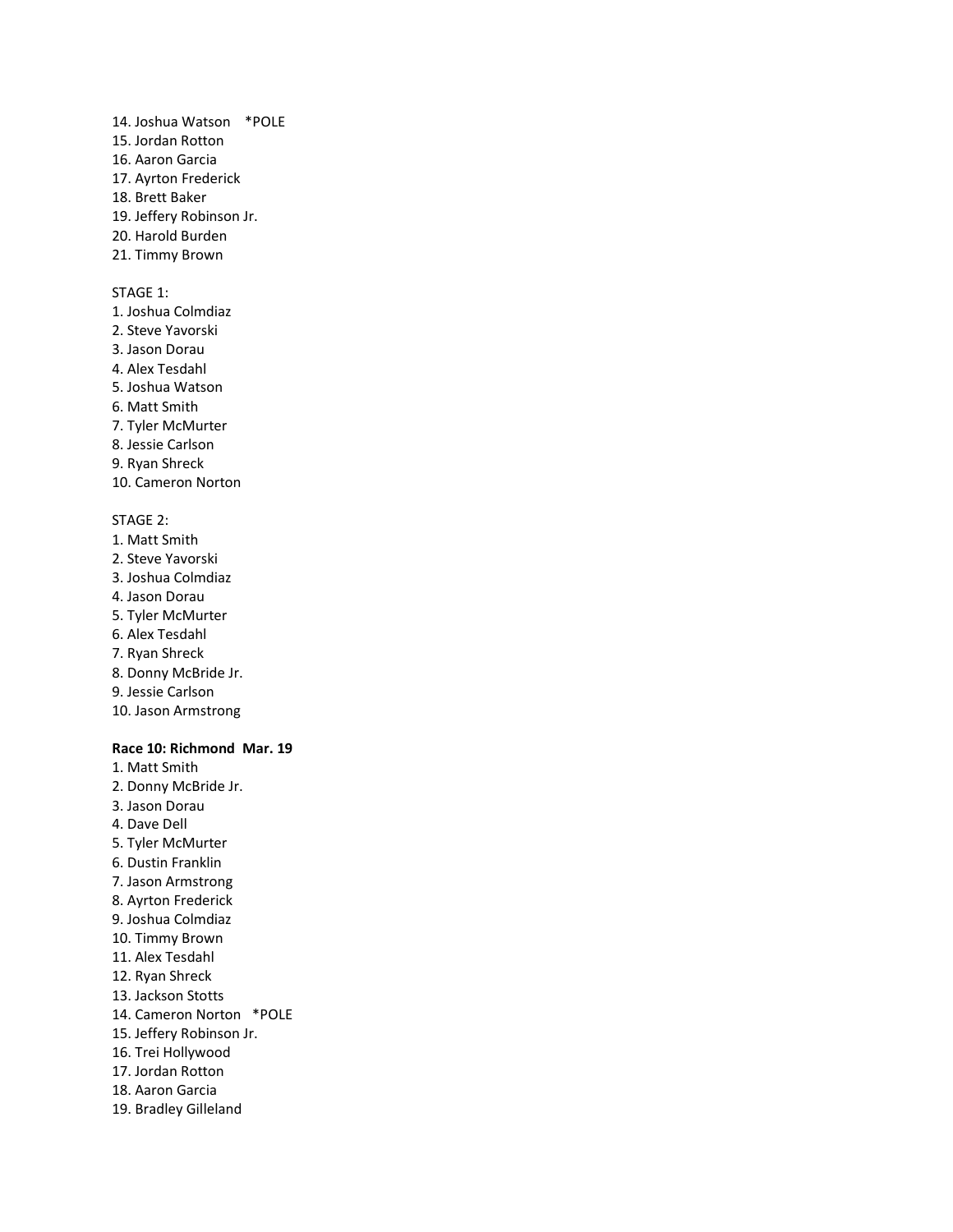20. Dave Marks Jr. 21. Jessie Carlson

STAGE 1:

- 1. Matt Smith
- 2. Jason Dorau
- 3. Tyler McMurter
- 4. Donny McBride Jr.
- 5. Ayrton Frederick
- 6. Joshua Colmdiaz
- 7. Dustin Franklin
- 8. Dave Dell
- 9. Jackson Stotts
- 10. Alex Tesdahl

STAGE 2:

- 1. Matt Smith
- 2. Jason Dorau
- 3. Tyler McMurter
- 4. Dave Dell
- 5. Joshua Colmdiaz
- 6. Donny McBride Jr.
- 7. Ayrton Frederick
- 8. Jason Armstrong
- 9. Dustin Franklin
- 10. Timmy Brown

#### **Race 11: Talladega Mar. 19**

- 1. Kyle Bowers 2. Matt Smith 3. Alex Tesdahl 4. Steve Yavorski 5. Dave Dell 6. Cameron Norton 7. Tyler McMurter 8. Jordan Rotton 9. Gotheem 10. Ayrton Frederick 11. Joshua Colmdiaz 12. Dustin Franklin 13. Kaitlyn Lohr 14. Donny McBride Jr. 15. Jason Dorau 16. Timmy Brown 17. Tanner Gray 18. Jason Armstrong \*POLE 19. Dave Marks Jr. 20. Ryan Shreck 21. Jeffery Robinson Jr. 22. Trei Hollywood 23. Bradley Gilleland
- 24. Jessie Carlson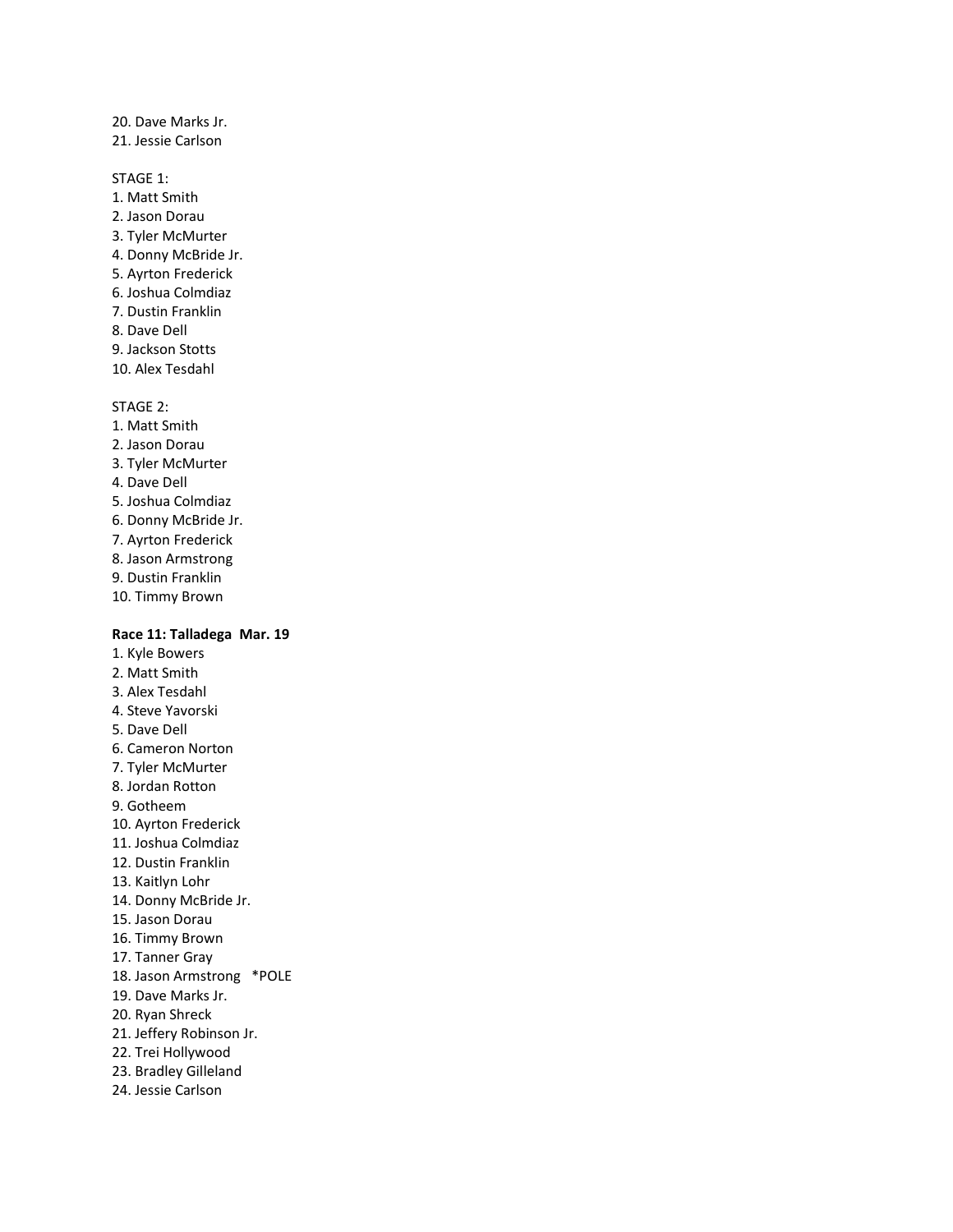- STAGE 1:
- 1. Dustin Franklin 2. Jordan Rotton 3. Tyler McMurter 4. Alex Tesdahl
- 5. Matt Smith
- 6. Ayrton Frederick
- 7. Kyle Bowers
- 8. Joshua Colmdiaz
- 9. Jason Dorau
- 10. Jeffery Robinson Jr.
- STAGE 2:
- 1. Ayrton Frederick 2. Donny McBride Jr. 3. Matt Smith 4. Gotheem 5. Dave Dell 6. Alex Tesdahl 7. Tyler McMurter 8. Kyle Bowers 9. Cameron Norton
- 10. Joshua Colmdiaz

### **Race 12: Kansas Mar. 26**

- 1. Jordan Rotton 2. Tyler McMurter \*POLE 3. Alex Tesdahl 4. Jason Dorau 5. Dave Dell 6. Aaron Garcia 7. Rumble-Strip 8. Jeffery Robnson Jr. 9. Jessie Carlson 10. Timmy Brown 11. Jason Armstrong 12. Joshua Colmdiaz 13. Donny McBride Jr. 14. Steve Yavorski 15. Dave Marks Jr. 16. Cameron Norton 17. Ayrton Frederick 18. FRR\_True\_Death 19. Ryan Shreck 20. Brett Baker 21. Bradley Gilleland STAGE 1:
- 1. Steve Yavorski
- 2. Jordan Roton
- 3. Jason Dorau
- 4. FRR\_True\_Death
- 5. Alex Tesdahl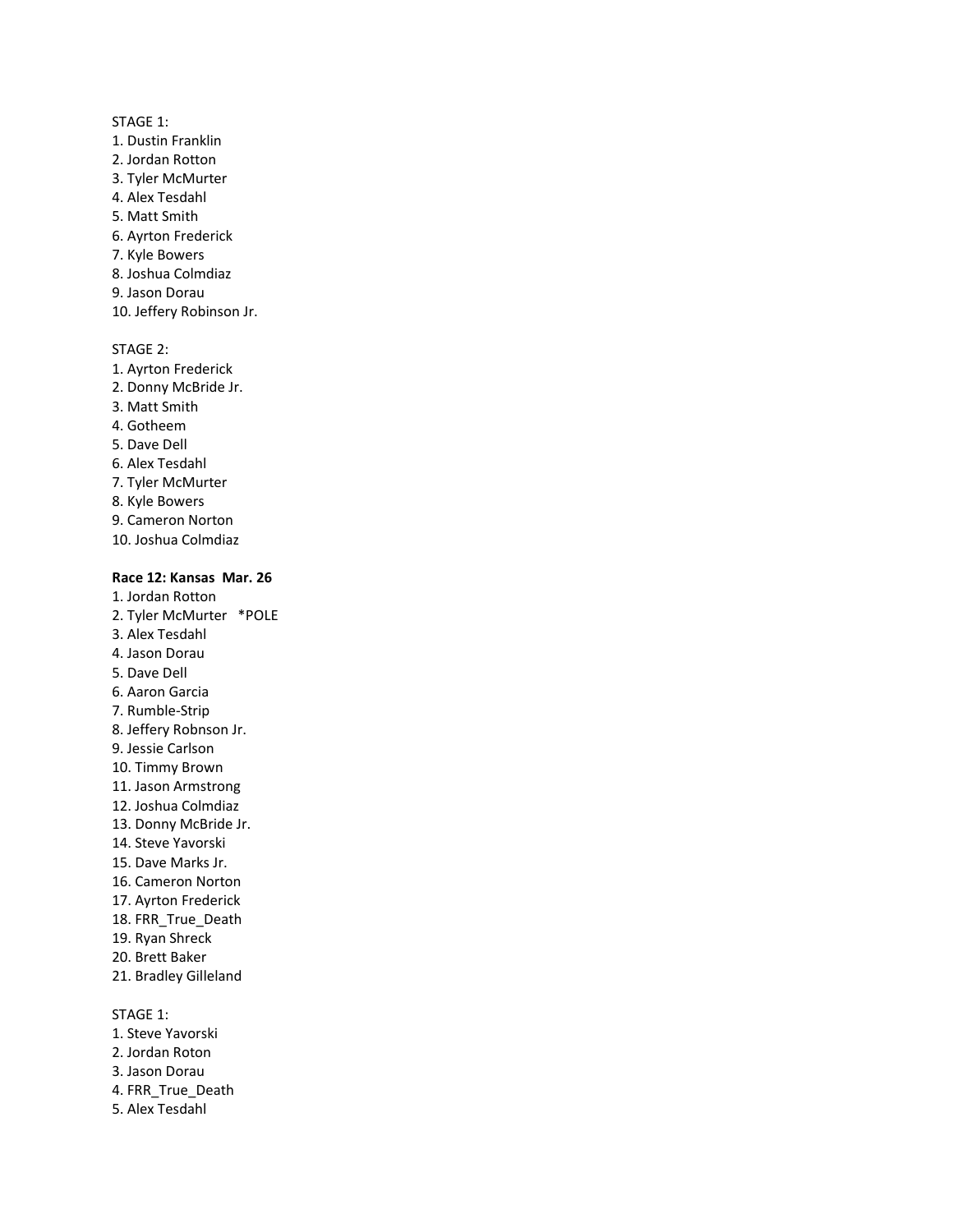### 6. Tyler McMurter 7. Joshua Colmdiaz 8. Jeffery Robinson Jr. 9. Cameron Norton 10. Jason Armstrong

#### STAGE 2:

1. Jordan Rotton 2. Jason Dorau 3. Steve Yavorski 4. Joshua Colmdiaz 5. Alex Tesdahl 6. Tyler McMurter 7. Aaron Garcia 8. Jeffery Robinson Jr. 9. Jessie Carlson 10. Ayrton Frederick

### **Race 13: Darlington Mar. 26**

- 1. Tyler McMurter 2. Joshua Colmdiaz 3. Jessie Carlson 4. Aaron Garcia \*POLE 5. Jason Dorau 6. Donny McBride Jr. 7. Kyle Bowers 8. Dave Dell 9. James Martin 10. Alex Tesdahl 11. Cameron Norton 12. Steve Yavorski 13. Trei Hollywood 14. Jason Armstrong 15. Timmy Brown 16. Brett Baker 17. Trenton Krentz 18. Ryan Shreck 19. Jeffery Robinson Jr. 20. Jordan Rotton STAGE 1:
- 1. Aaron Garcia
- 2. Tyler McMurter
- 3. Jessie Carlson
- 4. Brett Baker
- 5. Joshua Colmdiaz
- 6. Jason Dorau
- 7. Dave Dell
- 8. Alex Tesdahl
- 
- 9. Donny McBride Jr.
- 10. James Martin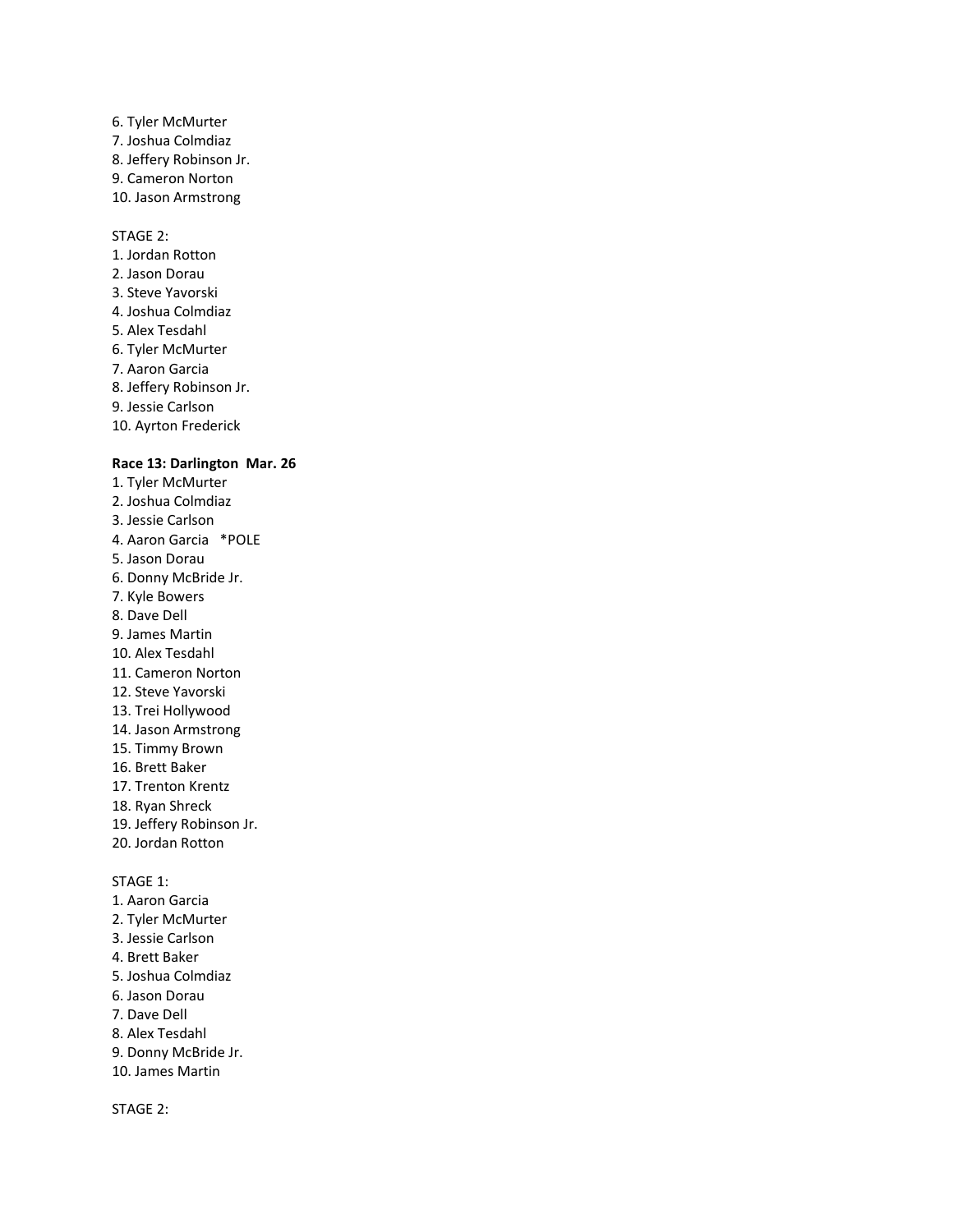- 1. Jessie Carlson 2. Joshua Colmdiaz 3. Tyler McMurter 4. Aaron Garcia 5. Jason Dorau 6. Donny McBride Jr. 7. Kyle Bowers 8. Dave Dell 9. James Martin
- 10. Cameron Norton

#### **Race 14: Dover Apr. 2**

- 1. Matt Smith \*POLE
- 2. Steve Yavorski
- 3. Tyler McMurter
- 4. Donny McBride Jr.
- 5. Dave Dell
- 6. Jason Armstrong
- 7. Alex Tesdahl 8. Aaron Garcia
- 9. Jason Dorau
- 10. Trei Hollywood
- 11. Rumble-Strips
- 12. Joshua Colmdiaz
- 13. Timmy Brown
- 14. Cameron Norton
- 15. Jordan Dworaczyk
- 16. Thomas Cohick
- 17. Axel Bury
- 18. Allen Richardson
- 19. Jessie Carlson
- 20. Ryan Shreck
- 21. Brett Baker

#### STAGE 1:

1. Matt Smith 2. Dave Dell 3. Steve Yavorski 4. Alex Tesdahl 5. Jason Armstrong 6. Tyler McMurter 7. Donny McBride Jr. 8. Rumble-Strips 9. Jessie Carlson 10. Brett Baker

- 1. Matt Smith
- 2. Steve Yavorski
- 3. Dave Dell
- 4. Tyler McMurter
- 5. Donny McBride Jr.
- 6. Jason Armstrong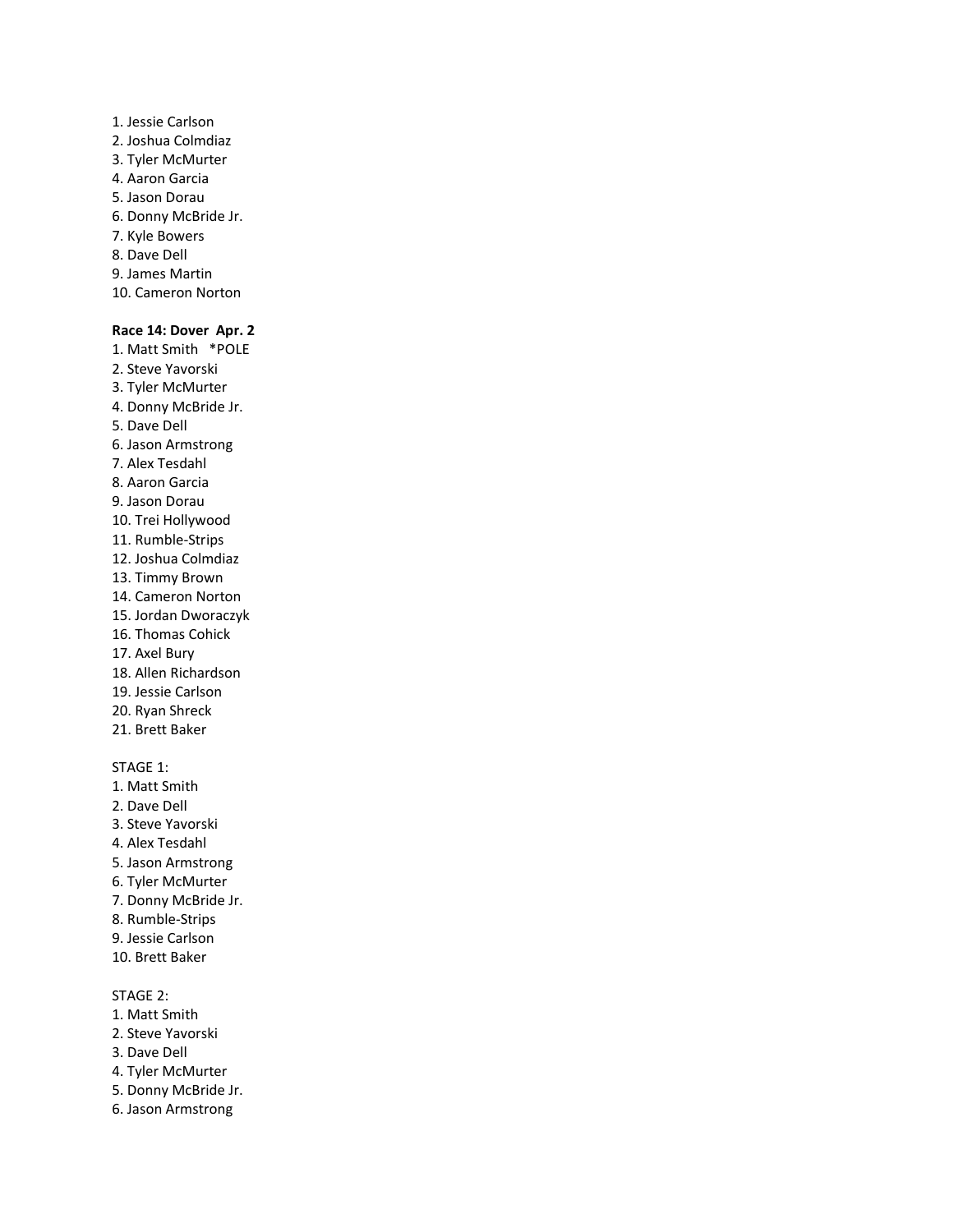7. Thomas Cohick 8. Alex Tesdahl 9. Jason Dorau 10. Aaron Garcia

### **Race 15: Indy Road Course Apr. 2**

- 1. Ayrton Frederick 2. Matt Smith 3. Tyler McMurter 4. Donny McBride Jr. 5. Jessie Carlson \*POLE 6. Joshua Colmdiaz 7. Trei Hollywood 8. Jason Armstrong 9. Dave Dell 10. Trenton Krentz 11. Kyle Bowers 12. Cameron Norton 13. Aaron Garcia 14. Alex Tesdahl 15. Ryan Shreck 16. Thomas Cohick 17. Jason Dorau 18. FRR\_True\_Death 19. Timmy Brown 20. Jordan Dworaczyk STAGE 1: 1. Jessie Carlson 2. Thomas Cohick
- 3. Donny McBride Jr.
- 4. Aaron Garcia
- 5. Dave Dell
- 6. Ayrton Frederick
- 7. Kyle Bowers
- 8. Trei Hollywood
- 9. Cameron Norton
- 10. FRR\_True\_Death

STAGE 2:

- 1. Tyler McMurter
- 2. Matt Smith
- 3. Donny McBride Jr.
- 4. Jessie Carlson
- 5. Kyle Bowers
- 6. Ayrton Frederick
- 7. Trenton Krentz
- 8. Joshua Colmdiaz
- 9. Jason Armstrong
- 10. Cameron Norton

**Race 16: Charlotte Apr. 9**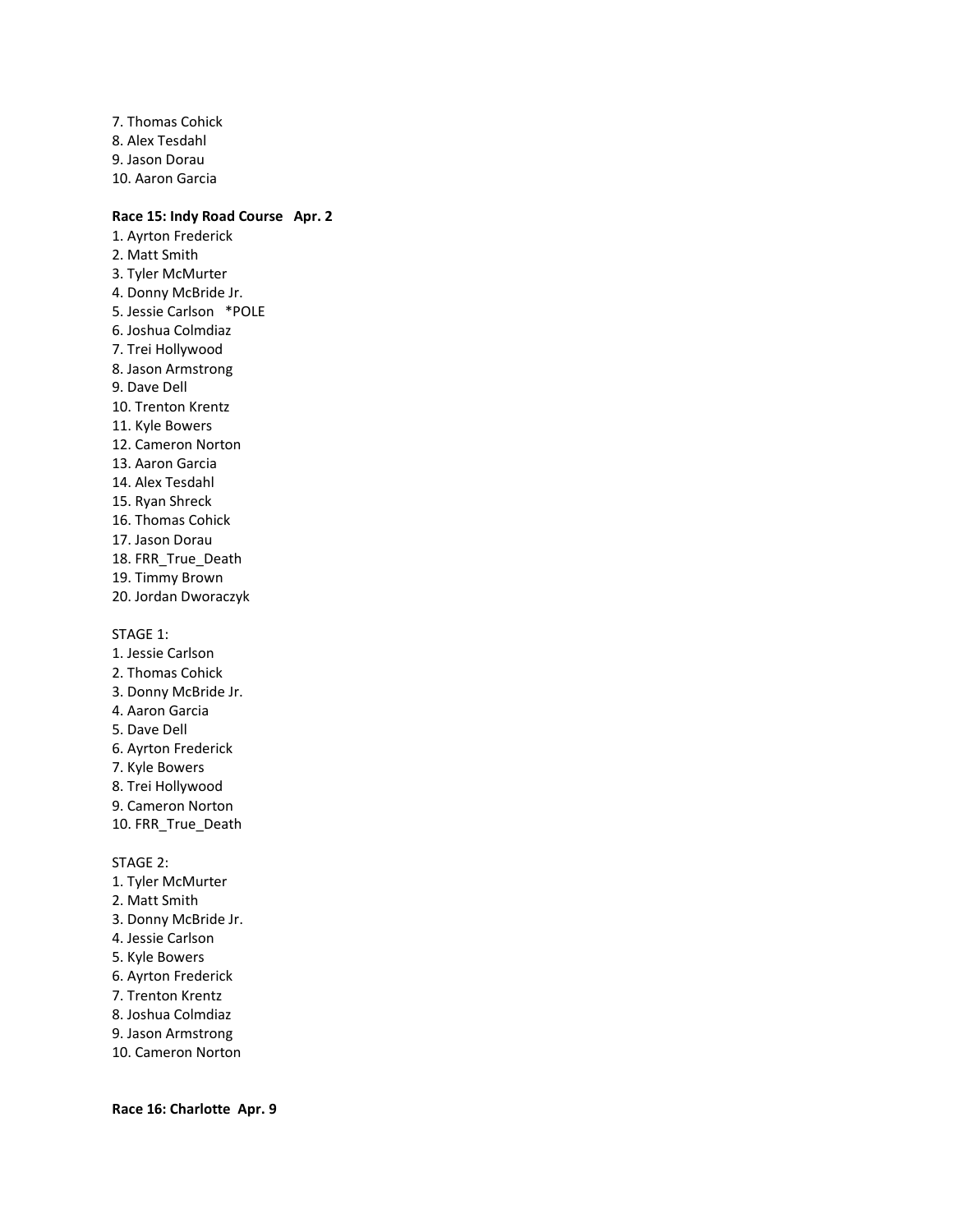1. Matt Smith 2. Kevin Tattersall 3. Jessie Carlson 4. Dave Dell 5. Joshua Colmdiaz \*POLE 6. Steve Yavorski 7. Alex Tesdahl 8. Tyler McMurter 9. Blake Henderson 10. Trei Hollywood 11. James Martin 12. Harold Burden 13. Jason Armstrong 14. Dave Marks Jr. 15. Trenton Krentz 16. Cameron Norton 17. Donny McBride Jr. 18. Brett Baker 19. Jordan Rotton 20. Aaron Garcia 21. Jeffery Robinson Jr. 22. Ryan Shreck 23. Ayrton Frederick 24. Jackson Stotts 25. Dustin Franklin STAGE 1: 1. Matt Smith 2. Donny McBride Jr. 3. Aaron Garcia 4. Tyler McMurter 5. Brett Baker 6. Kevin Tattersall 7. Joshua Colmdiaz 8. Jessie Carlson 9. Dave Dell 10. Alex Tesdahl STAGE 2: 1. Donny McBride Jr. 2. Kevin Tattersall 3. Matt Smith 4. Steve Yavorski 5. Jessie Carlson 6. Joshua Colmdiaz 7. Dave Dell 8. Tyler McMurter

- 9. Cameron Norton
- 10. James Martin

STAGE 3:

1. Matt Smith 2. Kevin Tattersall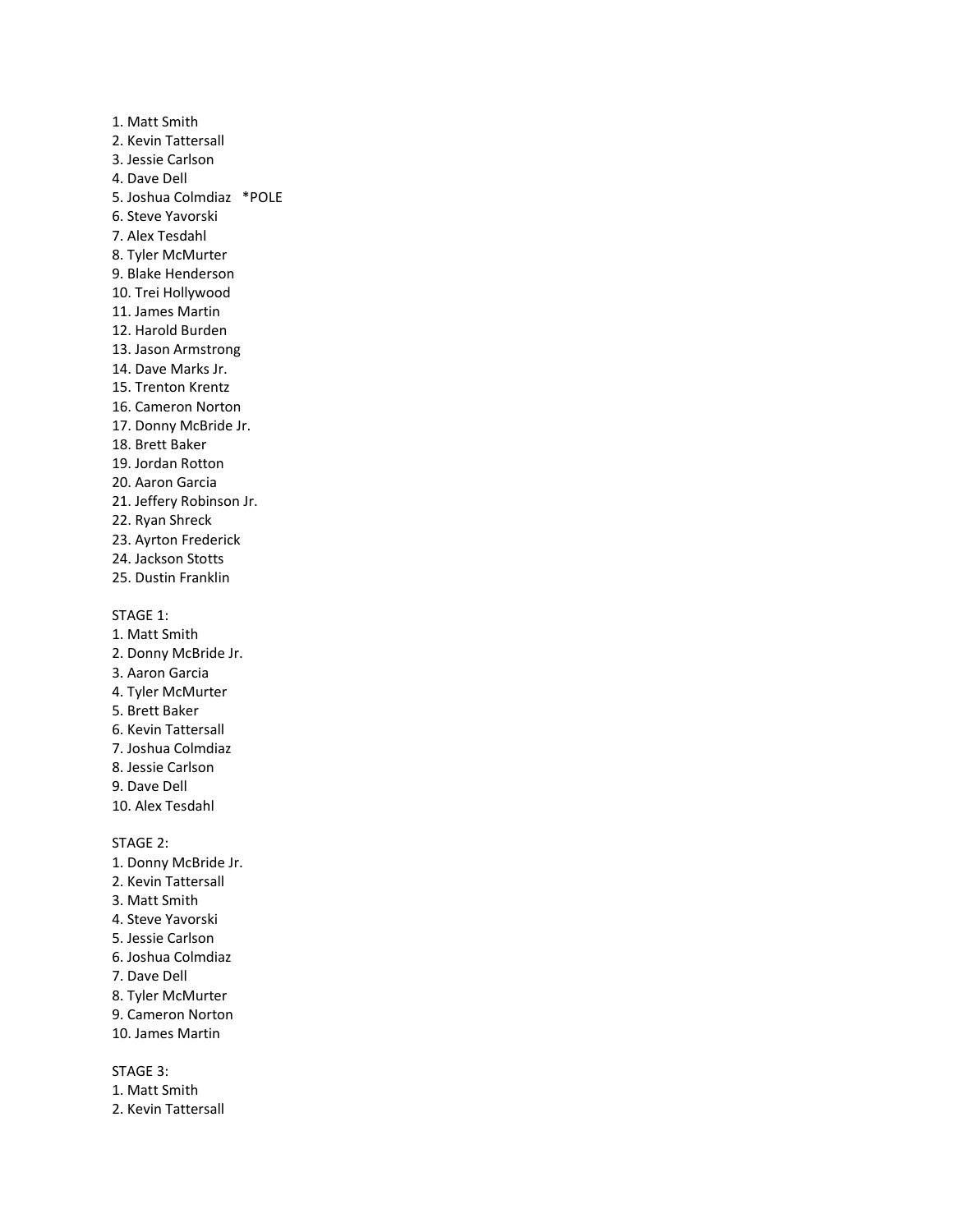3. Jessie Carlson 4. Joshua Colmdiaz 5. Dave Dell 6. Tyler McMurter 7. Steve Yavorski 8. Alex Tesdahl 9. Brett Baker 10. Jordan Rotton

#### **\*NOSSCAR Showdown - Texas\* Apr. 16**

1. Kevin Tattersall 2. Trei Hollywood 3. Harold Burden 4. Trenton Krentz 5. Nick Donfrancesco 6. Blake Henderson 7. Allen Richardson 8. James Martin 9. Cameron Norton 10. Jason Armstrong 11. Dave Marks Jr.

### **\*\*NOSSCAR ALL-STAR RACE - Texas\*\* Apr. 16**

- 1. Kevin Tattersall
- 2. Trenton Krentz
- 3. Kyle Bowers
- 4. Jason Dorau
- 5. Tyler McMurter
- 6. Jessie Carlson
- 7. Steve Yavorski
- 8. Donny McBride Jr.
- 9. Alex Tesdahl
- 10. Trei Hollywood
- 11. Harold Burden
- 12. Joshua Colmdiaz
- 13. James Martin
- 14. Blake Henderson
- 15. Allen Richardson

### **Race 17: Sonoma Apr. 23**

- 1. Jessie Carlson \*POLE 2. Trenton Krentz
- 3. Tyler McMurter
- 4. Joshua Colmdiaz
- 5. Cameron Norton
- 6. Trei Hollywood
- 7. Donny McBride Jr.
- 8. Allen Richardson
- 9. Harold Burden
- 10. Alex Tesdahl
- 11. Dave Marks Jr.
- 12. Ayrton Frederick
- 13. Ryan Shreck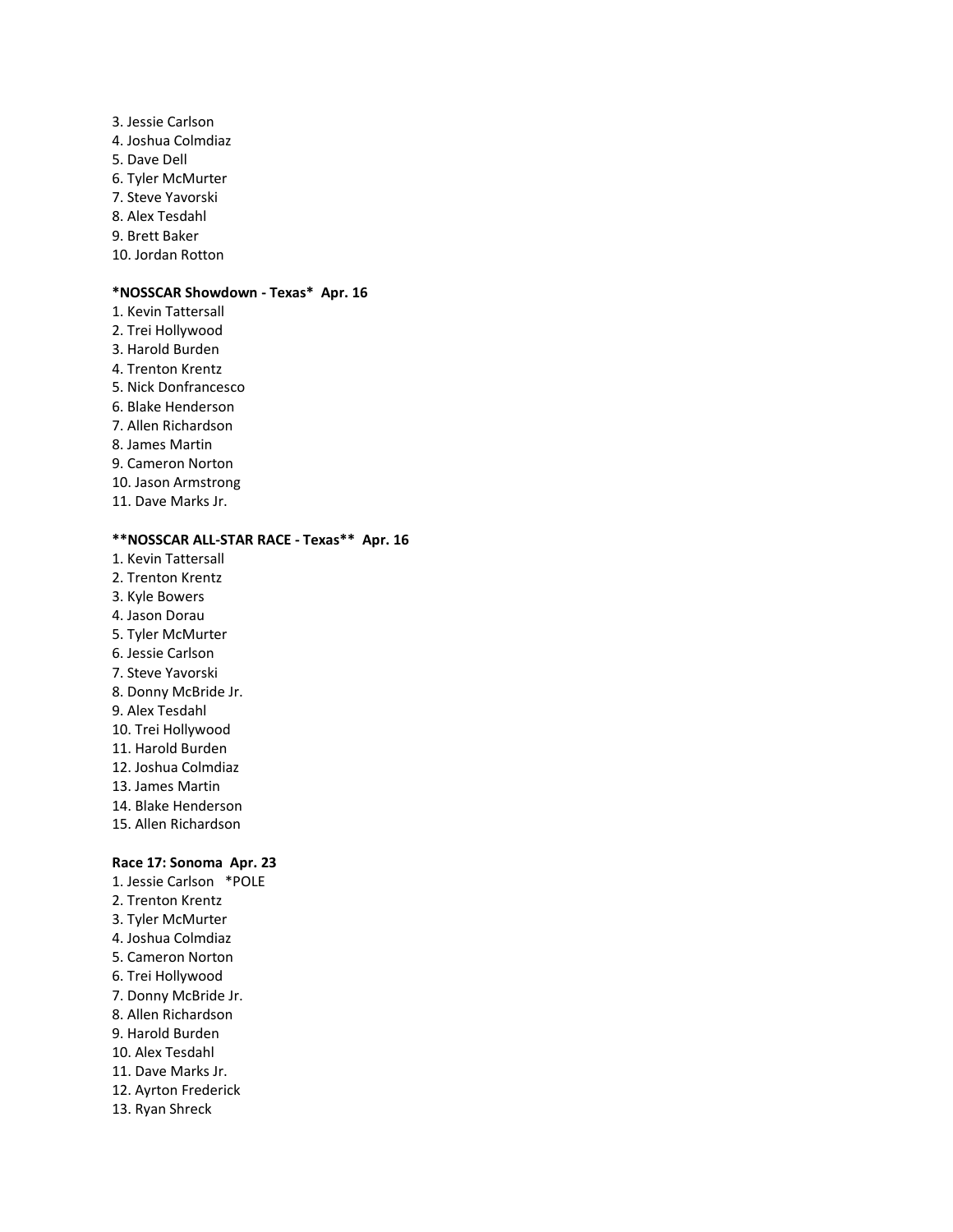14. Jordan Rotton 15. Rush Downing 16. Kyle Bowers 17. Aaron Garcia 18. Jackson Stotts 19. Dustin Franklin 20. Timmy Brown

#### STAGE 1:

1. Jessie Carlson 2. Tyler McMurter 3. Joshua Colmdiaz 4. Trenton Krentz 5. Trei Hollywood 6. Ayrton Frederick 7. Cameron Norton 8. Donny McBride Jr. 9. Alex Tesdahl 10. Harold Burden

### STAGE 2:

- 1. Jessie Carlson 2. Trenton Krentz 3. Joshua Colmdiaz 4. Tyler McMurter 5. Cameron Norton 6. Donny McBride Jr. 7. Harold Burden 8. Allen Richardson 9. Trei Hollywood
- 10. Ayrton Frederick

#### **Race 18: Iowa Apr. 23**

1. Jessie Carlson 2. Tyler McMurter 3. Kyle Bowers 4. Joshua Colmdiaz 5. Cameron Norton 6. Donny McBride Jr. 7. Aaron Garcia 8. Trei Hollywood 9. Trenton Krentz 10. Alex Tesdahl \*POLE 11. Harold Burden 12. Dave Marks Jr. 13. James Martin 14. Rush Downing 15. Ryan Shreck 16. Ayrton Frederick 17. Allen Richardson 18. Jordan Rotton 19. Steve Yavorski 20. Jason Armstrong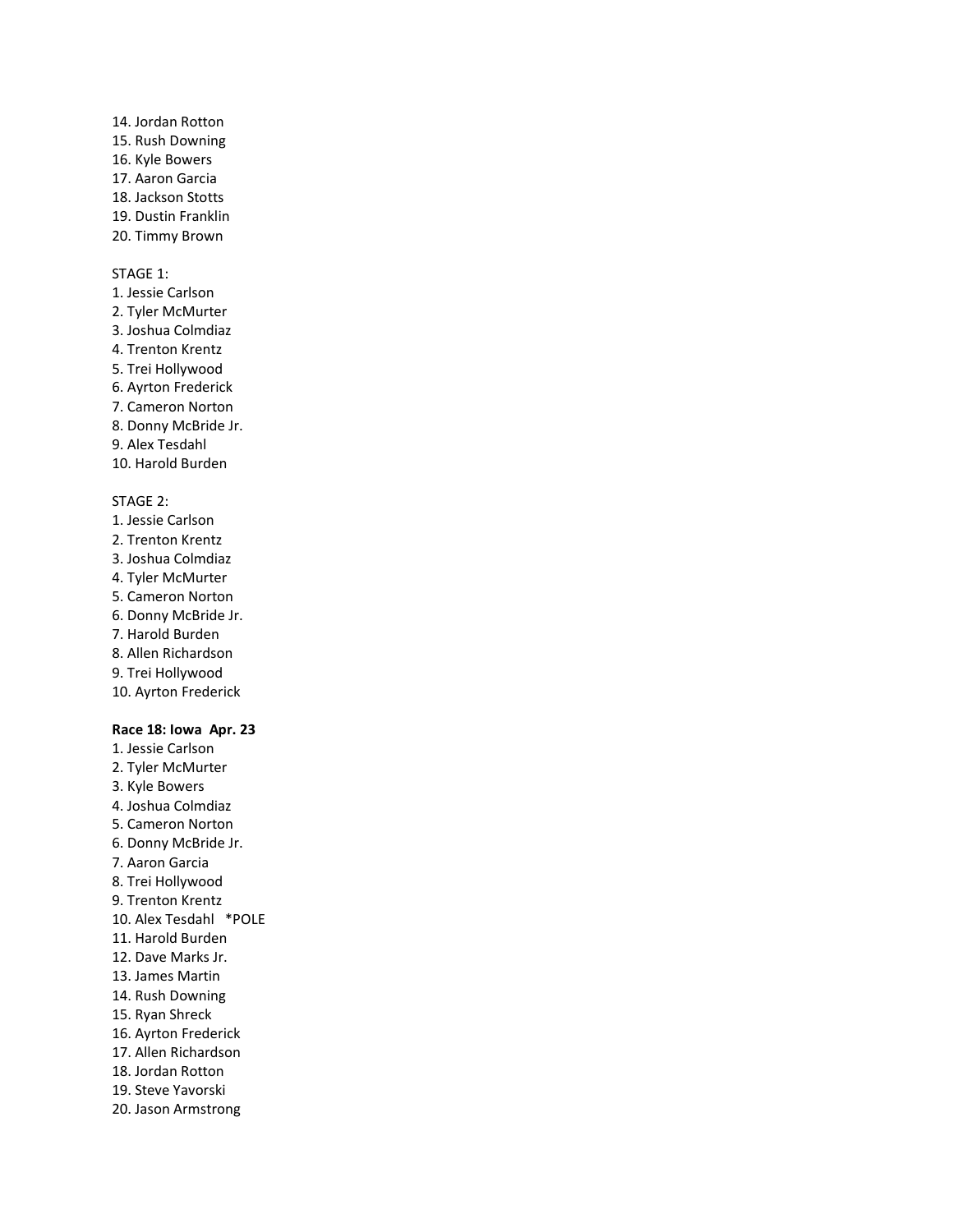### STAGE 1:

- 1. Jessie Carlson 2. Joshua Colmdiaz
- 3. Ayrton Frederick
- 4. Aaron Garcia
- 5. Tyler McMurter
- 6. Donny McBride Jr.
- 7. Cameron Norton
- 8. Trenton Krentz
- 9. James Martin
- 10. Allen Richardson

STAGE 2:

- 1. Joshua Colmdiaz
- 2. Jessie Carlson
- 3. Tyler McMurter
- 4. Aaron Garcia
- 5. Alex Tesdahl
- 6. Kyle Bowers
- 7. Trei Hollywood
- 8. James Martin
- 9. Donny McBride Jr.
- 10. Ayrton Frederick

#### **Race 19: Pocono Apr. 30**

- 1. Tyler McMurter
- 2. Matt Smith
- 3. Jason Dorau
- 4. Jessie Carlson
- 5. Dave Dell
- 6. Aaron Garcia \*POLE
- 7. FRR\_True\_Death
- 8. Jordan Rotton
- 9. Cameron Norton
- 10. Shawn Lucas
- 11. Harold Burden
- 12. Alex Tesdahl
- 13. James Martin
- 14. Ryan Shreck
- 15. Kyle Bowers
- 16. Brett Baker
- 17. Donny McBride Jr.
- 18. Rush Downing
- 19. Joshua Colmdiaz
- 20. Jason Armstrong

STAGE 1:

- 1. Tyler McMurter
- 2. Aaron Garcia
- 3. Jason Dorau
- 4. FRR\_True\_Death
- 5. Cameron Norton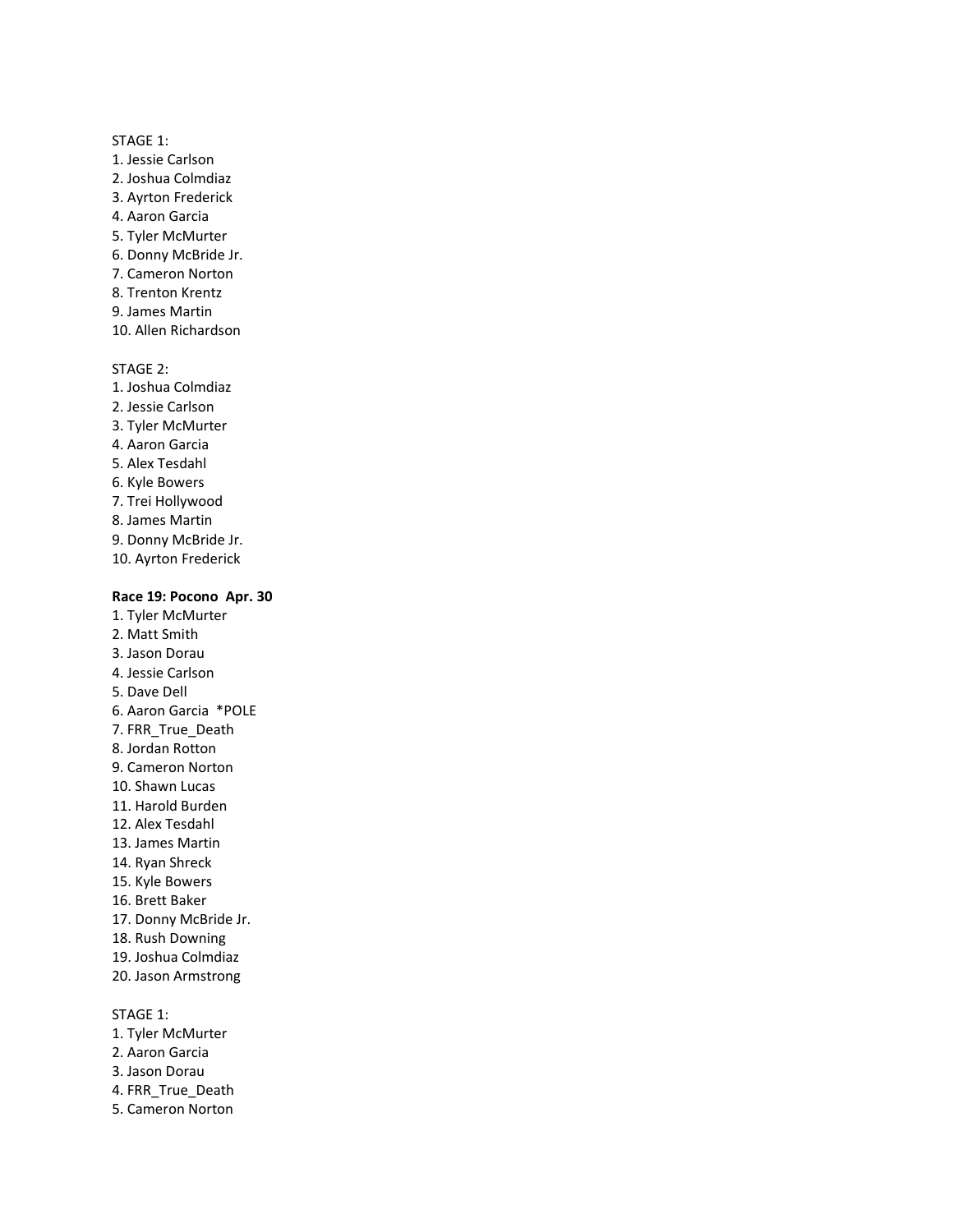### 6. Jessie Carlson 7. Harold Burden 8. Jordan Rotton 9. James Martin 10. Dave Dell

#### STAGE 2:

1. Tyler McMurter 2. Jason Dorau 3. FRR\_True\_Death 4. Jordan Rotton 5. Dave Dell 6. Harold Burden 7. Cameron Norton 8. Alex Tesdahl 9. Matt Smith 10. James Martin

#### **Race 20: Pocono Apr. 30**

- 1. Matt Smith 2. Tyler McMurter 3. Jason Dorau 4. Cameron Norton \*POLE 5. Aaron Garcia 6. Alex Tesdahl 7. Harold Burden 8. Shawn Lucas 9. Dave Dell 10. FRR\_True\_Death 11. James Martin 12. Jordan Rotton 13. Jessie Carlson 14. Kyle Bowers 15. Rush Downing 16. Ryan Shreck 17. Brett Baker 18. Trenton Krentz 19. Joshua Colmdiaz 20. Jeffery Robinson Jr. STAGE 1: 1. Matt Smith 2. Cameron Norton 3. Jason Dorau 4. Aaron Garcia
- 5. FRR\_True\_Death
- 6. Jordan Rotton
- 7. Tyler McMurter
- 8. Alex Tesdahl
- 9. Shawn Lucas
- 10. James Martin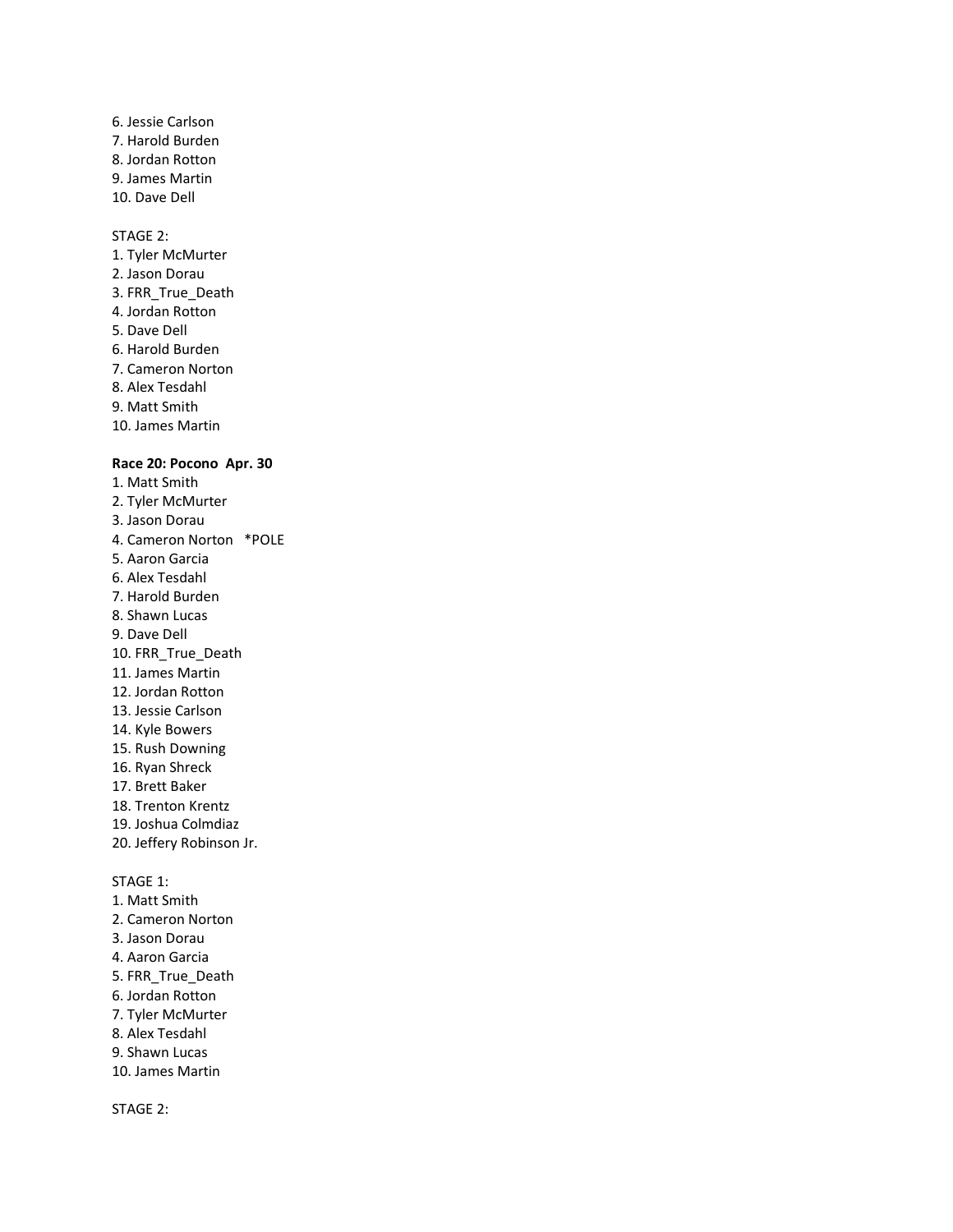- 1. Jason Dorau 2. Tyler McMurter 3. Aaron Garcia 4. FRR\_True\_Death 5. Dave Dell 6. Cameron Norton 7. Harold Burden 8. Matt Smith
- 9. Jordan Rotton
- 10. Alex Tesdahl

#### **Race 21: Kentucky Apr. 30**

- 1. Matt Smith
- 2. Donny McBride Jr.
- 3. Tyler McMurter
- 4. Jason Dorau
- 5. Jessie Carlson \*POLE
- 6. Brett Baker
- 7. Kyle Bowers
- 8. Alex Tesdahl
- 9. Harold Burden
- 10. Dave Dell
- 11. James Martin
- 12. Cameron Norton
- 13. Aaron Garcia
- 14. Ryan Shreck
- 15. Jackson Stotts
- 16. Jordan Rotton
- 17. Shawn Lucas
- 18. Joshua Colmdiaz
- 19. Timmy Brown
- 20. Kaitlyn Lohr

#### STAGE 1:

- 1. Jessie Carlson
- 2. Jason Dorau
- 3. Donny McBride Jr.
- 4. Tyler McMurter
- 5. Kyle Bowers
- 6. Harold Burden
- 7. Cameron Norton
- 8. Brett Baker
- 9. Matt Smith
- 10. James Martin

- 1. Jessie Carlson
- 2. Donny McBride Jr.
- 3. Jason Dorau
- 4. Kyle Bowers
- 5. Brett Baker
- 6. Tyler McMurter
- 7. Matt Smith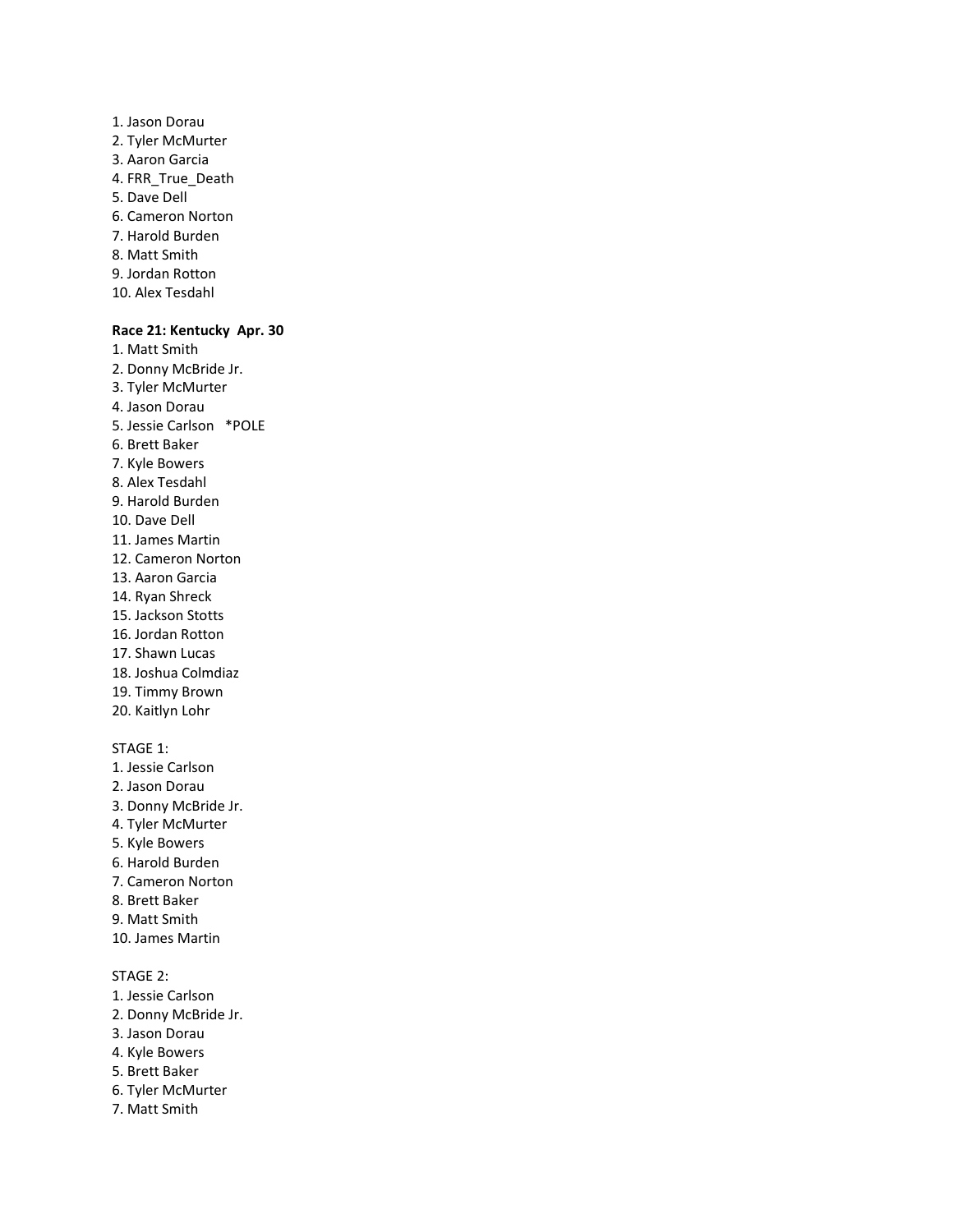8. Alex Tesdall 9. James Martin 10. Cameron Norton

### **Race 22: Road America May 4**

1. Ayrton Frederick 2. Trenton Krentz \*POLE 3. Jessie Carlson 4. Dustin Franklin 5. Matt Smith 6. Harold Burden 7. Jeffery Robinson Jr. 8. Tyler McMurter 9. Cameron Norton 10. Jason Dorau 11. Jason Armstrong 12. Donny McBride Jr. 13. Trei Hollywood 14. Steve Yavorski 15. Alex Tesdahl 16. Dave Dell 17. Kyle Bowers 18. Allen Richardson 19. Axel Bury 20. Timmy Brown 21. Dave Marks Jr. 22. Chris Ryan 23. James Martin 24. Ryan Shreck 25. Batman 26. Jordan Rotton 27. Joshua Colmdiaz 28. Bo Tedesco 29. Chill-Khalil 30. Jackson Stotts STAGE 1: 1. Ayrton Frederick 2. Trenton Krentz 3. Tyler McMurter 4. Jessie Carlson 5. Dustin Franklin 6. Cameron Norton 7. Jason Dorau 8. Jason Armstrong 9. Jeffery Robinson Jr. 10. Trei Hollywood

- 1. Ayrton Frederick
- 2. Trenton Krentz
- 3. Jessie Carlson
- 4. Dustin Franklin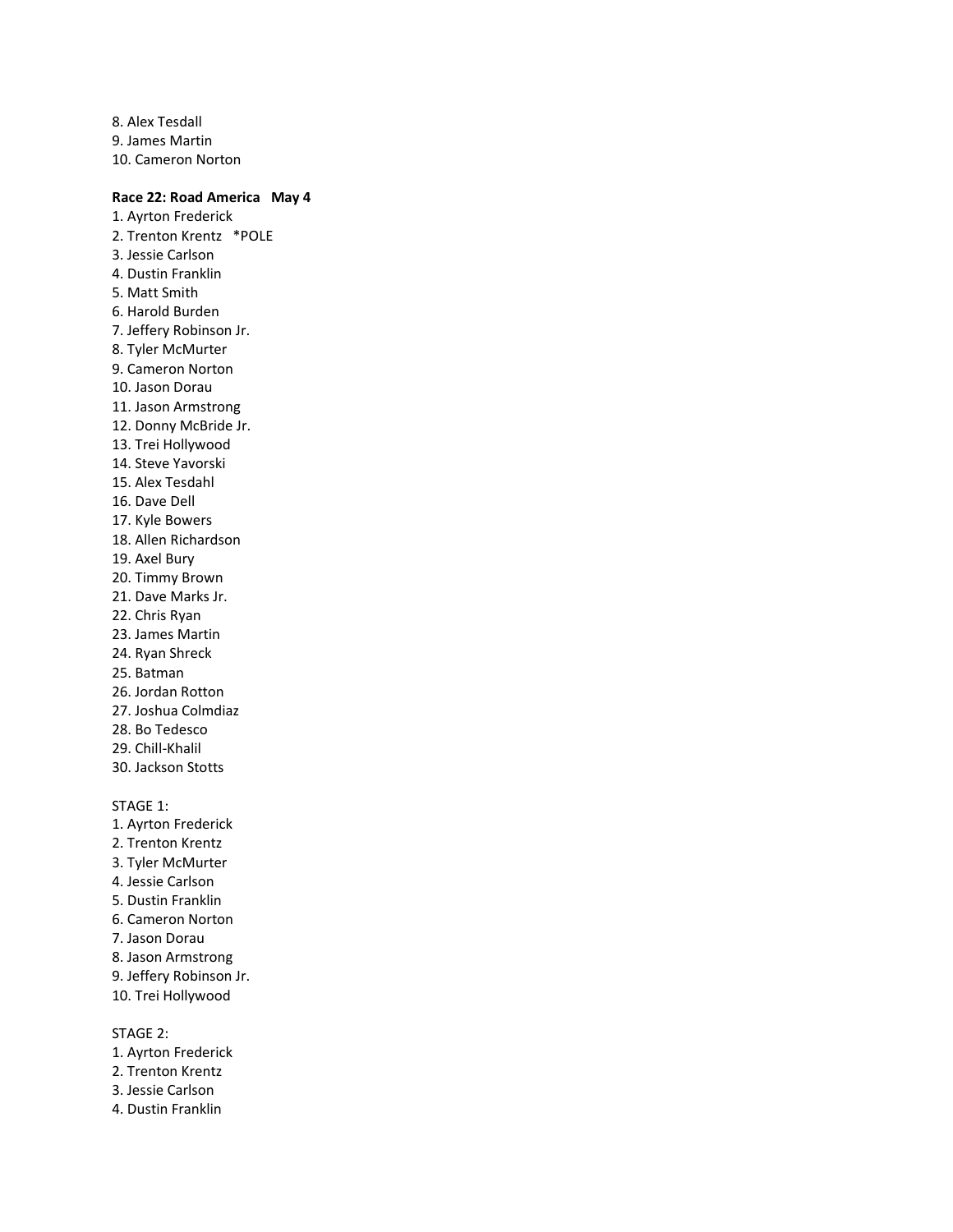5. Tyler McMurter 6. Jason Dorau 7. Donny McBride Jr. 8. Steve Yavorski 9. Trei Hollywood 10. Chris Ryan

### **Race 23: New Hampshire May 4**

1. Matt Smith \*POLE 2. Tyler McMurter 3. Jason Dorau 4. Steve Yavorski 5. Chris Ryan 6. Harold Burden 7. Donny McBride Jr. 8. Jessie Carlson 9. Jason Armstrong 10. Cameron Norton 11. Alex Tesdahl 12. Jeffery Robinson Jr. 13. Jordan Rotton 14. Axel Bury 15. Dave Dell 16. Joshua Colmdiaz 17. Dave Marks Jr. 18. Kyle Bowers 19. Allen Richardson 20. Ayrton Frederick 21. Dustin Franklin 22. Trei Hollywood 23. Timmy Brown 24. Ryan Shreck STAGE 1:

1. Matt Smith 2. Jason Dorau 3. Joshua Colmdiaz 4. Steve Yavorski 5. Tyler McMurter 6. Jessie Carlson 7. Ayrton Frederick 8. Harold Burden 9. Dave Dell 10. Kyle Bowers STAGE 2:

# 1. Steve Yavorski

- 2. Tyler McMurter
- 3. Jordan Rotton
- 4. Matt Smith
- 5. Jason Dorau
- 6. Chris Ryan
- 7. Dave Dell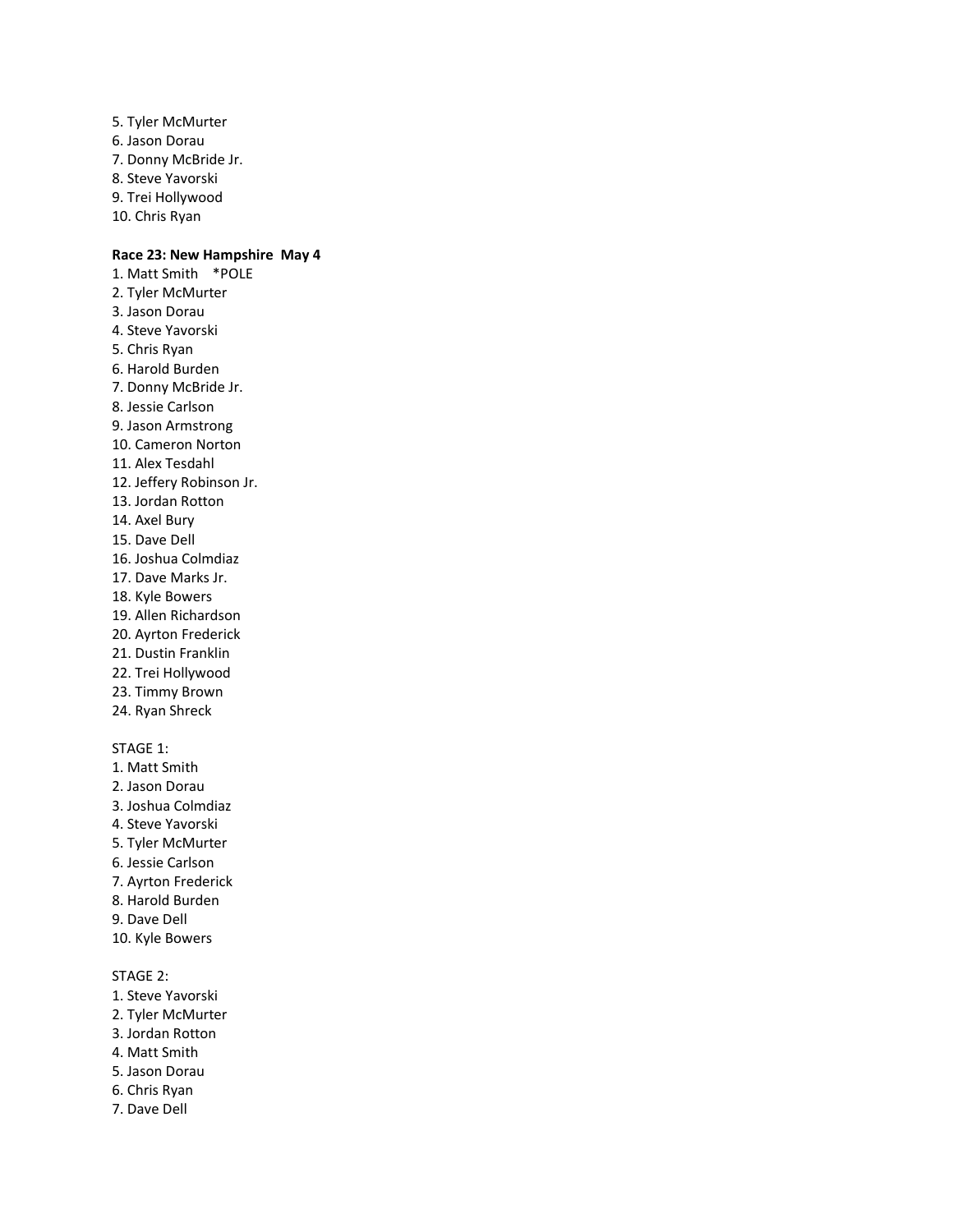8. Harold Burden 9. Dave Marks Jr. 10. Kyle Bowers

#### **Race 24: Atlanta May 4**

1. Kyle Bowers 2. Jason Dorau 3. Tyler McMurter 4. Steve Yavorski 5. Dave Dell 6. Matt Smith 7. Blake Henderson 8. Donny McBride Jr. 9. Cameron Norton 10. Jordan Rotton 11. Jason Armstrong 12. Harold Burden 13. Joshua Colmdiaz 14. Chris Ryan 15. Alex Tesdahl \*POLE 16. Timmy Brown 17. Trei Hollywood 18. Dave Marks Jr. 19. Jessie Carlson 20. Jeffery Robinson Jr. 21. Axel Bury 22. Allen Richardson

STAGE 1:

- 1. Matt Smith
- 2. Kyle Bowers
- 3. Jason Dorau
- 4. Steve Yavorski
- 5. Tyler McMurter
- 6. Jessie Carlson
- 7. Cameron Norton
- 8. Alex Tesdahl
- 9. Dave Dell
- 10. Joshua Colmdiaz

STAGE 2:

- 1. Matt Smith
- 2. Tyler McMurter
- 3. Jason Dorau
- 4. Kyle Bowers
- 5. Steve Yavorski
- 6. Donny McBride Jr.
- 7. Joshua Colmdiaz
- 8. Jordan Rotton
- 9. Dave Dell
- 10. Cameron Norton

**Race 25: Watkins Glen May 7**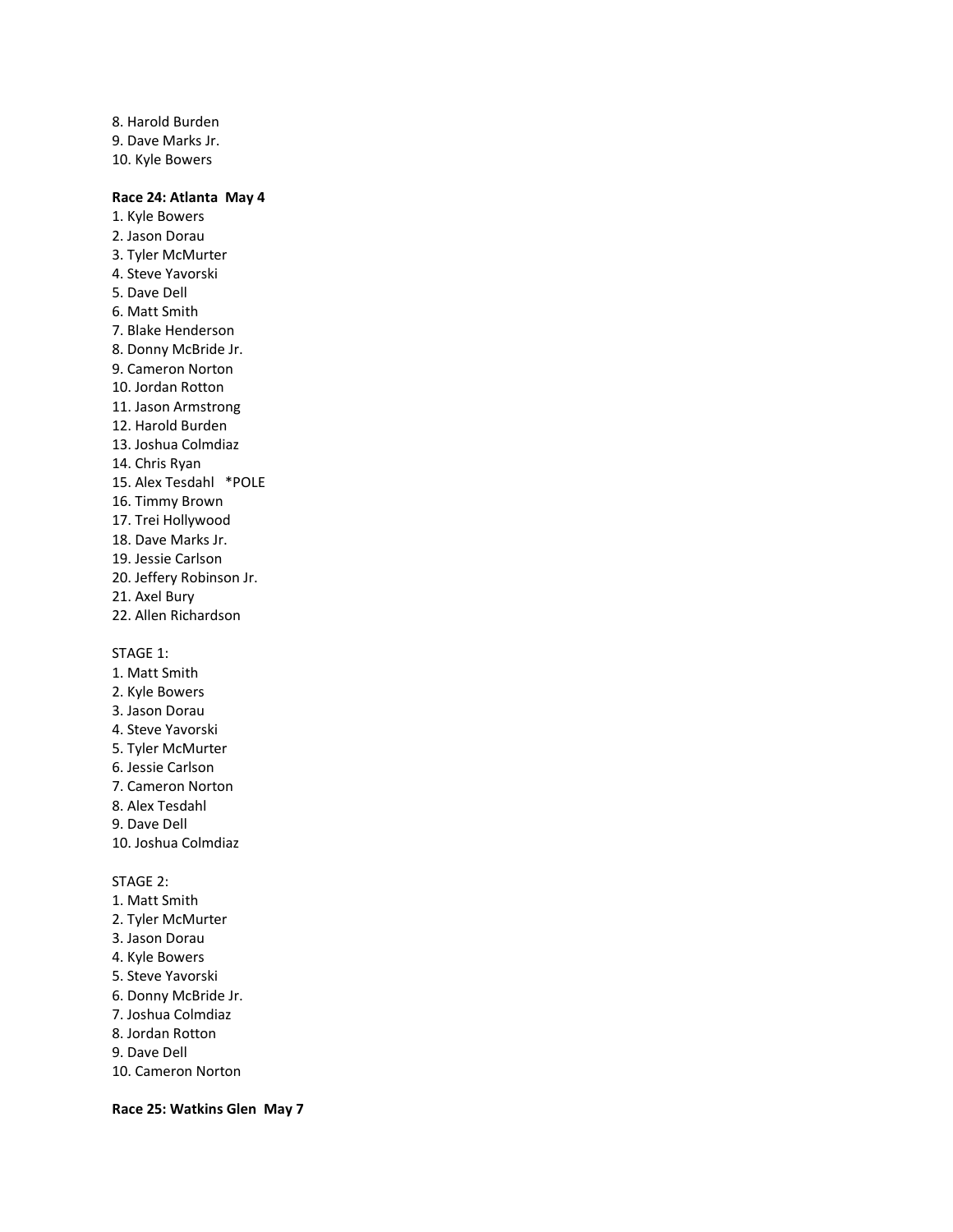- 1. Ayrton Frederick 2. Matt Smith 3. Donny McBride Jr. 4. Jason Dorau 5. Joshua Colmdiaz 6. Aaron Garcia 7. Owen Bridges 8. Tyler McMurter 9. Dave Dell 10. Jason Armstrong 11. Harold Burden 12. Alex Tesdahl 13. Dave Marks Jr. 14. Kaitlyn Lohr 15. Trei Hollywood 16. Jordan Rotton 17. Steve Yavorski 18. Jessie Carlson \*POLE 19. Blake Henderson 20. Cameron Norton STAGE 1: 1. Joshua Colmdiaz 2. Jessie Carlson 3. Ayrton Frederick 4. Owen Bridges 5. Matt Smith 6. Tyler McMurter 7. Dave Dell 8. Donny McBride Jr. 9. Harold Burden 10. Aaron Garcia STAGE 2: 1. Ayrton Frederick
- 2. Matt Smith 3. Owen Bridges 4. Donny McBride Jr. 5. Aaron Garcia 6. Jason Dorau 7. Joshua Colmdiaz 8. Jordan Rotton 9. Alex Tesdahl 10. Tyler McMurter

### **Race 26: Brickyard 400 at Indy May 7**

- 1. Matt Smith
- 2. Tyler McMurter
- 3. Cameron Norton
- 4. Aaron Garcia \*POLE
- 5. Harold burden
- 6. Joshua Colmdiaz
- 7. Dave Dell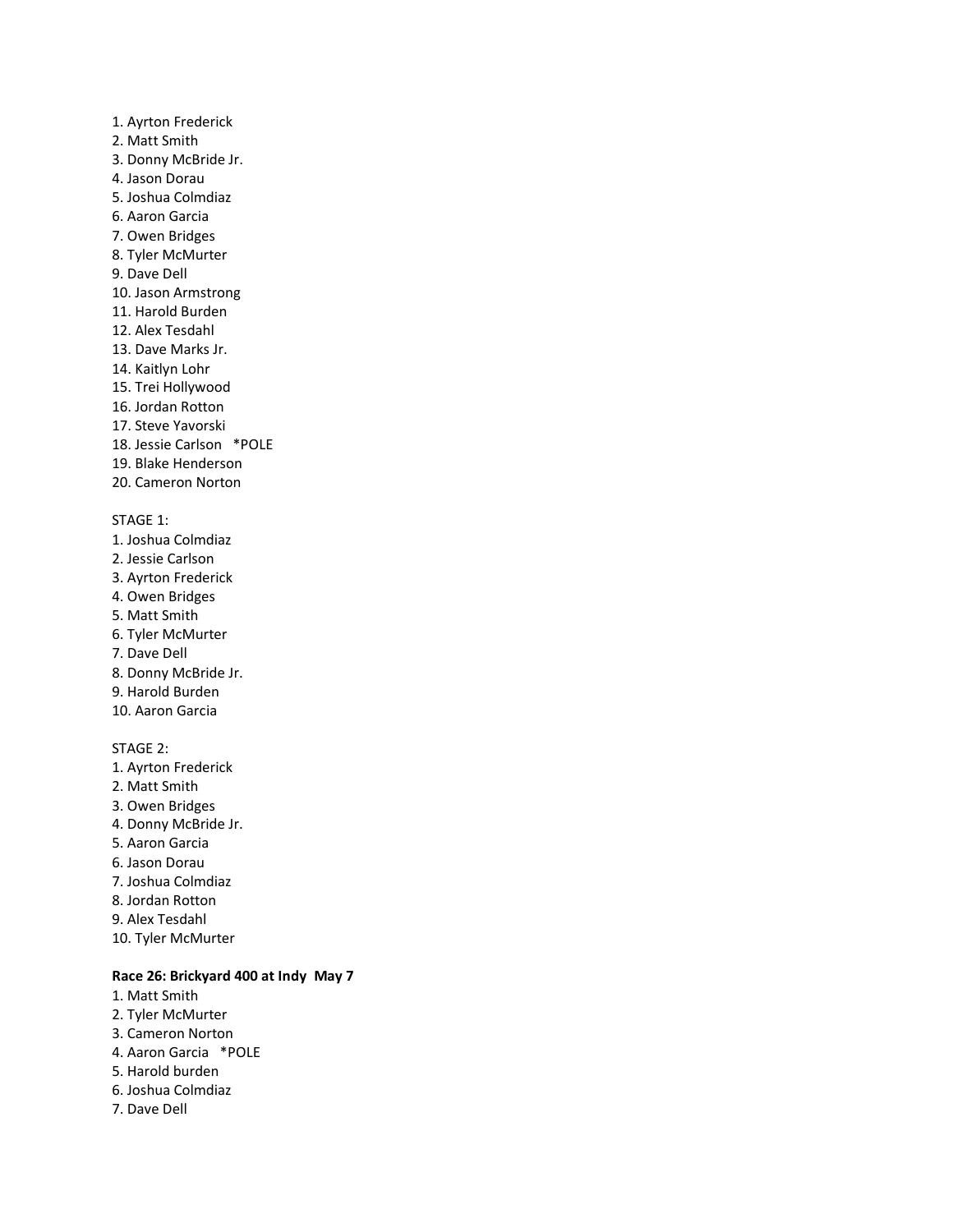# 8. Jessie Carlson 9. Dave Marks Jr. 10. Steven Corley 11. Jason Dorau 12. Brett Baker 13. Donny McBride Jr. 14. Jason Armstrong 15. Alex Tesdahl 16. Jordan Rotton 17. James Martin 18. Ayrton Frederick 19. Kaitlyn Lohr 20. Rush Downing 21. Steve Yavorski 22. Gotheeem\_10 23. Trei Hollywood 24. Kyle Bowers

#### STAGE 1:

1. Matt Smith 2. Gotheeem\_10 3. Aaron Garcia 4. Tyler McMurter 5. Jason Dorau 6. Brett Baker 7. Joshua Colmdiaz 8. Jordan Rotton 9. Cameron Norton 10. Donny McBride Jr.

### STAGE 2:

1. Gotheeem\_10 2. Matt Smith 3. Tyler McMurter 4. Jason Dorau 5. Joshua Colmdiaz 6. Jessie Carlson 7. Aaron Garcia 8. Dave Dell 9. Cameron Norton 10. Jason Armstrong

#### **Race 27: Michigan May 11**

- 1. Matt Smith
- 2. Donny McBride Jr.
- 3. Tyler McMurter
- 4. Nick Donfrancesco
- 5. Aaron Garcia
- 6. Jordan Rotton
- 7. Jessie Carlson
- 8. Kevin Tattersall
- 9. Alex Tesdahl
- 10. Jason Armstrong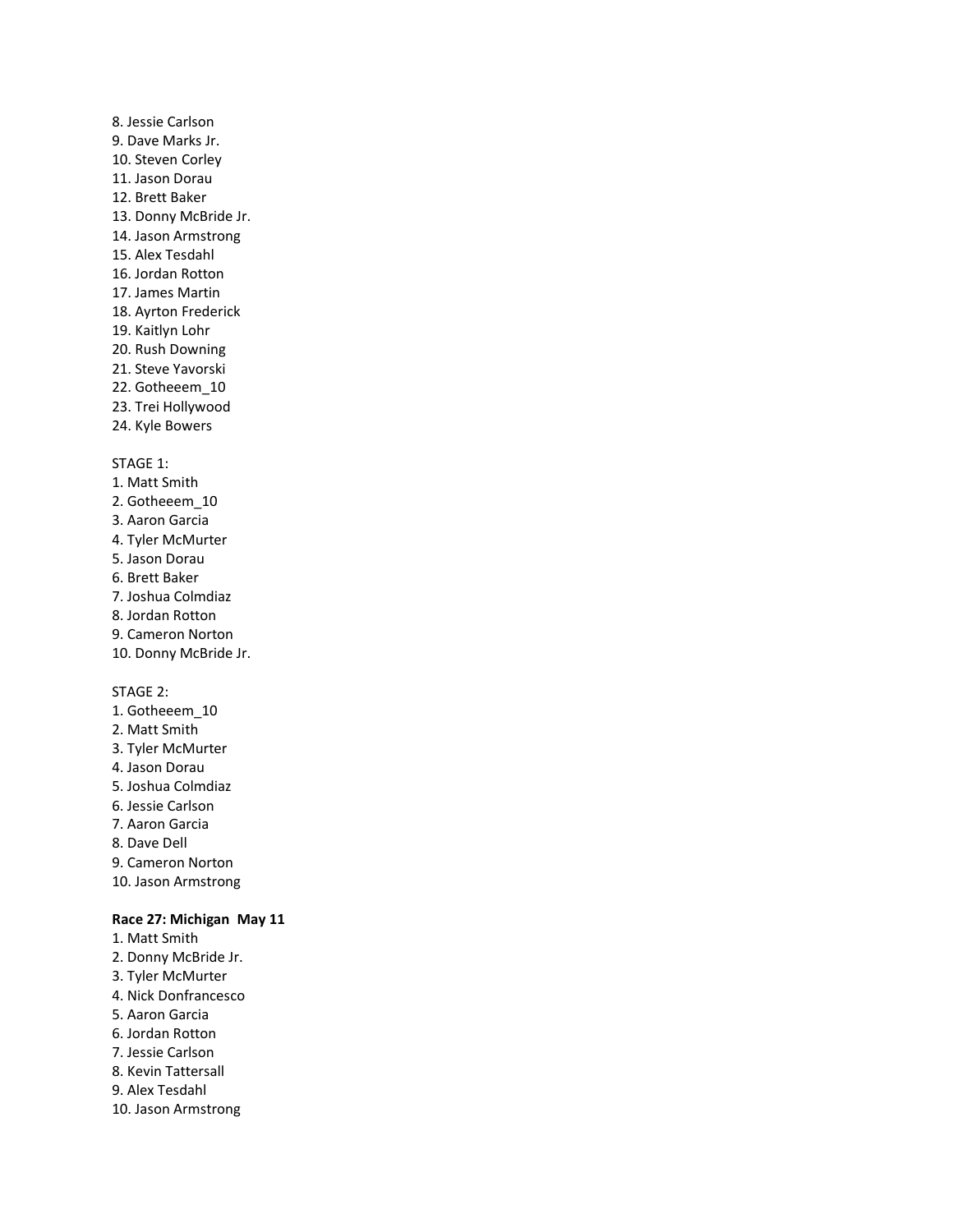11. Allen Richardson 12. Dave Marks Jr. 13. Timmy Brown 14. Cameron Norton 15. Jeffery Robinson Jr. 16. Trenton Krentz 17. Harold Burden 18. Ayrton Frederick 19. Joshua Colmdiaz 20. Ryan Shreck 21. Jason Dorau 22. Rush Downing 23. Jordan Green 24. James Martin 25. Dave Dell 26. Trei Hollywood 27. Steve Yavorski 28. Dustin Franklin \*POLE 29. Rob Oglesby 30. Natro

### STAGE 1:

- 1. Matt Smith 2. Jordan Rotton
- 3. Jason Dorau
- 4. Trei Hollywood
- 5. Jessie Carlson
- 6. Aaron Garcia
- 7. Nick Donfrancesco
- 8. Tyler McMurter
- 9. Cameron Norton
- 10. Donny McBride Jr.

#### STAGE 2:

1. Donny McBride Jr. 2. Matt Smith 3. Nick Donfrancesco 4. Jordan Rotton 5. Trenton Krentz 6. Tyler McMurter 7. Cameron Norton 8. Jason Dorau 9. Kevin Tattersall 10. Jessie Carlson

### **Race 28: Daytona May 11**

- 1. Trei Hollywood
- 2. Jordan Rotton
- 3. Steve Yavorski
- 4. Joshua Colmdiaz
- 5. Dustin Franklin
- 6. Tyler McMurter
- 7. Chris Ryan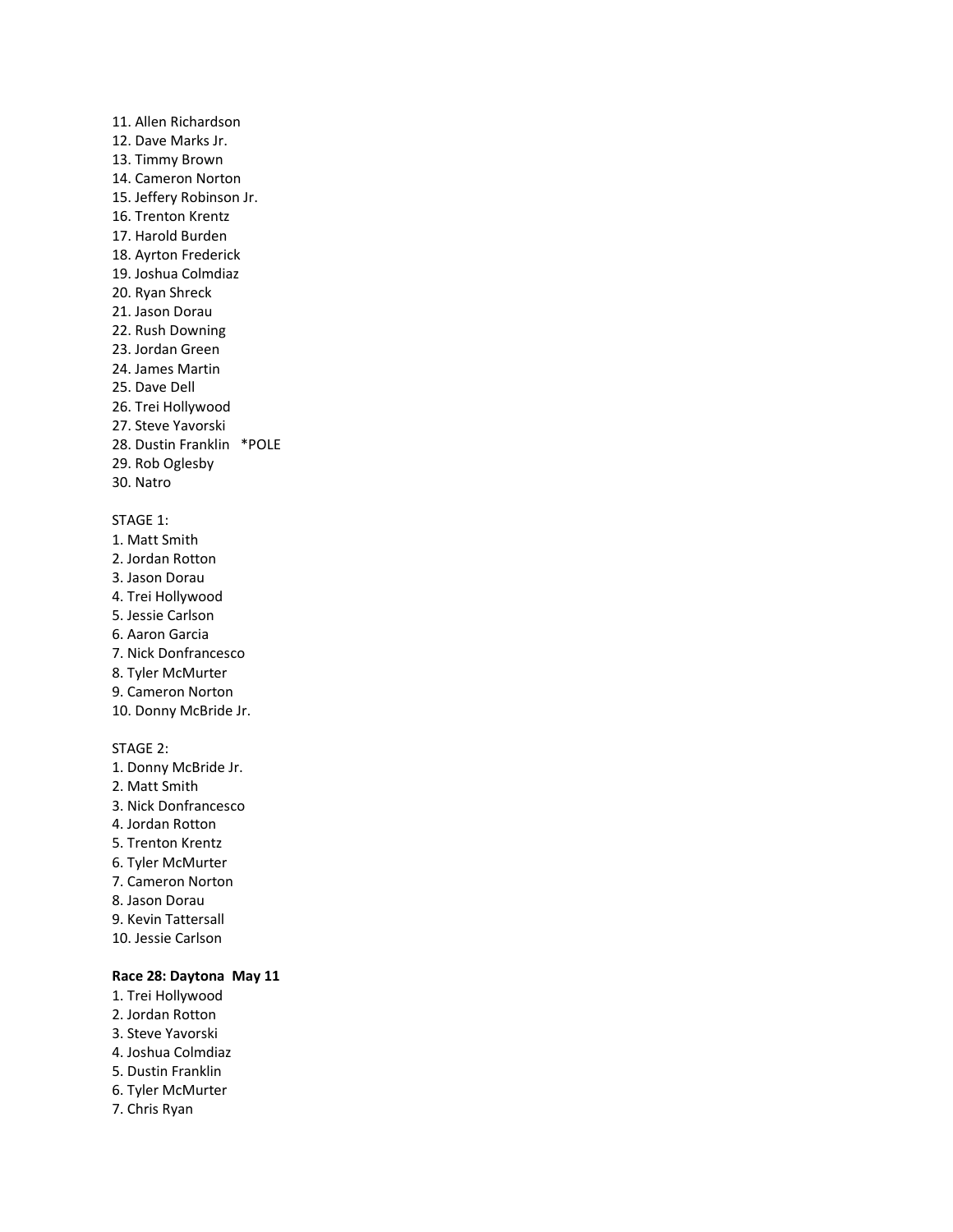8. Harold Burden 9. Kevin Tattersall 10. Jason Armstrong 11. Jessie Carlson 12. Blake Henderson 13. Ayrton Frederick 14. Nick Donfrancesco 15. Trenton Krentz 16. Cameron Norton 17. Alex Tesdahl 18. Matt Smith 19. Donny McBride Jr. 20. Kaitlyn Lohr 21. Timmy Brown 22. James Martin 23. Jeffery Robinson Jr. 24. Bo Tedesco 25. Jason Dorau \*POLE 26. Natro 27. Ryan Shreck 28. Rush Downing 29. Aaron Garcia 30. Dave Marks Jr. 31. Allen Richardson 32. Jackson Stotts

STAGE 1:

- 1. Trei Hollywood 2. Jordan Rotton 3. Nick Donfrancesco 4. Steve Yavorski 5. Cameron Norton 6. Tyler McMurter 7. Joshua Colmdiaz 8. Kevin Tattersall 9. Dustin Franklin 10. Jessie Carlson STAGE 2:
- 1. Trei Hollywood
- 2. Tyler McMurter
- 3. Chris Ryan
- 4. Jordan Rotton
- 5. Dustin Franklin
- 6. Cameron Norton
- 7. Steve Yavorski
- 8. Harold Burden
- 9. Jessie Carlson
- 10. Ayrton Frederick

**---PLAYOFFS BEGIN---**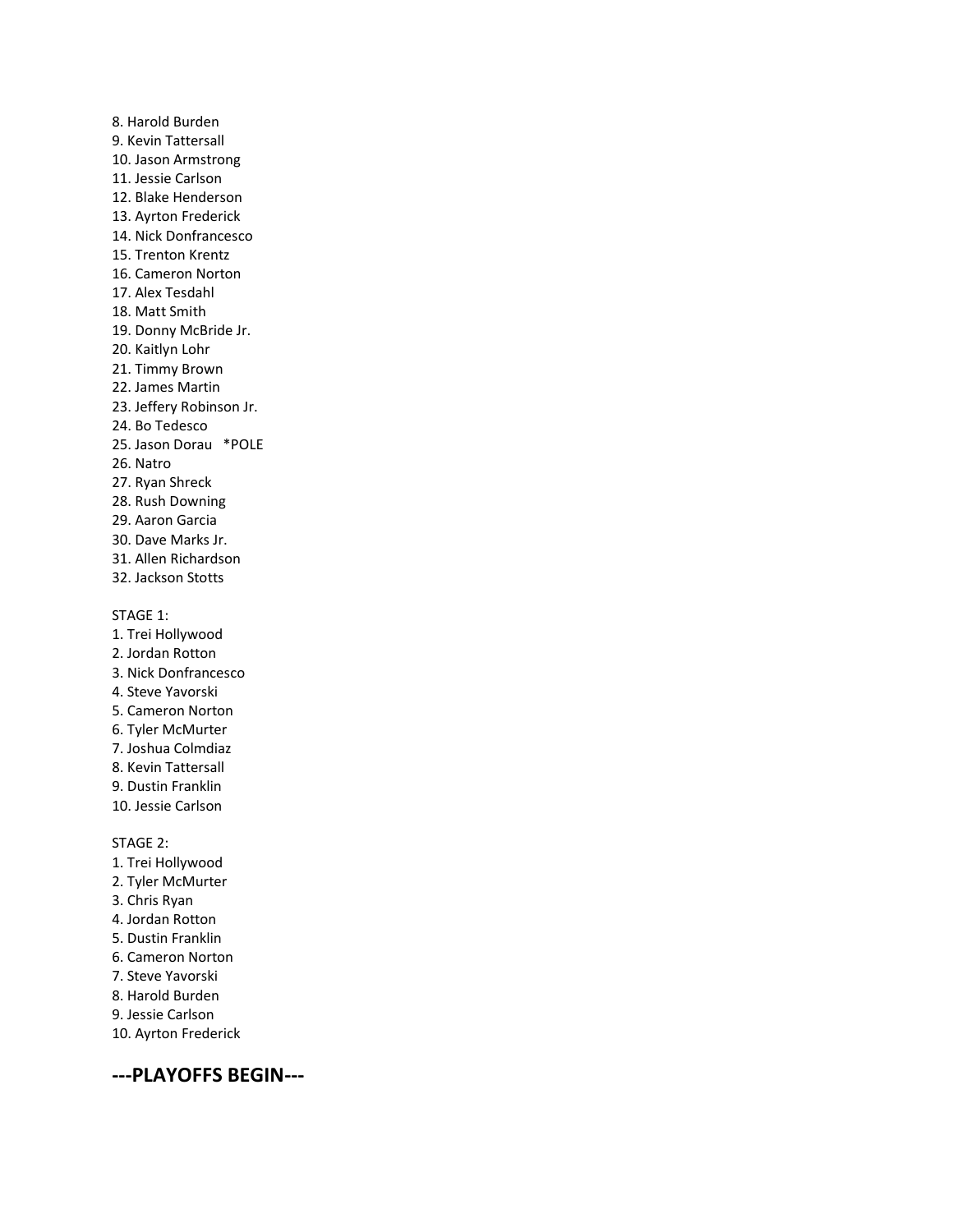#### **Race 29: Chicagoland May 14**

- 1. Aaron Garcia 2. Ayrton Frederick 3. Beam-SKP 4. Jordan Rotton \*POLE 5. Cameron Norton 6. Jason Armstrong 7. Tyler McMurter 8. Jessie Carlson 9. Joshua Colmdiaz 10. Alex Tesdahl 11. Trei Hollywood 12. Jason Dorau 13. Axel Bury 14. Steven Corley 15. Rush Downing 16. Steve Yavorski 17. Matt Smith 18. Trenton Krentz 19. James Maartin 20. Timmy Brown
- 21. Kyle Bowers

#### STAGE 1:

- 1. Matt Smith
- 2. Jordan Rotton
- 3. Jessie Carlson
- 4. Aaron Garcia
- 5. Ayrton Frederick
- 6. Tyler McMurter
- 7. Beam-SKP
- 8. Trei Hollwood
- 9. Joshua Colmdiaz
- 10. Steve Yavorski

### STAGE 2:

- 1. Matt Smith
- 2. Aaron Garcia
- 3. Joshua Colmdiaz
- 4. Steven Corley
- 5. Trei Hollywood
- 6. Jessie Carlson
- 7. Tyler McMurter
- 8. Cameron Norton
- 9. Beam-SKP
- 10. Jason Armstrong

#### **Race 30: Richmond May 14**

- 1. Matt Smith \*POLE
- 2. Brett Baker
- 3. Trenton Krentz
- 4. Jason Dorau
- 5. Tyler McMurter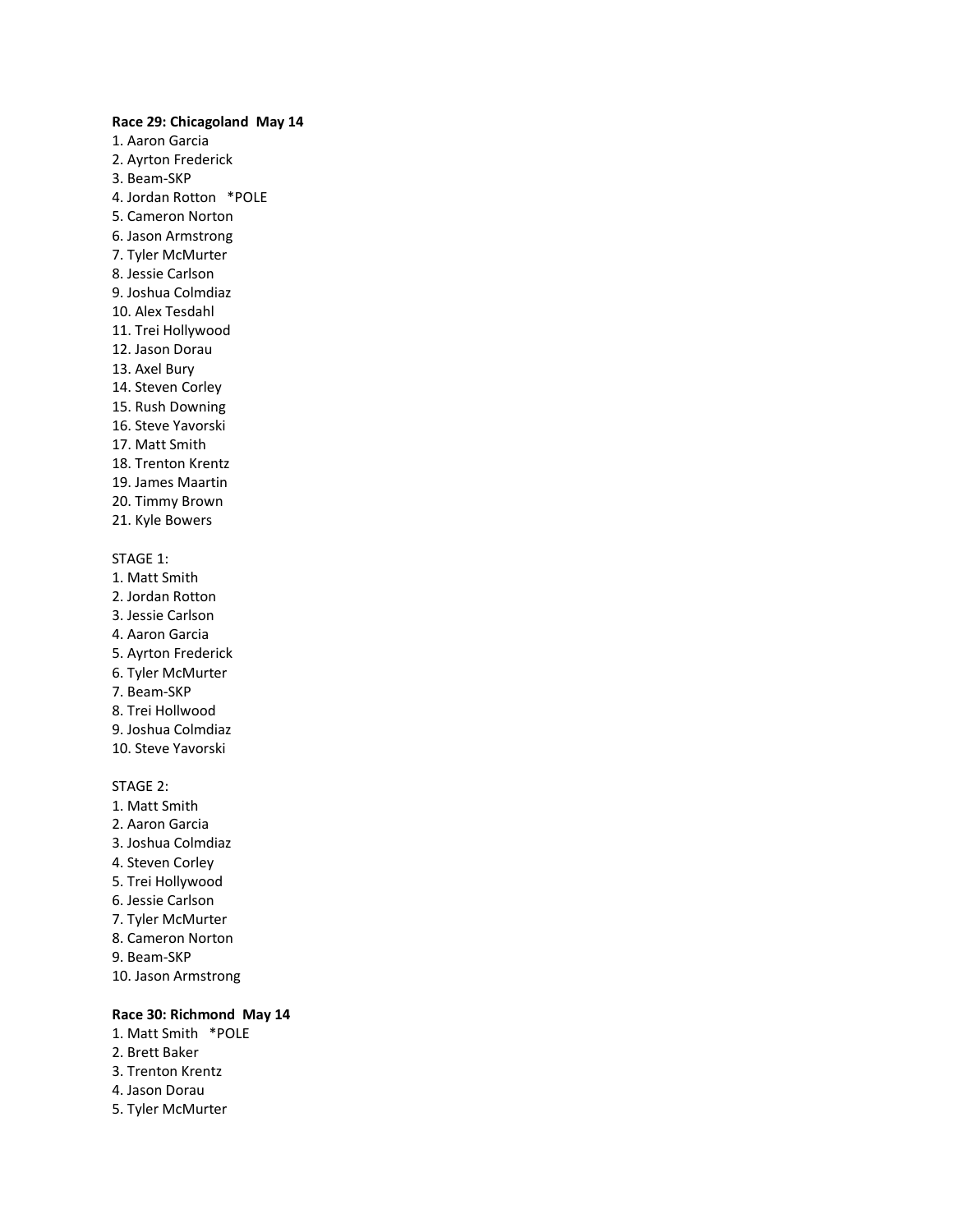6. Jessie Carlson 7. Trei Hollywood 8. Alex Tesdahl 9. Steven Corley 10. Jason Armstrong 11. Ayrton Frederick 12. James Martin 13. Jordan Rotton 14. Rush Downing 15. Cameron Norton 16. Joshua Colmdiaz 17. Timmy Brown 18. Kyle Bowers

#### STAGE 1:

1. Matt Smith 2. Cameron Norton 3. Ayrton Frederick 4. Jordan Rotton 5. Jason Dorau 6. Joshua Colmdiaz 7. Steven Corley 8. Tyler McMurter 9. Brett Baker 10. Jessie Carlson

### STAGE 2:

- 1. Matt Smith
- 2. Jason Dorau
- 3. Jessie Carlson
- 4. Tyler McMurter
- 5. Trenton Krentz
- 6. Brett Baker
- 7. Steven Corley
- 8. Alex Tesdahl
- 9. Trei Hollywood
- 10. Jason Armstrong

### **Race 31: Charlotte Roval May 14**

- 1. Jessie Carlson \*POLE 2. Trenton Krentz
- 3. Tyler McMurter
- 4. Matt Smith
- 5. Cameron Norton
- 6. Trei Hollywood
- 7. Brett Baker
- 8. Kyle Bowers
- 9. Jason Armstrong
- 10. Joshua Colmdiaz
- 11. Alex Tesdahl
- 12. Rush Downing
- 13. Ayrton Frederick
- 14. Jordan Rotton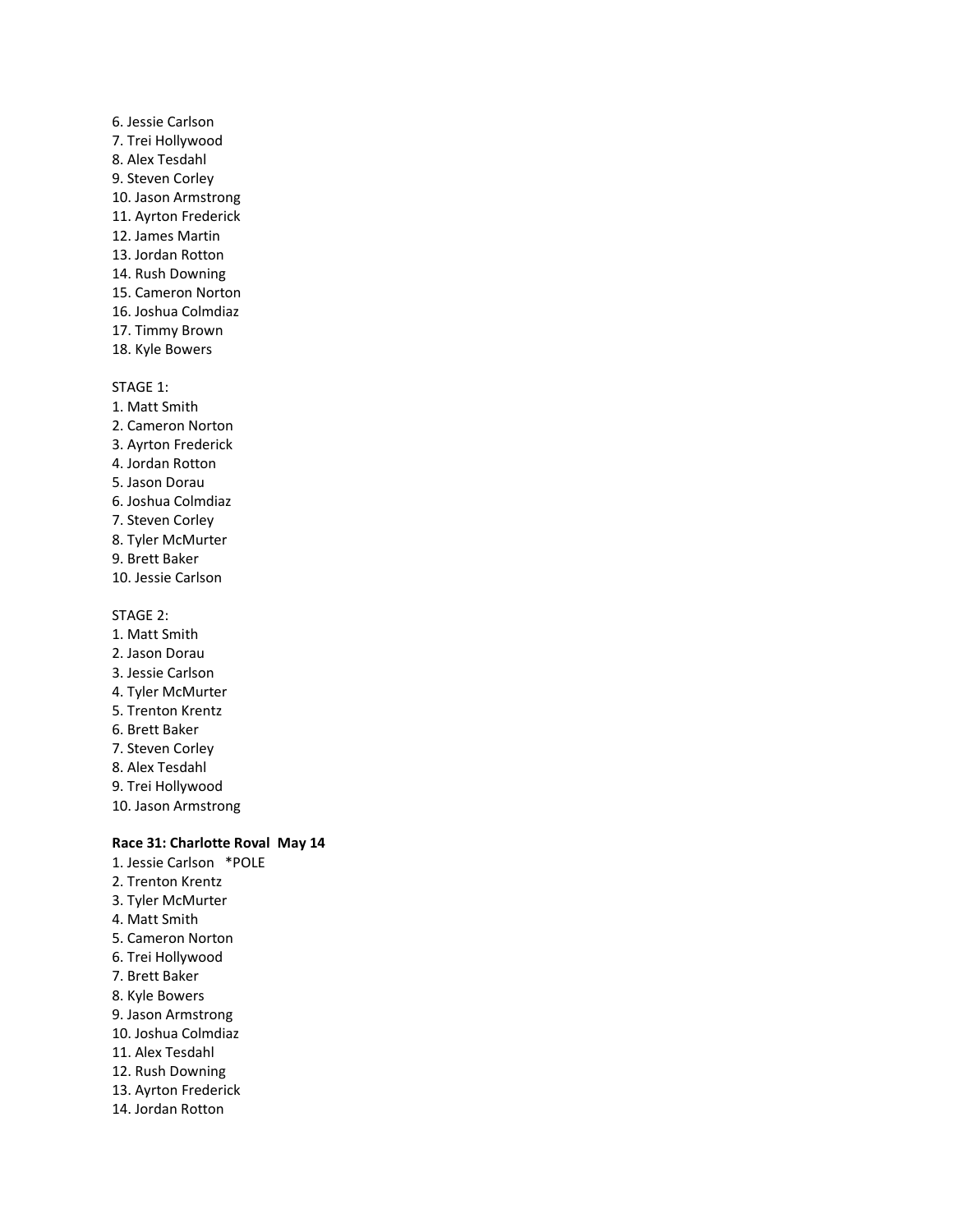15. Jason Dorau 16. Donny McBride Jr. 17. Dave Dell

#### STAGE 1:

- 1. Ayrton Frederick 2. Jessie Carlson 3. Trenton Krentz 4. Tyler McMurter 5. Matt Smith 6. Trei Hollywood 7. Cameron Norton 8. Joshua Colmdiaz 9. Alex Tesdahl
- 10. Jason Armstrong

#### STAGE 2:

- 1. Jessie Carlson
- 2. Ayrton Frederick
- 3. Trenton Krentz
- 4. Tyler McMurter
- 5. Brett Baker
- 6. Matt Smith
- 7. Cameron Norton
- 8. Trei Hollywood
- 9. Joshua Colmdiaz
- 10. Alex Tesdahl

#### **Race 32: Las Vegas May 18**

1. Matt Smith 2. Kyle Bowers 3. Aaron Garcia 4. Tyler McMurter 5. Jeffery Robinson Jr. 6. Steven Corley 7. Alex Tesdahl 8. Jason Armstrong 9. Cameron Norton 10. Ayrton Frederick 11. Joshua Colmdiaz 12. Jason Dorau 13. Trei Hollywood 14. Timmy Brown 15. Jordan Rotton \*POLE 16. Jessie Carlson 17. Dustin Franklin 18. Owen Bridges

### STAGE 1:

- 1. Matt Smith
- 2. Kyle Bowers
- 3. Jason Dorau
- 4. Tyler McMurter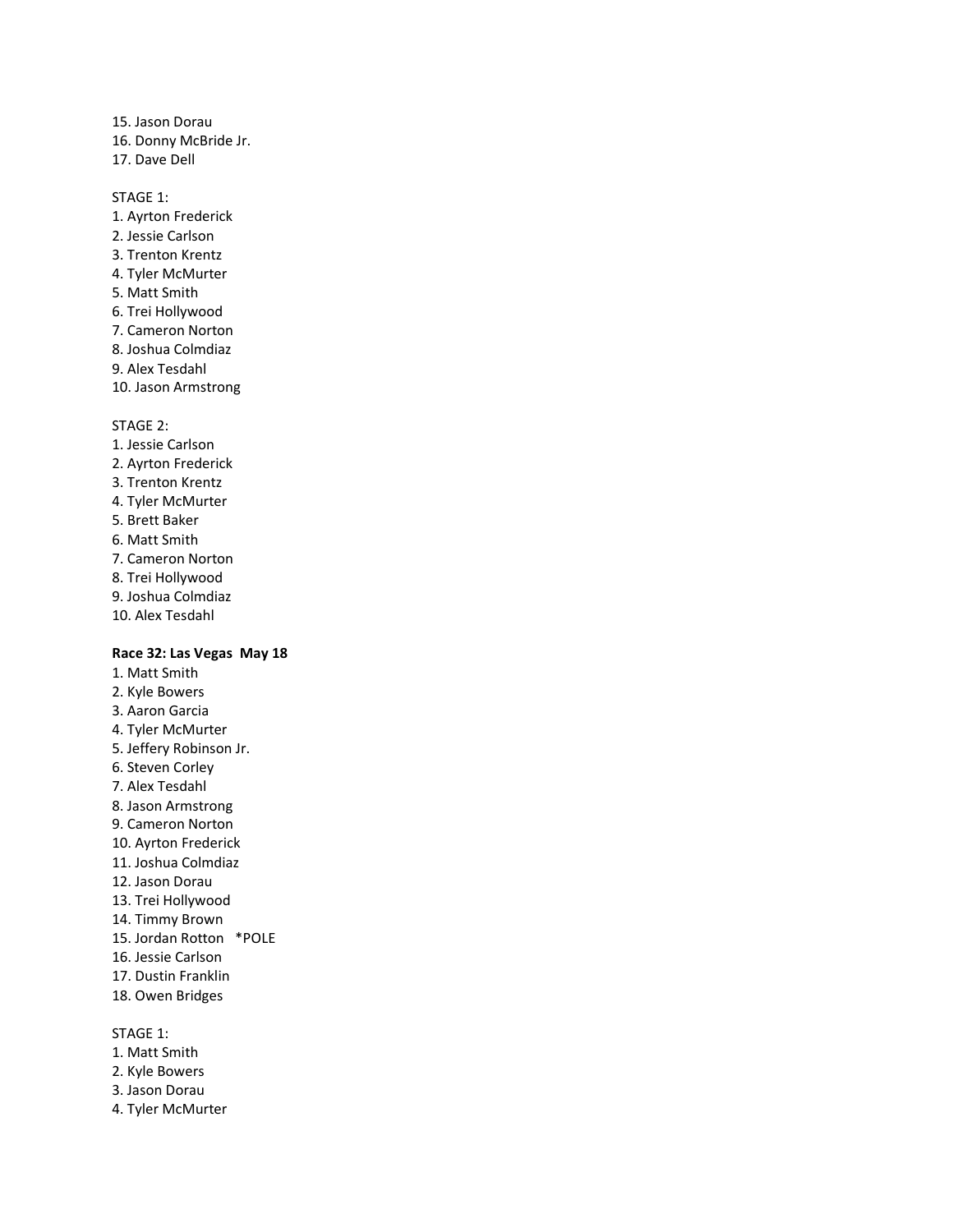5. Steven Corley 6. Ayrton Frederick 7. Joshua Colmdiaz 8. Jordan Rotton 9. Aaron Garcia 10. Jason Armstrong

### STAGE 2:

1. Matt Smith 2. Kyle Bowers 3. Ayrton Frederick 4. Joshua Colmdiaz 5. Trei Hollywood 6. Tyler McMurter 7. Steven Corley 8. Alex Tesdahl 9. Jason Armstrong 10. Jeffery Robinson Jr.

#### **Race 33: Talladega May 18**

- 1. Aaron Garcia 2. Trei Hollywood 3. Jason Dorau 4. Tyler McMurter 5. Jessie Carlson 6. Kyle Bowers 7. Ayrton Frederick 8. Joshua Colmdiaz 9. Cameron Norton 10. Jason Armstrong 11. Timmy Brown 12. Nick Donfrancesco 13. Steven Corley 14. Alex Tesdahl 15. Jeffery Robinson Jr. 16. Allen Richardson 17. Jordan Rotton 18. Chris Ryan 19. Dustin Franklin \*POLE 20. Rush Downing 21. Donny McBride Jr. 22. Brett Baker 23. Matt Smith STAGE 1: 1. Jordan Rotton 2. Trei Hollywood 3. Tyler McMurter 4. Joshua Colmdiaz
- 5. Allen Richardson
- 
- 6. Alex Tesdahl
- 7. Jason Armstrong
- 8. Jason Dorau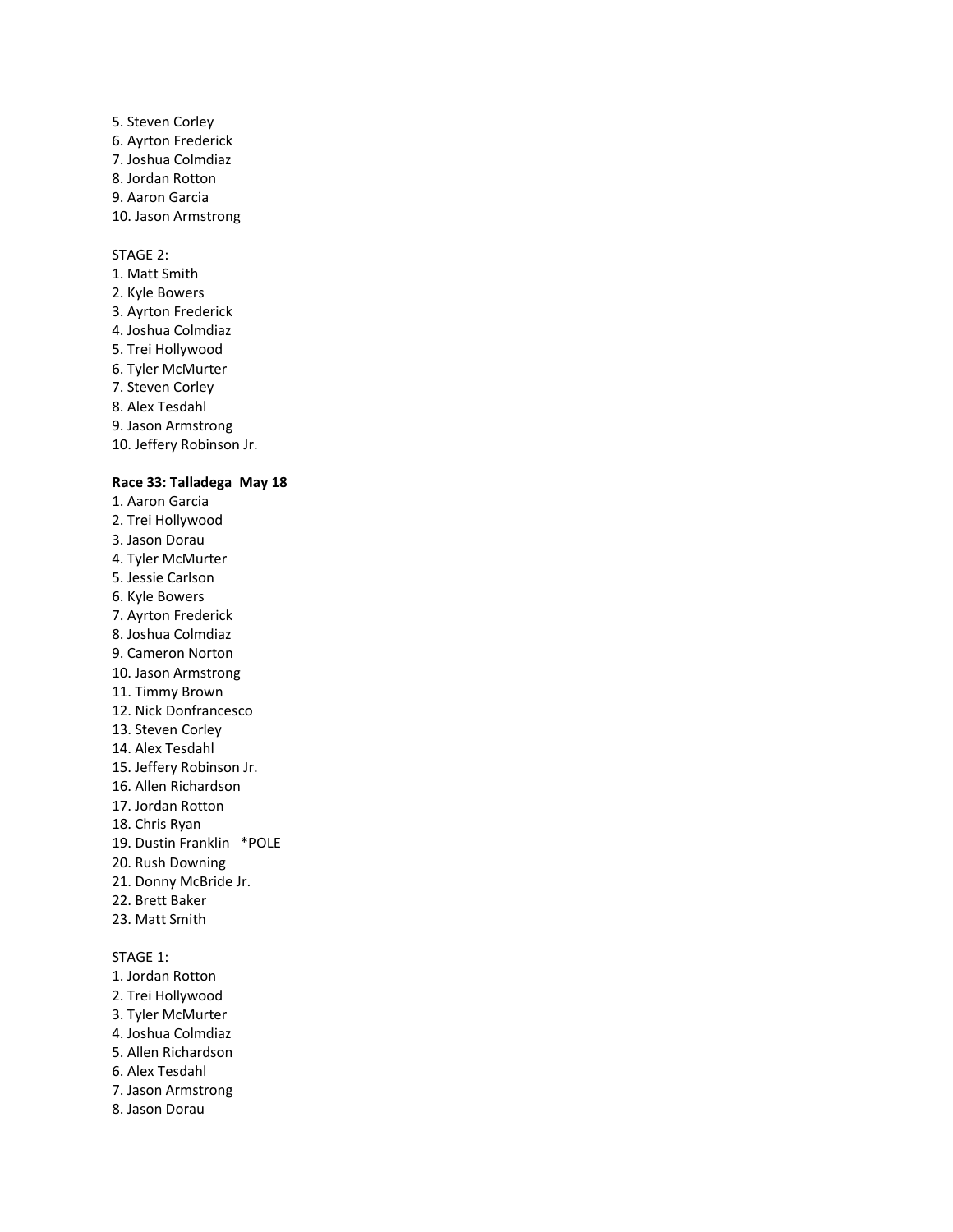9. Ayrton Frederick 10. Kyle Bowers

STAGE 2:

1. Trei Hollywood 2. Jordan Rotton 3. Dustin Franklin 4. Jason Armstrong 5. Tyler McMurter 6. Ayrton Frederick 7. Joshua Colmdiaz 8. Aaron Garcia 9. Alex Tesdahl 10. Jessie Carlson

#### **Race 34: Bristol May 21**

- 1. Alex Tesdahl 2. Joshua Colmdiaz 3. Tyler McMurter 4. Aaron Garcia 5. Trei Hollywood 6. Jessie Carlson 7. Jason Armstrong 8. Ayrton Frederick \*POLE 9. James Martin 10. Timmy Brown 11. Shawn Lucas 12. Ryan Shreck 13. Harold Burden 14. Trenton Krentz 15. Rush Downing 16. Jordan Rotton 17. Axel Bury 18. Cameron Norton STAGE 1:
- 1. Aaron Garcia 2. Tyler McMurter 3. Joshua Colmdiaz 4. Jessie Carlson 5. Trei Hollywood 6. Alex Tesdahl 7. Ayrton Frederick 8. Jason Armstrong 9. Harold Burden 10. Ryan Shreck

STAGE 2: 1. Tyler McMurter 2. Alex Tesdahl 3. Jessie Carlson 4. Ayrton Frederick 5. Trei Hollywood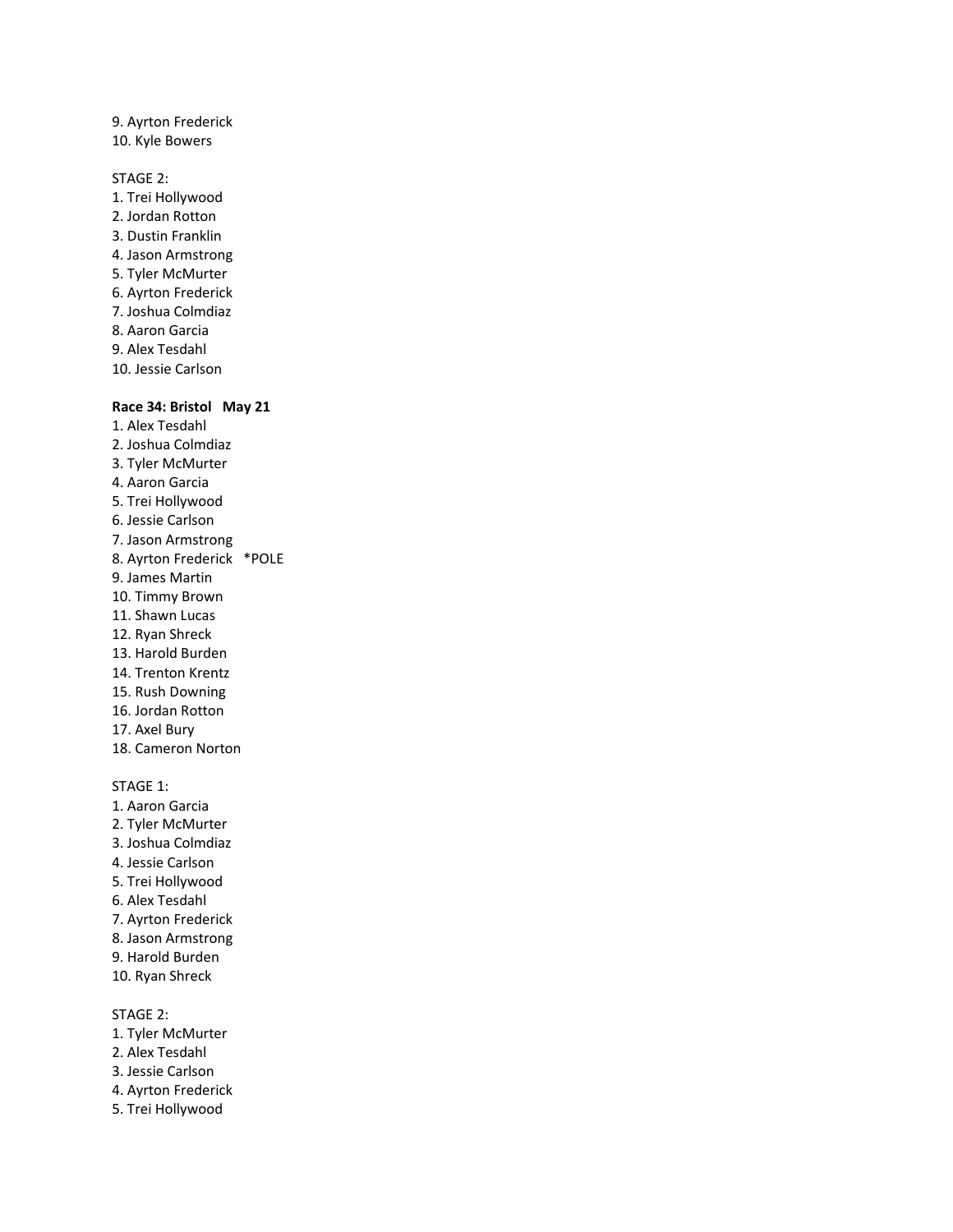6. Joshua Colmdiaz 7. Jason Armstrong 8. Aaron Garcia 9. Ryan Shreck 10. Timmy Brown

### **Race 35: Kansas May 21**

- 1. Donny McBride Jr. 2. Ayrton Frederick 3. Tyler McMurter 4. Joshua Colmdiaz \*POLE 5. Jason Armstrong 6. Alex Tesdahl 7. Trei Hollywood 8. Harold Burden 9. Jessie Carlson 10. Aaron Garcia 11. Trenton Krentz 12. Timmy Brown 13. Shawn Lucas 14. Cameron Norton
- 15. James Martin

#### STAGE 1:

- 1. Donny McBride Jr.
- 2. Ayrton Frederick
- 3. Tyler McMurter
- 4. Cameron Norton
- 5. Joshua Colmdiaz
- 6. Trenton Krentz
- 7. Alex Tesdahl
- 8. Trei Hollywood
- 9. Jason Armstrong 10. Harold Burden
- 

#### STAGE 2:

- 1. Donny McBride Jr. 2. Tyler McMurter 3. Joshua Colmdiaz 4. Ayrton Frederick 5. Trenton Krentz 6. Jason Armstrong 7. Aaron Garcia 8. Harold Burden 9. Alex Tesdahl
- 10. Trei Hollywood

### **Race 36: Texas May 25**

- 1. Donny McBride Jr.
- 2. Ayrton Frederick
- 3. Jeffery Robinson Jr.
- 4. Harold Burden
- 5. Joshua Colmdiaz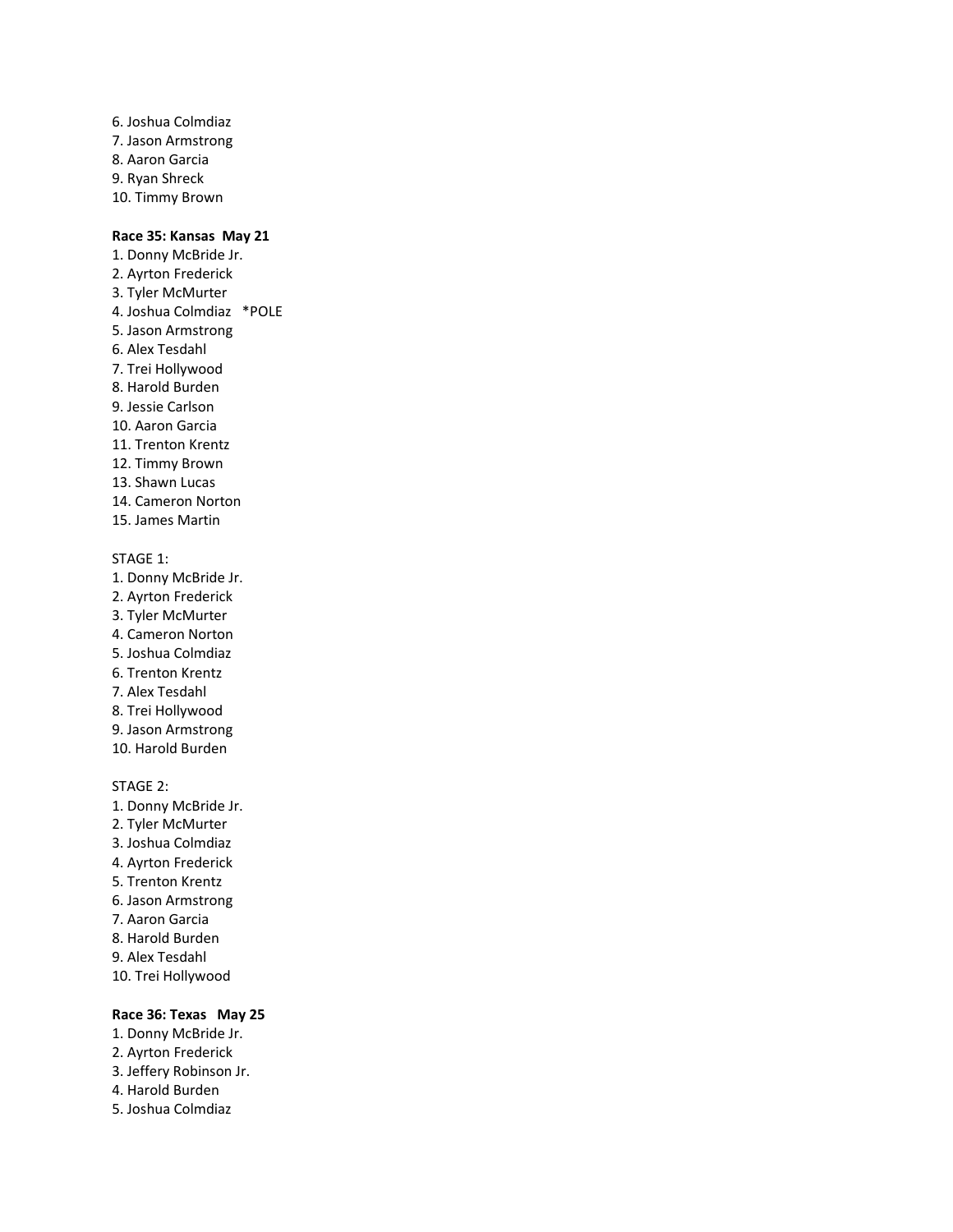# 6. Trei Hollywood 7. Steven Corley 8. Kyle Bowers 9. Aaron Garcia \*POLE 10. Matt Smith 11. Tyler McMurter 12. Jason Armstrong 13. Allen Richardson 14. Jessie Carlson 15. Alex Tesdahl 16. Timmy Brown 17. Blake Henderson 18. James Martin 19. Trenton Krentz 20. Rush Downing 21. Jordan Green 22. Cameron Norton

#### STAGE 1:

- 1. Donny McBride Jr.
- 2. Kyle Bowers
- 3. Trei Hollywood
- 4. Aaron Garcia
- 5. Tyler McMurter
- 6. Alex Tesdahl
- 7. Joshua Colmdiaz
- 8. Jeffery Robinson Jr.
- 9. Ayrton Frederick
- 10. Blake Henderson

### STAGE 2:

- 1. Matt Smith 2. Kyle Bowers 3. Tyler McMurter 4. Aaron Garcia 5. Joshua Colmdiaz 6. Jeffery Robinson Jr. 7. Ayrton Frederick 8. Donny McBride Jr. 9. Alex Tesdahl
- 10. Jason Armstrong

### **Race 37: Martinsville May 25**

1. Tyler McMurter 2. Cameron Norton 3. Jessie Carlson 4. Joshua Colmdiaz 5. Chris Ryan 6. Ayrton Frederick 7. Alex Tesdahl 8. Aaron Garcia \*POLE 9. Trei Hollywood 10. Harold Burden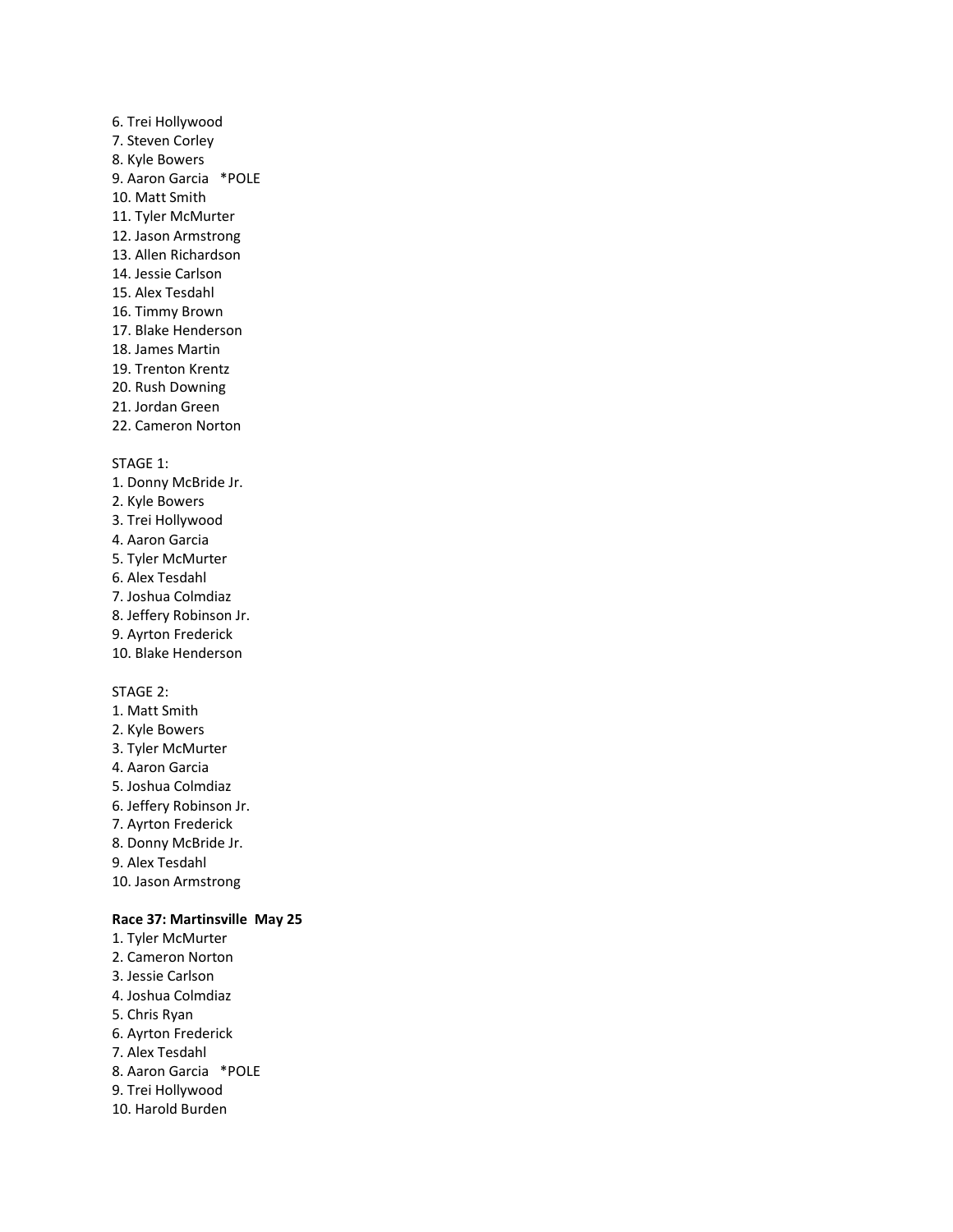### 11. Dave Marks Jr. 12. Jason Armstrong 13. Matt Smith 14. Allen Richardson 15. Jeffery Robinson Jr.

#### STAGE 1:

1. Ayrton Frederick 2. Joshua Colmdiaz 3. Aaron Garcia 4. Chris Ryan 5. Cameron Norton 6. Tyler McMurter 7. Trei Hollywood 8. Jessie Carlson 9. Harold Burden 10. Alex Tesdahl

#### STAGE 2:

- 1. Ayrton Frederick 2. Cameron Norton 3. Jessie Carlson 4. Joshua Colmdiaz 5. Harold Burden 6. Chris Ryan 7. Alex Tesdahl 8. Tyler McMurter 9. Aaron Garcia
- 10. Trei Hollywood

### **Race 38: Phoenix May 28**

1. Matt Smith \*POLE 2. Tyler McMurter 3. Ayrton Frederick 4. Jason Dorau 5. Joshua Colmdiaz 6. Aaron Garcia 7. Trenton Krentz 8. Alex Tesdahl 9. Jason Armstrong 10. Jessie Carlson 11. Trei Hollywood 12. Dave Marks Jr. 13. Cameron Norton 14. Rush Downing 15. Jordan Green 16. Shawn Lucas 17. Ryan Shreck 18. Jeffery Robinson Jr. 19. Allen Richardson 20. Jackson Stotts

STAGE 1: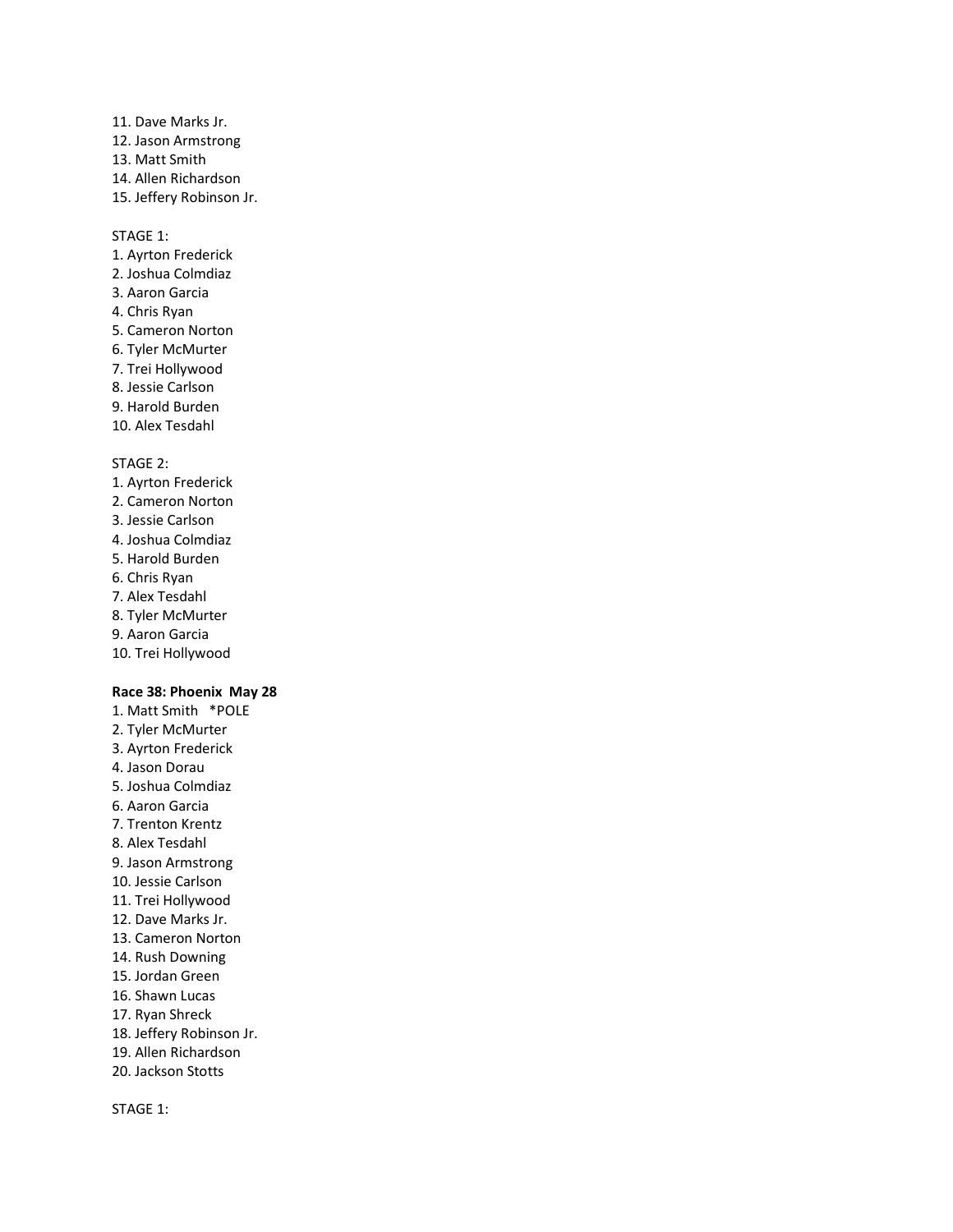1. Joshua Colmdiaz 2. Matt Smith 3. Ayrton Frederick 4. Cameron Norton 5. Tyler McMurter 6. Jessie Carlson 7. Alex Tesdahl 8. Shawn Lucas 9. Jason Dorau 10. Jordan Green STAGE 2: 1. Matt Smith 2. Jason Dorau 3. Ayrton Frederick 4. Aaron Garcia 5. Joshua Colmdiaz 6. Tyler McMurter 7. Alex Tesdahl 8. Jessie Carlson 9. Cameron Norton 10. Jordan Green

# **2021 NOSSCAR Platinum Cup Series Final Standings**

1. #47 Matt Smith: 5,030 pts \*14 wins \*74 P.P. **\*CHAMPION** 2. #24 Tyler McMurter: 5,029 pts \*4 wins \*48 P.P. 3. #48 Ayrton Frederick: 5,028 pts \*3 wins \*20 P.P. 4. #9 Joshua Colmdiaz: 5,026 pts \*7 P.P. -------FINAL-4 CUT LINE------- 5. #6 Jessie Carlson: 4,135 pts \*4 wins \*29 P.P. 6. #16 Aaron Garcia: 4,135 pts \*2 wins \*9 P.P. **\*ROTY** 7. #17 Alex Tesdahl: 4,120 pts \*1 win \*6 P.P. 8. #43 Trei Hollywood: 4,115 pts \*1 win \*7 P.P. (R) ------ROUND OF 8 CUT LINE------ 9. #10 Jason Armstrong: 3,183 pts 10. #88 Cameron Norton: 3,162 pts \*2 P.P. 11. #2 Jason Dorau: 3,107 pts \*1 win \*12 P.P. 12. #13 Jordan Rotton: 3,072 pts \*1 win \*6 P.P. (R) ------ROUND OF 12 CUT LINE------ 13. #37 Kyle Bowers: 2,168 pts \*2 wins \*9 P.P. (R) 14. #3 Donny McBride Jr.: 2,125 pts \*2 wins \*16 P.P. (R) 15. #22 Steve Yavorski: 2,021 pts \*5 P.P. 16. #4 Dave Dell: 2,014 pts --------PLAYOFF CUT LINE-------- 17. #53 Harold Burden: 496 pts 18. #18 Jeffery Robinson Jr.: 409 pts \*1 P.P. 19. #11 Trenton Krentz: 398 pts \*4 P.P. (R) 20. #8 Timmy Brown: 392 pts 21. #19 Ryan Shreck: 365 pts 22. #12 Brett Baker: 361 pts \*1 win \*5 P.P. 23. #38 Dustin Franklin: 347 pts \*1 P.P. (R) 24. #37 Joshua Watson: 321 pts \*1 win \*8 P.P.